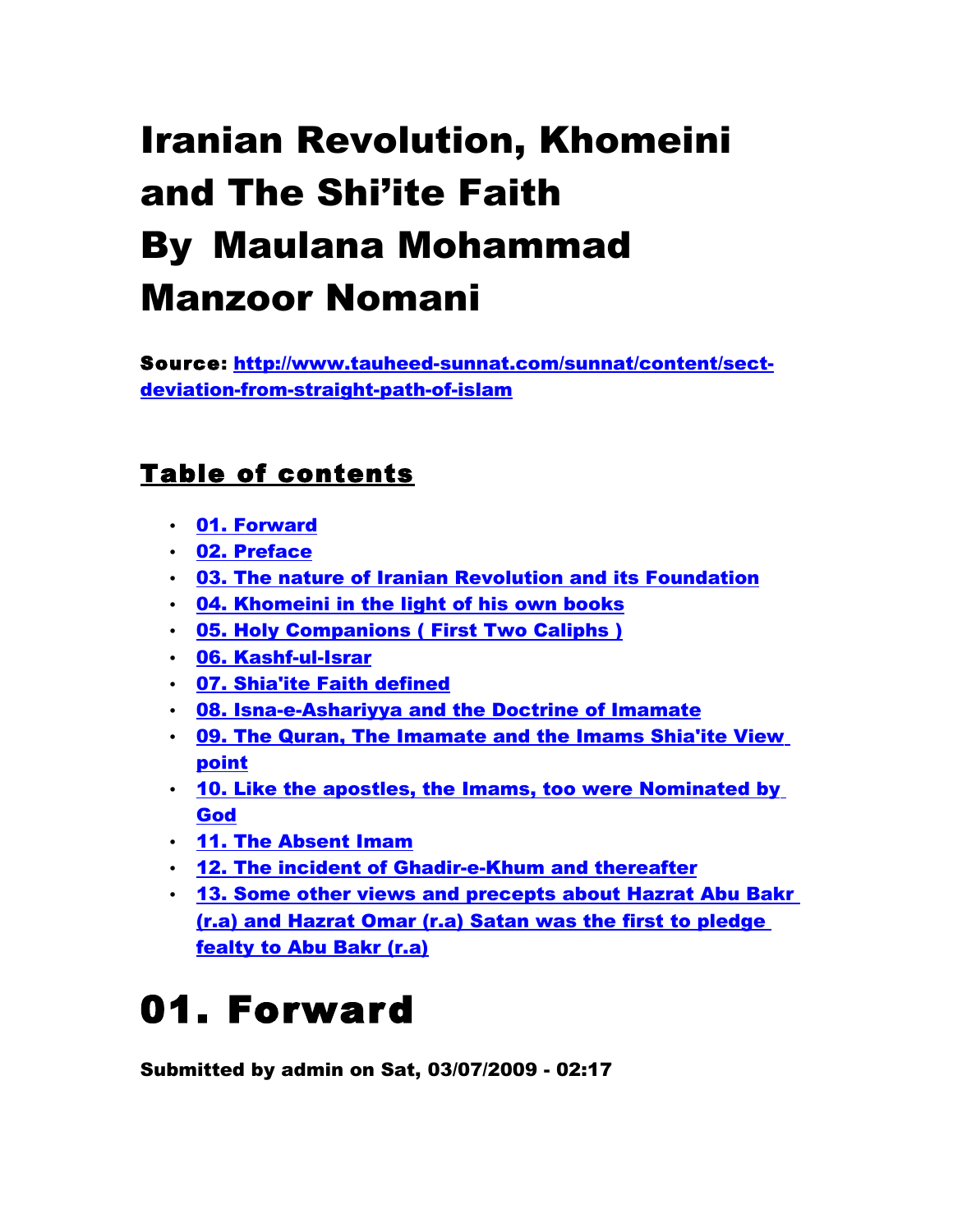In the Name of God, the Most Compassionate, the Most Merciful, the One and Unique. All praise to God and salutations and blessing upon His Prophet (s.a.w.w).

What was the first and exemplary period of Islam like? What were the practical results of the training and guidance imparted and bestowed by the greatest and the last Prophet of God? What was the life and character of the people who had received guidance and instruction directly at his hands ? Was it, in any way, different from that of the founders of national, racial or family kingdom, sand of the seekers of power and authority? What was the Prophet's conduct in relation to his family and what was the attitude of the family members towards benefiting from this great and holy personality ? What was the conduct and attitude of the members of his household in acting upon and putting into practice the call of faith and the declaration of truth and earnest endeavour? What were the mutual relations amongst the earliest Muslims who were trained by him including his Companions called Shaba and family members called Ahle-Bait? What was the conduct of his immediate successors in the light of reliable history who held the reins of government I n this exemplary period and who go by the name of Khulafa-I-Rashideen, the rightly-guided Caliphs, in their personal lives as, also, in relation to other men in the vast territories over which they ruled, in spite of the boundless powers and scope for gain and luxury they commanded? What was the position regarding the protection and preservation of the Holy Book upon which the entire religion was based ?

The answers that have been given to these questions present two entirely contradictory pictures. One picture is that which comes to view in the light of the beliefs of Ahle Sunnat. The other is presented by the beliefs, statements, expositions of religion, explanations and interpretations of history of Islam as held and given by the Shi'ite sect called Imamiyya Isna Ashariyya. There is no resemblance or conformity between the two.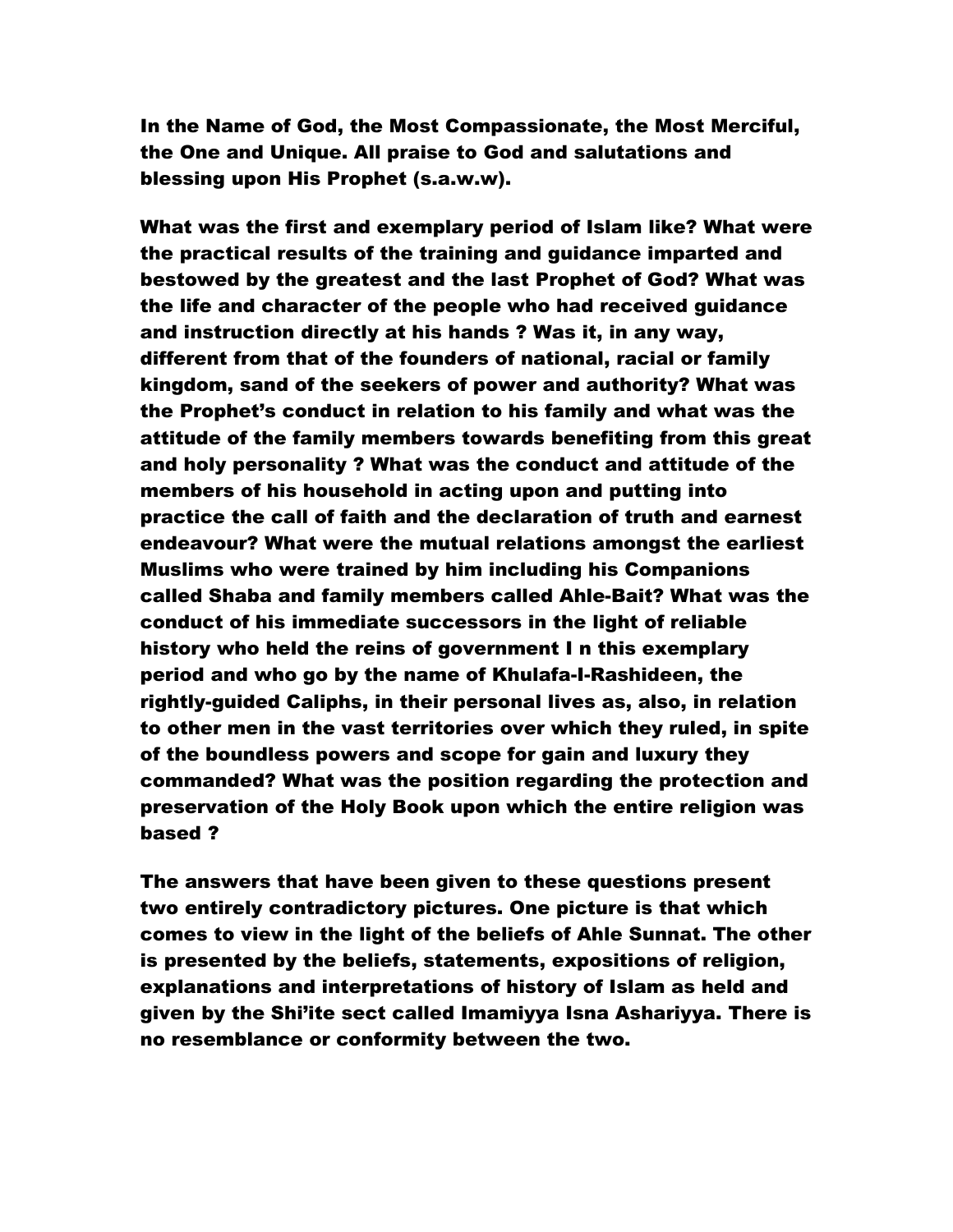Anyone who has been bestowed with commonsense by God, and possess a sense of justice and a knowledge of history, can easily judge which of the two pictures can be correct. The only picture that can befit and be acceptable for a faith which has been sent down as a blessing and guidance for the whole mankind, and claims that it can be followed in every age with best of results and which claims that the Prophet who brought it attained the largest measure of success among all the Divine messengers and his period of Apostleship was the brightest and most blessed in the history of religions is the one presented by the Ahle Sunnat. It cannot be the picture of persons living in extravagant luxury and self indulgence, fighting wars for personal or national ends and using the power, thus, acquired for their own gain and of their associates. In this epoch not only individuals were reformed but a whole society and civilization, a system of government, a code of life, values, and principles, and a pattern of general guidance and welfare of mankind were laid down. It was a vivid representation of a remark once made by Caliph Umar bin Abdul Aziz: "Mohammad (peace be upon him) had been sent as a guide and preceptor and not as a collector of taxes."[1]

In contrast, the picture of the earliest period that comes to view in the light of statements and beliefs of the Imamiyya sect can make any sensible person justly question the very validity of Islam. How can it be maintained that a religion has the capacity to reform people and set right their morals and can raise them from the lowest depths to a high pedestal of humanity when even in the hands of its founder and at the height of its glory it could leave no durable or lasting impression and his immediate successors and followers could not remain faithful to Islam, leaving aside only four perosns.1 Supposing a speaker makes a soul-stirring speech on the validity of Islam at some central place in Western Germany, or, for that mater, in any non-Muslim country, can anyone who has read the books of Isna Ashariyya not stop him and advise him to look within himself and take care of his own house when after 23 years of ceaseless exertion, struggle and sacrifice on the part of his Prophet only four or five persons could be found who remained true to him and followed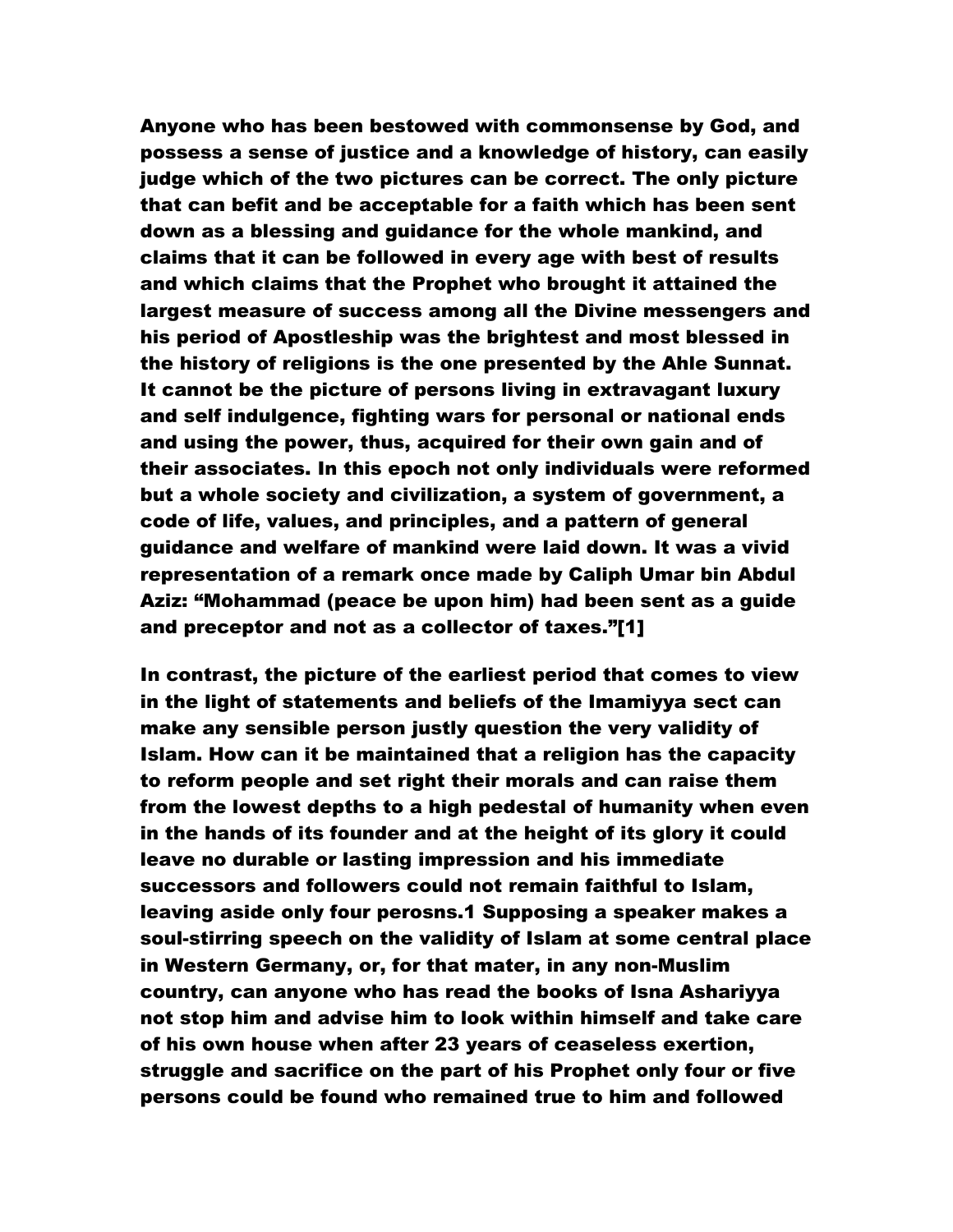his path. He can say to the speaker, "With what cheek are you appealing to non-Muslims to accept Islam? What is the guarantee of their steadfastness and constancy ?" Can there be any answer to it?

When a few years back Ayatullah Ruhullah Khomeini gave the call for Islamic revolution and after overthrowing the Pahlavi rule, set up the so-called Islamic government and started a new era it was expected that in order to make his call popular, he will not re-open the pages of history of bitter and continuos disputes and controversies between the Sunni and shia sects, and that if, due to some local or political reasons, he could not dissociate himself from the views and beliefs of Isna Ashariyya, he would, at least, not proclaim them. The Pahlavi Kingdom was wellentrenched. It was militarily powerful and had ample resources to ensure its security and stability. But undauntedly, Khomeini had overthrown it by his fiery speeches, indomitable will and firmness of purpose. It could be well expected from such a leader that he will have the moral courage to declare openly on the basis of his own thinking and for the sake of unity of Islam that the beliefs which eroded the foundation of Islam, put it to shame and disgrace in the world, cast a doubt over its credibility and stood as a big obstacle in the way of the call of faith to non-Muslims and were the results of a diabolical conspiracy on the part of enemies of Islam during its earliest days and the era of Companions and out of vengeance for the overthrow of the ancient kingdom of Iran, were, now, neither needed nor was there any room for them. It was hoped that he would feel that in order to establish the authority of Islam and to remove mischief from the Islamic society we should forget the past and begin a new chapter so that the resplendent picture of Islam should once again emerge to attract the attention of the non-Muslim peoples of the world.

But, unfortunately, the writings, books and pamphlets by Khomeini himself have come out in which he has forcefully and categorically expressed the traditional Shi'ite beliefs. For instance, in his book. Al-Hukumat-al-Islamiyya he has expressed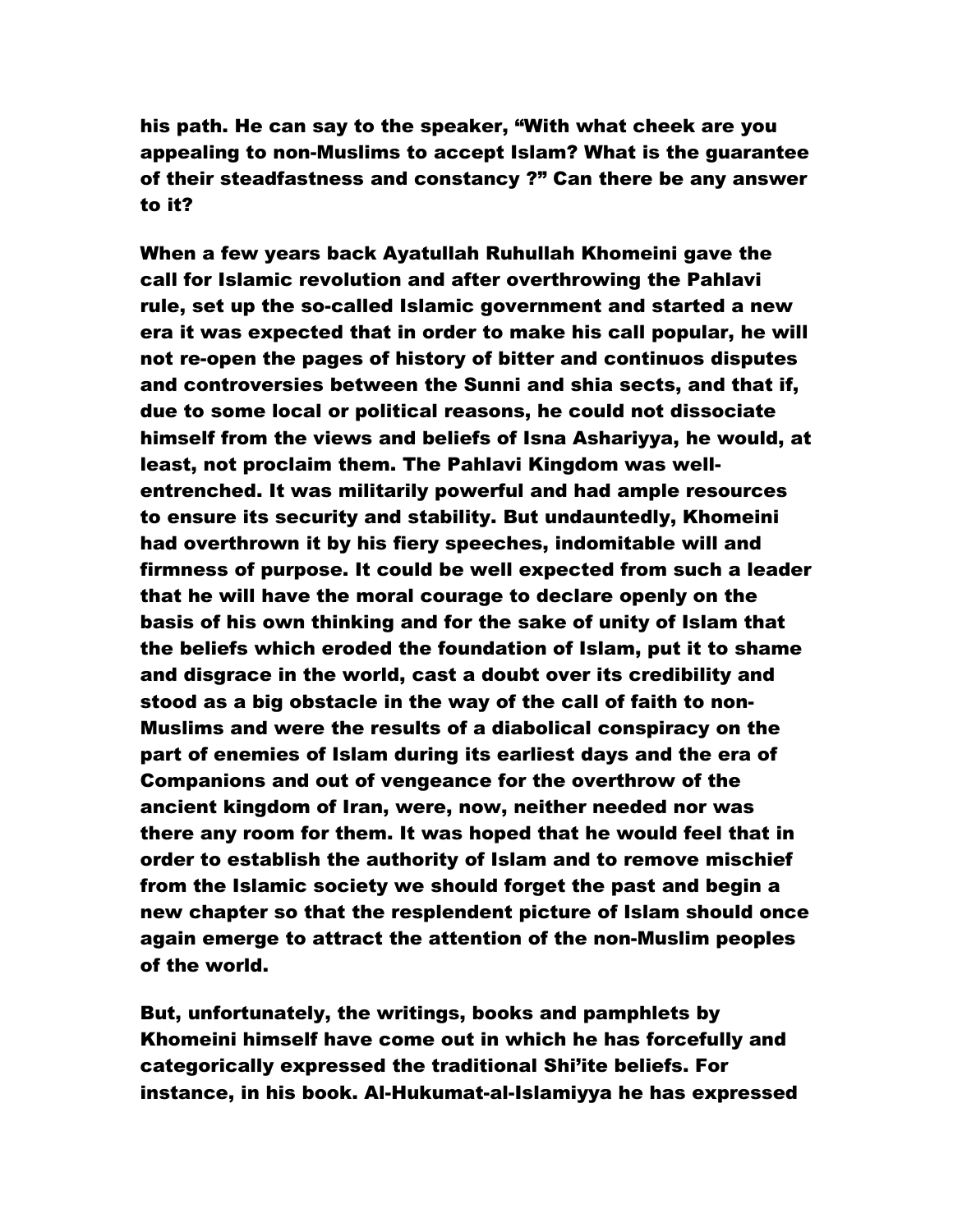views and beliefs about Imamate and Imams which take them to the place of divinity and elevate them to a higher rank than that of the Prophets and angels and hold that the whole world of creation is under their command and authority.1 Likewise, in his Persian book Kashful Asrar he has not only criticized and condemned the Companions of the Prophet, particularly the first three, but has used such language as can be used only for a gang of wicked men, evil-doers, conspirators and rank sinners.2 These perverted assertions and diabolical beliefs go side by side with his call. These are mentioned not in secret instructions or private letters, but are contained in published books and journals.

Both the things, i.e. Khomeini's opinion about Imams and Imamate and his outrageous condemnation of and vituperation against the Companions are no secret for his books with copies running into lakhs have spread in and outside Iran. It could be rightly thought that with his interference with the fundamental creed of the Oneness of God, his equating of Imams with Prophets or even higher, his reviling of the Companions who, after the Last Prophet, are, for Muslims, the most venerable and dearly loved persons and whose rule was most perfect and exemplary in the world not only according to history written by outstanding Muslim authors, but also by the well-known historians of other religions, and embodied an ideal pattern of life for people of the Sunni faith, who constitute the great majority of Muslims will see thorough Khomeini's game and reject it outright and refuse to treat him as the standard bearer of Islamic revolution and the founder of Islamic State. But surprisingly enough, even in the circles that are imbued with Islamic thinking and wish the advancement and supremacy of Islam, he has been treated as 'Awaited Imam' and on him such faith and affection has been bestowed and such bigotry is being displayed that they are not prepared even to listen one word of caution or criticism against him.

Two things emerge from this experience and observation: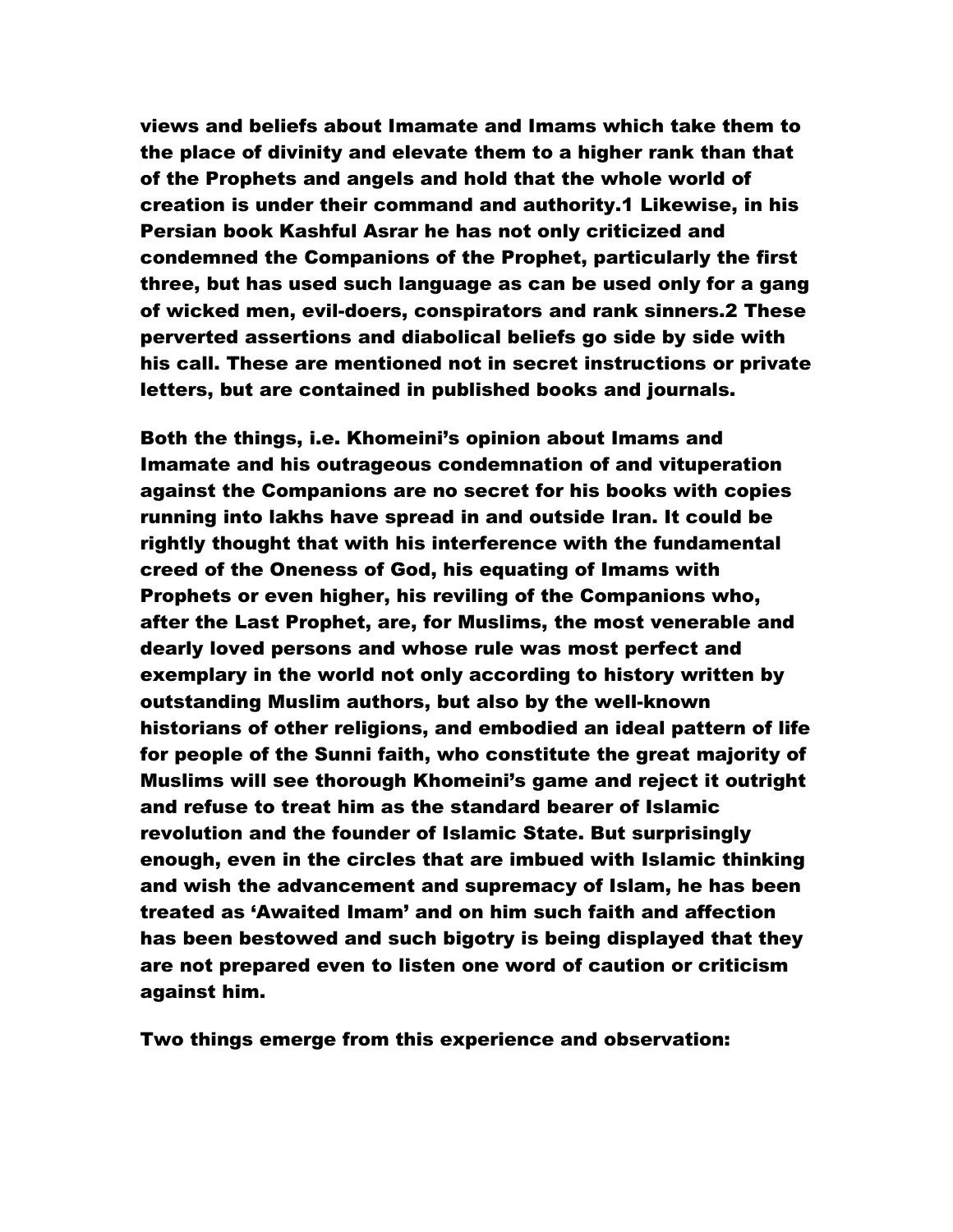(1) In many circles the criterion of praise and reproach, and appreciation and criticism is no longer based on the Book and Sunnah, on the way of the pious precursors or on soundness of belief and code of conduct, but on the establishment of a government in the name of Islam, acquisition of power and throwing challenges to western powers or placing difficulties in their path and, in that event, the leader gets entitled to be treated as a hero and an ideal leader.

(2) The importance of beliefs is declining dangerously in the eyes of our new generation of educated people and this is a matter for anxiety and serious concern. What distinguished the call and struggle of the Prophets from those of the other leaders was belief. They were not prepared to bargain in respect of it or compromise it in any way.1 For them the criterion of rejection and acceptance, and agreement and disagreement , and condition for union or separation was belief. Islam which in spite of all the weaknesses of Muslims, is still present among us in its original form owes it to steadfastness, constancy and firmness in respect of belief. It custodians and expounders simply refused to bow down to the might of powerful kings and monarchs and did not overlook or remain silent at any erroneous belief or claim, what to say of accepting them in order to prevent dissension among Muslims or for a worldly gain.

The uncompromising attitude and unremitting resistance of Imam Ahmad bin Hambal (d.241 A.H.) on the issue of 'Creation of the Quran' as against the two greatest rulers not only of the Muslims, but of the tie, Caliph Mamun-ur-Rashid (son of Caliph Haroon-ur-Rashid) and M'otasim bin Harun-ur-Rashid and his readiness to receive the punishment of whipping and imprisonment in their defiance and the bold and unflinching opposition of Hazrat Mujaddid Alf Sani Shaikh Ahmed Faruqi (d. 1034 A.H.) to Emperor Akbar's creed of the Second Millennium, his claim to Imamate and the right of Ijtehad, and the concept of unity of religions and the continuation of this opposition right through the reign of Jehangir till the attitude of the Mughal government change dare but two examples to illustrate the point. Otherwise, the history of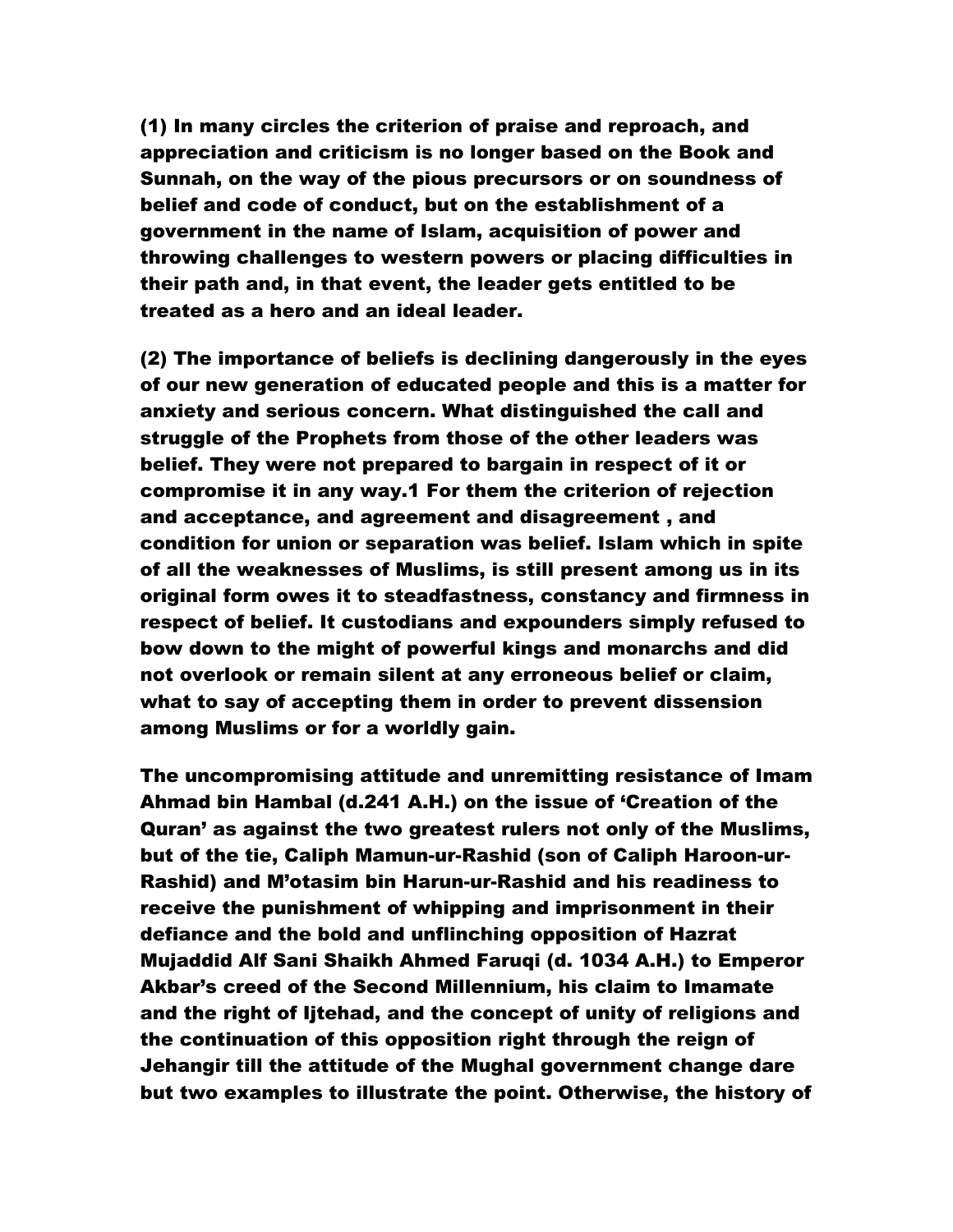Islam contains scores of glittering instances of living up to the maxim of "Speaking out the truth before a tyrant ruler", and "No obedience to creatures involving sinfulness to the Creator". The 'tyrant ruler' his sometimes a king and sometimes is represented by public opinion, fame, success and prestige. As history tells the latter are more trying and testing.

In fact, the real teachings and correct creed of Islam are like an eternal stream which never changes its course nor is ever fordable. Political power, ephemeral revolutions, rise and fall of governments and movements and ideologies are like waves which rise and fade away. If the river is flowing in the right direction, there is no danger to it. If, however, corruption or deviation sets in belief, it is like so to say, the river changing its course and its water getting polluted. Hence, with impairment of belief and deviation from truth no call or movement, no consideration of a country's advancement or prosperity, no partial reform of any society and no claim or promise to remove corruption and disorder can be accepted. This is the reality in which lies the secret of the entity and existence of the Ummat and permanence of faith, and this is what compels the Ulema, the servants of the faith and custodians of Shariat and the sunnah to fulfil the difficult and, at times, unpleasant duty during their time.

A part of this endavour is the erudite and scholarly book of my respected friend and associate, Maulana Mohammad Manzoor Nomani entitled, 'Iranian Revolution, Khomeini and The Shi'ite Faith.' In the past, Maulana Nomani was a keen polemician and an ardent advocate of Islam and the Sunni school and wrote a number of books in the line. But quite some time back he left the field of polemics and concentrated on positive and constructive issues and subjects which is evident from his journal Al-Furqan, and, particularly, its Mujaddid Alf Sani and Shah Waliullah Numbers and from his books, Oslam Kiya Hai? (What Islam is?), Din-o-Shariat,1 Quran Aap se Kiya Khata Hai?2 Ma'ariful Hadith3 etc. which enabled, in their original forms or through translations, millions of people, not only of the sub-continent but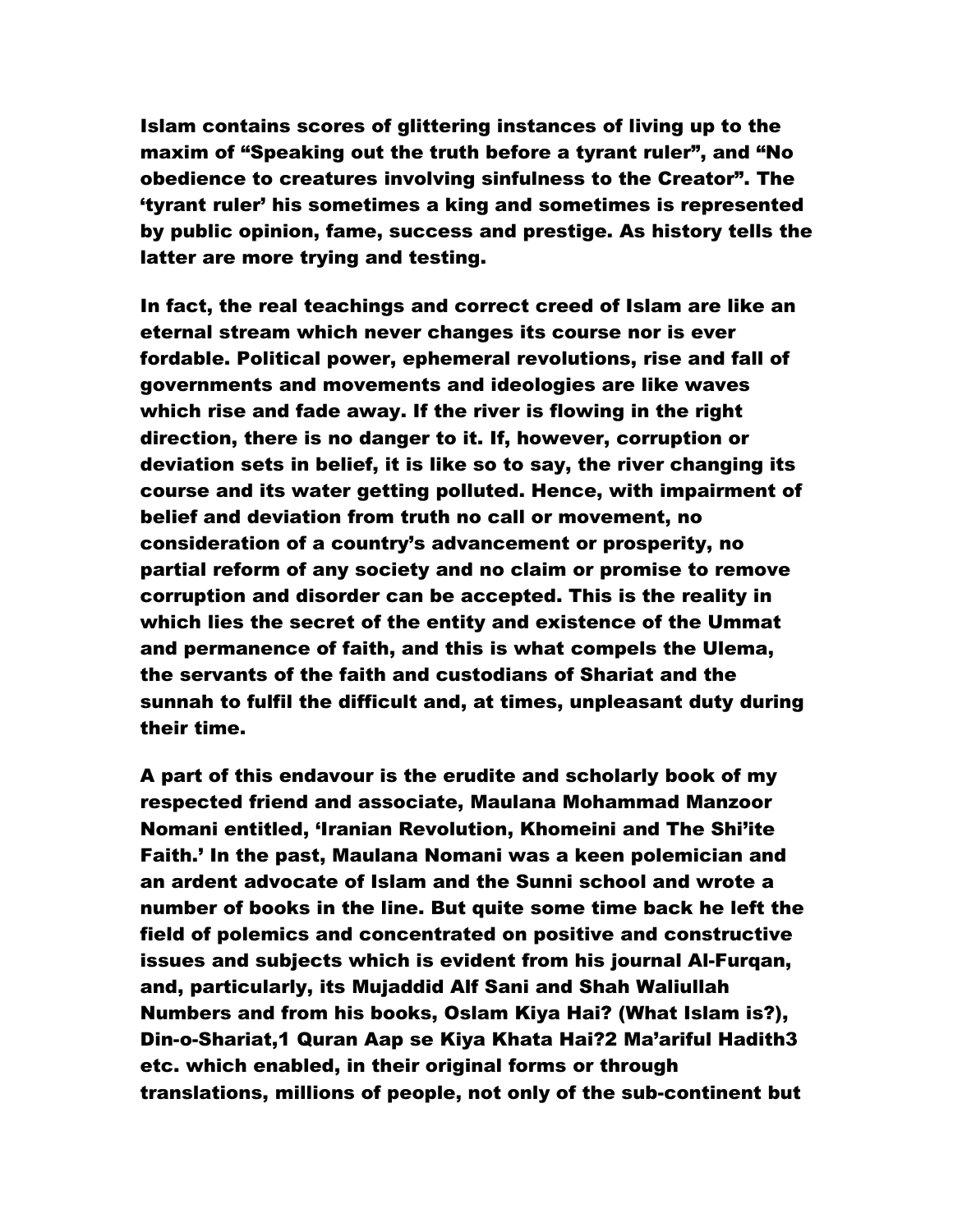of America, Europe and Africa as well to appreciate Islam and follow it's teachings and commandments. Even though he had been closely associated with Imam Ahle Sunnat Hazrat Maulana Abdul Shakoor, he never wrote anything about Shi'ism. Now that he has reached the age and state of health when one needs rest, and, as a result of the inspiration and training received at the Khanqah of Raipur, he is devoting most of his time to prayer and worship, he was suddenly confronted with the reality that due to the success of Ruhullah Khomeini against the Pahlavi Kingdom of Iran, and the Revolution that took place in the Iranian society in a particular form, the failure of the greatest power of the day i.e., America, and the gallant spirit of sacrifice of the Iranian youth, together with social and moral decadence of a large number of Muslim and Arab countries and the sorry state of affairs prevailing therein had led a considerably large section of Muslim youngmen of the Indo-Pak sub-continent, which was already disgusted with the prevailing situation and was prone to feel thrilled at every bold and adventurous happening with which the name of Islam was associated, to eulogise Khomeini and start hero-worshipping him in the same manner as had been the case with Kamal Ataturk of Turkey and Gamal Abdel Naseer of Egypt. Even no in some circles some rulers are held in high esteem though they are deniers of Sunnat, make a mockery of Hadith, have championed western civilization and are protagonists of Communism. Khomeini, in fact, is more popular than them owing to the religious sentiments he has worked up and it has reached the stage that they are not willing to hear if any one raises the question of faith or examines the situation from the point of view of the Book and Sunnah or general agreement of the Ummah, and often hold him openly in contempt.

Such a state of affairs is most alarming from the point of view of the spirit of Islam and the future of the Faith. These people present a living testimony of the eloquent phrase of Hazrat Ali which reads: "They are ready to follow anyone who speaks in a loug voice".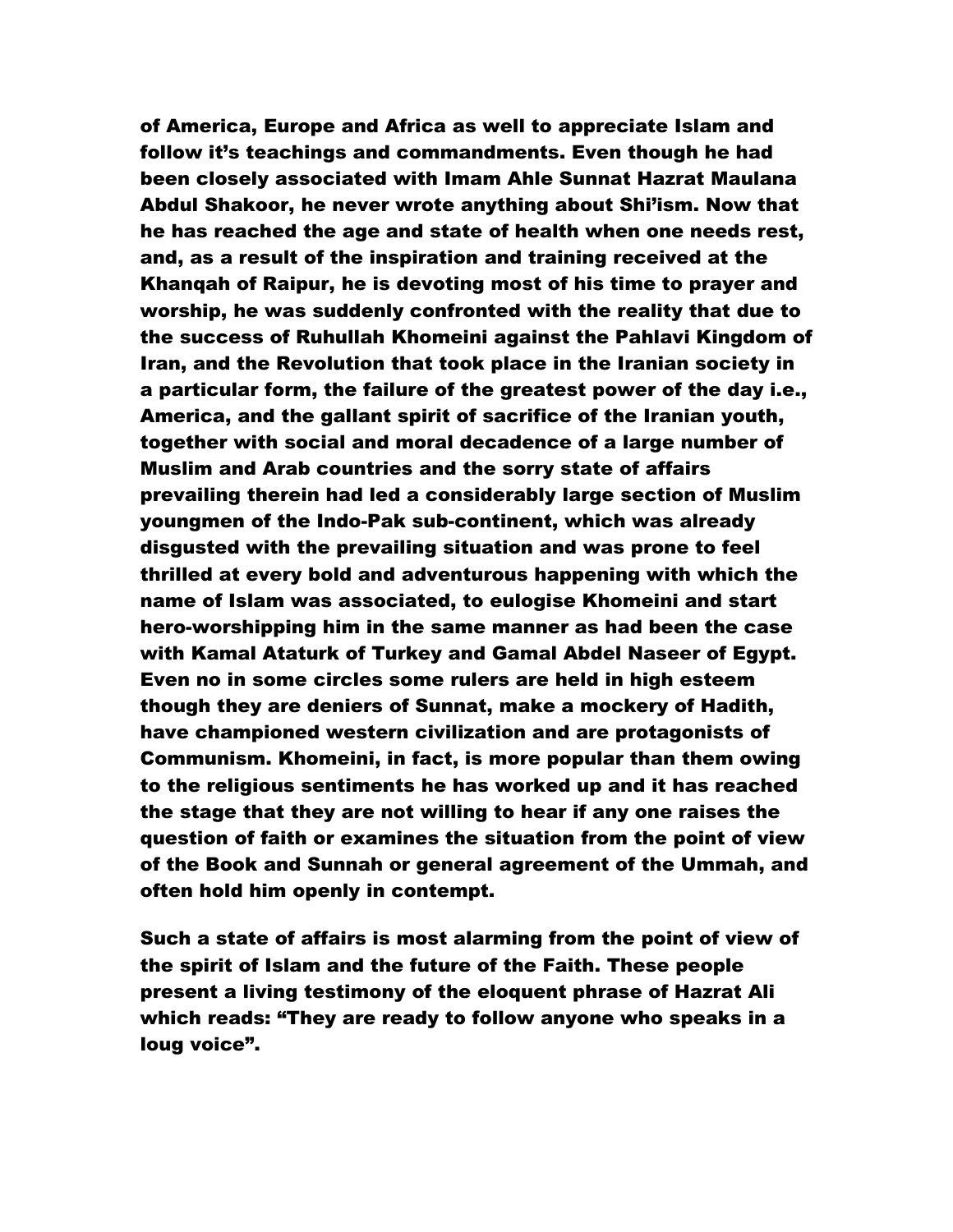The gravity of the danger that lay ahead gave a new strength to Maulana Manzoor Nomani, broken down, as he was, by old age and continuous ill-health and acted as a spur to the faculties of his mind. He applied himself so seriously to the task that his health was endangered several times during it which was a matter of serious concern to his relatives and friends. Life-long habit and his disposition stood in the way of caution. He made a thorough study of the history of Shi'ism, the authoritative sources of which had for long remained hidden from the Sunni scholars due to he doctrines of Taqiyya and concealment, and had only lately come to the public view. By the grace of God, he obtained some new publications, particularly Fasl-ul-Khitab-fi-sabat-e-Tahrife Kitabe-e-Rabbal Arbab of Allama Nuri Tabrasi, and Kashful Asrar of Imam Khomeini.

With great patience and forbearance he studied these works and collected material for his book, analysed it in an objective manner and wrote the present volume. He has dealt with the authoritative history of Shi'ism, its beliefs and commandments, analysed them carefully and drawn valuable conclusions. He has examined them with reference to the Quran and the Sunnah and against the background of authoritative history. Very few books contain so much material on the subject of Imamate and the tampering with and transposition of words in the Quran. He has, also, discussed some other important tenets and notions of Isna Ashariyya as a corollary to the basic doctrines.

In this way, this book has become a most comprehensive, though-provoking and informative volume. Any person gifted with a sense of justice can find herein the reality of Shiaism, the dangerous consequences of the theories of Imamate and alteration (in the Quran) and the degree of unreliability and distrust it all can produce with regard to Islam and the earliest Muslims among the followers of Islam themselves whose study is not deep enough, and the non-Muslims.

This boo, indeed, needed no Foreword or Introduction. The Maulana, however, in his magnanimity, desired to associate me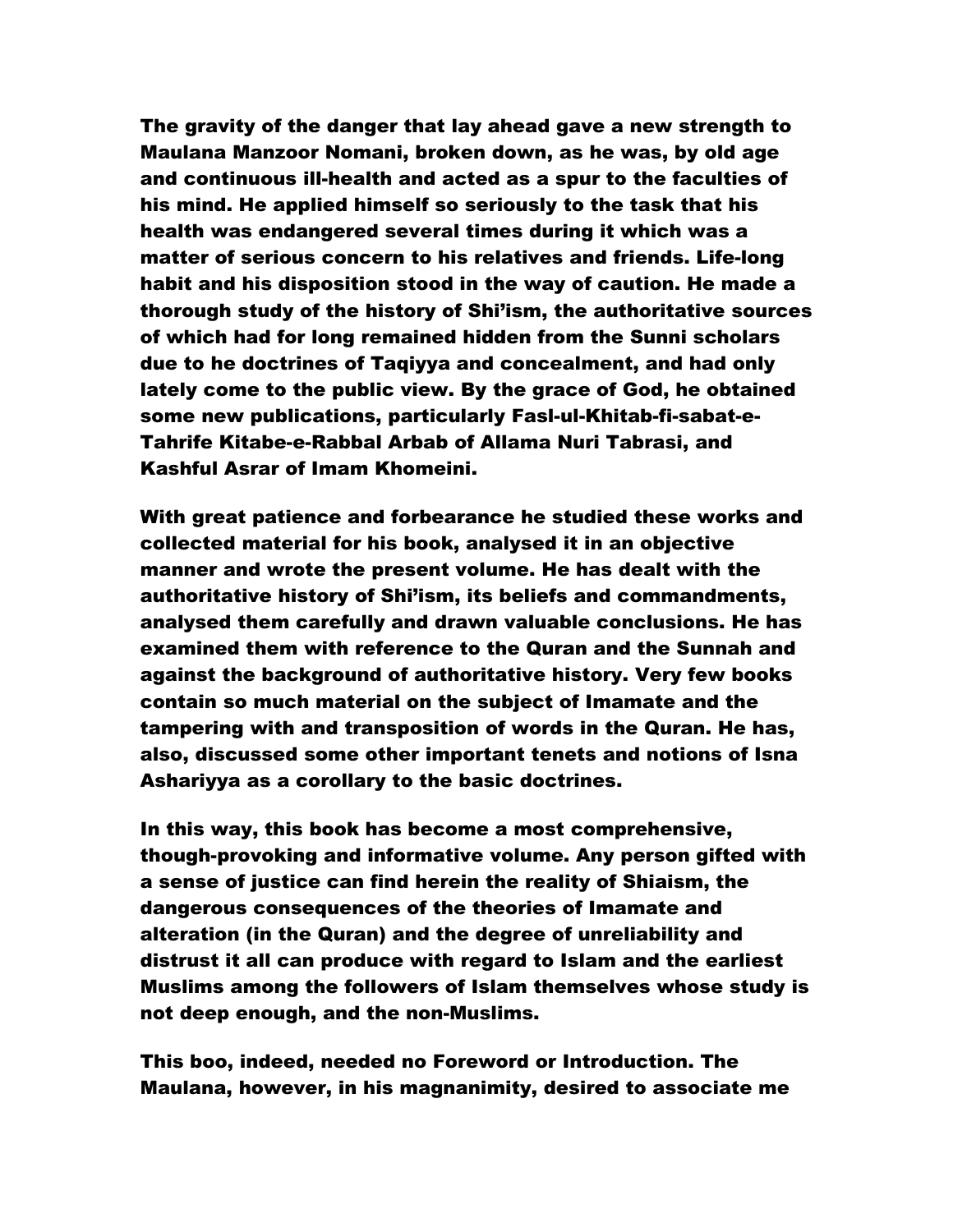with the good fortune. It, also, gave me an opportunity to analyse the problem from a different angle and express my own views and sentiments in that respect. As a result, a book came to the written by me as well which has been published under the title of 'Islam and the Earliest Muslims: Two Conflicting portraits.1

I pray to God that the present book may prove revealing, instructive and informative and be a source of religious gain and guidance in the realisation of the objective laid down by the Quran in the following verses:

" Our Lord! Suffer not our hearts to swerve once Thou hast shown us the path, and favour us with Thy grace; verily Thou, Thou alone art the Bestower." (III.8)

"Our Lord! Forgive us, and our brethren who have preceded us in the Faith, and make not our hearts ill disposed towards those who have already believed. O Lord ! verily Thou art kind, Merciful." (LIX: 10).

### 02. Preface

Submitted by admin on Sat, 03/07/2009 - 02:18

All praise to God, the Lord of the Worlds, and His Mercyand Peace upon Mohammad, the Last of the Prophets,his descendants and companions and successors and theirsuccessors till the Day of Judgement.

How powerful is propaganda in the present age, how effective it can be and what capacity it has to present utter falsehood as truth, has been amply demonstrated by the clever and relentless propaganda the Iranian Government has been carrying on through its embassies and agents in respect of the personality of Ruhullah Khomeini, and the so-called 'Islamic' character of the Iranian Revolution brought about successfully by him, and the call it gives for unity between the Shaias and Sunnis, and for the solidarity of Islam. For this purpose, conferences are regularly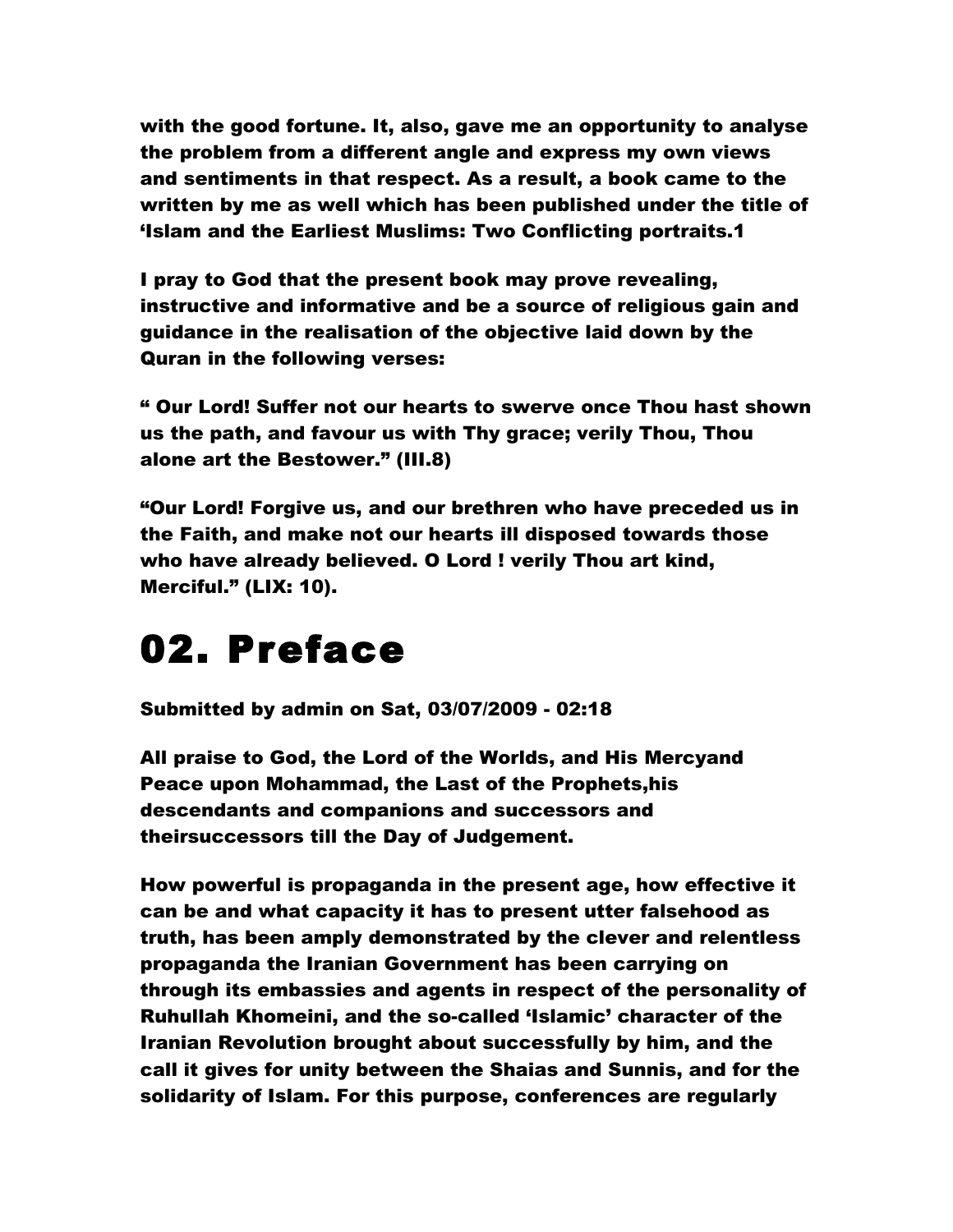held to which such delegates from allover the world are invited as are expected to be ideologically converted to their way of thinking, and, in turn, can be used for the promotion of the aforesaid cause. Apart from this, such a flood of publications, in so many languages and in the shape of books, pamphlets, folders, journals and newspapers is being let loose that, at least, the present writer has not, during the seventy years of his cognitive life, witnessed a propaganda of this dimension and intensity carried out with such skill and ingenuity by any government, organisation or political party. Just as the governments of our day spend enormously, in the event of war, on acquisition of arms and other military equipment, in the same reckless fashion the Iranian Government is spending on this propaganda. I have learnt from reliable sources that such literature has reached even the rural areas of our own country.

If one is not aware of the Shi'ite faith and its history and the internal affairs of Iran and the abject plight of citizens belonging to the Sunni sect, and, also , has no proper idea of the personality and character of Ruhullah Khomeini and the intellectual and religious basis of the Revolution brought about by him, he is likely to be misled into treating such literature and propaganda as a dynamic effort to exalt the glory of Islam and to establish an Islamic government in the true sense. One great thing about Khomeini is that he has made no effort to conceal his objective. In his boo, Wilayat-ul-Faqih Awil Hukumat-ul-Islamia, he has not only indicated but fully expounded the religious beliefs and intellectual postulates that have served as the foundation and basis of his revolution. This book, however, can be properly understood only by a person who knows what is Shiaism and has studied the Shi'ite religion.

What to say of the common people and of those who have studied in the modern colleges and universities, and the intellectuals and journalists, even people like us, who have had the benefit of religious education in Arabic schools and colleges and are looked upon as Alims (theologists), are not, generally, aware of the fundamental tenets and beliefs of the Shi'ite faith, with the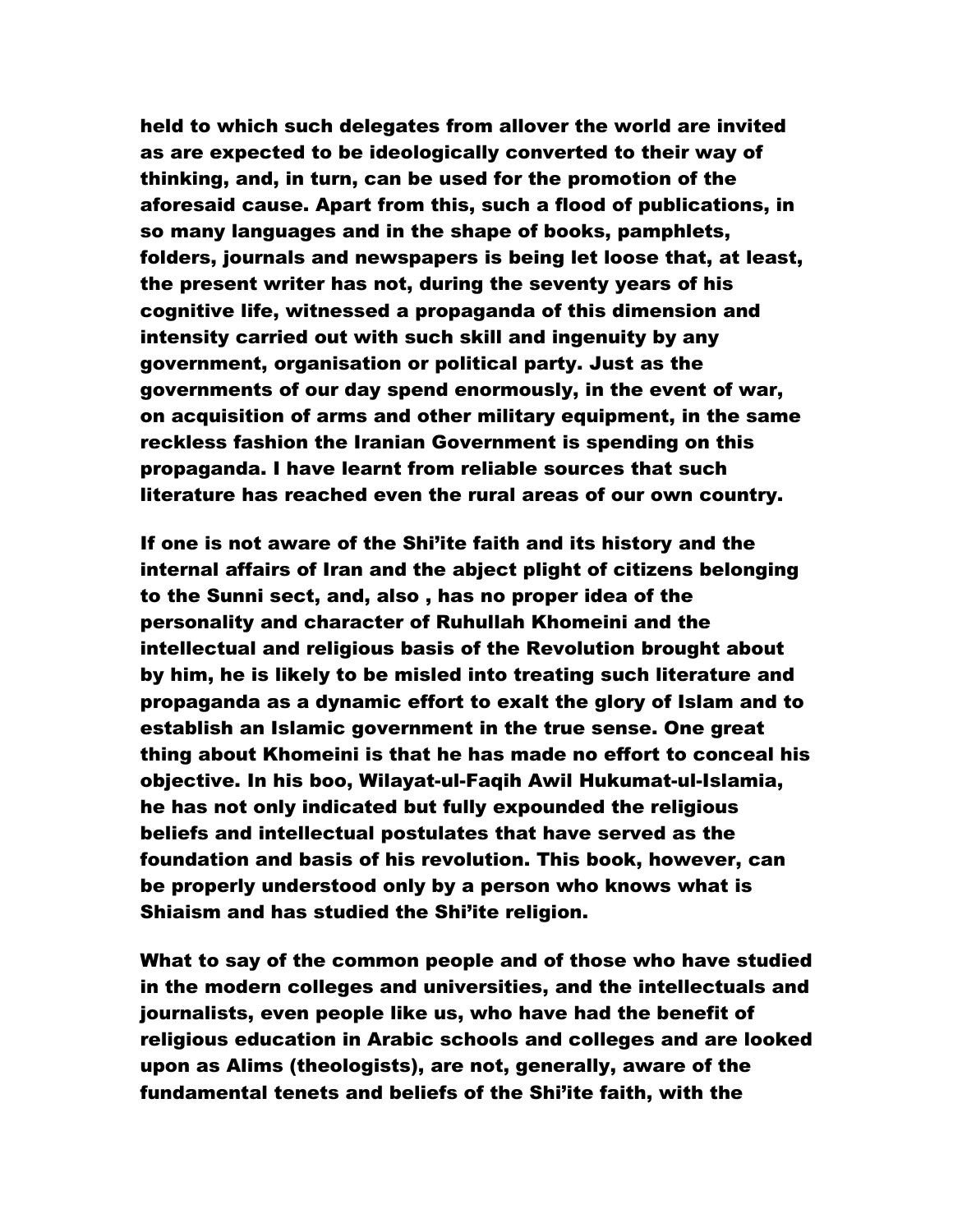exception, of course, of those who have red the books written by the Shia authors due to some particular reason I, for one, in the course of my academic career, and later as a teacher, did not know about Shiaism more than what a common man knew. In fact, I knew next to nothing about it. A time, however, came when I happened to study books of some Sunni scholars on the subject who had studied the Shi'ite religion. I may mention, in particular, the book of Maulana Qazi Ehtishamuddin of Moradabad, which was the first I had read on the subject. I had, also, read some books of Maulana Abdul Shakoor of Lucknow on this subject. I, then, began to feel that I had acquired enough knowledge about the Shia religion and knew fully about it. However, when I learnt of the relentless propaganda being done for the Iranian Revolution and the way it was perverting the minds of the people, I considered it a religious duty to write about it, and, for that purpose, I thought it necessary to acquire an adequate knowledge of the Shi'ite religion through a study of its basic and standard books and the writings of Khomeini himself. I am over eighty years of age and ailments and handicaps peculiar to it had started setting in for some time. I am, also, a victim of high blood pressure and a serious and sustained literary effort is not easy for me. In site of all this, I read thousands of pages of such books during a period of one year. It, then, dawned upon me that I did not know even onefourth of the doctrines and beliefs of the Shi'ite religion and that without a full knowledge of Shia religion one could not know and appreciate the real nature and character of Khomeini's Iranian Revolution, for its primary base and sub-structure was the fundamental faith of Shias in Imamate and belief in the Major Absence (Ghaibat-e-Kubra) of the Last Imam, the Awaited Mehid.

It may not be out of place for me to stress here that the primary cause of the ignorance of Sunni Ulema about Shia religion is the strict injunction of this faith to its followers to conceal and not to reveal their faith and belies – something which, in my opinion, is peculiar to the Shia religion, alone, in the world. I do not refer here to the singular and extra-ordinary doctrine of shiasim commonly known as Taqaiyya (fraud, subterfuge, deception). It is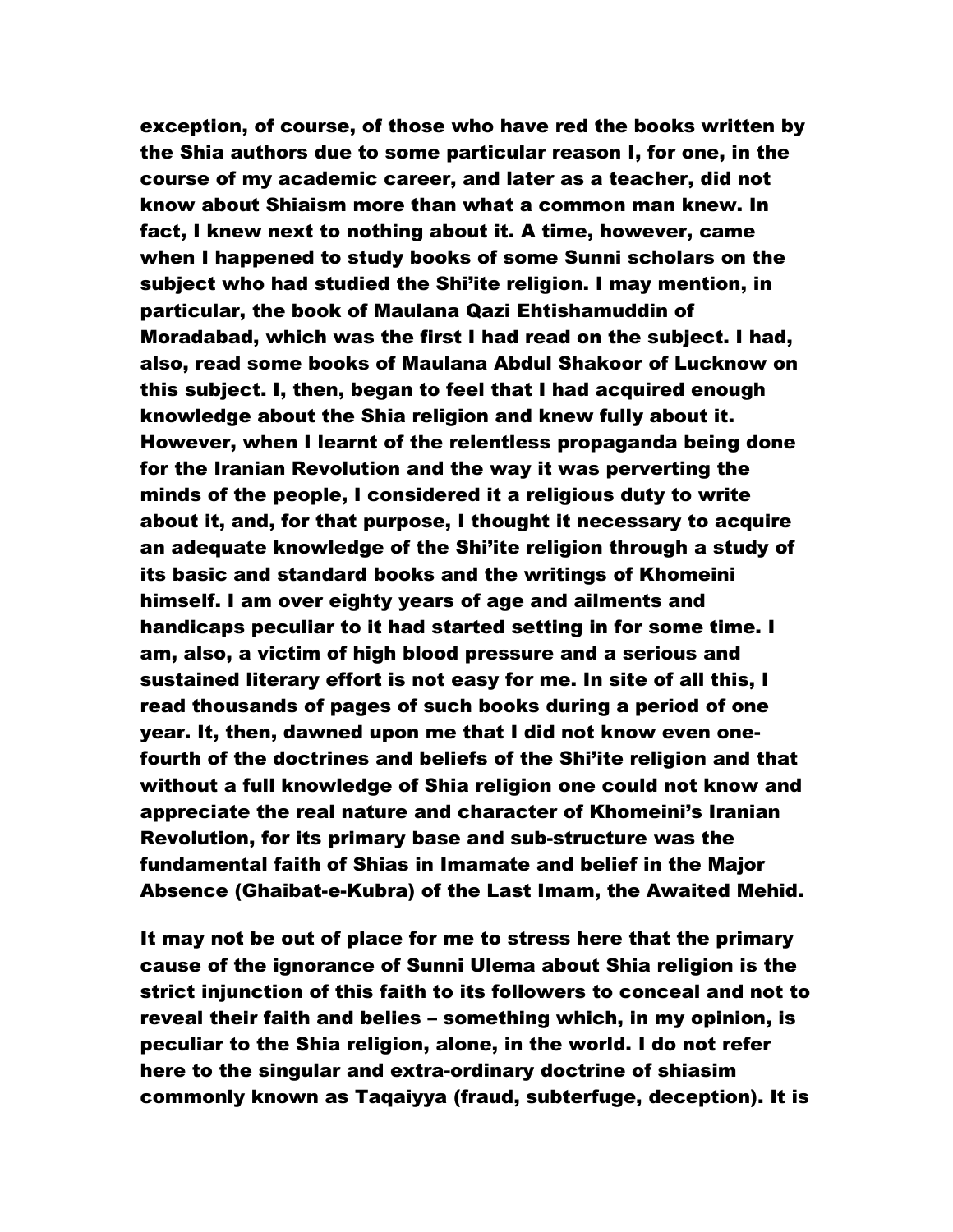entirely different form it, and in the Shi'ite treatises it is called Kitman (concealment). It will discuss it, in detail, at the proper place along with the explanations contained in some fundamental Shi'ite books and teachings of Innocent Imams. We may, however, take up, in passing, an observation made by Imam Jafar Sadiq. It is stated in the most reliable book of Shias i.e., Usul-e-Kafi that the Imam said:

" You are followers of a religion that whoever will conceal it God will confer honour upon him, and He will disgrace and dishonour him who will divulge it."

A natural consequence of this teaching was that before religious books in Arabic and Persian began to be printed and they were written only by hand, our Ulema, generally, remained unacquainted with Shia religion for those books remained only in the hands of a few leading Shia Ulema who did not allow any one else to have even a glimpse of them. What our jurists and doctors of law have written about Nikah (marriage) and Riddat (apostasy) in their books on Islamic jurisprudence and fatawah (case law) clearly indicates that what they wrote was in total ignorance of the Shi'ite religious treatises and their knowledge was based merely on what had come to be commonly known or had found mention in books of history. A perusal of Fatawa-I-Alamgiri written three hundred years back during the reign of Alamgir Aurangzeb by a body of great jurist and doctors of case law will go to confirm our view-point. Even Allama Ibne Abidin Shami, the renowned author of Durrul Mukhtar, which is regarded to be one of the most authentic books on Hanafi jurisprudence, does not appear to have read those Shi'ite religious books when he wrote about the Shias though it was written only a hundred an fifty years ago.

What is still more strange is that Imam Rabbani Shaikh Ahmad Sirhindi Mujaddid Alf Sani, who lived nearly four hundred years ago, has written a good deal about Shias and their religion in scores of his letters. There is, also, a book written by him in Persian which has been repeatedly published under the title of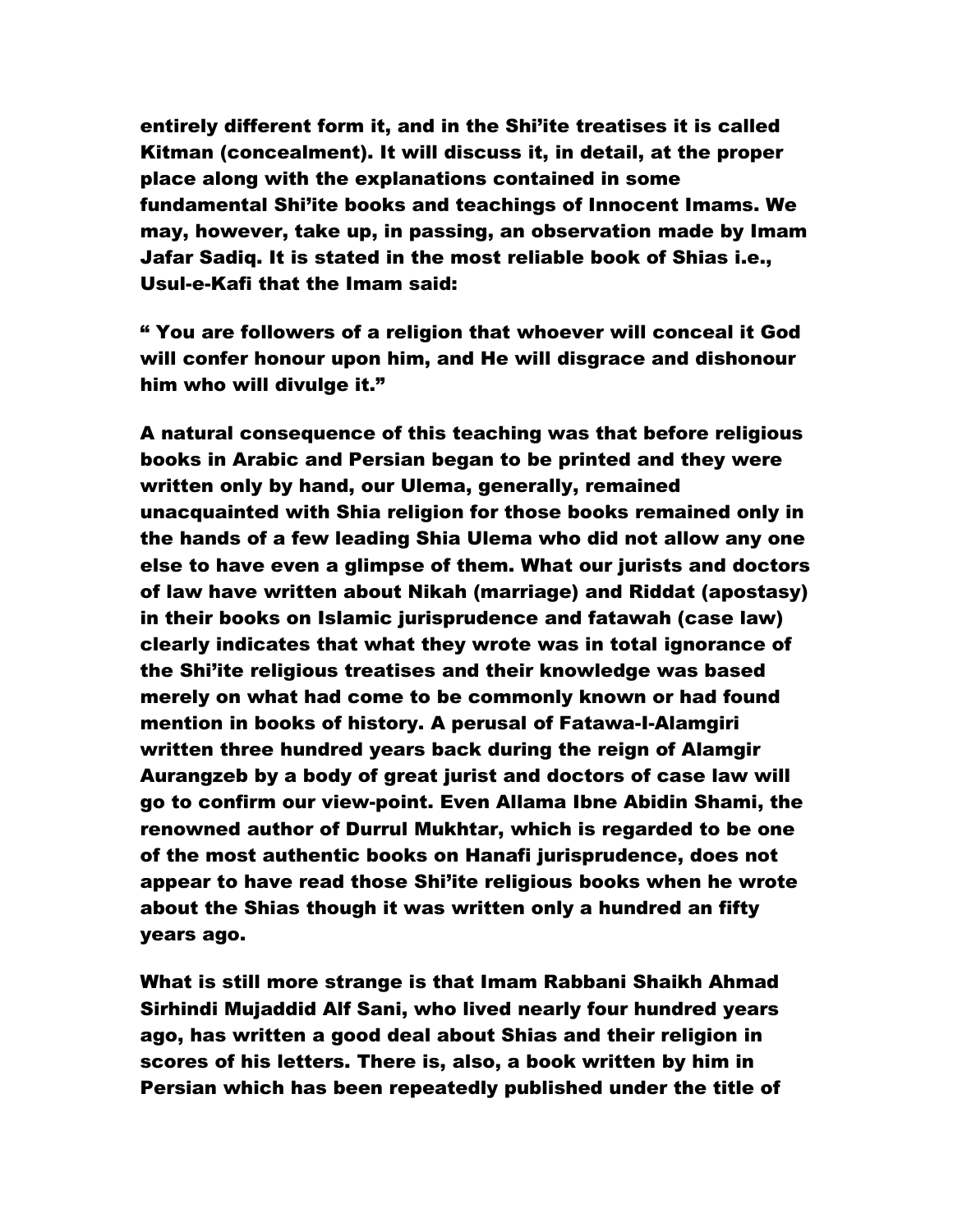Radde Rawafiz, along with his letters, but it appears that he, too, had not seen the basic books of Shi'ite faith. A century later, i.e., in the 12th century A.H., Hazrat Shah Waliullah Dehlvi, who was residing at Medina in those days had translated the pamphlet Radde-Rawafiz in Arabic at the suggestion of his teacher, Shaikh Abu Tahir Kurdi, and added his own notes to it at various places. In addition, he had written two voluminous books under the titles of Izalat-ul-Khafa and Qurrat-ul-Ainain in support of the creed of Ahl-e-Sunnat. A perusal of all these books, also, makes it evident that the author had not the benefit of going through the most important and fundamental books on Shi'ite religion like AL-Jam'e-ul-Kafi. It was, in our view, simply due to the fact that before the advent of the printing press these books remained exclusively with a few Shia Ulema and following the doctrine of Kitman they had not shown the books to anyone outside their circle. Some-how a few Ulema of Ahle Sunnat managed to obtain these books through extra-ordinary efforts. Among them was Shah Abdul Aziz, son of Shah Waliullah, and author of Tuhfa-e-Isna Ashariyya. Later, when publication of religious books started and these Shi'ite books, too, got published, our Ulema, generally, ignored them excepting a few who studied them for a particular need and tried to acquaint others, too, with them through their own writings. In any event, it is a fact that little advantage was taken of these books by our theologians and men of letters. Hence, we find that very few Ulema of our time possess a thorough knowledge of Shi'ite religion. When this is the case with the Ulema, what can be said about the common people and the intellectuals (as they are called in the modern journalistic parlance).

An outcome of this widespread ignorance was that when the recent revolution occurred in Iran under the leadership of Ruhullah Khomeini and he gave it the name of Islamic Revolution, he gave a call to all the Muslims everywhere to join him in order to bring about a similar revolution in the Islamic, or rather, the whole world and used all the ways and means of publicity and propaganda indicated earlier. It was greeted so enthusiastically by a particular section of educated Muslims all over the world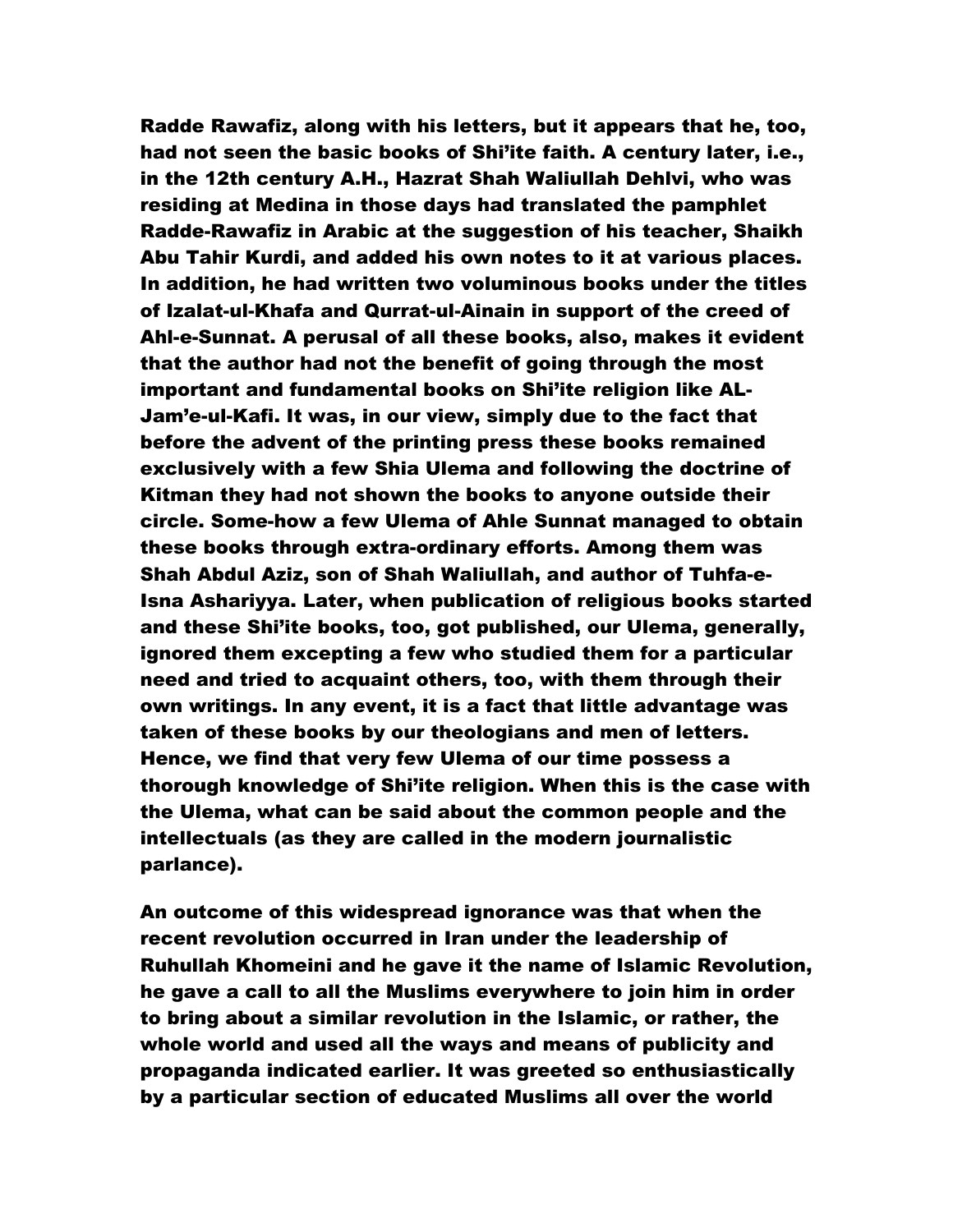that it appeared that they believed that as a result of that revolution a truly Islamic Government on the pattern of the days of the sacred Prophet and the rightly guided caliphs and come to be established in Iran, the head of which was Khomeini, in spite of the fact that it was fully known that Khomeini was not only a Shia but a Shi'ite religious leader of the class known s Ayatullah (Sign of God).

Again, since these people are counted among Ahle Sunnat and their spokesmen and leaders are reckoned by the modern educated young men as religious guides and bearers of religious knowledge, they have begun to treat Ayatullah Ruhullah Khomeini as the Imam of the day of the World of Islam. A monthly magazine recently published by this circle from Patna denotes the extent of intellectual folly and depravation which has been reached.

All this notwithstanding, I still believe that it is due to ignorance about the Shi'ite religion, and the personality of Khomeini, particularly, his religious place and position, and about the reality and significance of the Iranian revolution coupled with the natural urge for establishment of the Islamic government. Hence, I felt that it was my religious duty as well as moral obligation to my co-religionists to try, to the best of my capacity, to acquaint them with the real position with regard to Khomeini, and the revolution engineered by him and with the Shi'ite faith with special reference to the doctrine of Imamate for it forms the religious and intellectual foundation of the Iranian Revolution. Firstly, I will deal with the revolution brought about by Imam Khomeini, then with his personality and spiritual position, and, lastly, with the Shi'ite faith which will, obviously, be in a little greater detail.

Mohammad Manzoor Nomani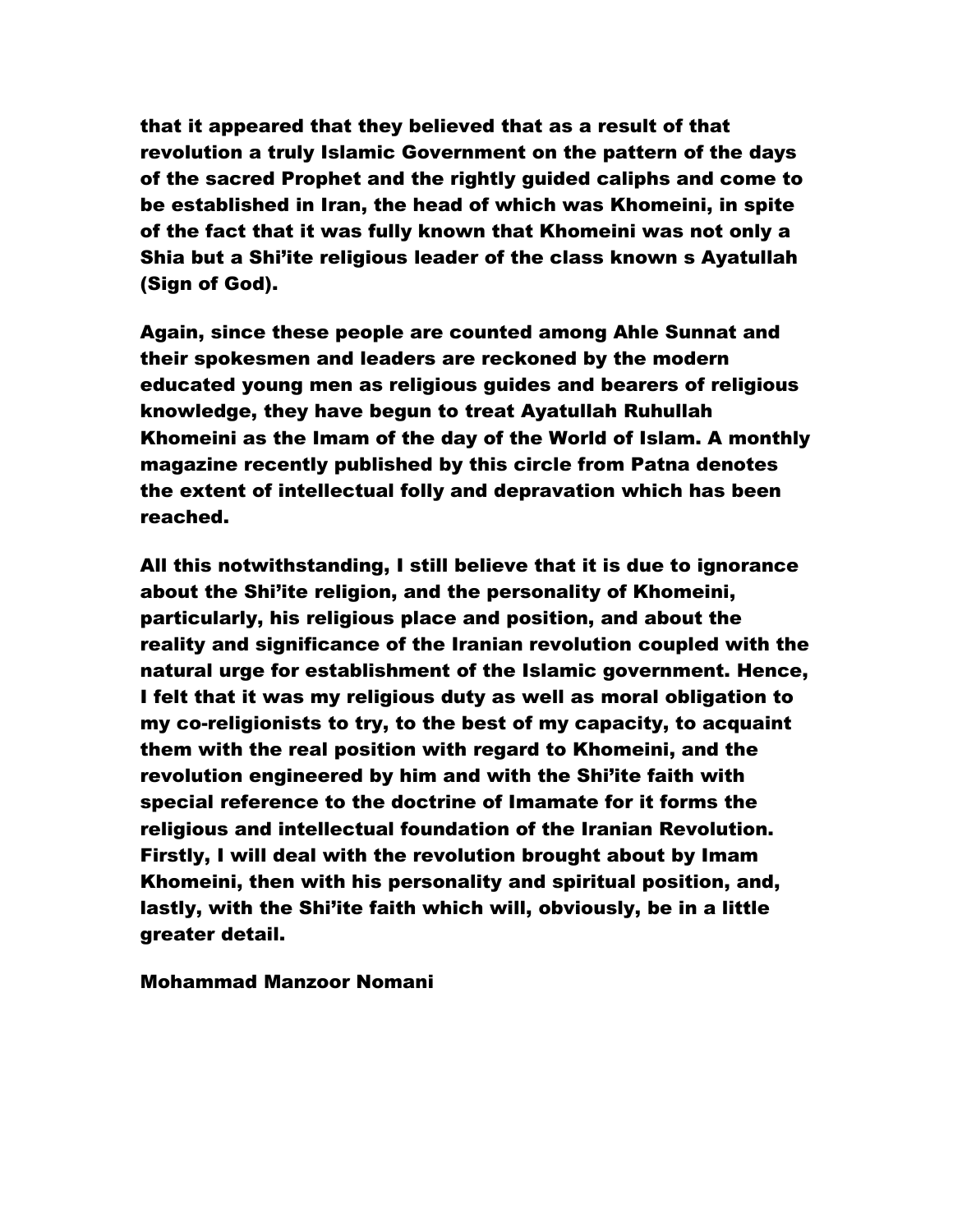# 03. The nature of Iranian Revolution and its Foundation

Submitted by admin on Sat, 03/07/2009 - 02:18

To understand the nature of Khomeini's Revolution, it is essential to know, at the very outset, that it is not like the right or wrong, good or bad, radical change sin the government, and the upheavals that take place in one country or the other, particularly in Islamic countries which are due to political differences to simply lust for power or some other factors, grounds and reasons. Khomeini's Revolution is based totally on the foundation of Shi'ite religion i.e., upon its doctrines of Imamate, Ghalbat-e-Kubra (Major Absence) of Imam-I-Akhiruzzaman (the Imam of the Last Phase, Mehdi-I-Muntazar – the Awaited Mehdi) and during this Absence, the establishment of Wilayat-ul-Faqih (the rule of the Mujtahid).

Khomeini, basing his arguments on Shi'ite theological books, has discussed the last tenet given above in great detail in his book Wilayat-ul-Faqih Awil Hukumat-ul-Islamia. This book represents the religious and intellectual foundation of the Iranian Revolution. In order to understand it, it is essential to know what Shiaism stands for and what is the doctrine of Imamate. We will, therefore, acquaint the readers briefly with this concept here.

Brief account of belief in Imamate.

We will discuss the concept of Imamate from authentic basic Shi'ite books and the saying of Aimma-I-Masoomin (the Innocent Imams) or, so to speak, in their own words, later, at the appropriate place. At present, it will suffice to say that just as Ahle Sunnat and the whole Muslim community believe, that a Prophet or Messenger is not appointed or elected by the Ummat or community but ordained, by God, the Shias believe that after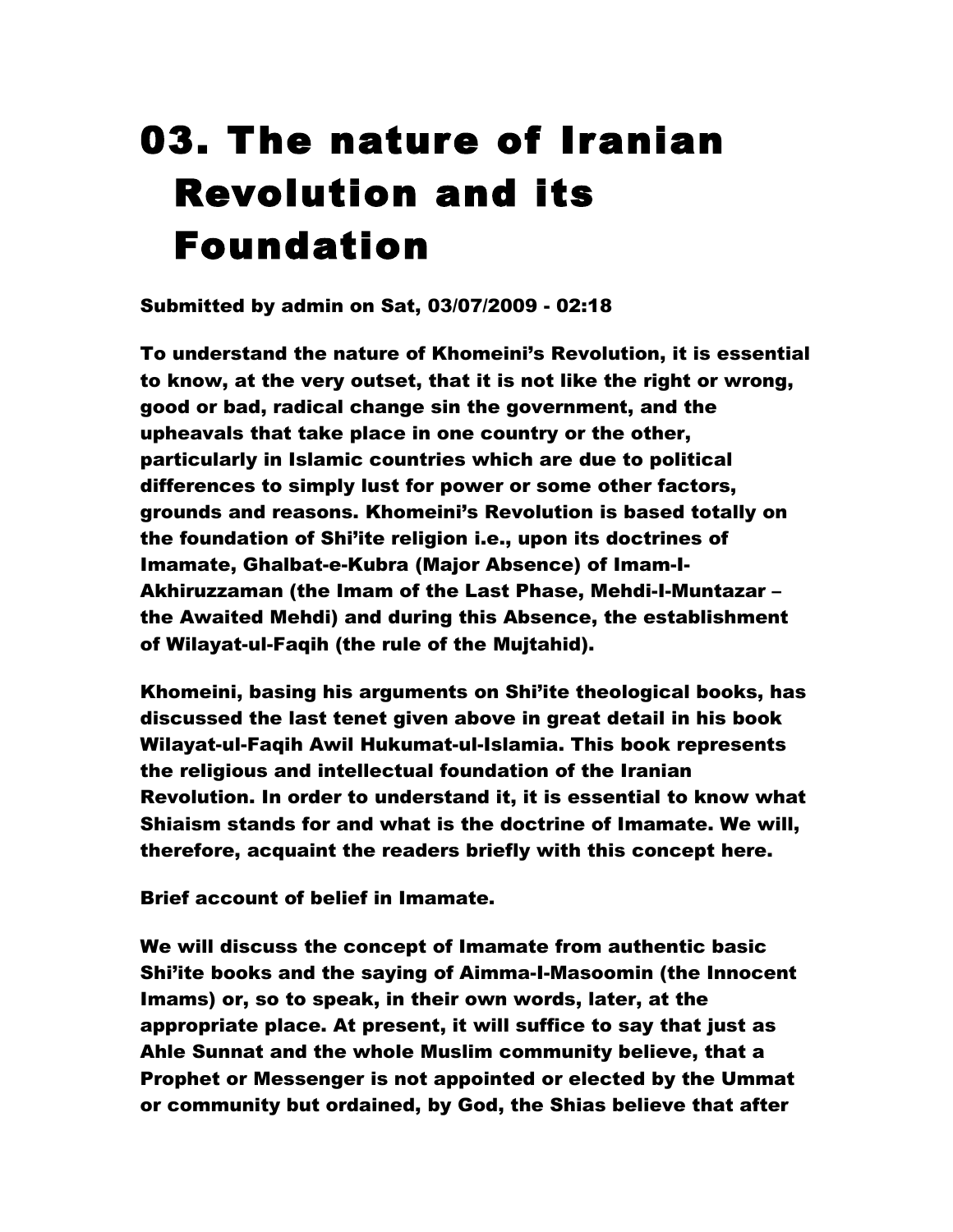the Prophet, his successor, i.e. Caliph or Imam, too, is appointed by God Himself. Like the Prophets, the Imams, also, are innocent and to obey them, too, is obligatory. They are equal to the Last of the Prophets, Prophet Mohammad (Peace be upon him) in rank and position, but superior to all the other Prophets and Messengers. They are the religious and lawful heads of the Muslims in all affairs and they, alone, are entitled to rule not only over the entire Muslim community, but the whole world. Anyone else who rules, whether they are the Caliphs Abu Bakr, Omar and Usman of the first era, or the later caliphs, kings and rulers or representatives of the people in any age and clime are all usurpers, oppressors and Taghut (i.e., devils or wickedness personified). Only Innocent Imams nominated by God can rule, and no one else. This is the crux of the Shi'ite religion. Just as we hold that belief in Prophets is an essential condition of salvation, according to Shia religion, acceptance of Imamate of the Imams and their recognition as appointees of God and as the only rightful rulers is equally necessary for salvation. After the death of the Last Prophet (peace be upon him), till the end of the World, God has appointed, as they believe, twelve Mohammad (peace be upon him). The first Imam Hasan's younger brother, Imam Hussain, and thereafter nine other persons among their descendants in successive order. Every Imam was in his time the Imam and Caliph and the spiritual and temporal head and ruler of the Ummat as appointed by God though he may not have actually ruled even for a day owing to the adversity of circumstances.

Eleven of the twelve Imams, i.e. from Hazrat Ali to Imam Hasan Askari died according to God's law of life and death. The eleventh Imam, Hasan Askari, died about eleven hundred and forty years ago, i.e., in 260 A.H. It is the belief of Shais, and a fundamental and crucial belief, that he had a son who mysteriously disappeared in his young age and hid himself in a cave of Surra man Raa. Now, till the Last Day, he is the Imam and ruler of the world, and the only rightful religious and temporal ruler on the earth.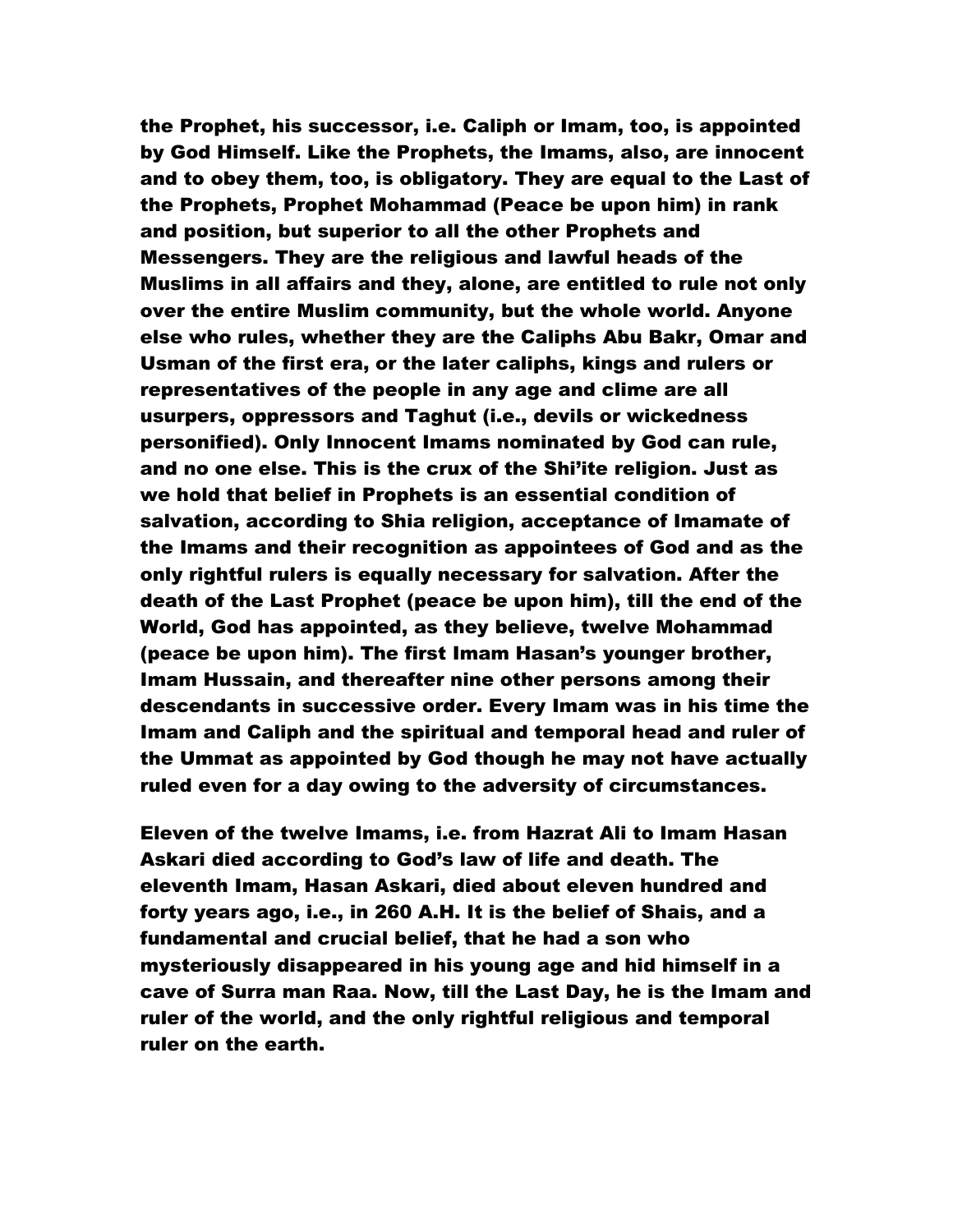The Shias, also, believe that for some years after his disappearance and hiding in the cave, he used to be visited by his secret emissaries who brought to him letters and petitions of the Shias and carried back his replies. This lasted for a few years and this period is styled in Shia books as Ghaibat-e-Sughra (the Minor Absence). After it, the visit by his confidants and emissaries, also, ended and there remained no possibility of any communication with him. Now, eleven hundred years have passed on it. He lives in concealment in the same way, but will emerge at the appropriate time from the cave. The period from Lesser Concealment till his re-appearance is termed by Shias as Ghaibat-e-Kubra (Major Absence).

It should be borne in mind that, according to Shias, this belief in Imamate is as fundamental to faith as belief in the Unity of God, Apostleship and the Hereafter. Those who do not believe in it are similar to the deniers of the Unit of God. Apostleship and the Hereafter, and, like them, they too will end up in Hell. As stated earlier, we are not discussing, at present, this extra-ordinary and strange belief in detail and in the light of Shi'ite books and sayings of Imams. It has been briefly mentioned here only because it is impossible to understand Khomeini's Revolution without it. We have not offered any criticism of these doctrines and confined our study only to the narration of what is the admitted creed of the Shias and contained in their fundamental books and saying s of the Imams.

#### Khomeini's Al-Hukumut-ul-Islamia:

As we have stated earlier, Khomeini's Al-Hukumat-ul-Islamia, consisting of about 150 pages forms the religious and intellectual base of the Iranian Revolution. In it, Khomeini has tried to establish that during the period of Ghaibat-e-Kubra (Major Absence) of the Twelfth Imam(the awaited Mehdi) which has already continued for over a thousand years, and in his own words, may further continue for thousands of years, it is the right, duty and religious obligation of Fuqaha (i.e. Shia Mujtahids – religious directors) that as vicegerents or deputies of Imam-I-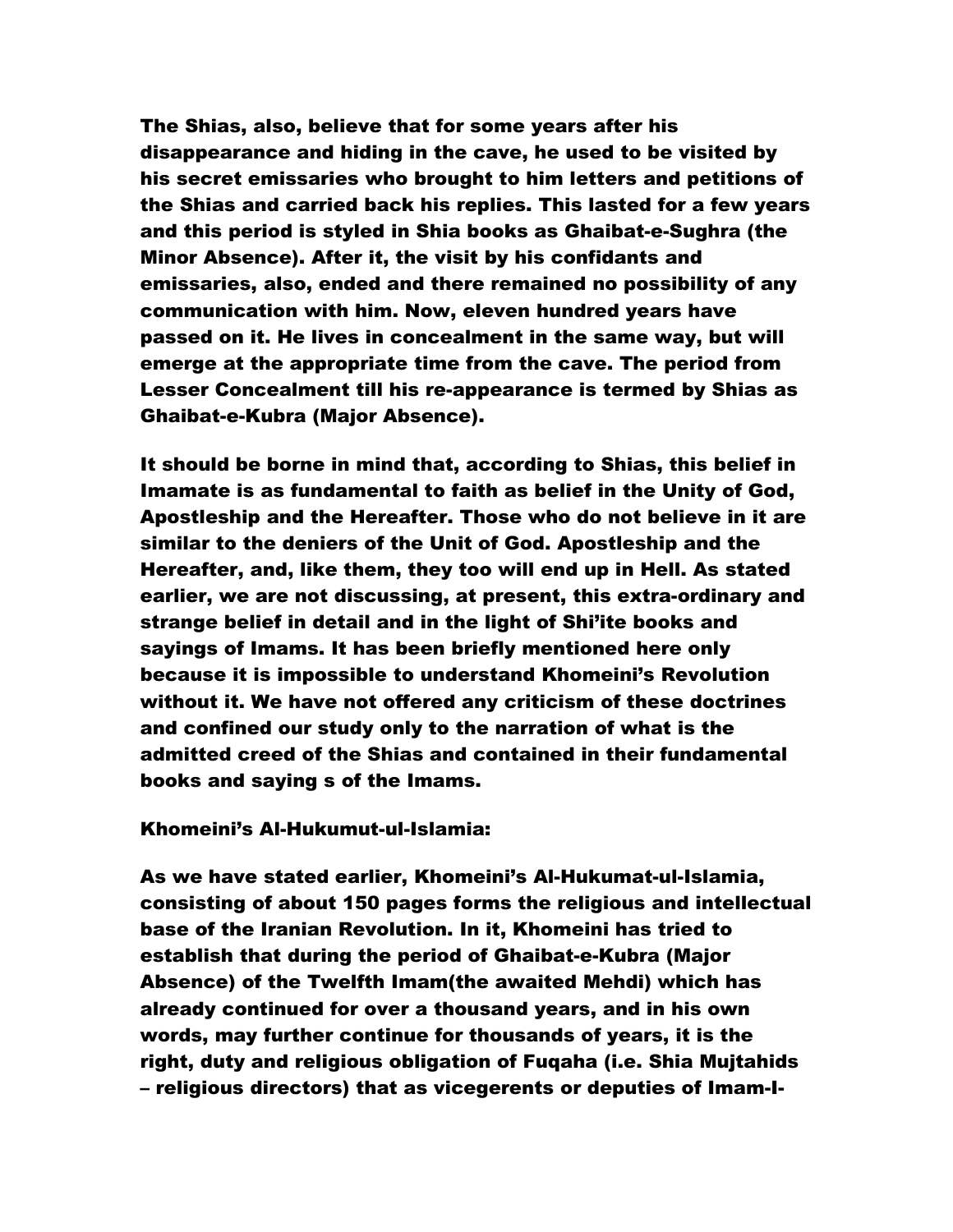Gha'ib (the Absent Imam) they should endeavour to take over the reins of the government and if a competent person from among them rises to led the struggle then in all social mattes and in all matters relating to government, it is the bounden duty of all the other Mujtahids to obey him just as they would obey the Imam, or rather, the Prophet.

On pages 26 of this book, Khomeini writes: "A thousand years have elapsed since the disappearance of our Imam Mehdi and thousands of years may yet pass before expedience demands his appearance and, he may come (out)?".

One page 49, it reads: "When a Mujtahid who is just and learned stands up for the establishment and organization of the government, he will enjoy all the rights in the affairs of the society that were enjoyed by the Prophet, and it will be the duty of the people to listen and obey (him) and this Faqih-and-Mujtahid ruler will hold the supreme power in the government and the management and control of social and political affairs of the people in the same way as the Prophet and Hazrat Ali (used to do)".

Again, on page 75, the writes: "The Fuqaha (Mujtahids) are after the innocent Imams and during the absence of the last Imam, the Wasi of the Last Prophet (i.e. designated by the Prophet himself to be his successors) and they are conferred with the responsibility of transacting all the business and carrying out all the affairs with which the Imams were entrusted.".

This is the spiritual and intellectual basis of Khomeini's Revolution and his position is not like that of any other revolutionary leader or head of State, but owing to the fundamental Shi'ite doctrine of Imamate and the Major Absence of the last Imam and the intervening institution of Wilayat-ul-Faqih till the reappearance of the latter, Khomeini is the representative of the Twelfth Imam and the nominee of the holy Prophet as his successor, and, as such, he is entitled to all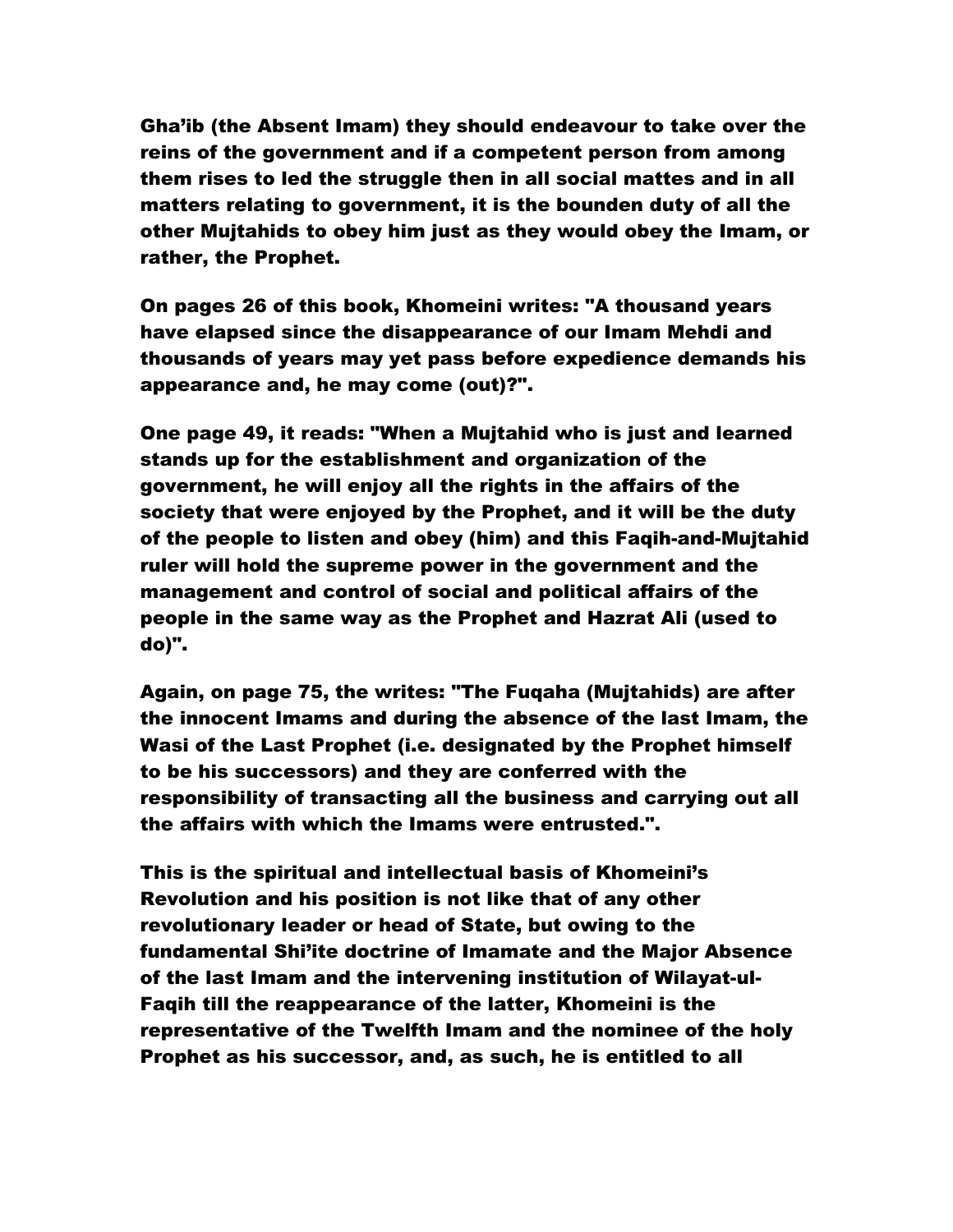loyalty and obedience that is due to the Prophet and the Imam, and all the steps he takes are in the same capacity.

As far as we know, he had made no effort to conceal his position and the logical consequence of it is that he should strive and endeavour to bring the entire Islamic World, or, rather the whole world under his rule and authority.

He has not minced words in saying in Al-Hukumat-ul-Islamia that on the basis of the theory of Wilayat-ul-Faqih only a Shia Faqih or Mujtahid can be the Imam and ruler of the Ummah who believe sin Imamate, in the presence of the Last Imam in the world and in Wilayat-ul-Faqih during all these eleven hundred years of the Major Absence of Imam Mehdi. Now, can there be any doubt that to call the Iranian Revolution a purely Islamic Revolution, and raise the slogan of "wholly an Islamic struggle, neither Sunni nor Shia", at meetings and conferences is a deception to which only those can fall a prey who have not cared to find out the truth about it.

We will leave, for the present, the discussion on Iranian Revolution and take-up the study of the personality and religious position of Khomeini as set forth by his own books.

To judge any movement or revolution it is essential to learn about the views and beliefs of its leader, and he, alone, can ignore it who sets no real value by faith, belief and considers power and government to be an end in itself.

Hardly fifty years ago, Allama Inayat Ullah Mashriqi and his Khaksar Movement were very much in the news in our own country. His call and viewpoint, also, were the same, i.e., the acquisition of political power and government was the sum and substance of Islam, and, thus, the 'pious believer's' of our Age were in fact, the European nations who possessed power and authority. His voluminous book Tazkirah, which was his bible, laid down the philosophy of is movement. In it, an effort had been made to justify his viewpoint from the Quran. Those of us who had seen those times will remember how enthusiastically a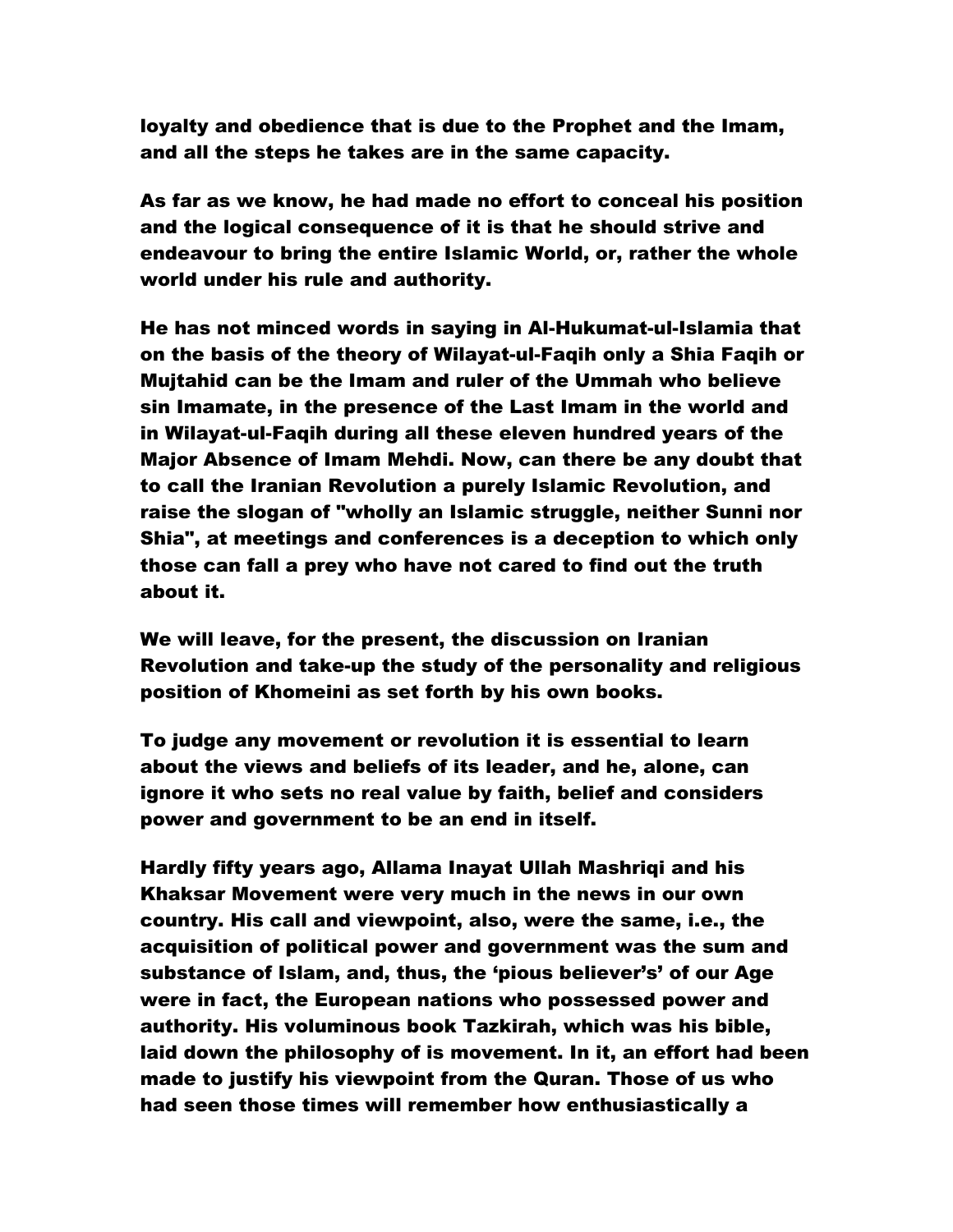particular section of the Muslim with a peculiar bent of mind had responded to Allama Mashriqi's call.

The presence of such people in the Ummah should serve as a grave warning to us.

"Our Lord! (they say), "Suffer not our hearts to swerve, once Thou hast shown us the path, and favour us with Thy Grace; verily Thou, Thou alone art the Bestower". (Q. III:8).

### 04. Khomeini in the light of his own books

Submitted by admin on Sat, 03/07/2009 - 02:19

Imam Khomeini, also, is an author. Formerly, I could get hold of two of his books: Al-Hukumat-ul-Islmia and Tahrir-ul-Wasila. Later, I obtained his book, Kashful Asrar. I have already written about the first book. The book, Tahrir-ul-Wasilah, is probably his biggest work running into two large side volumes, of about six hundred pages each. It deals with jurisprudence. There is no doubt that it is a comprehensive work on the subject and covers all matters of jurisprudence from washing after natural evacuation, wazu (ablution) and bathing to inheritance. In my view, there is hardly anything arising in the life of a man which may not have been touched upon in this book from the point of view of Shia religion. The style of writing is clear and easily understandable. The work shows his proficiency and high quality of scholarship.

The points of views, doctrines and tenets of Khomeini as they emerge from a study of his works will be reproduced in his own words so that people who are suffering from any misunderstanding or delusion about him may know exactly where he stands. As the Quran says: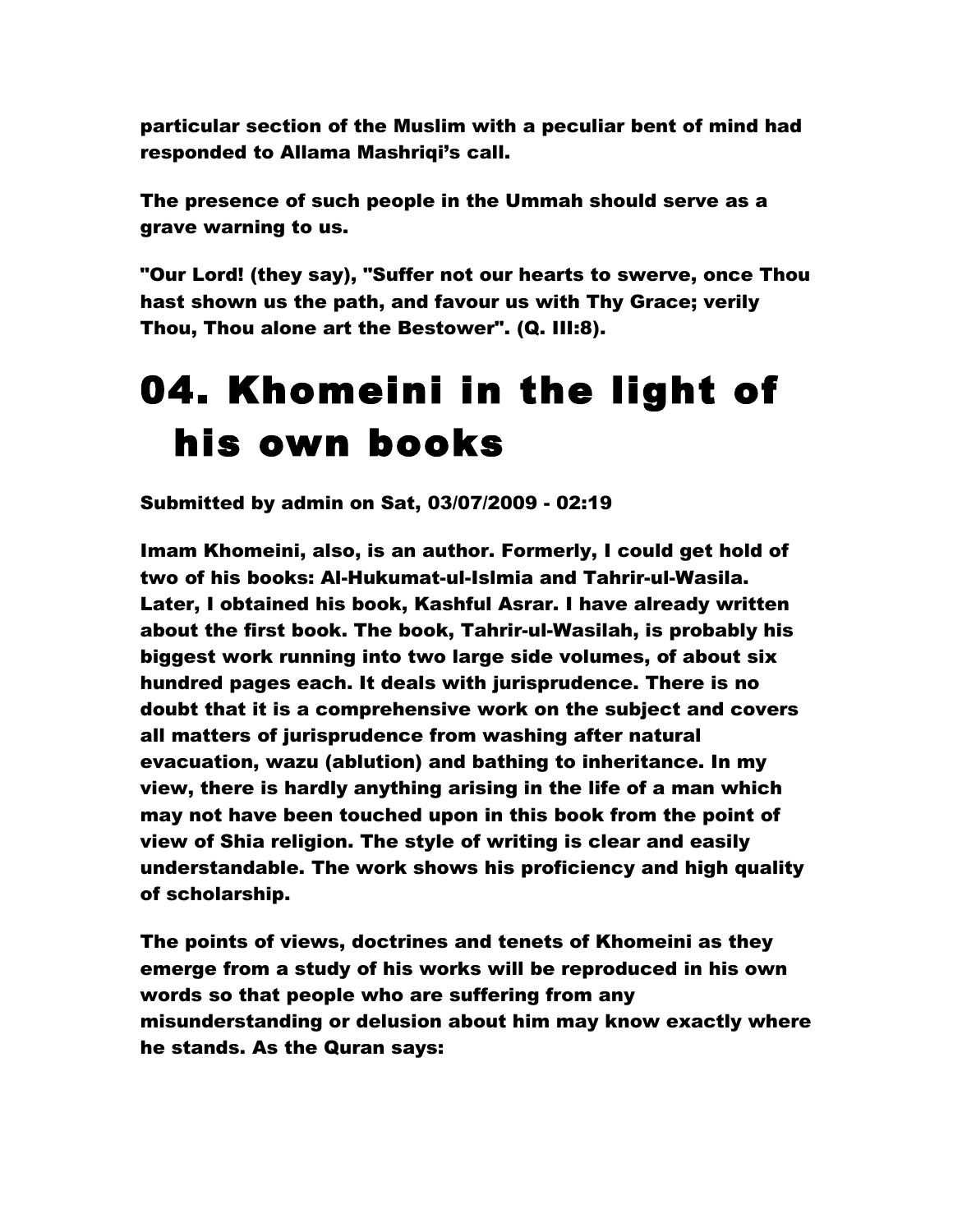"…….. that he who perished might perish by a clear proof (of His sovereignty), and he who survived might survive by a clear proof (of His sovereignty), Verily, God is Hearing, Knowing." (VIII: 42).

Viewpoint of Khomeini about the Imams:

At the very outset, I may say that Khomeini is a high-ranking Mujtahid, Imam and leader of the Shi'ite sect of Isna Ashariya. Thus, whatever be the particular believes and views of Isna Ashariyya which are treated as part of faith are, also, the beliefs of Khomeini and he feels strongly about them. What I am stating here is based on authoritative Shia books. Their extracts will be reproduced in the relevant chapters At present, I am quoting from Al-Hukumat-ul-Islamia of Khomeini which forms the basis of his revolutionary call and struggle.

Imams govern and have control over every particle of the Universe

On page 52 of the book, Khomeini writes:

"The Imam enjoys such power over the law of cause and effect, and place of worthiness and position of eminence that every particle of the universe bows before his power and authority and obeys his commands."

The Imam is higher in rank than Angels, Prophets and Messengers:

Again, he writes:

"Among the essential and fundamental beliefs of our religion (Shia Isna Ashariyya) is the belief that our Innocent Imams hold the station which could not be reached by any favourite Angel, Prophet or Messenger". (p.52).

Before the creation of the world the Imams were the light and effulgence surrounding the highest heaven. Besides God, no one can conceive of their station and nearness to God.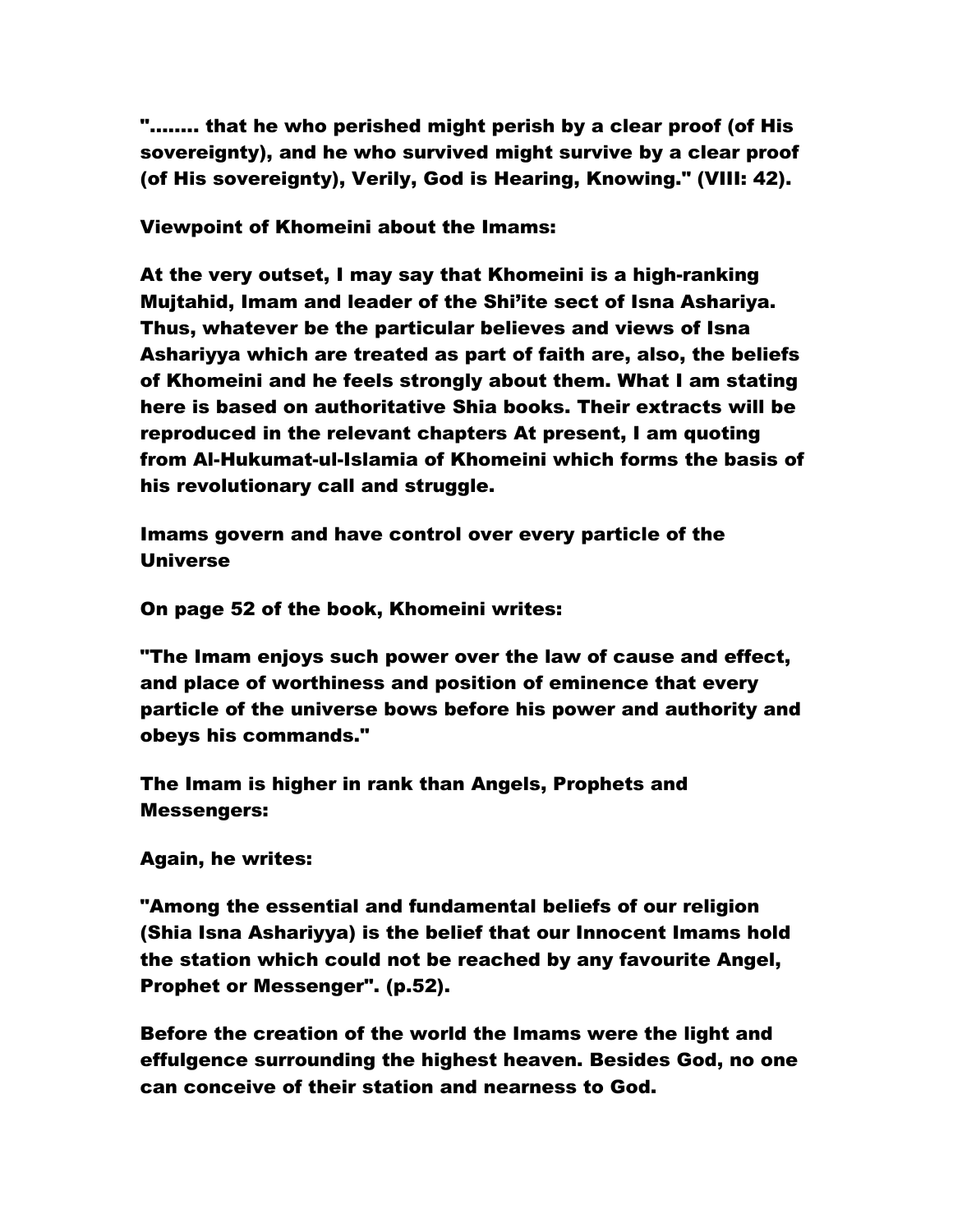And, again, on the same page, Khomeini says:

"The traditions and reports i.e., Shi'ite traditions and reports, before us definitely prove that the Great Prophet and Imams were the light and effulgence before the creation of the world; then God surrounded the highest heaven with them, and bestowed upon them such rank and station that only He knows it, and no one else". (p.52).

The Imams are Infallible:

To err or to forget is a part of human nature. Even the Prophets were not immune from it .The Quran mentions several acts of forgetfulness and error by the Prophets, but Khomeini writes about his Imams that:

"One cannot even imagine any act of negligence or error on the part of the Imams." (p.91).

The teachings of Imams are eternal and obligatory like the teachings and commandments of the Quran.

On page 113 of his book, Al-Hukumat-ul-Islamia, Khomeini writes:

"The teachings of our Imams are like the teachings of the Quran. They are not meant for any particular section of the people or era. They are universal and eternal in character and meant for all people and for all times. To obey them is obligatory till the Doomsday".

# 05. Holy Companions ( First Two Caliphs )

Submitted by admin on Sat, 03/07/2009 - 02:20

Anyone having a smattering knowledge of the Shia Isna Ashariyya religion knows that this religion is based on the belief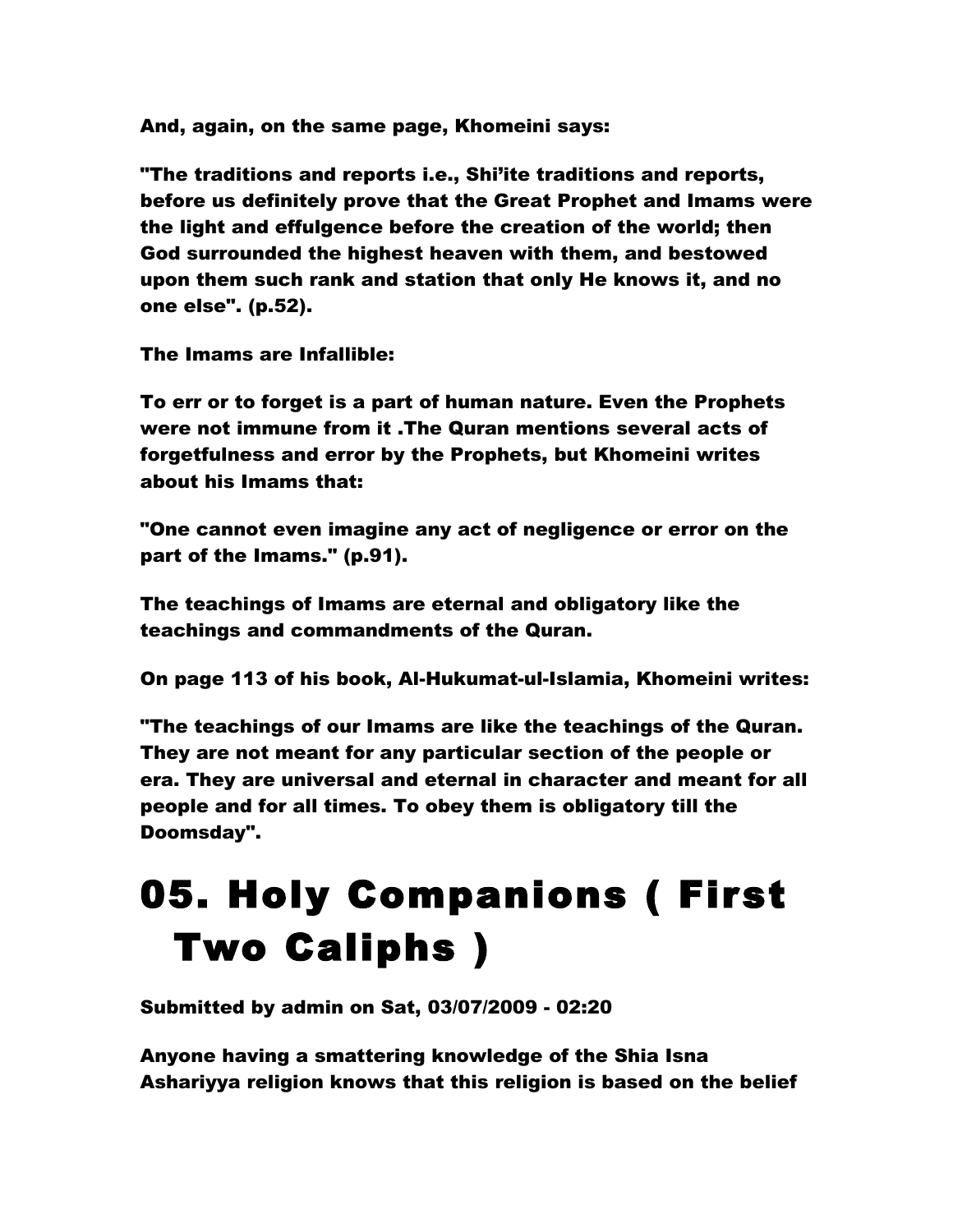that the Prophet of Islam (peace be upon him) had, in his lifetime, and under the command of God, nominated Hazrat Ali Murtuza as his successor, Caliph and Imam for all wordly and religious matters and eleven other persons from among his descendants, in the same way, as Imams till the end of time. While returning from the Last Pilgrimage the Prophet went to the length of getting a plain cleared at Ghadir-I-Khum where a pulpit was got ready for him and a proclamation was made for all the companions of the journey, including the Ansar and Muhajirin, whose number ran into thousands to collect there. When they had assembled, the Prophet stood on the pulpit and taking up Hazrat Ali Murtuza in his arms and raising him up so that everyone present could see him declared that Hazrat Ali was his successor, and, after him, he would be the Caliph, the Imam (leader) of the people for all wordly and religious matters, and their ruler, and added that "it is not my proposal but the command of God, and it is in fulfillment of that command that I am making this proclamation". After it, he took the pledge of acceptance from everyone present. The most authentic reports and traditions of Shia religion in that connection, further, have it that the Prophet (peace be upon him), particularly, told Hazrat Abu Bakr and Hazrat Omar to salute Hazrat Ali by saying, 'As-Salam-o-alaikaya-Amir-al-Momini' which they did.

The above is only a summary of what has been written at great length in Shi'ite books and forms part of the sayings of the Innocent Imams. The narration's and reports concerning this event or imaginary story will be discussed, in some detail, later at the proper place.

Shi'ite books, further, mention that when the sacred Prophet passed away some eighty days after this solemn pronouncement and collective agreement and pledge by the Companions, Abu Bakr and Omar, and with them, the Companions, on the whole, conspired to break and nullify the arrangement made by the Prophet under Divine command which was to last till the end of the world, and turned aside from their pledge and undertaking, and, instead of Hazrat Ali, they elected Hazrat Abu Bakr as the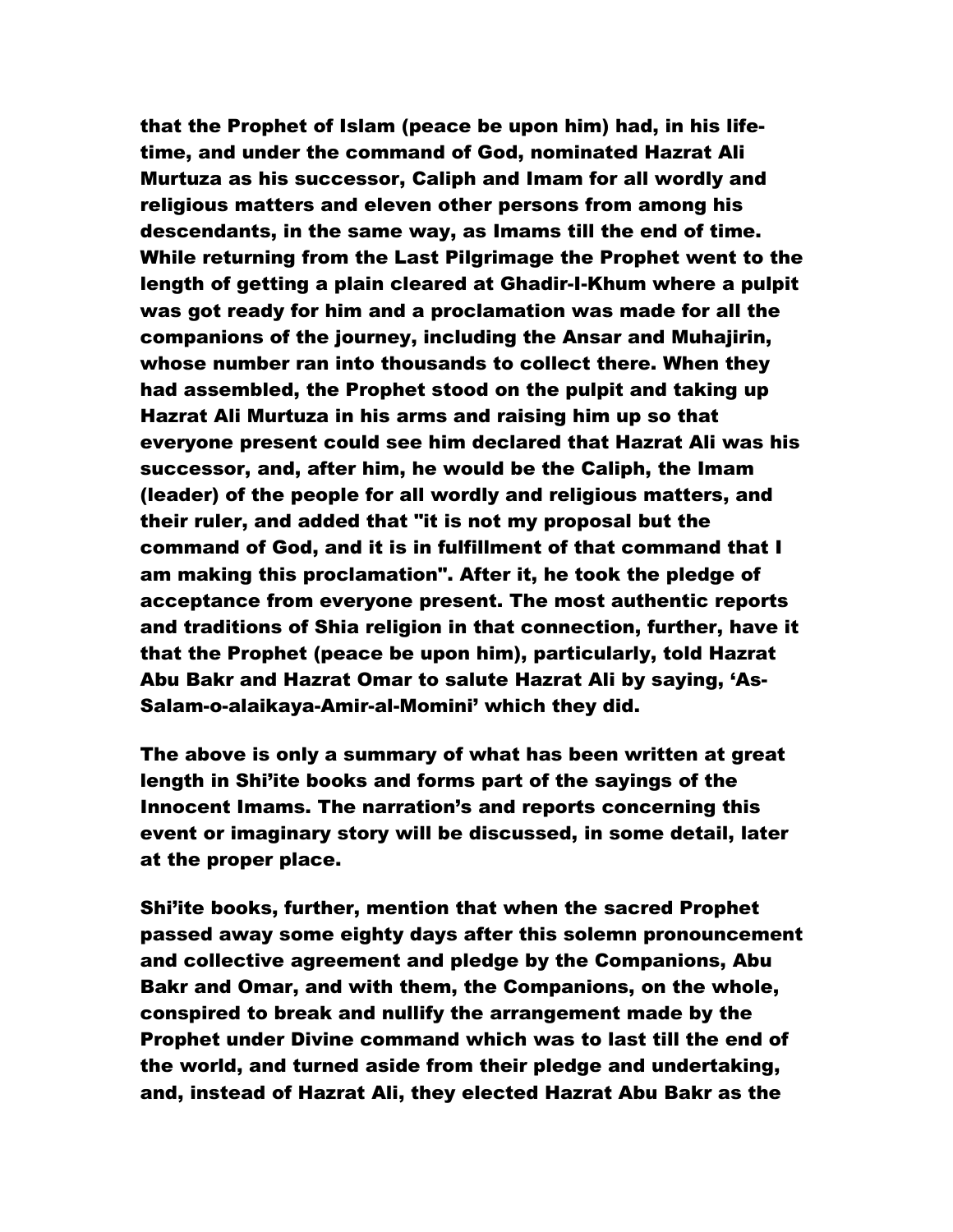Prophet's successor, Caliph and ruler. For this act of 'treason and treachery' and 'heinous crime' (God forbid), terms like 'apostate'. 'infidel', 'hypocrite', 'wretched', 'vicious' and 'belonging to Hell' have been used for the holy Companions, in general, and Hazrat Abu Bakr and Hazrat Omar, in particular, in the Shi'ite books and sayings of the Imams and execrations have been uttered on them, as well shall see later.

Obviously, if the fictitious story of Ghadir-e-Khum, which is the cornerstone of the whole edifice of Shiaism is accepted as a fact and reality, the first two Caliphs and the Companions, in general, will stand guilty of the loathsome charges levelled against them and deserve the most hateful epithets and curses and abuses we have just quoted from the Shi'ite books and traditions. Those who conspired to subvert and nullify the arrangement made by the Prophet of Islam (peace be upon him) under Divine Command for the worldly and spiritual welfare of the Ummat till the last Day and for which such a solemn pledge had been taken will, inevitably, be apostates, and infidels and cursed and condemned to the everlasting Fire of Hell. The two, in any case, are correlative and connected with each other. Hence, the Shia authors, Ulema and Mujtahids drawing inspiration from the story of Ghadir-e-Khm and in the light of the sayings of their Imams lavishly confer the epithets of apostasy, infidelity, hypocrisy and unbounded villainy upon the first two Caliphs and the Companions in general.

But Khomeini is not only a Shia theologian, Mujtahid and author, but, also, a political personality, a diplomat and leader of a revolutionary movement. The Shias are the real source of his strength in the struggle launched by him, but for political expediency, Sunnis, too, have to be used for it as far as possible. Khomeini, therefore, adopts in Al-Hukumat-ul-Islamia the strategy that he mentions the myth of Ghadir-e-Khum and the appointment of Hazrat Ali as the Prophet's successor and Caliph, as required by his own religious belief, in order to gain the confidence and unstinted support of the Shias, but restrains himself from drawing up the charge sheet of treachery, apostasy and infidelity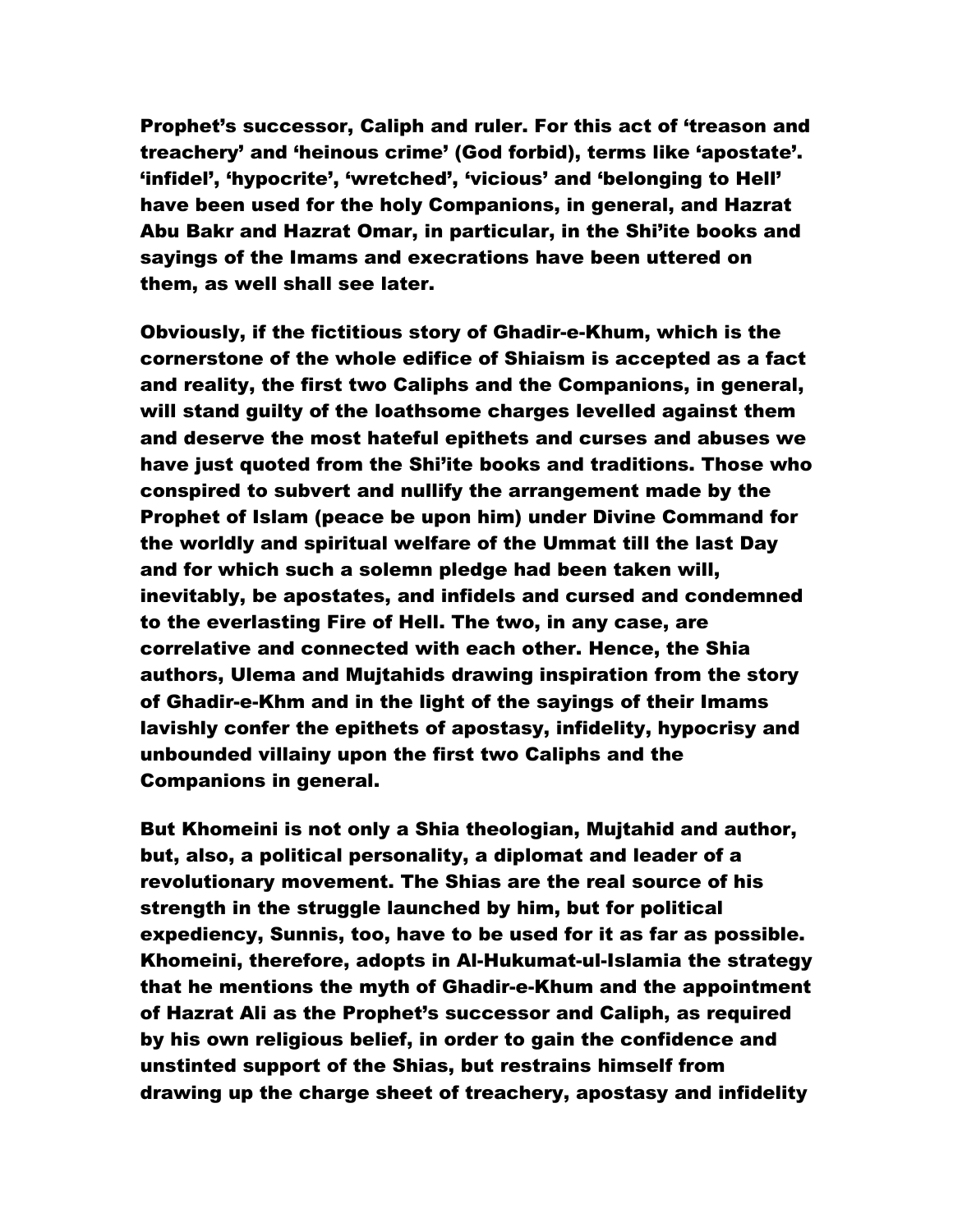etc., against the first two Caliphs and the Companions, in general, and assassinating their characters. In exercise of caution and prudence, he has not mentioned even once the names of the first two Caliphs throughout the book even though it deals, as its title indicates, with the Islamic Government. Anyone having rudimentary knowledge of Islamic history knows that, after the Prophet of Islam, its most glorious and exemplary period in Islamic History was the reign of the first two Caliphs1. Khomeini, however, adopted the prudent technique of skipping over the reigns of the first two Caliphs even where it was necessary to mention these for the sake of historical continuity. Two example of it are being furnished below.

Stressing the need of an Islamic Government, Khomeini remarks:

"Both Shariat and intellect go to prove that the establishment of the Government is essential at the present time as it was during the days of the Prophet and Amir-ul-Momineen Ali Bin Abi Talib." (p.26).

At another place, Khomeini observes that the responsibility of the Ulema who are the custodians of the religion, does not end with teaching the precepts of faith, but they should, also, see that these are acted upon. He writes:

"The Prophet and Amir-ul-Mominee (Ali) used to preach as well as have it aced upon." (p. 710).

At both of these, as, also, at several other places, in his boo, Khomeini ignores the periods of the first two Caliphs and from the reign of the Prophet (peace be upon him) goes straight to the period of Hazrat Ali. He hand hardly any option in the matter, for had he described the governments of the first three Caliphs as Islamic governments, the Shias who were the real source of his strength would have revolted against him and declared him unfit for the high office of Wilayat-ul-Faqih. And if he had expressed his own views and beliefs in respect of them, he would have forfeited the sympathy and cooperation of the non-Shia classes which had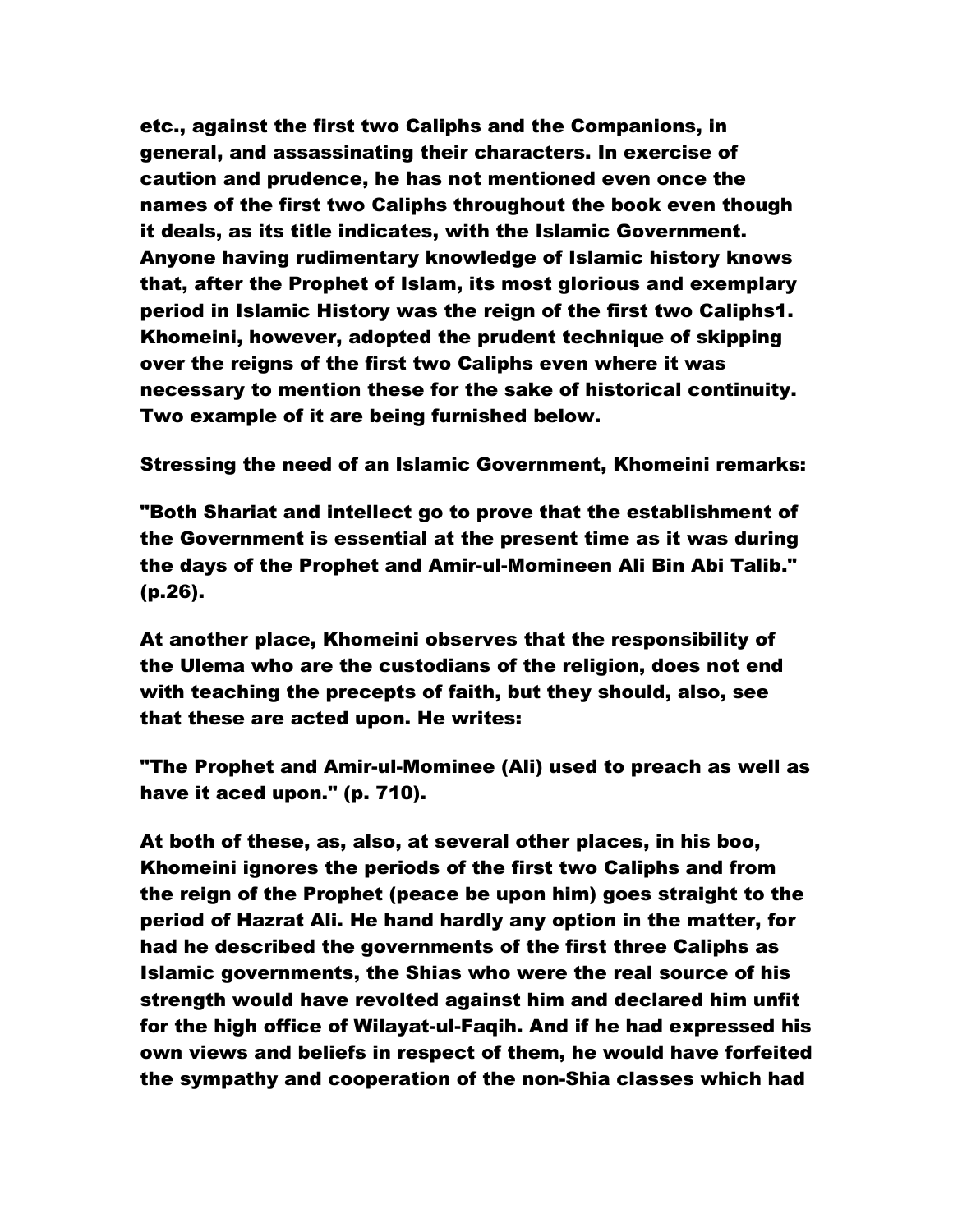become his tools either due to simplicity and ignorance or under the spell of the exciting slogan of Islamic Revolution.

Khomeini's inner feelings with regard to the first three Caliphs, however, are fully revealed by the permanent position he has taken. As we have already pointed out, the designation of Hazrat Ali as the Imam and Caliph by the Prophet, as the Shias believe, logically demands that Hazrat Abu Bakr and Hazrat Omar and the Companions, as a whole, should be treated as they are spoken of in the Shi'ite reports and traditions.

Now, let us see what Khomeini has to say about the nomination of Hazrat Ali by the Prophet (peace be upon him) as his successor, Caliph and Head of the Islamic State.

Writes he in Al-Hukumat-ul-Islamia:

"We firmly believe in the doctrine of Wilayat (Imamate) and we, also, firmly believe that it was necessary for the Prophet of Islam to name the Caliph who was to succeed him, and he acted accordingly." (P.18).

He goes a step further and says that "the nomination of the Caliph and successor by the Prophet was the act which marked fulfillment of the mission of Apostleship." (p. 19).

At another place, he observes more explicitly that:

"If the Prophet of God (peace be upon him) had not nominated his successor it would have meant that he had not conveyed the message of God to the Ummat which he was duty bound to do, and failed in the fulfillment of the mission of Apostleship". (p. 23).

All this is based on a tradition recorded in Usul-e-Kafi which will enable the readers to grasp the full Import of these passages. It will be reproduced at the proper place. For the present, it would be sufficient only to mention that Imam Jafar Sadiq is reported to have said: When the Prophet (peace be upon him) received the command of God that he should declare the Caliphate and Inmate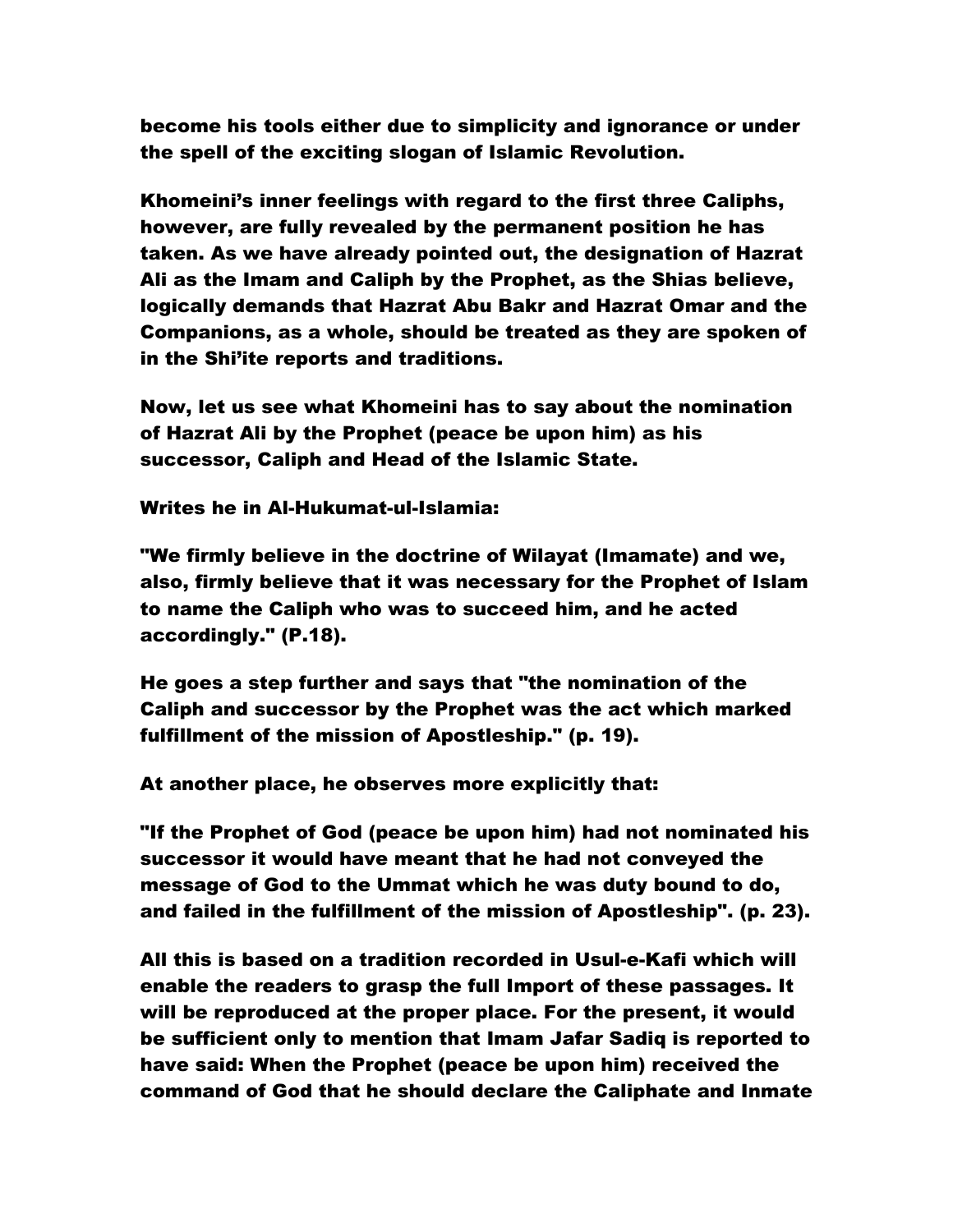of Ali after him, the Prophet feared that if he made the announcement many Muslims will turn against him and become apostates and say that he was doing so because of his relationship with Ali, and not under the command of God. He, therefore, begged God to reconsider the order and do not have the proclamation made. Upon it, the following verse of the Quran was revealed:

" O Prophet ! Whatever has come to you from your Lord, you communicate to the people and proclaim accordingly. In case you do not do so, you will be failing in communication of His message as also in your Prophetic duty".

It was only after it that the Holy Prophet made the proclamation at Ghadir-e-Khum.

In other traditions on the subject, which will be reproduced later, it is added that God had warned the Prophet (peace be upon him) that if he did not announce the Caliphate and Imamate of Hazrat Ali (God forbid), He will send down punishment on him.

Dwelling upon it, further, Khomeini says:

"And God spoke to His Prophet (peace be upon him) through Wahi (Revelation) and ordered that he should convey the command to the people in respect of the person who would be his successor and Caliph and hold the reins of government, and preach and proclaim the command. The Prophet, then, obeyed the command and nominated Amir-al-Mominin Ali for the Caliphate". (pp, 42-43).

"On the occasion of the Last Pilgrimage and at Ghadir-e-Khum, the Prophet nominated Ali to be the ruler after him. From thence sprang up animosity in the hearts of his followers". (p. 131).

#### And, again:

"He nominated Amir-al-Mominin Ali to be the ruler of the people after him. This office of Imamate and Wilayat went on being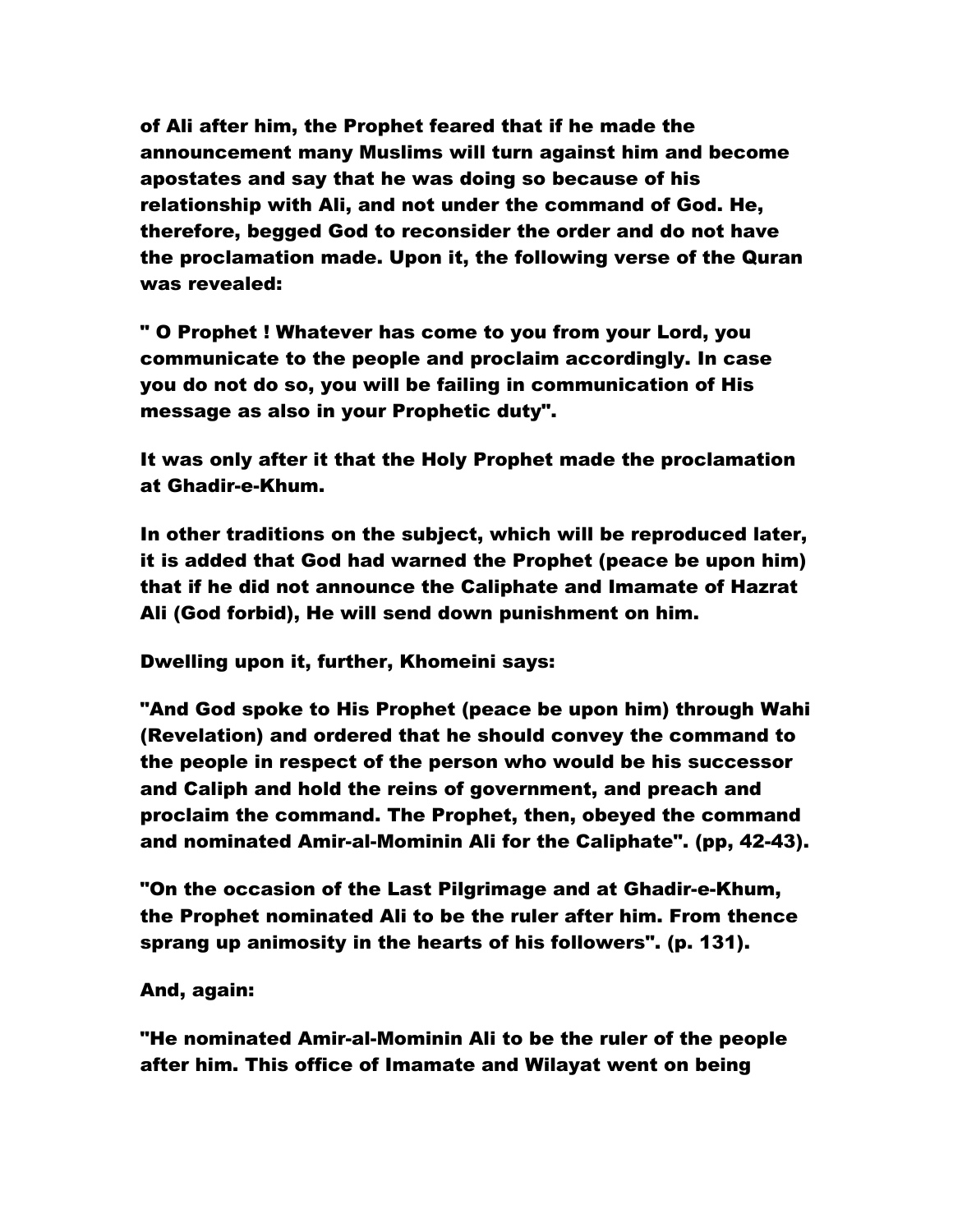transferred from one Imam to the next Imam till it reached its culmination in the absent Imam, the Awaited Mehdi."

It will, perhaps, be plain to anyone that a person holding the belief of nomination of Hazrat Ali by the Prophet as his successor and Caliph, so firmly and steadfastly as Khomeini does and which is the arch-stone of Shiasim, will have no other opinion about the holy Companions than what we have indicated above from books of Shi'ite religion and the sayings of the Innocent Imams, i.e., (God forbid) they all had betrayed the trust, were guilty of fraud and faithlessness, and ended up as deserving of the curse of God and the fire of Hell.

A brief saying, in this connection, of the fifty Imam, Imam Abu Jafar i.e., Imam Baqar, as recorded in the most authoritative book of the Shias, Al-Jam'a-ul-Kafi, may, further, be reproduced here.

#### It reads:

" After the death of the Prophet (peace be upon him), all his followers became apostates barring three". (One being asked who were those three, the Imam said): "The were Miqdad Ain Al-Aswad, Abu Zarr Ghifari and Salman Farsi. May God shower His blessings upon them". (Vol. III, P.115. Lucknow Edition).

The dangerous implications of this belief.

Our purpose in writing it is only to acquaint those who do not know the views the views, beliefs and doctrines of Khomeini. We do not propose to discuss them, in detail, at this stage. We shall, however, proceed to pint out the dangerous and far-reaching implications of these principles and beliefs.

If the statements of Khomeini are accepted (and they form the base and foundation of Shi'ism) regarding the nomination of Hazrat Ali as his successor and caliph by the Prophet of God (peace be upon him) and announcing it at Ghadir-i-Khum, it will locally mean that the Prophet of Islam (peace be upon him) failed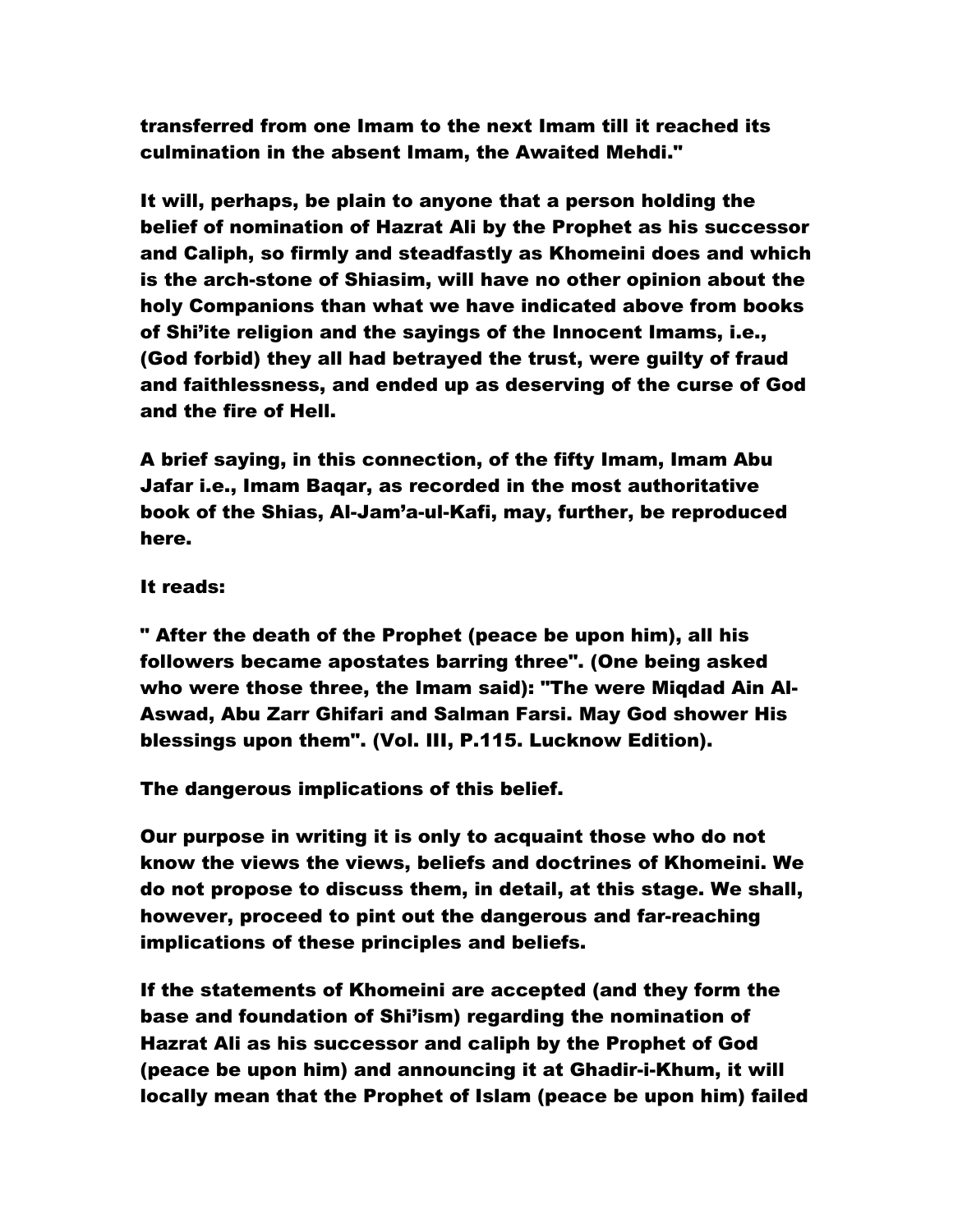so utterly (God forbid) in the education, training and character building of his followers (Ummat) as no other Divine Apostle or, even, reformer or preceptor had done. The people he had taught, enlightened and instructed from the beginning of his Apostleship till the end of his life, and who had sat at his feet, spent their lives in his company and listened to his teachings and sermons at all times, turned into such traitors immediately upon his death that they destroyed the very fabric of the order set up by him, under the command of God, for the reform and welfare of the community till the end of time in their lust for power and rule. Does history offer any other example of such a failure of a mentor or reformer?

A graver consequence would be that the whole of Islam would lose its believability for it was through these very Companions that it had reached the Ummat. Obviously, no reliance could be placed on persons in respect of belief and faith who were so faithless and self-indulgent.

The present Quran, specially, will become wholly unreliable for it is an accepted, compiled and issued to the people under official patronage during the reign of the first three Caliphs, and, according to Khomeini, these very persons were the real culprits (God forgive) and destroyers of the order established by the sacred Prophet. In that event, it can be safely assumed that these persons, for their personal and political ends, must have tampered with the Quran and altered it in every way to suit their purpose as it is set forth in hundreds of reports and traditions of the Imams contained in the most authoritative books of the Shias. But we will return to it later.

It is worthy of note, here, that Khomeini, like all Shia Ulema of our day, accepts the present Quran to be the real and genuine Quran and rejects the doctrine of alteration and mutation. But, at he same time, he has referred in his book, Al-Hukumat-ul-Islamia, with full reverence to the great Shia ideological scholar and Mujtahid, Allama Nuri Tabrasi, and in support of his own theory of Wilayat-ul-Faqih, cited a tradition from his, Mustadrak-ul-Wasail.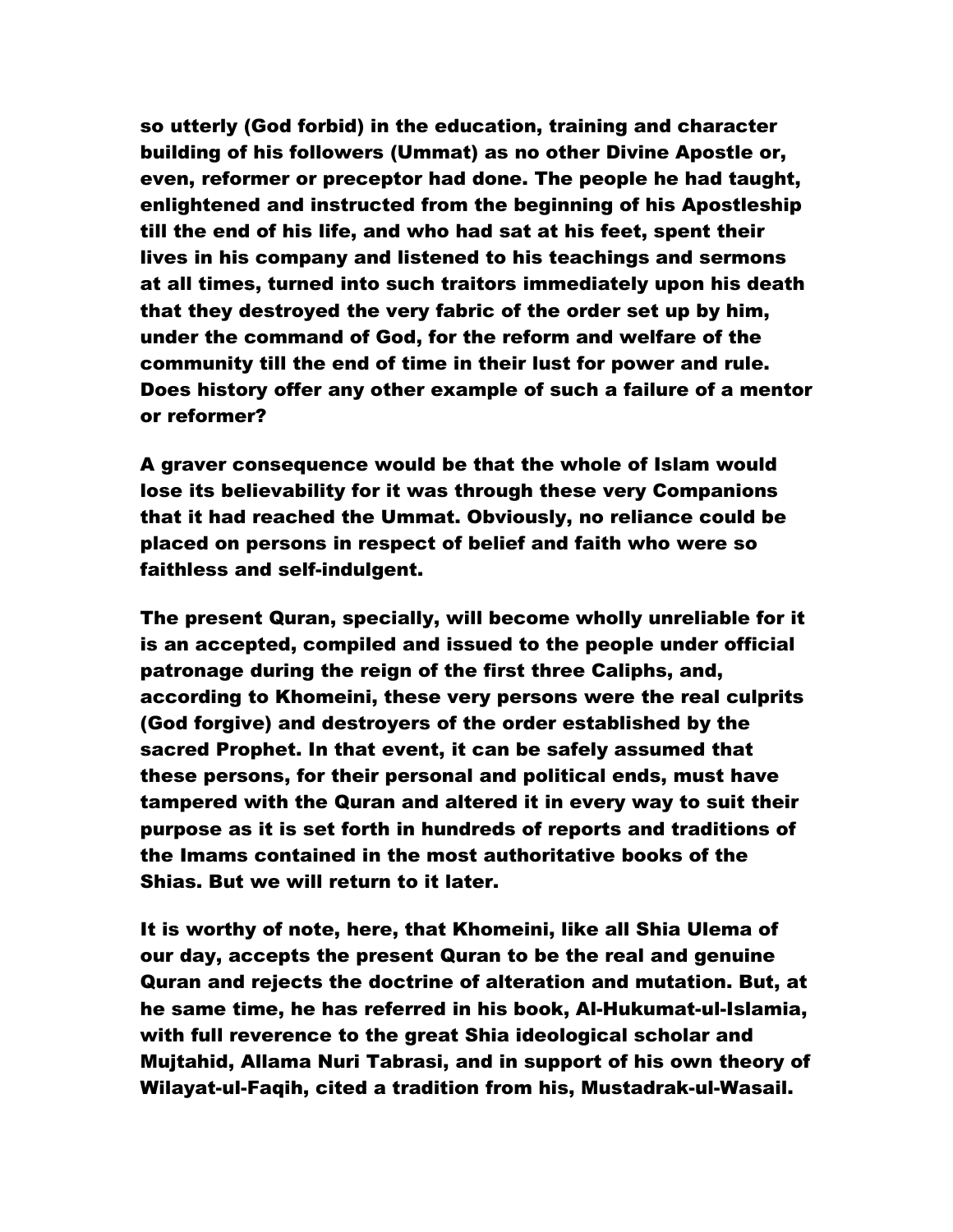(p. 66 of Al-Hukumat-ul-Islamia). Khomeini knows very well, as every Shia theologian does, that this great Allama has written a voluminous book in support of the theory of tampering with the Quran which is entitled, Fasl-ul-Khitab-fi-Isbat-e-Tehrif-e-Kitab-e-Rabbil-Arbab. By all manner of arguments Allama Tabrasi has tried his utmost to prove that the Quran has been tampered with, and asserts that there are over two thousand narrations of their Innocent Imams which go to prove that the Quran has been changed and all sorts of alterations have been made in it, and it has been the view and belief of their earlier Ulema in general. We will cite extracts from the aforementioned book in the coming pages which will leave no one in doubt concerning the Shi'ite doctrine of alteration in the Holy Quran.

### 06. Kashf-ul-Israr

Submitted by admin on Sat, 03/07/2009 - 02:21

What we have seen in the preceding pages about the beliefs of Ruhullah Khomeini, particularly his conviction and attitude concerning the first three Caliphs, was based only on one of his books entitled, Al-Hukumat-ul-Islamia. Till then, we had only that book among his writings with us, in which the nomination of Hazrat Ali to the office of the Imamate and the Caliphate, by the Holy Prophet, under the command of God, had been mentioned in such a manner that no conclusion could be derived from it except that the first three Caliphs and all the Companions who had accepted them as the deputies and Caliphs of the sacred Prophet and the heads of the Islamic state and taken the pledge of loyalty at their hands were nothing but traitors to God and the Apostle, and apostates and renegades. But, as we have remarked, Khomeini had laid this charge on them so cleverly and skillfully, in that book, that the name of none of them had come to be mentioned anywhere in it, and we have, also, explained on what grounds of political expediency he had preferred that course.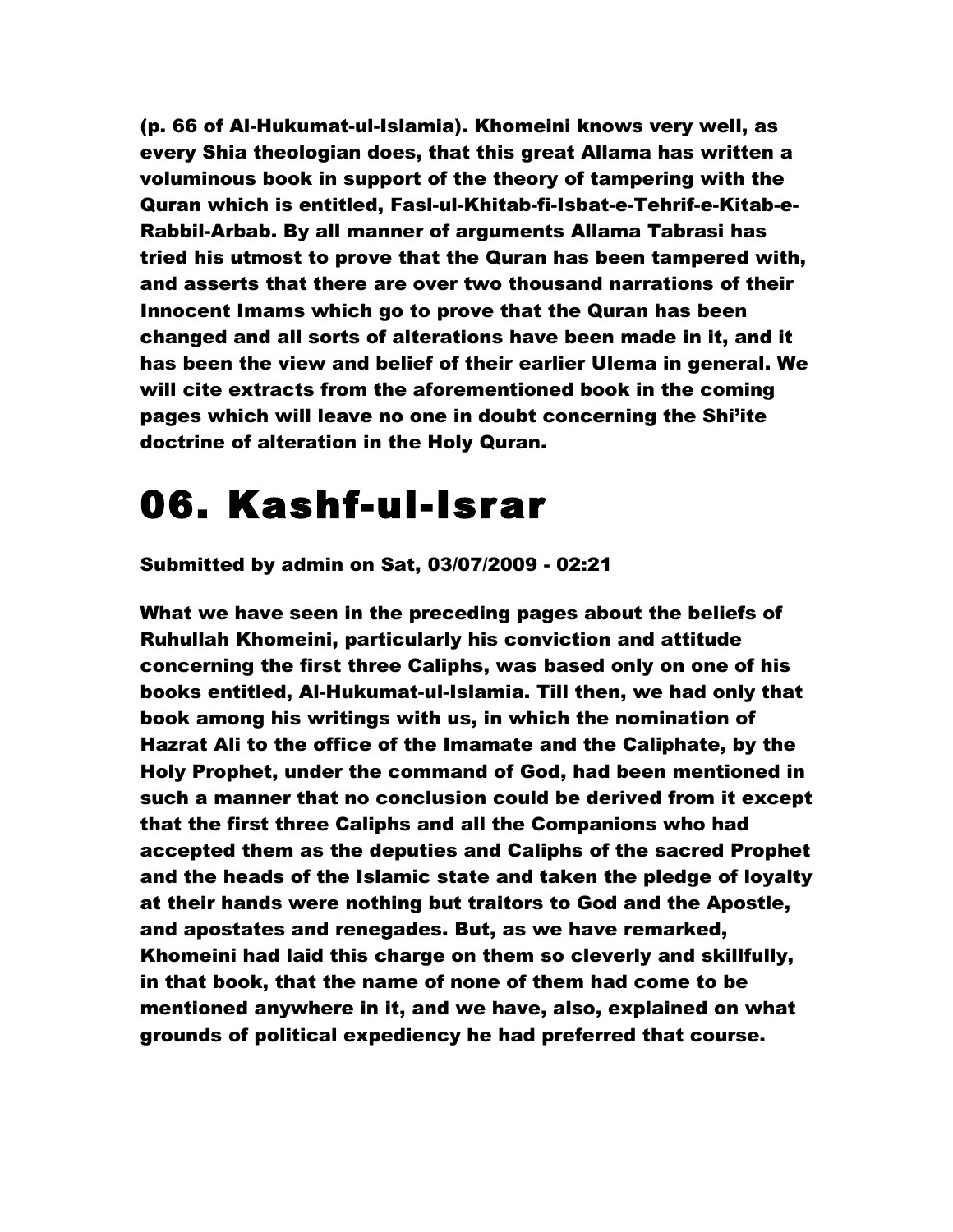But, fortunately, after it we obtained another of his books called Kashful Asrar about which we had learnt only a few days earlier that, in it, Khomeini had indulged in Tabarra (curse malediction; imprecation; execration) against Hazrat Abu Bakr, Hazrat Omar and Hazrat Usman and other leading Companions in the manner of ordinary Tabarrai1 Shias. It is written in Persian and contains about three hundred and fifty pages.

In it, Khomeini has stated with full force and clarity that Hazrat Abu Bakr, Hazrat Omar and Hazrat Usman and all the prominent Companions who supported them were seekers of the world and extremely vicious and evil-minded. They were Muslims only in name, but apostates and infidels in reality. They had accepted Islam simply out of lust for power and rule and could stoop to anything to gain their objective. If needed, they could make alterations in the Quran and invent false traditions. There was no fear of God in their hearts and were wholly devoid of faith. If they felt that their purpose would be gained by abandoning Islam and turning into its bitter enemies like Abu Jahal and Abu Lahab they would not have abstained.

Though Khomeini has used an extremely painful language to show disrespect to the first three Caliphs and the Holy Companions at numerous places in Kashful Asrar, we will be, as a highly unpleasant duty, reproducing a few passages, belonging only to one discussion from it. It should be borne in mind that our purpose in the present volume is merely to acquaint the readers with Khomeini's beliefs and convictions and to show his religious place and position. The refutation even of his most absurd an baseless assertions is excluded from our study.

On page 110 of Kashful Asrar, Khomeini has, under the caption, Guftar-e-Shia Dar Bab-e-Imamat i.e., 'The Views Of Shias About Imamate', discussed the differences between the Shias and Sunnis on this issue and explained the Shi'ite notions and views. The purport of it is that, after the death of the holy Prophet (peace be upon him), Hazrat Ali, Hasan and Husian, Salman farsi, Miqdad, Abu Zarr Ghifari, Ammar, Abbas and Ibn-I-Abbas wanted,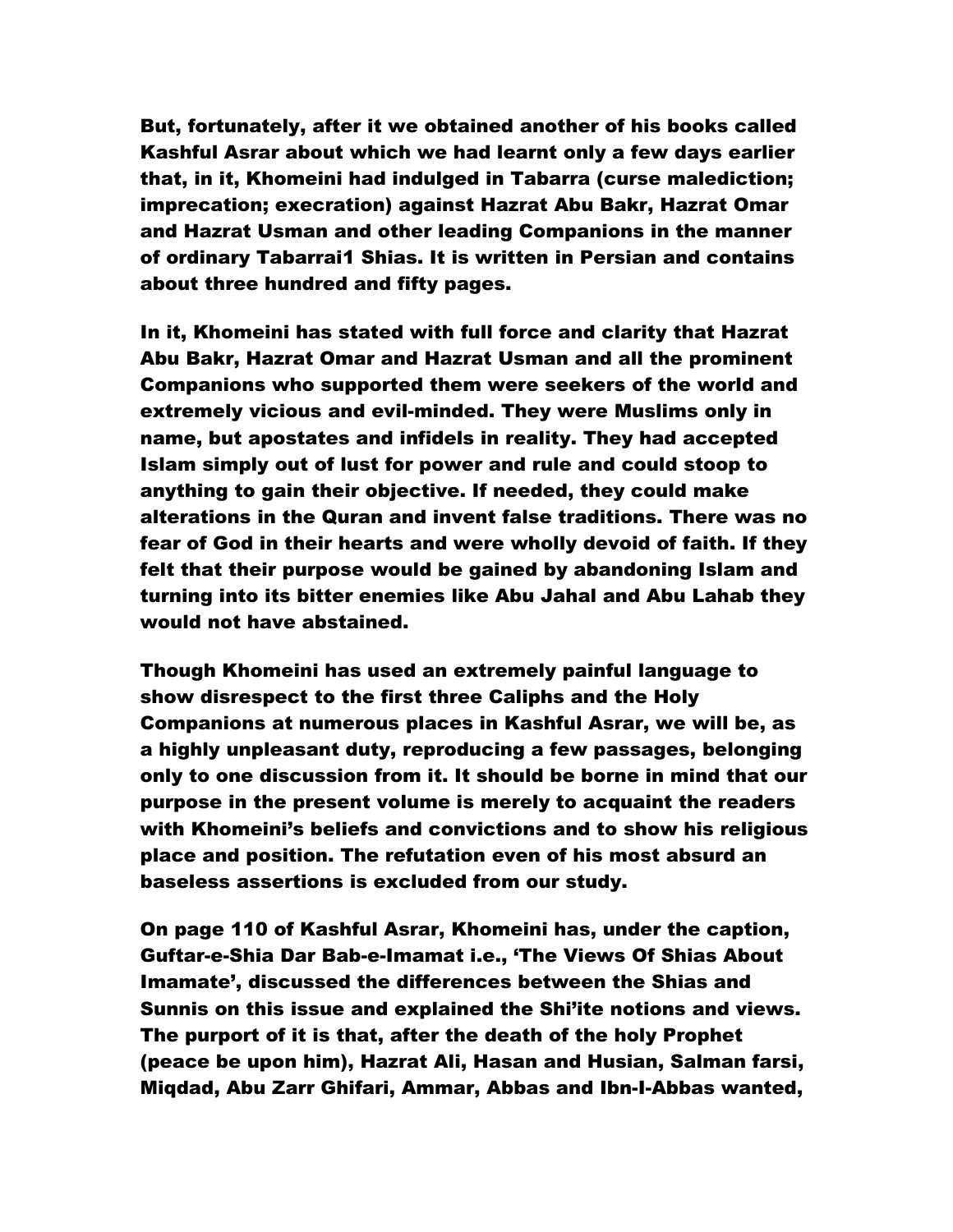and, also, had told the people that the proclamation of the holy Prophet be acted upon in respect of the Imamate and the Caliphate, i.e. Hazrat Ali should be accepted as the Wasi and successor of the Prophet and leer and head of the State. But factionalism, greed and avarice which have always stifled the voice of truth and trampled upon it and given rise to deplorable acts played their part on that occasion as well. While Hazrat Ali and the others mentioned above were busy with making arrangements for the burial of the Prophet (peace be upon him), Abu Bakr was elected as the successor and Caliph at the meeting at the Saqifa1 of Bani Sa'ad. This was the first brick of the edifice of Caliphate which was placed at a wrong angle. Controversy and dispute arose as a result of it. The Shias maintain that nomination and appointment of Imams is and should be from the side of God, and it was by Him that Hazrat Ali and his descendants were designated as the Caliphs and rulers and the holy Prophet and acted according t it.

After stating his own standpoint and that of Shias of Isna Ashariyya sect, Khomeini has set the following questions and, then, proceeded to answer them.

"Why is the name of the Imam not explicitly mentioned in the Quran?"

What it signifies is that if the issue of the Imamate of Hazrat Ali and of the innocent Imams from among his descendants was, as Khomeini and all the Shias claim, according to both the Quran and commonsense, a fundamental principle of Islam and had been referred to in the Quran at some places, why did God also, not mention the name of the Imam clearly in the Quran. Had it been done, controversy would not have arisen in the Ummat over it and bloodshed would have been avoided. Kashful Asrar: p. 112

Khomeini has given several answers to this question. Two of them are irrelevant to our purpose and, as such, we will ignore them with the remark that the impression gained by a study of Al-Hukumat-ul-Islamia and Tahrir-ul-Wasila about the erudition of Khomeini (aside of his faith) is severely impaired by these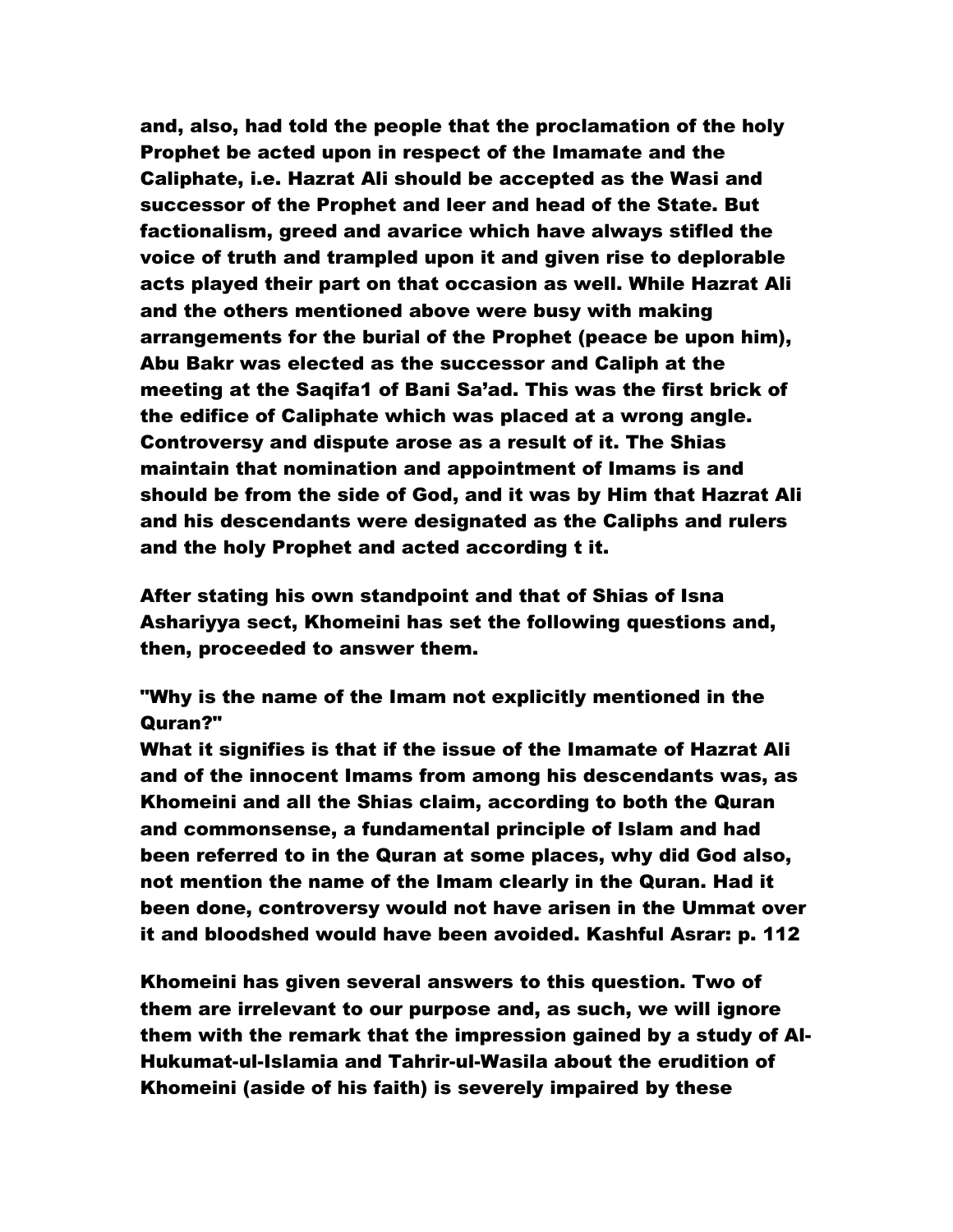answers. It only shows how when even a learned person forms a mistaken belief and is determined to uphold it, he can go to the extent of saying the most shallow and senseless things. Had we been interested in the criticism and denunciation of Khomeini, we would have taken up both the answers for discussion and exposed their absurdity, but we have no such inclination.

The third answer which is relevant to our study reads: Suppose the name of the Imam i.e., Hazrat Ali had been mentioned in the Quran to succeed the Prophet (peace be upon him), how did it follow that there would have been no dispute in the Ummat over Imamate and Caliphate ? Those who had associated themselves closely with the Prophet's faith, i.e., Islam for years and remained attached to it out of greed for power and yet had been conspiring and sowing discord and factionalism to play their game, would they have bowed before the pronouncement of the Quran and abandoned their plan and objective. Would they not have gone to any length of fraud and subterfuge to attain their aim? Probably, in that event, a dispute of such a dimension would have arisen in the Ummat that the very foundations of Islam would have been destroyed for it was very likely that those who had accepted Islam solely for the sake of coming into power would have openly resiled from it when they saw that they could not gain their end by remaining associated with it, and confronted it as enemies. (Kashful Asrar: p. 113-14).

Now, who were the 'wretched' people who had embraced Islam in their lust for power and rule and would not have accepted the Caliphate of Hazrat Ali even if it had been mentioned, in plain words, in the Quran and gone to the extent of raising the banner of revolt against the Faith itself in case of failure to realize their objective by remaining within its fold?.

It is among the well-known axioms of the Shi'ite. It is said that Hazrat Abu Bakr had been told by a soothsayer friend, (according to another Shi'ite tradition it was a Jewish theological scholar) that a prophet would be born in Mecca who was to establish his rule, and if Abu Bakr joined him, he wold succeed him as the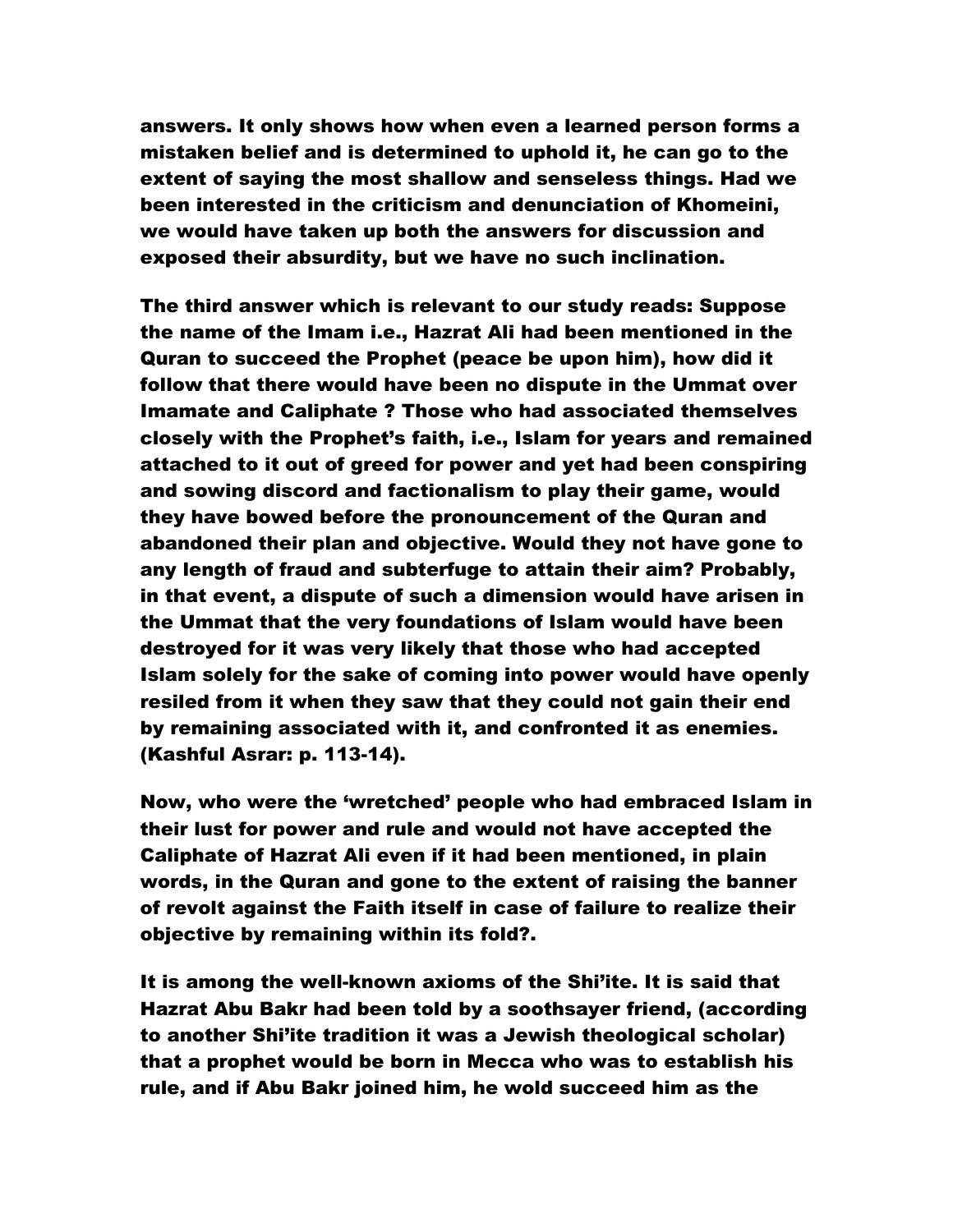ruler. It was because of this forecast that Hazrat Abu Bakr and embraced Islam.1

It is stated in Hamla-I-Haidari, on page 14, that:

"Before the dawn of Apostleship, a soothsayer had told Abu Bakr that soon a celebrated person would be born in the city of Mecca who would be the last of the Prophets. His religion would spread throughout the world. Those who believed in him wold attain honour and respect while those who did not, would be disgraced in the world. He, then, advised Abu Bakr to associate himself with that person for, in that case, after his death, he would be his successor. Abu Bakr remembered what the soothsayer had said, and accepted the faith and associated himself with the Prophet when he declared his Apostleship".2

Again, the famous Shia author, Baqar Majlisi, in his Risala Rajiyya writes that the Twelfth Imam (Imam Mehdi) who went into hiding at a very young age, once said:

"On the advice of a Jew, he (Abu Bakr) had verbally recited the confessional formula of Islam in the hope that, probably, the Prophet (peace be upon him) will hand over the rule and authority to him, but had remained an infidel at heart".3

However, by quoting the aforementioned extracts, Khomeini has contended about the first three Caliphs and their colleagues, i.e., all the leading Companions that their aim in accepting Islam was merely to acquire power and authority, and, for it, they could go event o the length of rejecting the Quran, and, if like Abu Lahab and Abu Jahal, they felt that their objective could be gained by renouncing Islam and turning hostile to it, they could, unhesitatingly, do that as well.

Khomeini goes on to add that had God clearly mentioned the name of the Imam, it was quite possible for those who swore by the Quran and Islam only to gain power and wealth and use them simply as a means for the realization of their evil ambitions, to have tampered with the Quran and removed the verses indicating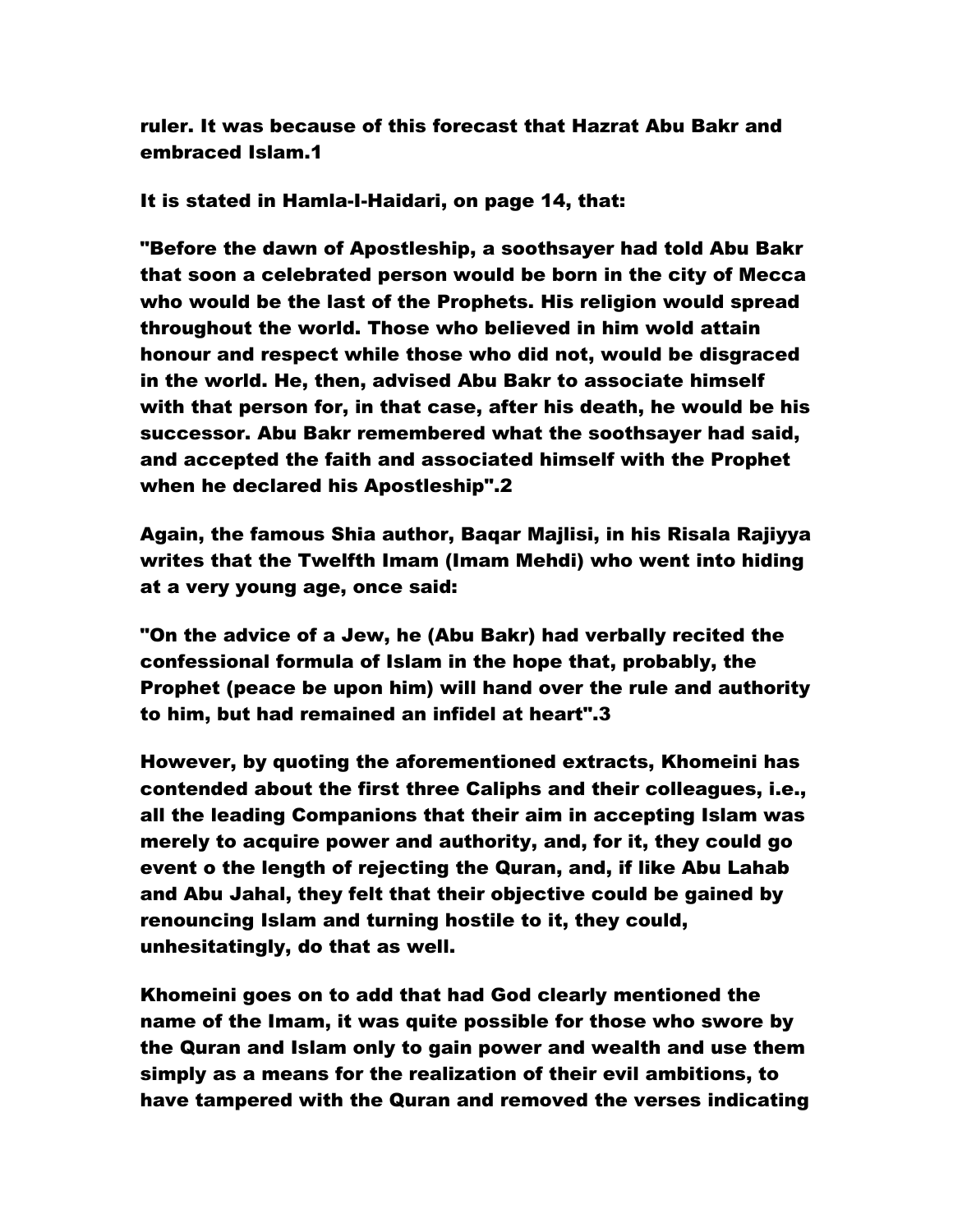the name of the Imam which would have been a matter of shame for the Muslims and their Quran till the end of time. The charge made by the Muslims with regard to the Jewish and Christian Scriptures would, then, have applied to them and their Quran as well.

Khomeini, further, says that even if it was assumed that a verse had been revealed indicating distinctly the name of Hazrat Ali as the Imam and the Caliph, and the fears we have expressed above would not have materialized, and the Quran, also, was not changed and the verse was retained in it in its original form, in that case, too, the difference that arose among the Muslims over the question of Imamte an Caliphate would, positively, have arisen for the party i.e., the party of Abu Bakr and Omar which , at heart, was the seeker of power and had attached itself to Islam only to attain its objective would, surely, not have given up its aim and design because of that verse of the Quran, but would, at once, have fabricated a tradition and attributed it to the holy Prophet denoting that, at the time of his death, he had said that the issue of the Imamate and Caliphate should be settled among the Muslims by mutual consultation, and God had dismissed Ali bin Abu Talib from the office of Imamate.

The significance of the above is self-evident, and reveals and lays bare the real views and beliefs of Ruhullah Khomeini.

Proceeding, further, Khomeini indulges in Tabarra against Hazrat Abu Bakr and Hazrat Omar. He says: "If you hold that in case the Caliphate and Imamate of Hazrat Ali had been mentioned, in so many words, in the Quran, Abu Bakr and Omar could not go against it, and if they tried to do so, the general body of Muslims would not have tolerated it (then it would be pure wishful thinking). We will give a few examples, here, of how Abu Bakr, and in the same way, Omar acted and gave decisions in open violation of the dictates of the Quran and the Muslims accepted them and not a voice of protest was raised."1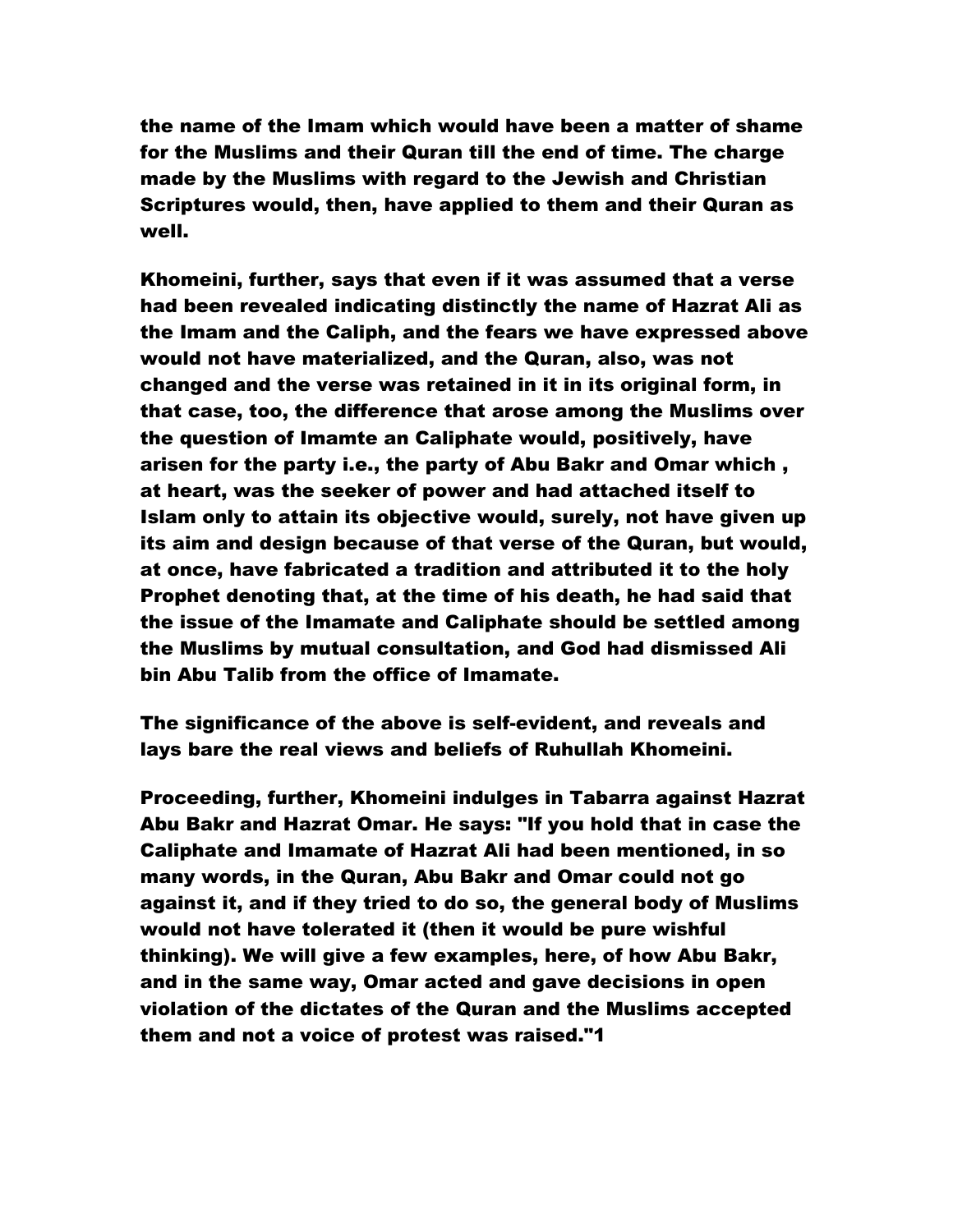Khomeini, then, cites three instances of the violation of the Quran by Hazrat Abu Bakr. The first of these which, perhaps, in Khomeini's view is most weighty, is that according to the Quran and the law of inheritance laid down by it, the Prophet's daughter, Hazrat Fatima, was the legal heir to the property left behind by him, but after assuming the Caliphate, Hazrat Abu Bakr deprived her of the inheritance in open violation of the Quran, and narrated before the people the Tradition, concocted by him, that the holy Prophet had said: "There is no heir to a Prophet. What we leave behind is Sadqa2".

As we have pointed out repeatedly, it is beyond the scope of our study to examine and refute the views and assertions of Khomeini. We will, however, remark, in passing that, on the basis of this Tradition, Hazrat Abu Bakr had, also, denied inheritance to his own daughter, Ayesha Siddiqa and the daughter of Hazrat Omar, Hazrat Hafsa, both of whom were the wives of sacred Prophet, and, thus were entitled to a share in the property left behind by him. Those interested in the matter may see Aayaat-e-Baiyyanat by Nawab Mohsinul Mulk.

The other two examples are of the same class. Khomeini, then, gives four examples of the violation of the Quran by Hazrat Omar, the foremost and most important of which, in his opinion, is appertaining to Mut'a (temporary marriage), He says that Hazrat Omar had declared it unlawful while the Quran clearly permitted it.1 The other three examples are of the same kind.

These examples are enough to show the hatred and enmity Khomeini bears in the heart for Hazrat Abu Bakr, Hazrat Omar and the Holy Companions in general. It is not my purpose to dilate upon Sunni-Shia differences. Thousands of books, pamphlet and articles have been written on the subject during the last seven or eight centuries. From Shaikhul Islam Ibne Taimiyya to Maulana Abdul Shakoor of Lucknow so much has been written on it that it can fill a library. Further, what we have said in the present book is addressed only to Sunni Muslims, particularly their educated and intelligent sections whom the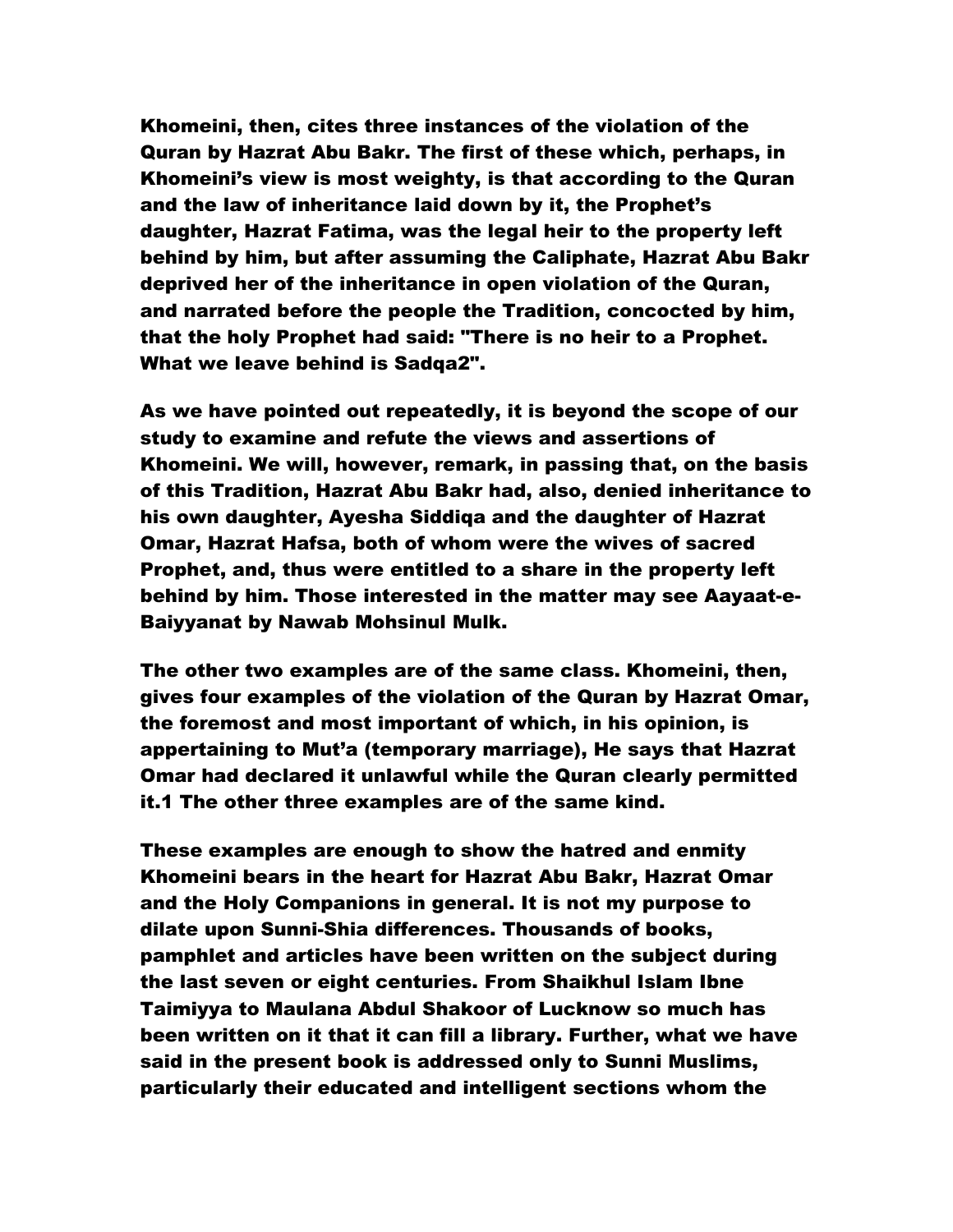massive and false propaganda unleashed by the Iranian Government has led to believe that Khomeini was above Shia-Sunni differences; he was an advocate of Islamic unity, and held the illustrious Caliphs in respect and those who talked about Shia-Sunni differences in that context, were the real mischiefmakers. This propaganda based, as it is, entirely on Taqaiyya and deception has permeated the whole atmosphere. Not only it is being carried on in Urdu, in the shape of books, pamphlets, journals and folders for the people of India and Pakistan, but, also, in various languages of Europe, America and Africa, and on a much wider scale. Under its influence, the educated Muslims who, on the whole, are not aware of the truth are holding Khomeini in the same high esteem as indicated above. They do not know that Taqaiyya i.e. deceiving others by falsehood is not only permissible in Shia religion, but also, an act of high worship, and the practice (sunnat) to the innocent Imams. In many authentic books of Shias it is, for instance, stated as a tenet or doctrine that a Namaz offered behind a Sunni Imam, in exercise of Taqaiyya, is twenty-five times more meritorious.

Leaving aside most of the hurtful and pernicious things Khomeini has said against the first three Caliphs, we will mention only one such utterance against Hazrat Omar. Under the heading, 'Opposition of Omar to the Quran of God', he mentions Hadith-e-Qirta (Tradition of the Paper), and after referring to the traditional Shi'ite interpretation of the remark made by Hazrat Omar on that occasion, observes that "this absurd remark is based upon the infidelity and Zandaqa1 of the person who is opposed to so many verses of the Quran".

Hazrat Omar has, thus, openly been condemned as an infidel and Zandiq.2

Concluding Remarks:

Khomeini concludes that the examples he gave went to show that open opposition to and violation of the Quran by Hazrat Abu Bakr and Hazrat Omar, were nothing extraordinary for them. The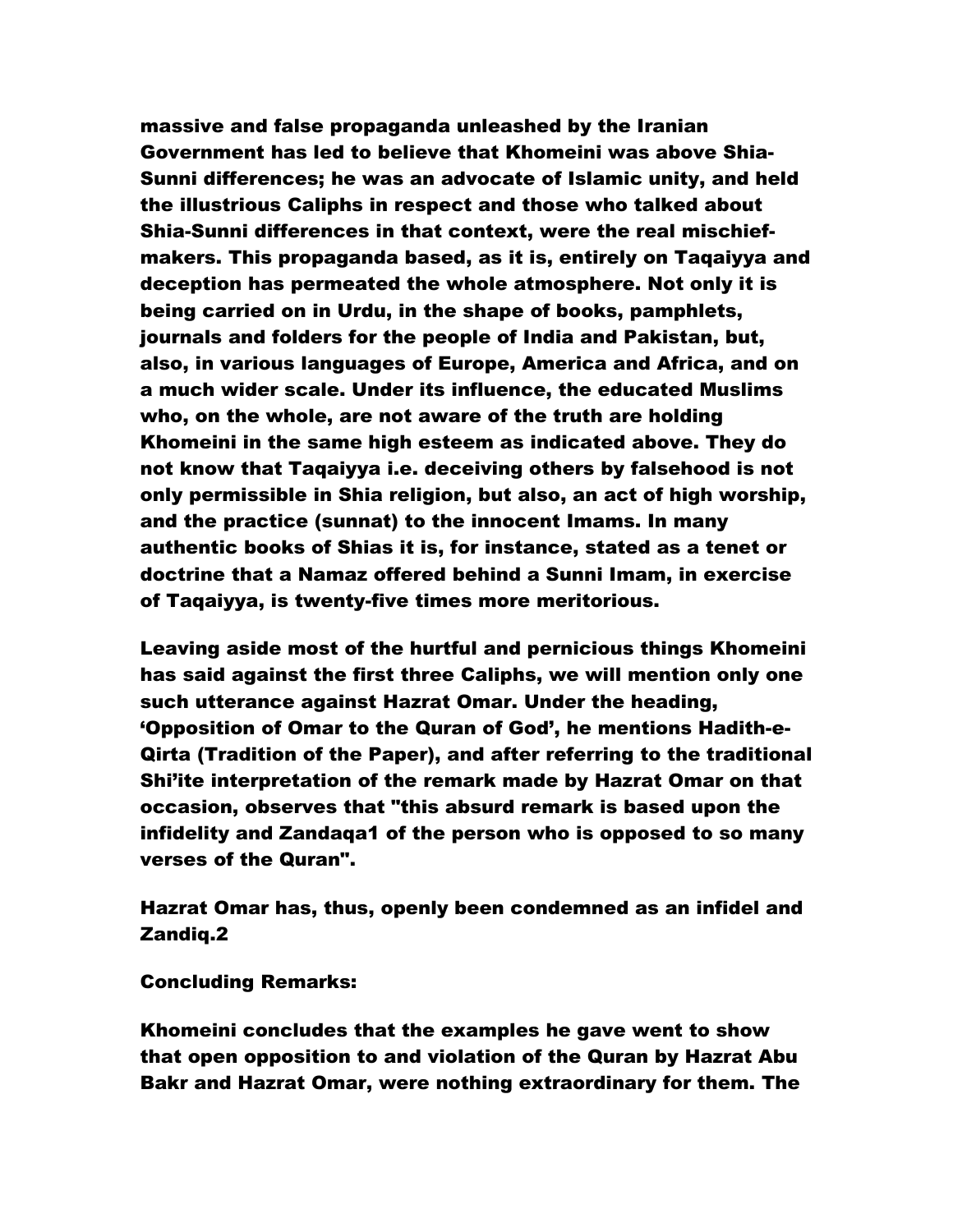condition of the Muslims i.e., the holy Companions, at that time, was that either they sided with the two Caliphs, as members of their party, and supported them whole-heartedly in their hateful aim and design or did not have the courage to utter a word in opposition to those powerful an cruel 'Hypocrites' who had caused pain and suffering to the Prophet himself and his beloved daughter, Fatima.3 Khomeini maintains that even if a verse mentioning Hazrat Ali as the successor had been revealed, the two Sheikhs, Hazrat Abu Bakr and Hazrat Omar, and their colleagues would not have abandoned their plan. Hazrat Abu Bakr who had already thought out his line of action would have readily invented a tradition of the Prophet, and closed the chapter with it, as he had done to prevent Hazrat Fatima from inheriting the property left behind by her father, the holy Prophet. And it was not beyond Omar to say that either God had erred in revealing the verse or Gabriel had erred in carrying it to the sacred Prophet, and the Sunnis would have stood up in their support and accepted their statements opposed though they would have been to Divine commandments as had been their conduct with regard to alterations made by Hazrat Omar in Islam and its injunctions. In all these matters, the Sunnis had given preference to the words of Hazrat Omar over the words of God and the sacred Prophet.

### Hazrat Usman Zunnurain:

The readers might be wondering why Khomeini has spared the third Caliph, Hazrat Usman, while defaming , maligning and vilifying the first two Caliphs and the holy Companions and pious precursors, as a whole. It is not that he has a soft corner for Hazrat Usman. His malice towards him is so great that he treats Hazrat Usman, with Hazrat Muawiya, as guilty and despicable of the same class as Yazid. Thus, on page 100 of Kashful Asrar, he writes:

"We worship a God and believe in Him whose every act is in accord with wisdom, and not a God who erects a magnificent edifice of God-fearingness, righteousness and justice, and, then,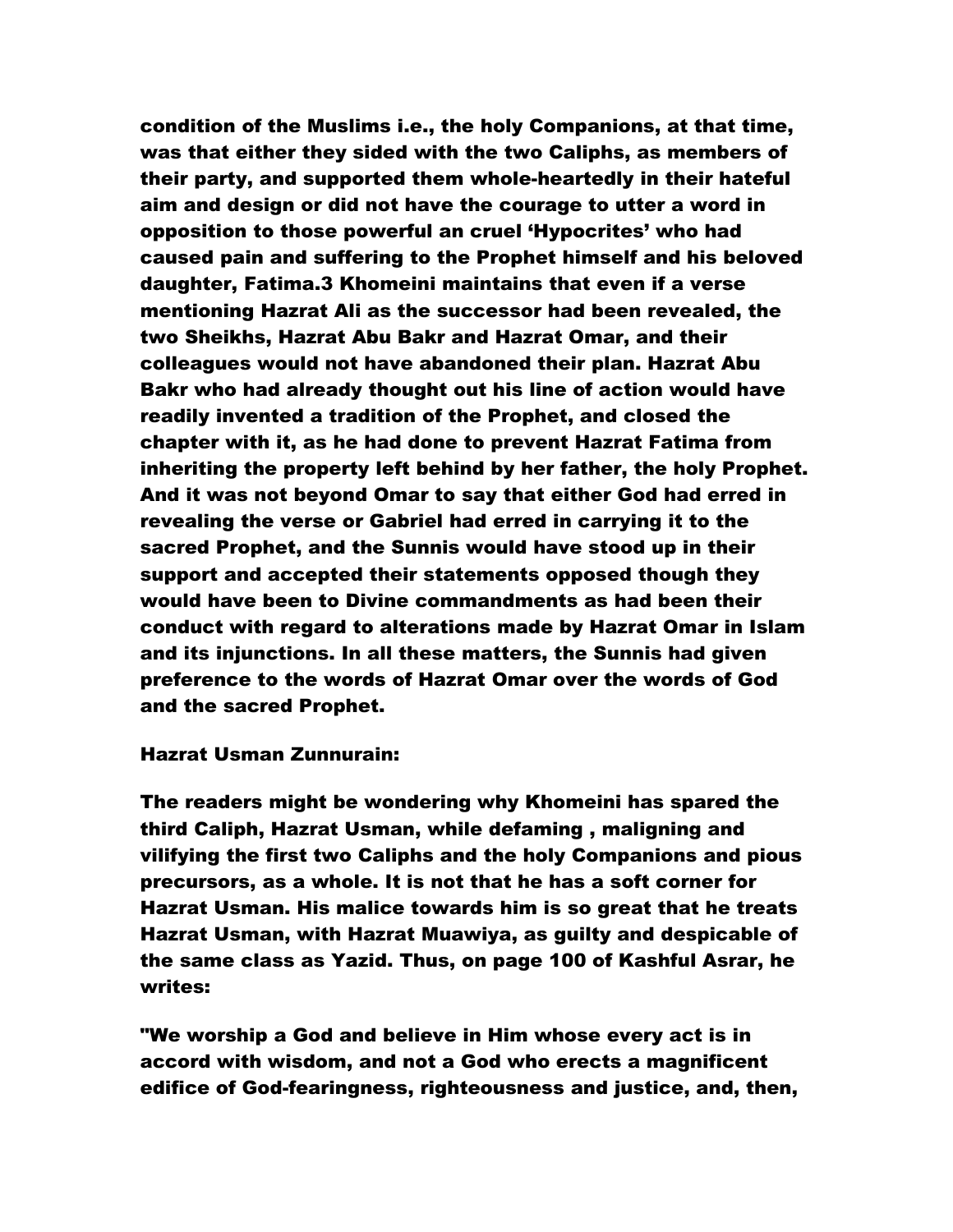Himself seeks to demolish it by entrusting the reins of government to tyrants and scoundrels like Yazid, Muawiya and Usman".

About the above observation we will content ourselves with the remark that, according to it Hazrat Usman, too, with whom the Holy Prophet had married two of his daughters, one after the other, and this honour had not fallen to the lot of anyone else was as great an evil-doer as Yazid.

### Hazrat Ali Murtuza:

Now Hazrat Ali, alone, is left along with three or four other Companions – Hazrat Salman Farsi, Abu Zarr Ghifari, Miqdad bin Aswad, and, according to another version, Ammar bin Yasir as well. According to Shias these alone, were true Believers among over a lakh of Muslims, who remained steadfast, also, after the passing away of the Prophet. Of this group of four or five persons Hazrat Ali was the leader and Amir. The others were his followers. But, as Shi'ite traditions tell, those august person, with Hazrat Ali, took to the path of Taqaiyya, and against their conscience, pledged loyalty at the hand of Hazrat Abu Bakr, knowing fully well that Hazrat Abu Bakr was not a Believer but a hypocrite who had accepted Islam only to seize power and authority, and, if need be, could make alterations in the Quran and even reject the Faith and turn into its bitter enemy like Abu Jahal and Abu Lahab. In Ehtijaj-I-Tabrasi, it is stated, on page 48, that:

"Except Ali and the other four, in the whole of the Ummat, none had pledged fealty to Abu Bakr under pressure or compulsion i.e. , all the Muslims, except them, had taken the vow willingly and with pleasure". Again, the Shia traditions affirm that Hazrat Ali adhered to the doctrine of Taqaiyya throughout the Caliphate of Hazrat Abu Bakr, offered the five daily prayers behind him, and fully co-operated with him in all mattes of the State. The conduct of Hazrat Ali remained the same throughout the ten years of the Caliphate of Hazrat Omar and the twelve years of the Caliphate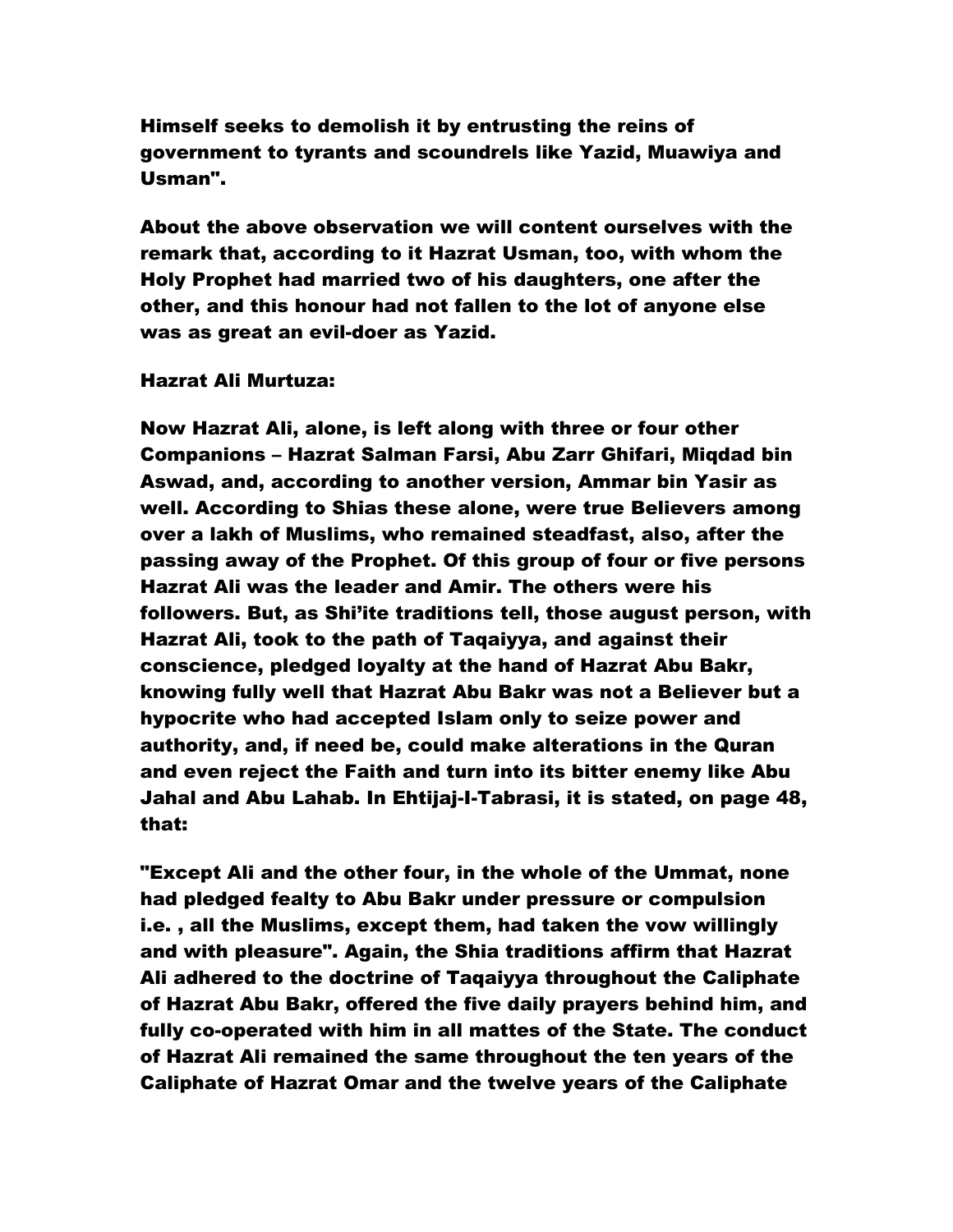of Hazrat Usman. In short, he adhered to this course of conduct and continued to behave like that during al the twenty-four years of the reign of the first three Caliphs and never expressed his difference over the issue of Imamate and Caliphate in any of the congregations like those of Friday, the two I'd' and the Haj Pilgrimage. On the contrary, his conduct was one of co-operation and faithfulness.

The story of pressure and coercion put forth in Shia traditions is shameful to the extreme and most insulting for Hazrat Ali himself. The book, Ehtijaj-I-Tabrasi, goes on to say, on pages 47 and 48, that:

"A rope was (once) put around the neck of Hazrat Ali and he was dragged from his house and brought to (Hazrat) Abu Bakr where Omar and Khalid bin Walid and others were, also, present with swords in their hands and Omar threatened him to take the oath of allegiance and loyalty or he would be beheaded. It was in this way that he was coerced and compelled, and, then it was that he took the oath".

It is amazing how the Shia authors thought fit to include such ludicrous reports in their works which were so derogatory to Hazrat Ali. In our view, nothing can explain it except the bitter malice and enmity of the authors towards the first three Caliphs and in their eagerness to show that they were tyrants and oppressors they failed to appreciate in what colors did Hazrat Ali himself emerge from the narrations.

Hazrat Ali was among the illustrious precursors. God had granted him extraordinary courage and strength, and sense of selfrespect, honour and dignity. Besides, under the care and guidance of the Prophet (peace be upon him) the qualities of unswerving firmness of faith, resoluteness and fearlessness, and love for martyrdom in the cause of Islam had evolved to exemplary heights in him and such cowardice could never be imagined about him.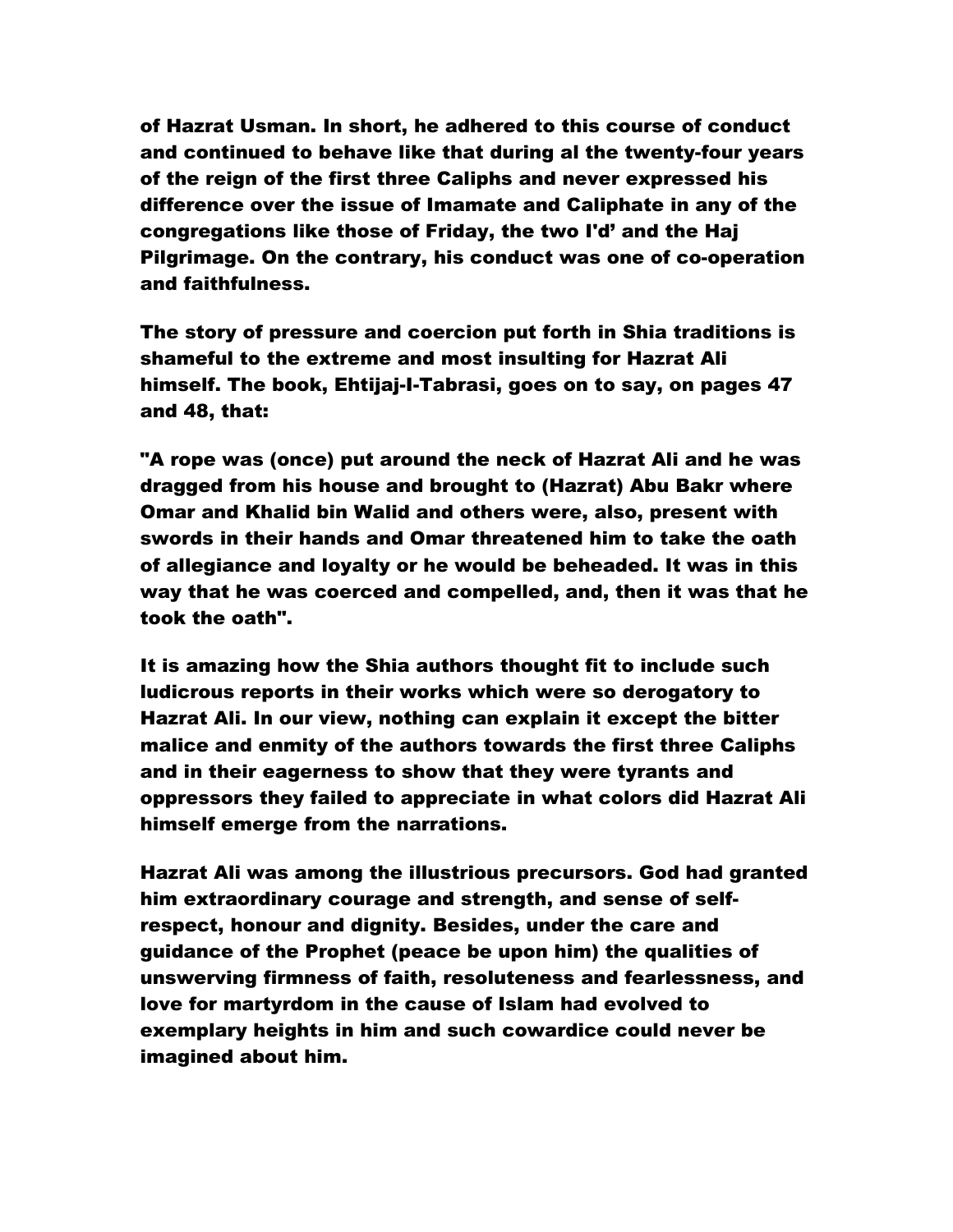Even in later eras, the Ummat continued to throw up outstanding personalities who set up glowing examples of "speaking out the truth before a tyrant ruler". Imam Abu Hanifa, for instance, refused to comply with anexpressed desire of the Caliph of the day for, in his view, it was wrong and unjust and preferred imprisonment as a result of it. Similarly, the Abbasid ruler of the time had forbidden Imam Maalik from relating the principle of divorce under compulsion (Talaq-e-Mukrah), but he refused to do so. As a consequence, heavy punishment was inflicted upon him. Like an ordinary criminal he was mounted on a camel and taken round the town to let the people know that even a leading religious figure could not afford to defy the ruler. During it, Imam Maalik, on his part, kept on saying at the top of his voice, "Whoever recognises me, knows; whoever dose not recognise me I tell him that I am Maalik son of Anas. Listen; I say and give the verdict that, Talaq-e-Mukrah (divorce under compulsion) is invalid". Likewise, the Caliph tried to force Imam Ahmad bin Hanbal to support his views on the issue of 'Creation of Quran'. When Imam Ahmad refused to oblige, he was punished with public flogging. He bled profusely, but went on shouting that "the Quran is the Word of God, and not a creation".

These examples were from the earlier centuries of Islam. In every age, men of high caliber have been born in the Ummat who showed extreme steadfastness and valour in the hour of trial. In our own age, when, after its victory in World War I, the British Government had proved itself to be the greatest power in the world, the Khilafat movement was launched in India. Thousands of Muslims took part in it and the leaders used to give rebellious speeches knowing fully well that they would have to undergo imprisonment, and prisons, in those days, were virtually the samples of Hell on the earth. The following incident is, particularly, wroth remembering. Hazrat Maulana Syed Husain Ahmad Madani who had declared in a public speech that service in the British army was Haram (forbidden) according to the Shariat was arrested and criminal proceedings against him were instituted at Karachi. The court asked him whether he had delivered the speech. The replied, "Yes, I had said and still say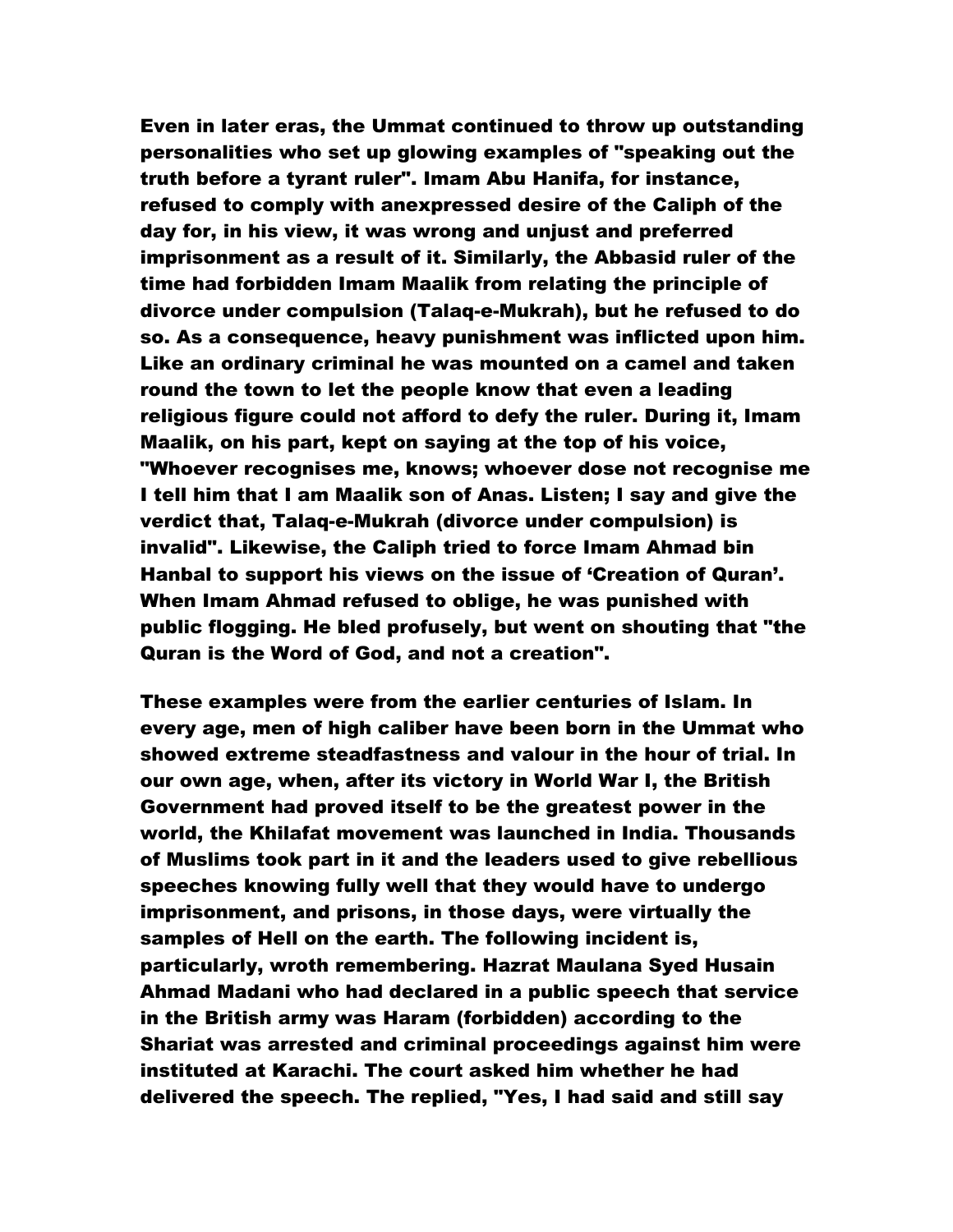that military service of the Britishers is forbidden." As expected, he was sentenced to rigorous imprisonment.

Anyway, what the Shias say about the deception (Taqaiyya) of Hazrat Ali and his pledging allegiance and co-operation to an holding high offices under the first three Caliphs under compulsion and coercion is neither proved by history nor acceptable to commonsense. It is, also, defamatory and calumnious. If it is accepted as true, Hazrat Ali does not even remain worthy of his testimony being relied upon in any court.

To say, as the Shia traditions make out, the Hazrat Ali acted in that manner under the order of God and the Prophet will be in conformity with the maxim, 'To offer an excuse for a sin is worse than the sin'. It will amount to holding God and the holy Prophet responsible for the grave misdeed.

The above ha been written only to clear the position of Hazrat Ali, and to show to the readers who have learnt about the views of Khomeini regarding Hazrat Abu Bakr, Hazrat Omar, Hazrat Usman and he holy Companions, in general, what his beliefs are concerning Hazrat Ali without which it is not possible to understand both Khomeini and the Shi'ite faith.

REVIEW OF KHOMEINI'S OBSERVATIONS

ABOUT THE FIRST THREE CALIPHS,

THE COMPANIONS, IN GENERAL

### AND AHLE-SUNNAT

Without resorting to Taqaiyya, Khomeini has not minced words in condemning, maligning, insulting and abusing the first three Caliphs, the Companions, in general, and Ahle Sunnat. Before discussing them, we may sum up his remarks concerning them in these words: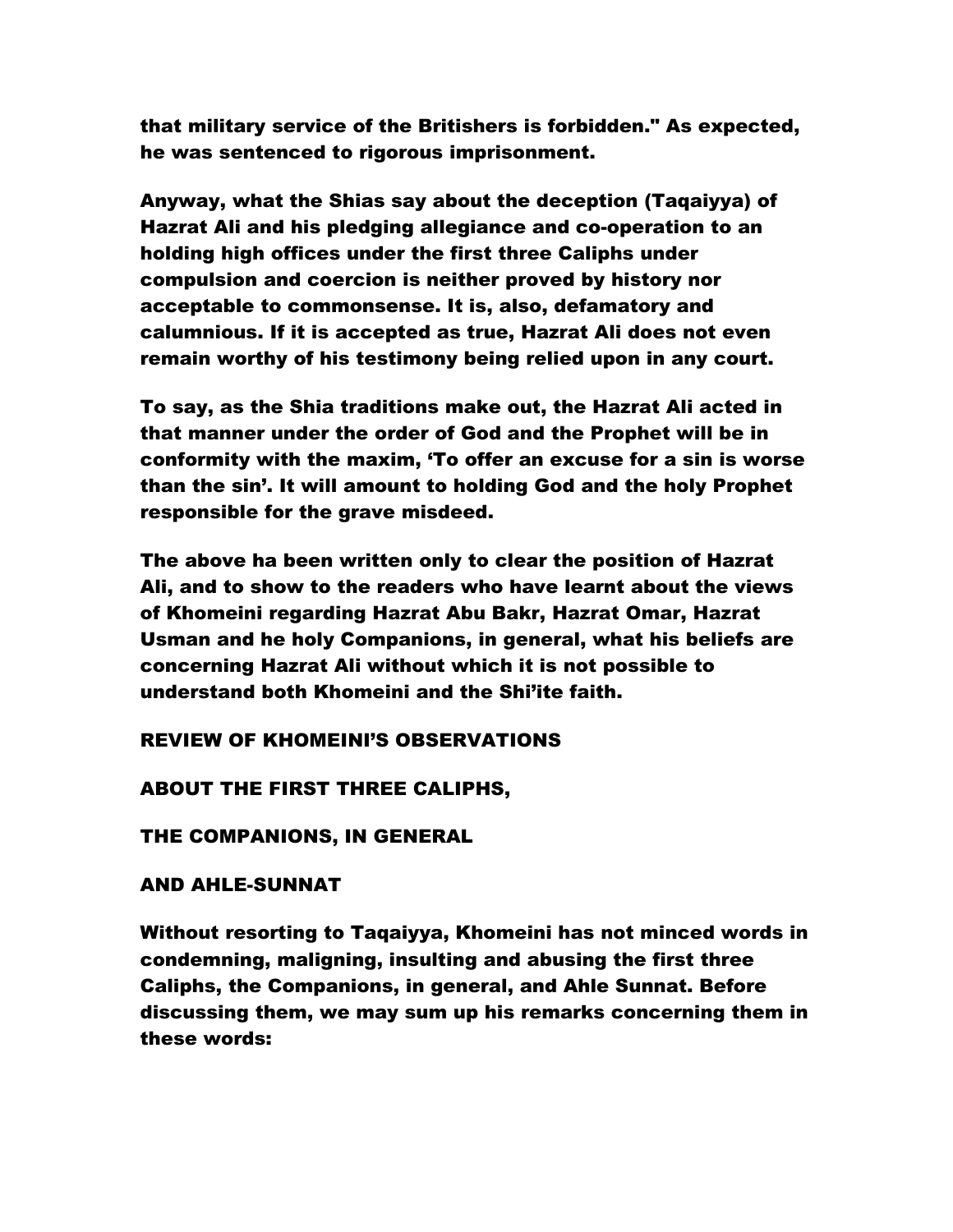1. Hazrat Abu Bakr and Hazrat Omar were not true Believers. They had only apparently accepted Islam in their greed for power and authority, and, for that purpose, joined the Prophet.

2. They had drawn up their plan from the very beginning and formed a party of like-minded persons. Their objective was to acquire power and rule after the Prophet. Apart from it, they had nothing to do with Islam or the Quran.

3. Even if the Quran had clearly and specifically mentioned the name of Hazrat Ali as Imam and Caliph after the Prophet these persons would not have given up their aim and objective and stopped at nothing to nullify the command of God.

4. For them it was an ordinary matter to act against the Quranic iniunctions and the Divine decree.

5. They would have easily removed the verse carrying the command in favour of Hazrat Ali from the Quran.

6. If they did not resort to cancellation of the said verse, they would have, surely, concocted a Hedith of the Prophet (peace be upon him), relating that he had said near his end that the matter of Imamate and Khilafat should be decided by general consultation, and Hazrat Ali who had been nominated to the Imamate, and had it, also, been set forth in the Quran, had been deposed from that high office.

7. They would have declared that either God or the Prophet or Gabrial ha erred in the revelation or communication of that verse.

8. Referring to Hadees-e-Qirtas, Khomeini has stated in a most pathetic manner that Hazart Omar behaved rudely with the Prophet when hid death was near and caused pain and anguish to him, and that the Prophet departed from the world with the scar of that insolence on his heart. Khomeini ha, further, remarked that what Hazart Omar had said on that occasion was a clear indication of his Zandaqa and infidelity. Or, in other words, Hazart Omar was, in fact, in infidel and a Zandaqi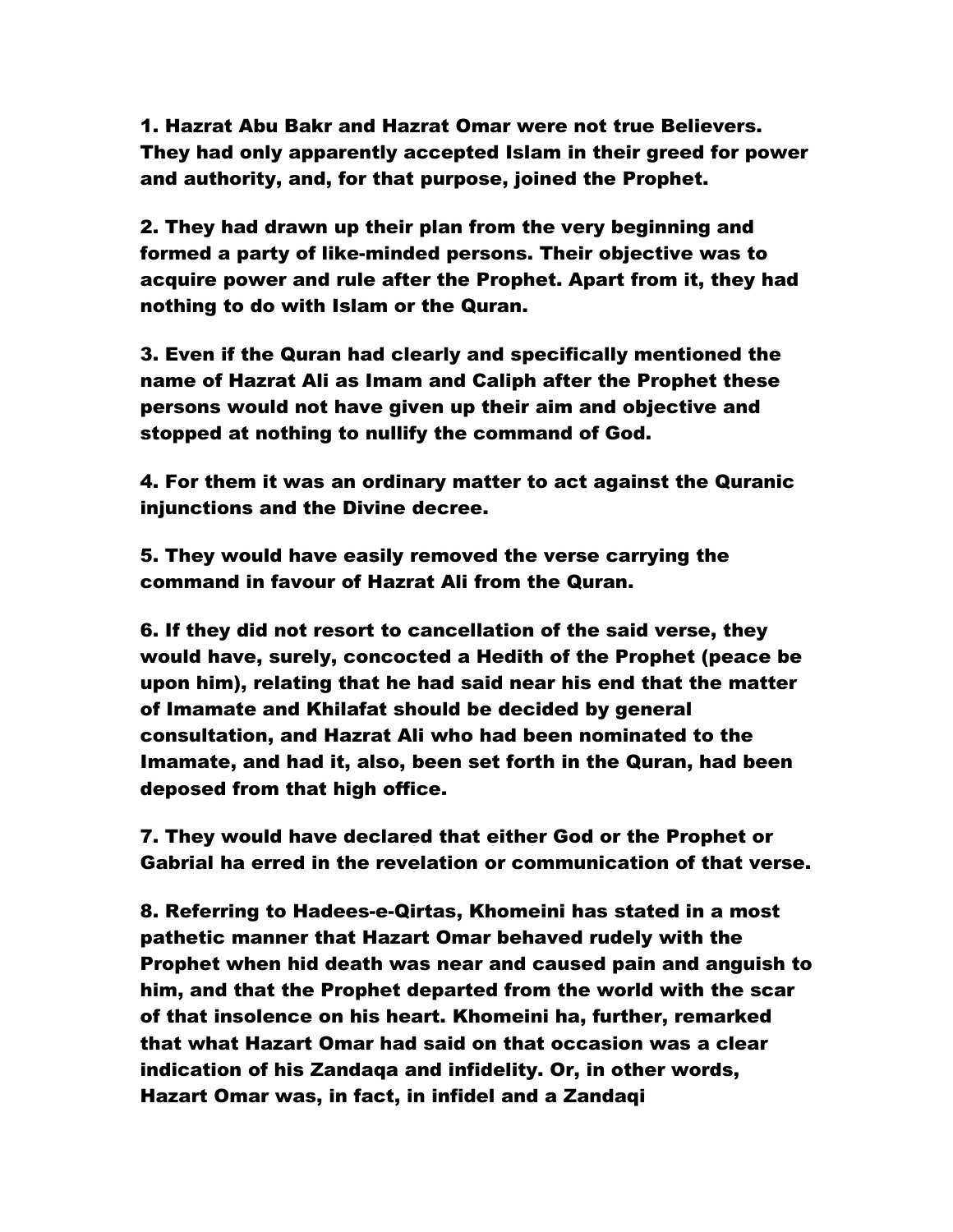9. If the first two Caliphs and realised that with the supposed Quranic verse in favor of Hazart Ali they could not succeed in their game, they, with their supporters, would have abandoned Islam, and, like Abu Jahal and Abu Lahab, risen against it.

10. Hazrat Usman, Hazart Muaviya and Yazid belonged to the same class of tyrants and criminals.

11. The Companions, in general, either sided with the first three Caliphs or were so much overawed by them that they could not utter a word of protest or disagreement.

12. All the Ahle Sunnat accept and follow, as against the Quran, what Hazrat Abu Bakr and Hazrat Omar have said contrary to and in open violation of its explicit injunctions. The Sunnis accepted and are following the changes made by Hazrat Omar in Islam and he orders issued by him in opposition to the Quran.

# Consequences:

In maligning the Companions, the foremost of the Believers and the heroes and stalwarts of Islam, Khomeini has not spared anyone except Hazart Ali and three or four of his supposed associates. According to him, Hazart Abu Obeidah bin al-Jarrah, Hazart Abdul Rehman bin Auf, Hazart Khalid bin Walid, and, in fact, all others were hypocrites, so wocked and ungodly that they could tamper with and distort the Quran, and could have even fought against Islam to attain their purpose.

By saying all this, Khomeini has unscrupulously belied the Quran which definitely and in very clear terms says that the illustrious Caliphs, including Hazart Ali, and the pious precursors and Companions of the Prophet were sincere and true Believers (Mominin-e-Saidqin), favourites of the Lord and dwellers of Paradise. God was pleased with them, and they were pleased with God.

All the verses of the Quran relating to it, with full commentary and exposition, can be seen in Izalatul Khifa by Shah Wali Ullah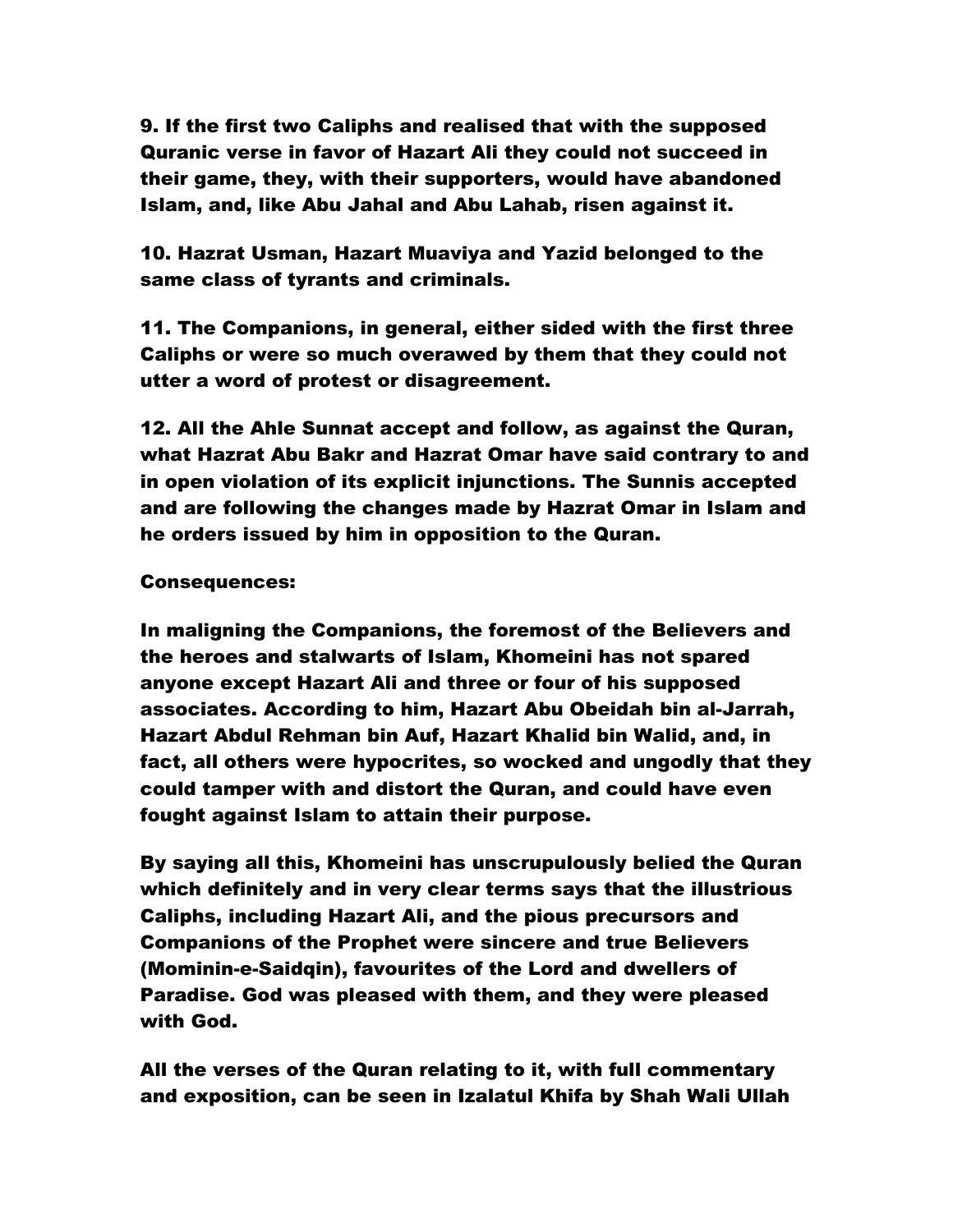and Ayat-e-Baiyyanat by Nawab Mohsip-ul-Mulk. In addition, Maulana Abdul Shakoor has written a large number of pamphlets and comprehensive books some of which run into 750 pages like Tafsir-I-Aayate-e-Khilafat, Tafsir-I-Aayat Istikhlaf, Tafsir-I-Aayat-e-Tamkin Fil Arz, Tafsir-I-Aayat-e-Fai, Tafsir-I-Aayat-e-Izhar-e-Din, Tafsir-I-Aayat-e-Riwan, Tafsir-I-Aaayat Miras-e-Arz, Tafsir-I-Aayate-Maiyyat and Tafsir-I-Aayat-e-Dawat-e-Araba.1

A study of these works will convince anyone that God has miraculously preserved in them the testimony about the Companions being true and sincere Believers, one of the reasons being that God's Last Book revealed to the holy Prophet (peace be upon him) and all of the Prophet's teachings were to be carried to posterity through these very persons. They were the eye-witnesses of the sacred Prophet's declaration of Apostleship and all that he had done or experience din life: his conduct, character, teachings and miracles. It was their testimony and call which brought into the fold of Islam all those who came into it then or were to come afterwards. It was, again, for this purpose that besides testifying to the veracity, truthfulness and trustworthiness of the Companions, the Prophet (peace be upon him) has, in so many Traditions, also, narrated their virtues and moral excellence.

Just as Khomeini has declared that the chain of Apostleship had not ended with the Prophet Mohammad, and a Prophet could, of course, be raised after him, and, thus refuted the verses of the Quran and the Traditions of the holy Prophet bearing on it, in the same way, all that we have reproduced from him in proceeding lines is in direct refutation and falsification of the Quranic verses and the Prophet's Tradition indicated above.

In respect of the holy Prophet himself:

The matter does not end with the falsification of the Quran but a more serious issue is involved which is that if the observations of Khomeini about the Holy Companions were accepted, it would necessarily mean that the Apostle raised up by God for the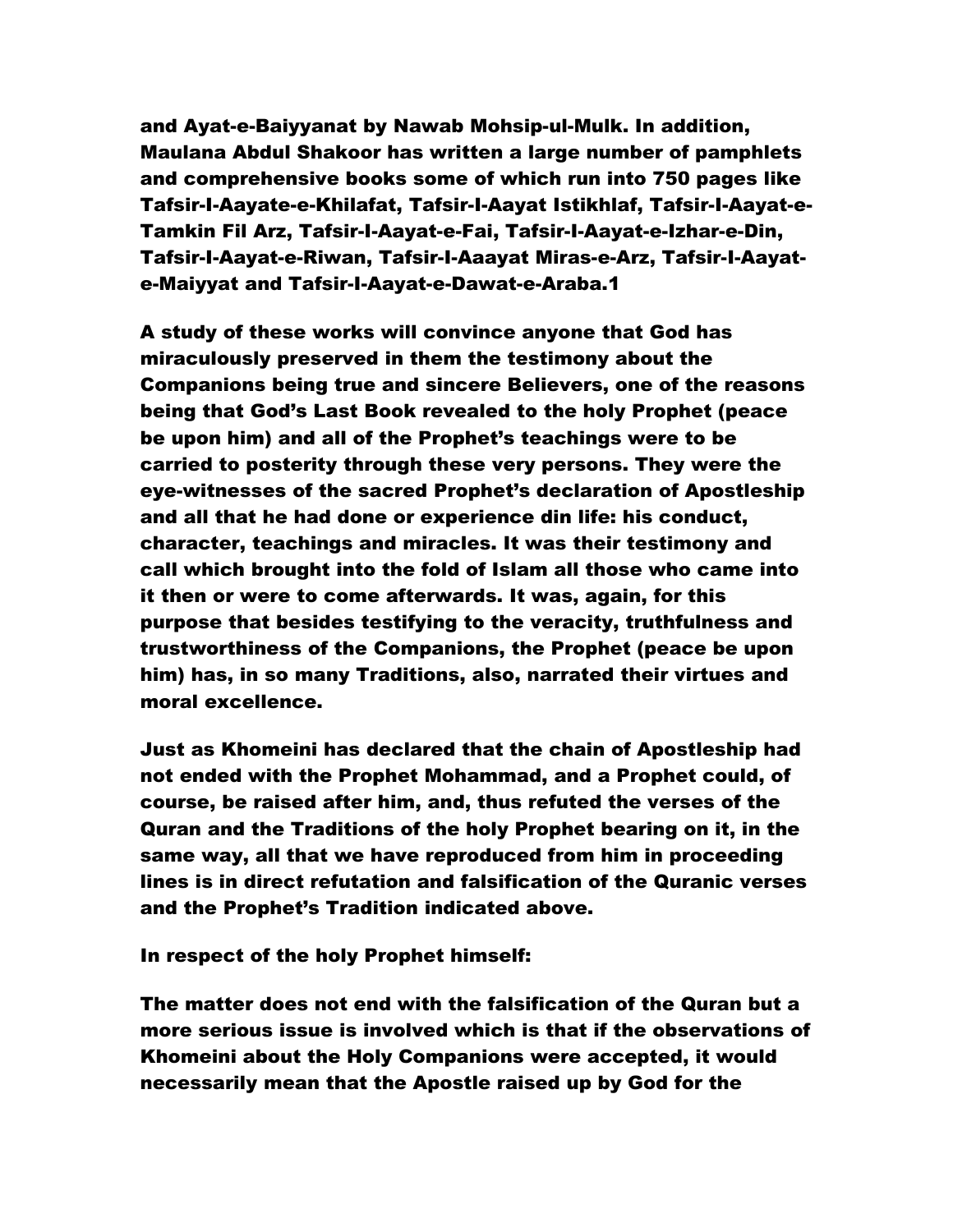guidance, reformation, cleansing and upliftment of mankind, had not only failed in his mission, but, also, proved to be wholly incompetent, unfit and unqualified for it. In his own life-time more than a lakh persons had accepted Islam and a very large number of them had been closely associated with him from the beginning of the Apostleship to the end and had listened directly from him his teachings and sermons day and night, and observed, all the time, his conduct, behaviour and management of affairs. But faith could not enter into the hearts of even ten of them and, God forbid, they were not only hypocrites, but, also, infidels. Can there be a greater proof of the failure of a spiritual guide o reformer ? Then, again, Khomeini has said even about Hazrat Ali and his three or four associates about whom it is stressed that they were true Believers, that they had accepted the Caliphate of the first three Caliphs out of fear and under threat and compulsion knowing fully well that they were not only hypocrites and infidels, but, also, arch-enemies of the holy Prophet and Ahl-I-Bait1 and taking recourse to taqaiyya, had adopted the attitude of loyalty and submission to them during all the twenty-four years of their rule.

### Unreliability of the Quran:

The asseverations, made by Khomeini, further, naturally lead to the conclusion that the Quran is totally unreliable, for it is a fact that the Quran was codified and given its present form and shape officially after the death of the Prophet and during the Caliphate of Hazrat Abu Bakr, and Hazrat Usman had a number of its copies made and sent them to all the central places of the Islamic world. And, according to Khomeini the first three Caliph were so sinful and vicious that they could easily make alterations in the Quran to gain their political and worldly ends, and had they done so, there was none among the Companions to raise a voice of protest. They all were afraid of them and simply assented to whatever they did. Once a person agrees with Khomeini there remains no possibility of the Quran being inviolate and the belief that it was the same Book of God that was revealed to the Prophet in which no alteration or distortion had been made.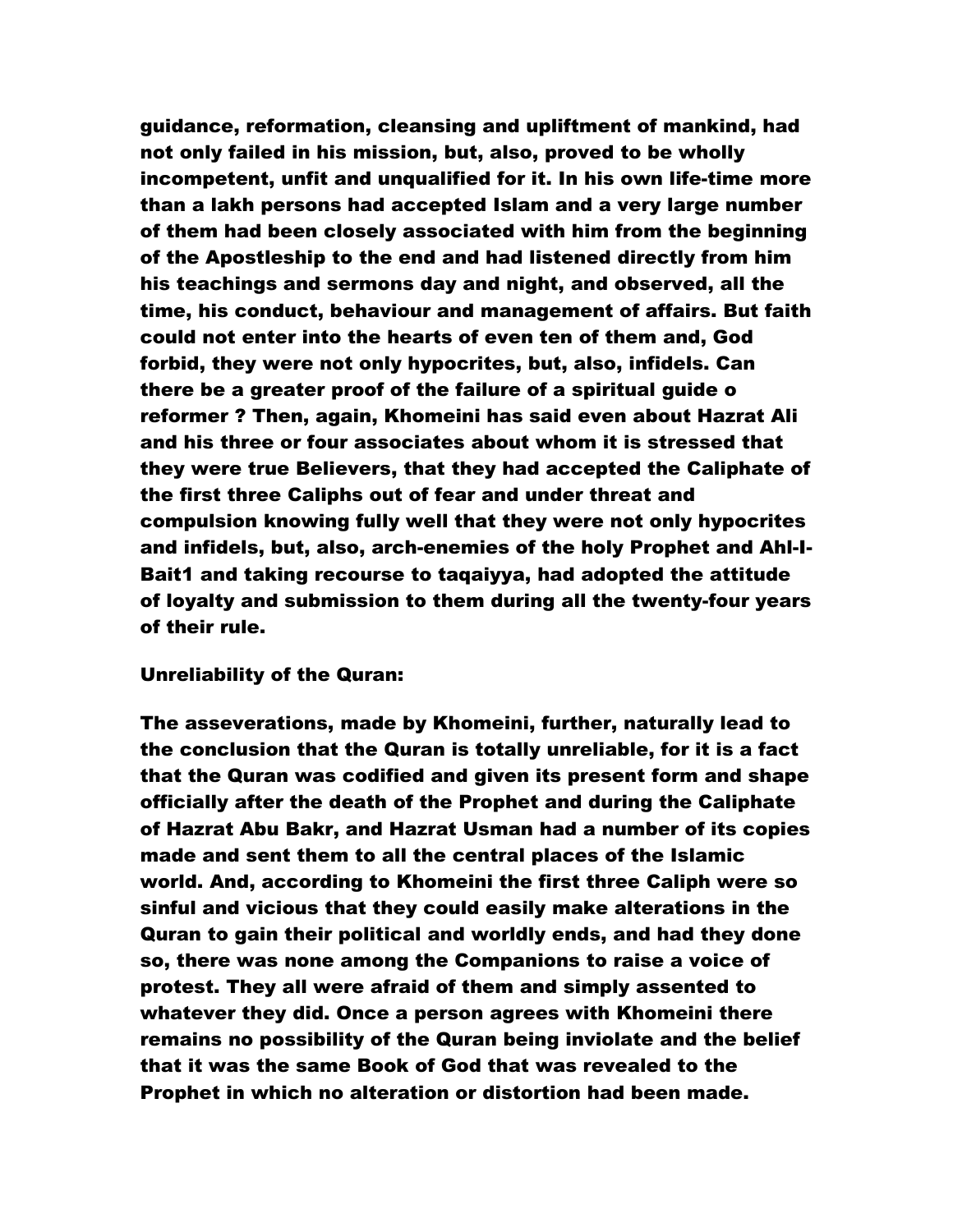Clearly enough, faith denotes attestation by heart and certitude which is above all doubt and distrust. After accepting the statements of Khomeini concerning the first three Caliphs it, certainly, becomes out of the question. We have discussed the matter of faith in Quran, here, only in the light of Khomeini's assertions. It will be taken up more fully at the proper place in the light of the statements of the Innocent Imams and the leading Shia Ulema.

### Yet another Implication:

If what Khomeini has written about the first three Caliphs and all the leading Companions and close associates of the Prophet (peace be upon him) is read by non-Muslims, the only conclusion they can draw in the present-day world of political deceit and trickery that the declaration of Apostleship by the Prophet (peace be upon him) and his call for a new religion was only a mans to gain power and authority, and some prominent and clever Meccans, like Abu Bakr, Omar and Usman, had joined him with the same ulterior motive, and thus, a party had come to be formed in the name of Islam. This organization was divided, from the very beginning, into two groups. In one group was the Prophet himself whose purpose and aim was to establish his rule for his own benefit and the benefit of the members of his family so that they could reign for generations. Thus, when such a rule had been established in Medina, the Prophet, according to Shi'ite traditions, made an announcement to that effect, under the direction of God on different occasions, and, finally, when the whole of Arabia had come under his sway, he formally proclaimed at Ghadir-I-Khum that his son-in-law, Ali bin Abi talib, will be his Wali, successor and ruler after him, and then, the rule and sovereignty will remain with his descendants till the Last Day. Fearing that the people may not listen to him and go their own ways, the holy Prophet wanted, in his last days, a document to be prepared about the succession of Hazrat Ali, but due to the interference of the most powerful man of the second group, it could not be done.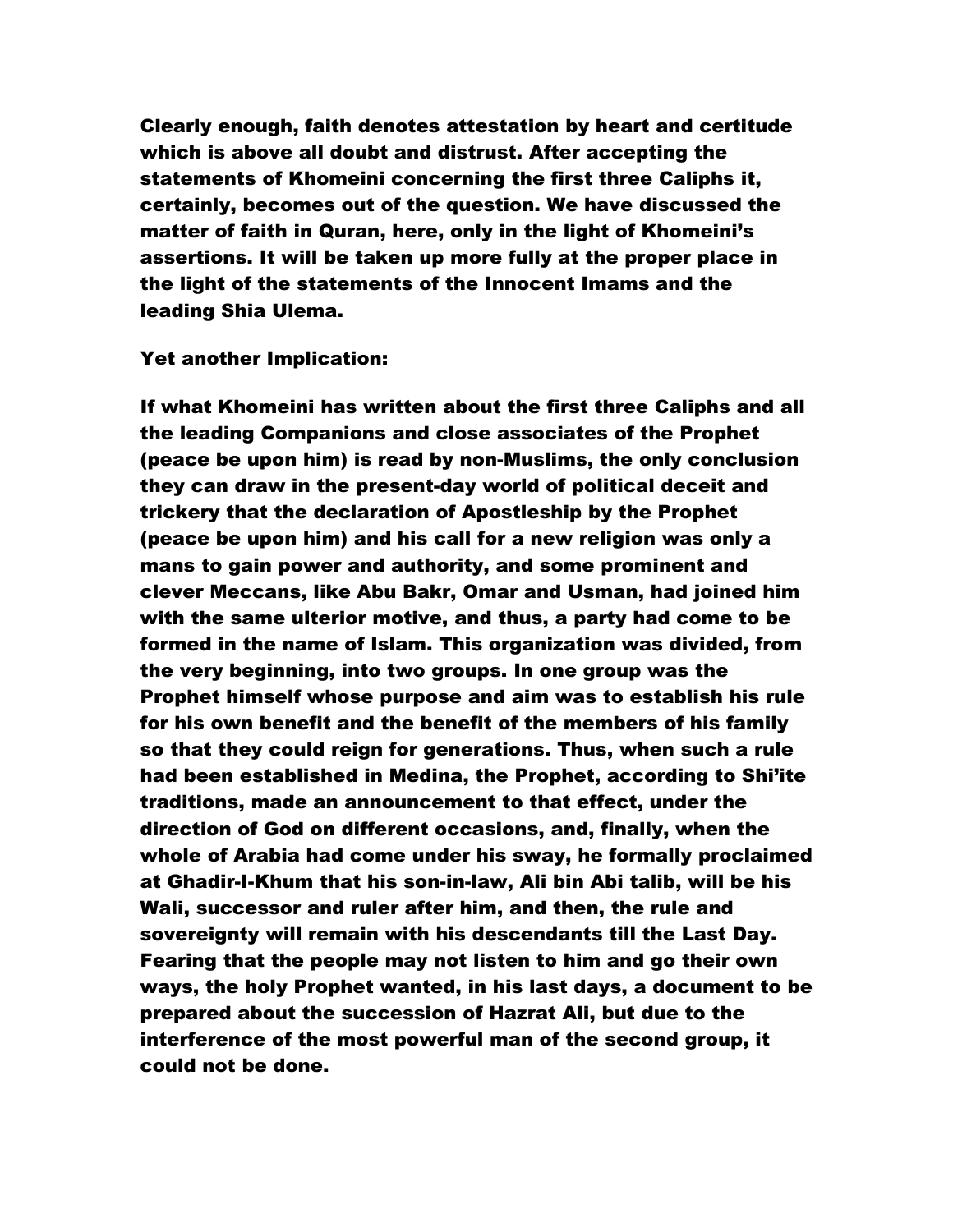The second group consisted of Abu Bakr, Omar and others who were determined to seize the reins of the government from the family of the Prophet and had been conspiring for it from the beginning, and, finally, succeeded in their objective through intrigue and fraud.

Would that the right-minded among the Shias seriously thought over Khomeini's statements and impious assertions which are fraught with most dangerous and lamentable consequences.

The Prophet of Islam and the Companions had lived under the full glare of history. Every action of theirs is recorded which totally belies the statements that there was any difference or groupism among the Companions. The Quran says, "Mohammad is the Apostle of God; and his Companions are stern towards the unbelievers, and full of tenderness among themselves". (XLVIII: 29).

And, also that : "And (God) hath instilled in the hearts of the faithful the feeling of affection and oneness among the " . (VIII: 63).

Khomeini in the light of his Juristic Pronouncements.

What has been written so far concerns the belief and principles of Khomeini as set forth in his books, Al-Hukumut-ul-Islamia and Kashful Asrar. We shall now be taking up his boo, Tahrirul Wasilah, which will throw light on his distinctive personal character and disposition, and religious status and position.

In Tahrir-ul-Wasilah, Vol, I, Book, As-Salat, under the caption "Statement of things which invalidate Namaz" he writes: "The second act that invalidates Namaz is putting one hand on the other as people other than Shias do, but there is no harm in it if it is done under Taqaiyya".

And, further: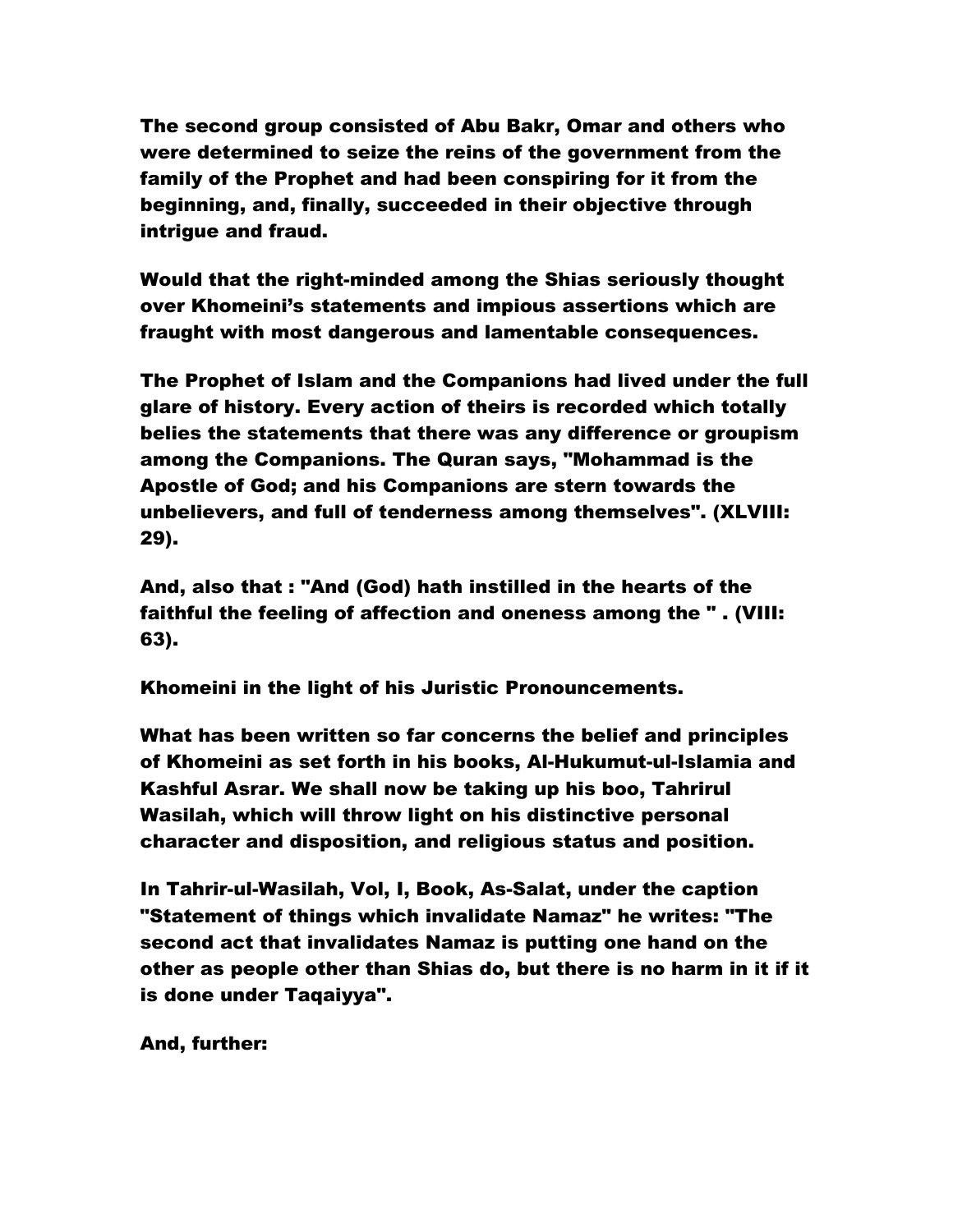"The ninth act which invalidates Namaz is saying of 'Amen' intentionally after Sura-I-Fatiha. But this, too, is permissible under Taqaiyya".

Besides Affirmation of the Unity of God and Apostleship, it is essential for Faith to testify to the Imamate of the Twelve Imams.

While explaining matters relating to death, Khomeini writs on page 65 of Vol. I:

"It is commendable to advise a man in throes of death to affirm the Unity of God and Apostleship of the Prophet and to acknowledge the Imamate of the twelve Imams".

Under the heading 'Shroud', he observes:

"It is desirable to write on the four corners of the shroud that this corpse of such-and-such person, son of such-and-such person, testifies that there is no God but God Who is One and without a partner, and Mohammad (peace be upon him and on his descendants) is His Prophet, and that Ali and Hasan and Husain, and, then, the names of all the Imams upto the twelfth should be mentioned, are his Imams and masters and leaders". (P. 76).

"Among other desirable things is that the guardian himself of the dead person, or anybody else proposed by him, should instruct the dead person in a loud voice, after his burial and departure of the persons who came with the bier, that he should testify the fundamental principles and belies of the faith viz., Unity of God, Apostleship of Prophet Mohammad, Imamate of the Innocent Imams and other tenets and precepts taught by the holy Prophet including the Hereafter. The Resurrection Accounting and Weighing of Deeds on the day of Judgement, and Pul-Shirat1 and Heaven and Hell".

Khomeini, thus, has clearly shown that belief in the Imamate of the Twelve Imams is an essential part of faith like the doctrines of the Oneness of God and the Apostleship of the sacred Prophet,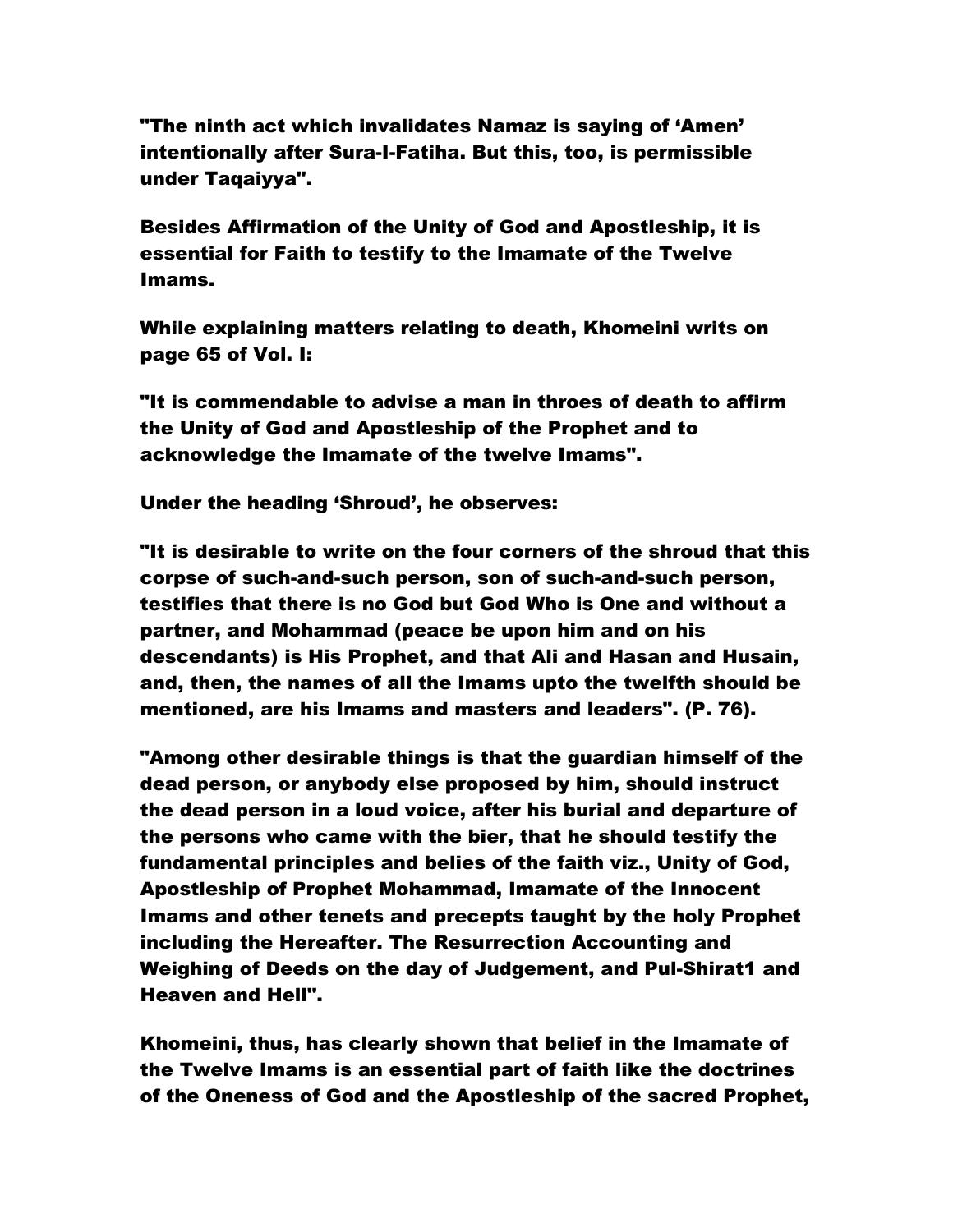and has precedence over the belief in the Hereafter and Heaven and Hell.

Mut'a (Temporary Marriage):

Mut'a is a well-known tenet of Shi'ite religion. In chapter, Nikah (Marriage), of his book Khomeini has devoted four pages to details concerning Muta, many of which are wroth mentioning, but owing to the limitation of space we are taking up only the last proposition. He writes:

"It is permissible to do Muta with an adulteress, but with aversion, particularly if she is a well-known prostitute. If Muta is done with her, she should be told to give-up her profession".

Khomeini has expounded that Muta can be done for a very short time, for only a day or night or even an hour or two, but it is necessary to settle the period and time beforehand.1

It should be noted that in Shia religion Muta is not only permissible, but, also, an act of worship of a high order. We have, already, seen the Shi'ite tradition that the Holy Prophet (once) said:

"He who does Muta once is equal in rank to Imam Husain, he who does it twice is equal in rank to Imam Hasan, he who does it three times attains the status of Hazrat Ali, an a person who does it four times, he will attain my station2".

We have, also, quoted, only a few pages earlier, the passage from Kashful Asrar in which Khomeini has stated that the prohibition of Muta by Hazrat Omar was a sheer violation of the Quran and an act of Apostasy.

# 07. Shia'ite Faith defined

Submitted by admin on Sat, 03/07/2009 - 02:21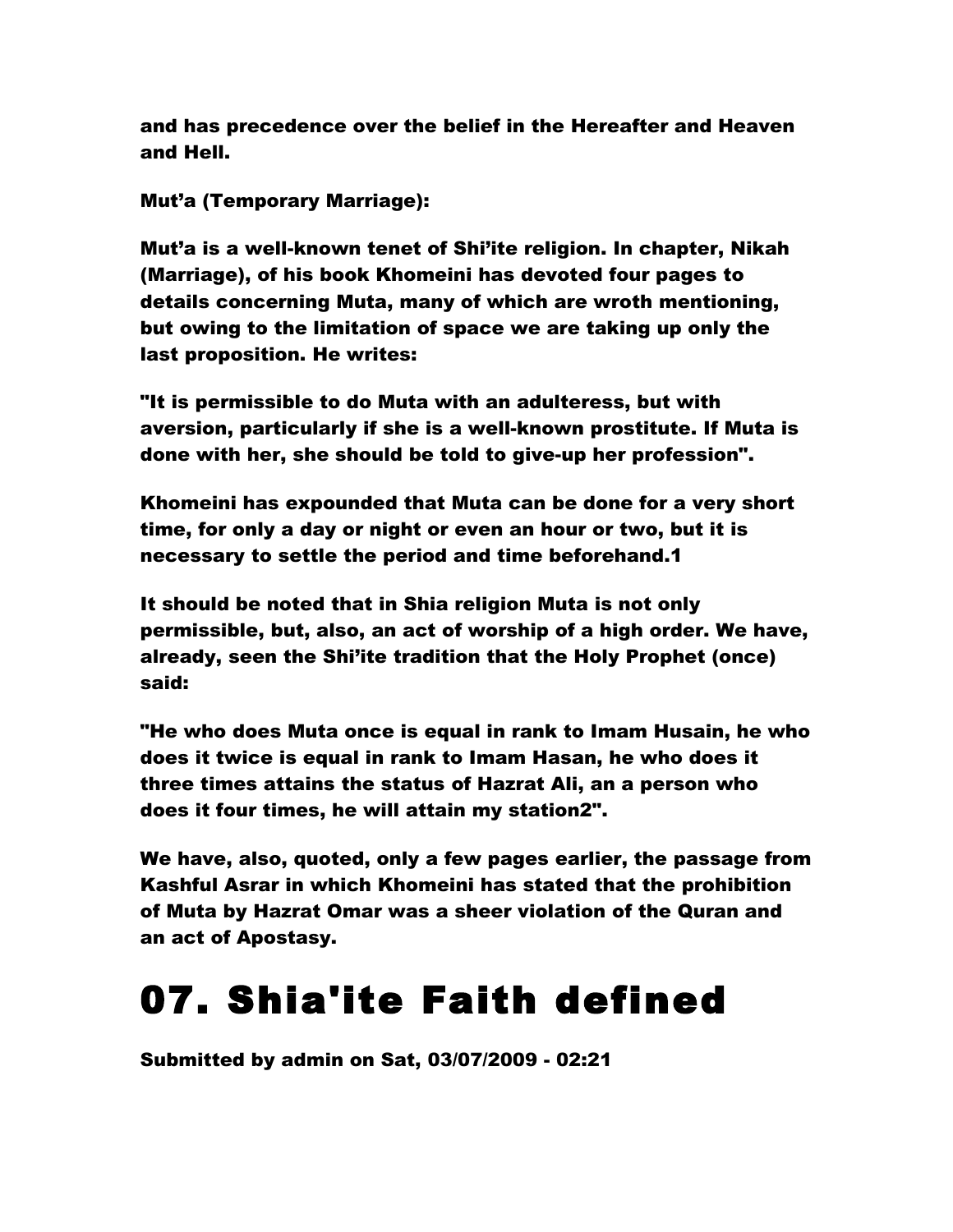As stated earlier, the main purpose of writing the present book is to acquaint the readers with the character and reality of the Iranian Revolution, and the personality and religious outlook of Ruhullah Khomeini. The Iranian Government is spending billions of dollars on projecting the Revolution as purely Islamic in character and the unknowing are being influenced by it, but it is belied by the writings of Khomeini himself which, as we have seen, have established beyond doubt that the basis of the Revolution is no more and no less than Shia religion, particularly its theory of Imamate. To understand the real character of the revolution and the personality of Khomeini it is essential to know what is Shiasim. We will, therefore, be devoting the coming pages to it, and drawing wholly upon authentic and important Shia books and the so-called sayings of the Innocent Imams. The rise of Shiasim will, also, be traced briefly for, without it, it is not possible to appreciate the Shi'ite faith properly.

Since it is easier for those who know about Christianity and its history to understand Shia religion and its origin, we will begin, here, with a short discussion on it as well. We will begin, here, with a short discussion on it as well. We will, at the outset, take up an important and extraordinary prophecy of the Prophet of Islam relating to Hazrat Ali and the statement of Hazrat Ali himself in respect of it. It, also predicts the rise of Shiasim in Islam and, also, the other form of deviation that was bitterly opposed and antagonistic to the Shi'ite creed i.e., Kharijism.1 It will, further, bring to light the close affinity between Shiasim and present Christianity owing to which it will become easier for those who know the history of Christianity to understand the Shi'ite faith.

Shi'ism and Christianity:

In Musnad-I-Ahmad, Mustadrak-e-Hakim and Al-Kamil by Ibne Adi and several other books on the Prophet's Traditions it is recorded that Hazrat Ali narrated that the holy Prophet (peace be upon him) had once told him:-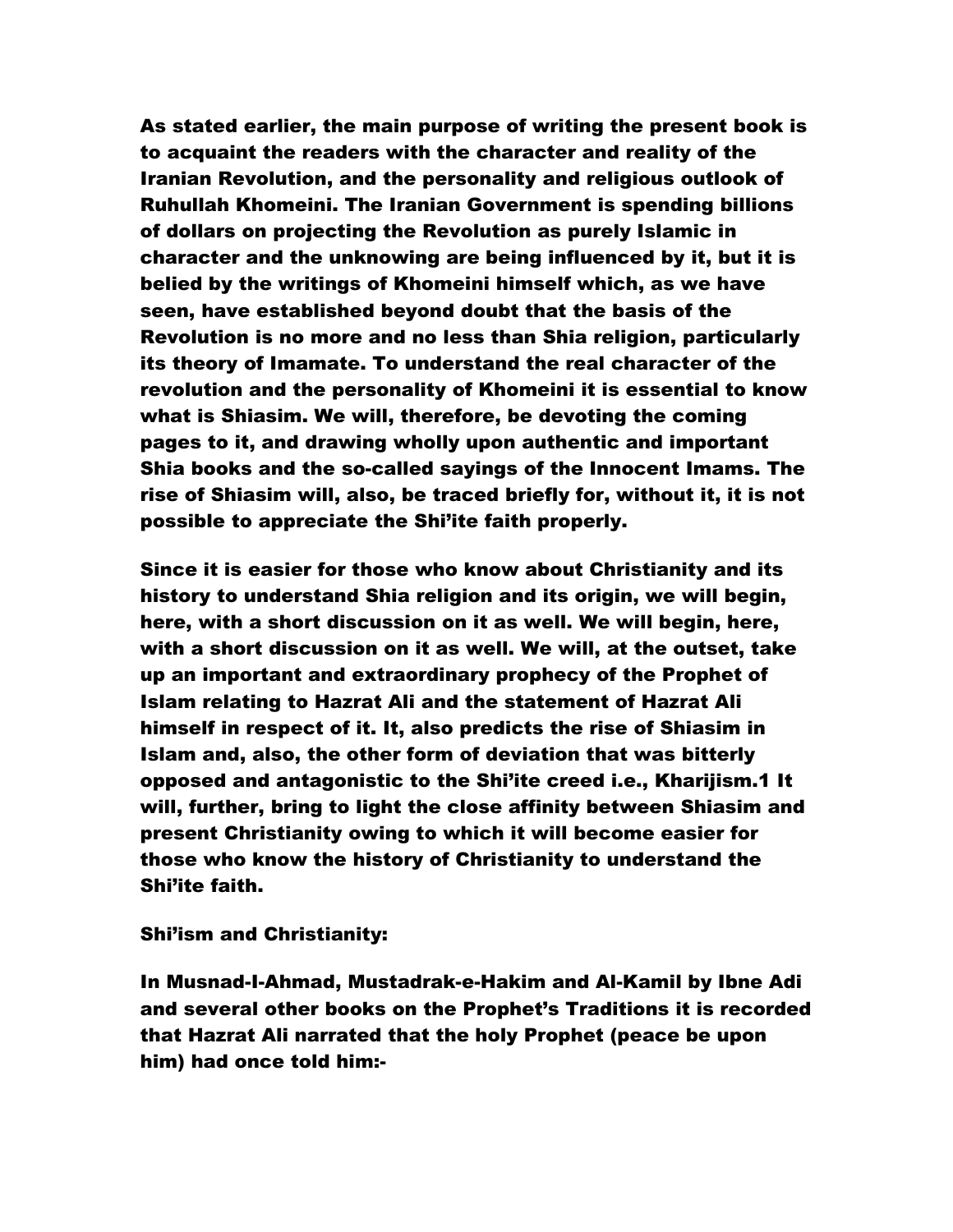"Oh Ali, you are very much like 'Isa (Jesus). The Jews bore so much malice and enmity against him that they even slandered his mother, Mariyam, and the Christians bore in so much love that they put him on a pedestal that was not his" After narrating it, Hazrat Ali remarked:-

"verily, this will come true. Two types of persons, with relation to me, will be ruined: one, those who will cross the limit in their love for me to he extent that they will attribute greatness to me which I do not possess; the other, those who will go so far in their ill-will and enmity against me that their enmity will lead them to calumniate me."2

This prophecy of the Prophet came true during the Caliphate of Hazrat Ali. The Kharijiite sect bore so much malice, hatred and enmity towards him that it declared Hazrat Ali as liquidator of religion, infidel and fit for execution, and one of them, Abdul Rahman bin Muljim, assassinated him, and described the act as Jehad in the way of God and a means to salvation. As against them there appeared those who indulged in so much exaggeration that they elevated Hazrat Ali to the pedestal of divinity. There were, also, those who believed that Hazrat Ali was the fittest person to be raised up as the divine Apostle and God actually intended to make him the Apostle and had sent Gabriel to him with the Revelation, but Gabriel made a mistake and carried it to Mohammad. Then, there were people who regarded him to be the Wasi of the Prophet of Islam, and designated by the Lord Himself to be the Caliph, Imam and ruler of the Muslim territories after him. They thought that Hazrat Ali was innocent like the Prophet and it was obligatory to obey him; he was superior in rank and status to all the other Prophets and had Divine authority over the universe and knew the Unseen.

Christ and the present Christianity:

No Muslim has any doubt whatsoever that Jesus Christ was a Prophet and Messenger of God and had given the same Call to the People to believe in the Oneness of God, and in the same law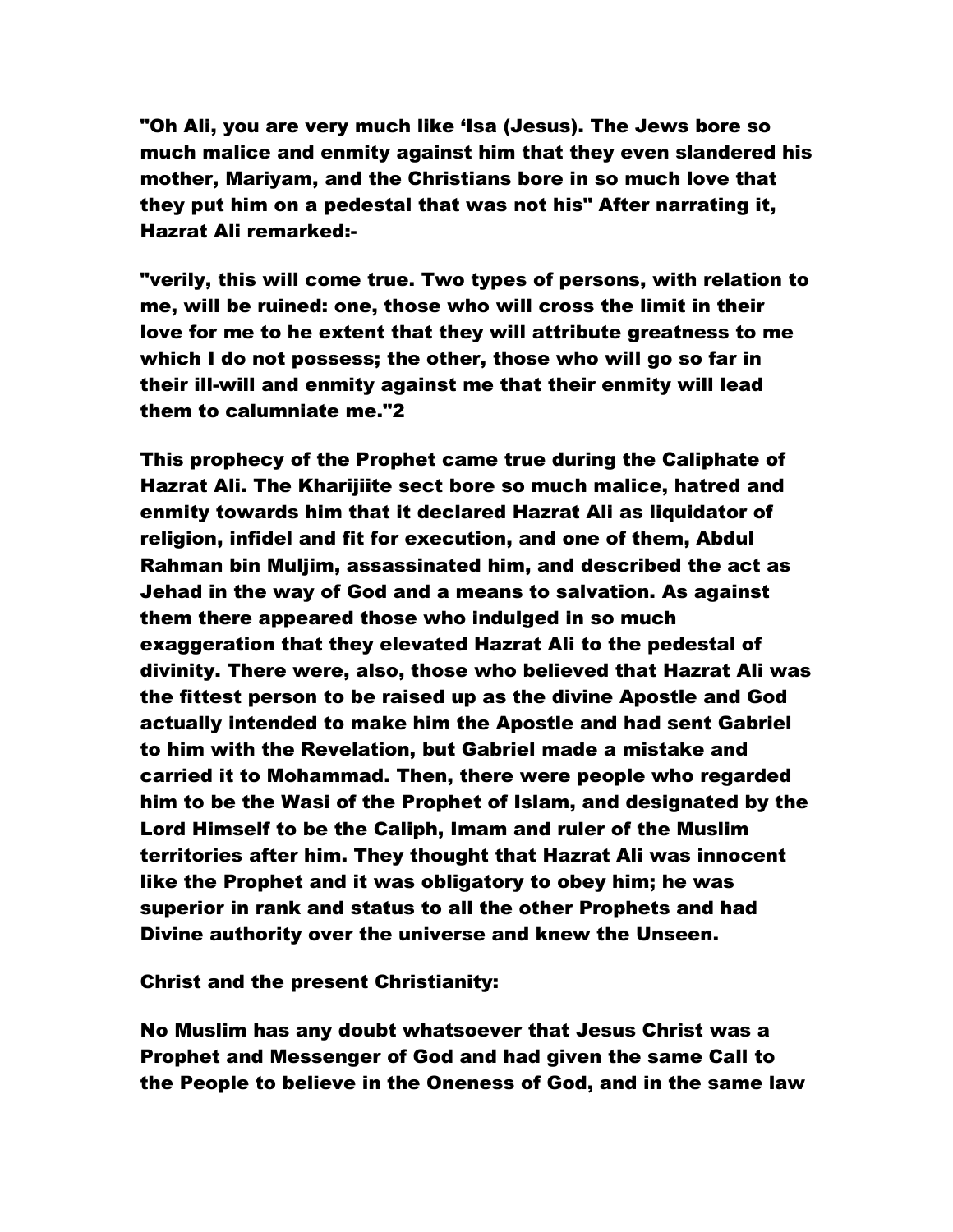of Salvation and Punishment, and Heaven and Hell which all the earlier Prophets had been giving to their people, and that Christ had proclaimed himself to be a bondsman of God, and His Apostle and Messenger. For the Muslims, specially, the most authoritative statement in this regard is that of the Quran which, also, conforms to reality and is most acceptable to commences and rationality. In Sura-I-Maida, it is stated in connection with the Call and teachings of Christ that:

"And (Our Apostle), the Messiah, himself said, 'O Children of Israel! Worship Allah, my Lord and your Lord; Lo, whose ascribeth partners unto Allah, for him Allah hath forbidden Paradise. His abode is the Fire. For evil-doers there will be no helpers.'". (V:72)

And, in Sura-I—Aal-I-Imran, it is stated that after showing the miracles, God had granted to him to his people, Jesus had said:

"I come unto you with a sign from your Lord. So, keep your duty to Allah and obey me. Verily, Allah is my Lord and your Lord; so worship Him. That is the Straight Path." (III: 50-51).

In Sura-I-Maryam, it is set for the that Jesus had told his people about himself that:

"Verily, I am the slave of God; He hath given me the Book, and hath appointed me a Prophet". (XIX:30).

Again, Jesus had declared: "Verily, God is my Lord and your lord. So serve Him. That is the right path." (XIX:36).

And, at the end of Sura-I-Maida, it is stated that in order to fix responsibility upon the erring Christians and demonstrate the exoneration and exculpation of Jesus on the Day of Reckoning, the Lord will ask him before everyone: "O Jesus, son of Mary! Didst thou say to men" 'Take me and my mother as two gods apart form God?" he will reply: "Be Glorified; It ill-becomes me to say that which I know to be not the truth …. I said nothing to them except that which Thou commandeth me. (I only said) Worship God, my Lord and your Lord". (V: 116-117).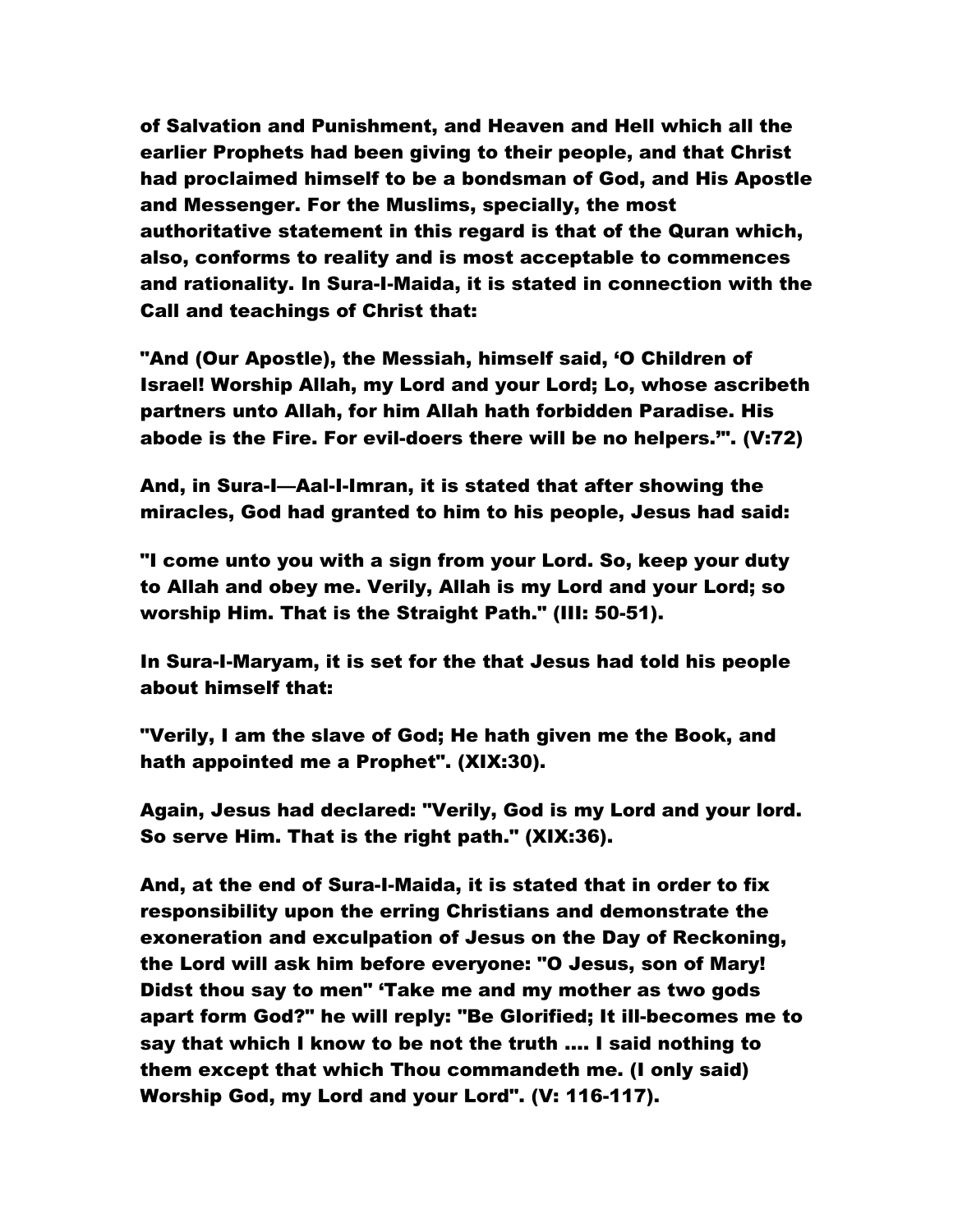In the face of these categorical and emphatic statements, it is beyond doubt and disbelief that Jesus had preached Unity of God, and so, also, had the apostles directly instructed by him. But soon afterwards, the Christians abandoned the doctrine of Unity of God, and adopted that of Trinity in its place, and discarding the teachings of all the former Prophets concerning Salvation and Punishment adopted the principle of Atonement, and it is on these two tenets that the entire edifice of Christianity is based. A Christian who does not believe in Trinity and Atonement but professes faith in pure and unalloyed Divine Oneness and in the reward or retribution on the basis of deeds done in the present existence cannot, now, be treated a Christian by any canon of the Church.

One may, however, ask how the call and teachings of Jesus came to be discarded and it found such universal acceptance among the Christians that in spite of all the religious and ideological differences, the entire Christian wold believes unequivocally in Trinity and Atonement as the essential principles of the Christian faith.

By God's grace, the history of this change and distortion, too, is well-preserved. Many of our Ulema have made a thorough investigation and research into this matter and written very comprehensive and valuable treatises on the subject. But, naturally, we can discuss it only in brief over here.11

What we learn from the history of Christianity in this regard is that when God appointed Jesus as His Apostle and Messenger and he presented himself in that capacity before the children of Israel and conveyed the Divine guidance and showed the miracles given to him by God, the first to denounce him were the Jewish religious leaders and rabbis, and, thereafter, all the believers in Judaism followed suit. They called Christ a pretender, a magician and a sorcerer, and declared that according to Jewish law he was accursed of God and fit to be executed. They tormented him in every way, humiliated and insulted him, and prosecuted him in a religious court which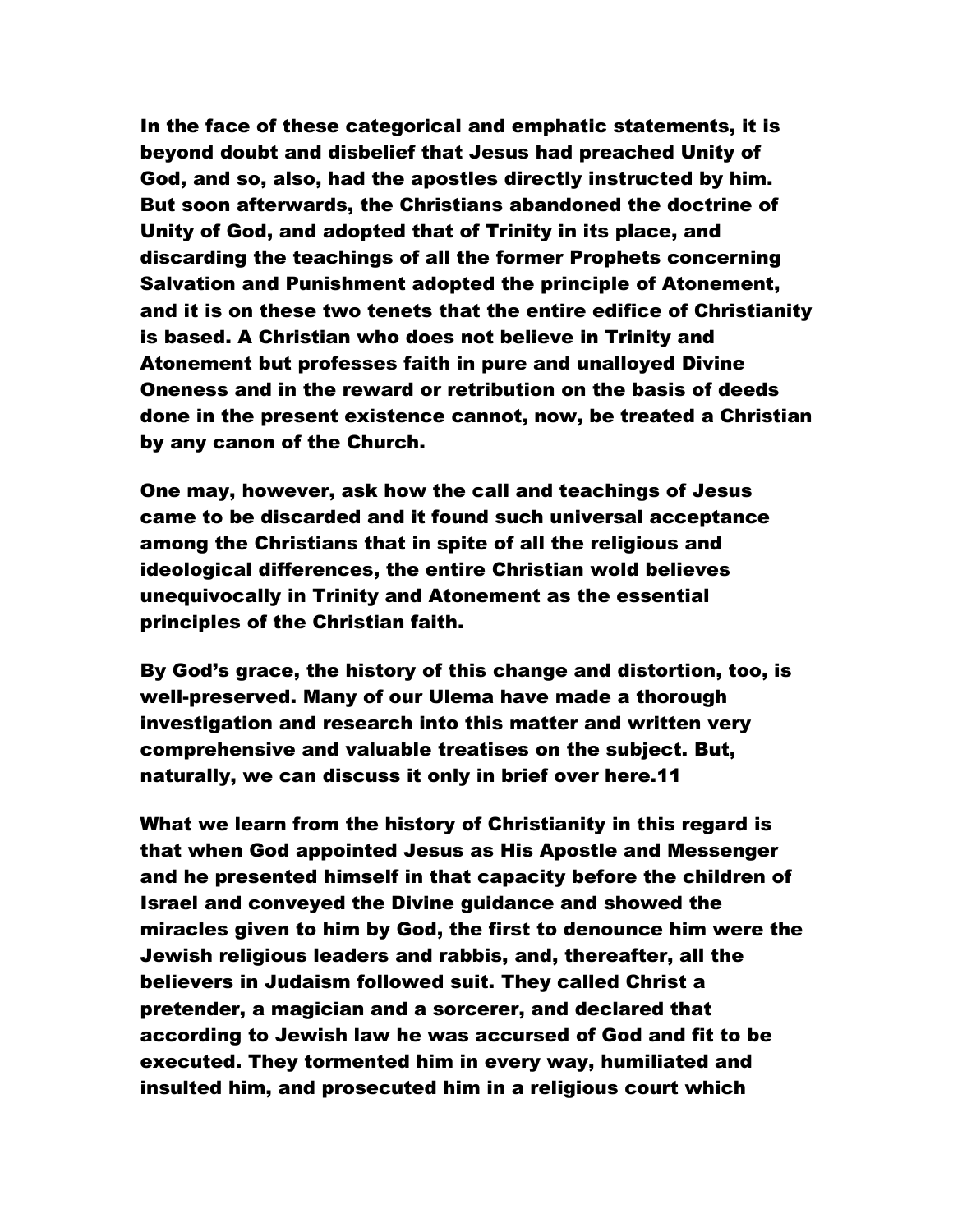pronounced the penalty of death through crucifixion. The permission of the Roman Governor was, then, obtained, and, in their belief, he was executed on the Cross and his body was buried. The Israelites were satisfied that they had liquidated the pretender of Prophethood2, and exterminated and wiped out his religious call. But the sincere apostles of Christ continued their campaign of propagating the teachings of Christ in far-off lands, and their selfless efforts and scarifies bore fruit and it appeared that the mission of Christianity would succeed in course of time.

An extraordinary event, however, took place at that time. A Jewish rabbi. Saul by name, who was particularly inimical to the religion of Christ and was oppressing its followers in every way, declared that he was proceeding to Damascus to widen the area of tyranny and oppression against the followers of the new religion. It is said that on the way he saw a celestial light coming down from the sky to the earth and, also, heard the voice of Jesus. Jesus said to him in the Hebrew language: "Oh Saul ! Why are you tormenting me?" He invited Saul to accept his religion and to preach it. Seeing the miracle. Saul embraced the new faith and dedicated himself to its service. He changed his name from Saul to Paul.

Paul approached the apostles of Christ and informed them about the miracle and his own conversion. Knowing him full well and his attitude of hostility, most of them rejected his story, but it found favor with a distinguished apostle, Barnabas, who, also, persuaded others to accept it. He moulded his conduct in such a manner and assumed such an air of spiritualism that the common Christians began to treat him as the greatest champion of Christianity and he gained considerable popularity.

His real intention, however, was to alter and destroy Christianity and he began to work from within for it. He was a very shrewd and clever person and realised that the easiest way to lead the Christians astray was to exalt and glorify the personality and position of Christ beyond the due limit, and begin to call him the son of God, a partner in God-head, and, in truth, God Himself , and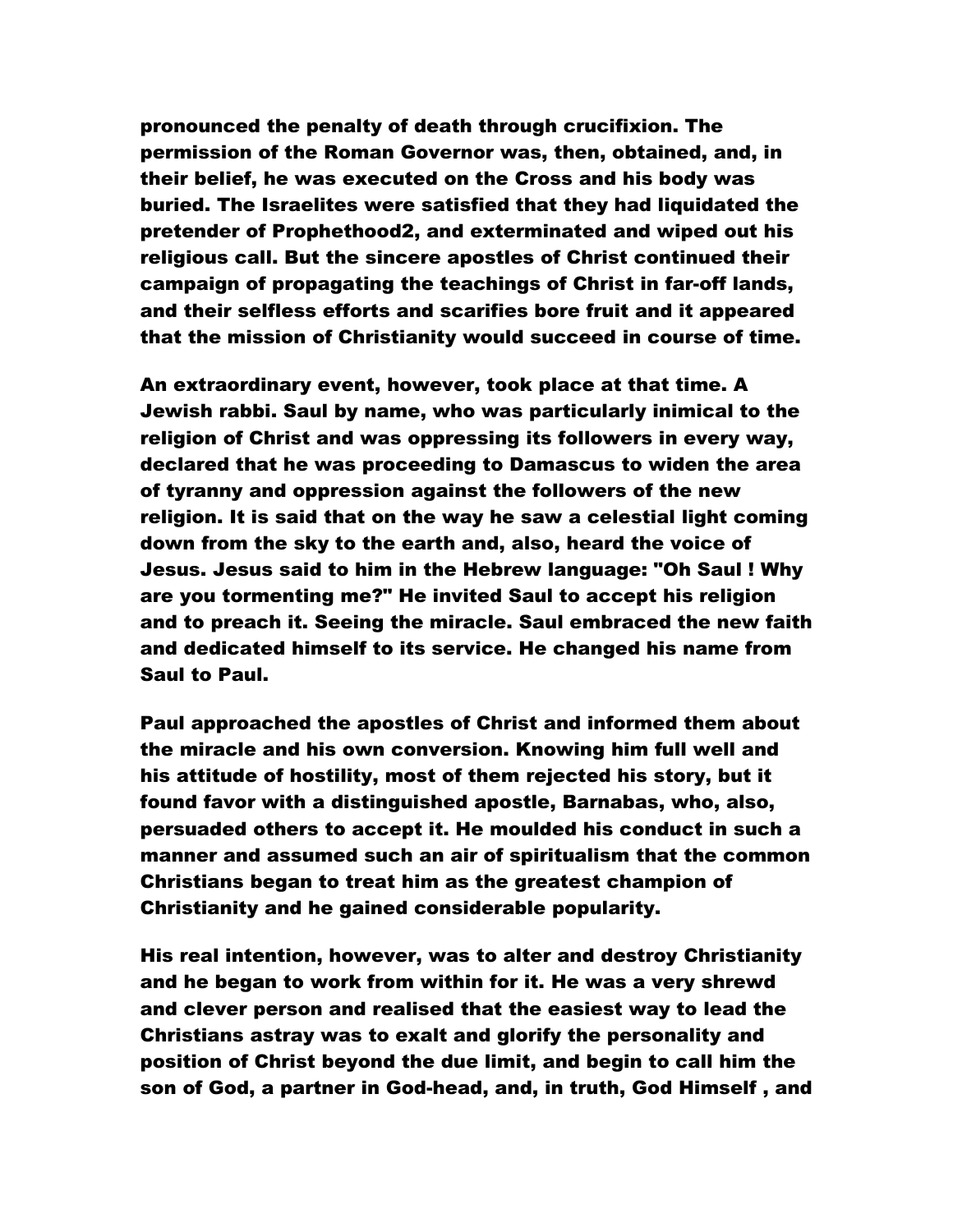to declare that the real significance of crucifixion lay in the fact that Jesus had got himself crucified in order to atone for the sins of all men who believed in him, and, thus, his execution on the cross had became the expiation for the sins of his followers and a means to their salvation.

Saul, then, started working along those lines. His calculations proved correct and the doctrine of the Divinity of Jesus, Sonship of God, Trinity and Atonement rapidly found acceptance among the Christians.

The apostles of Christ who were alive then and his rightlybelieving disciples must have endeavored to keep the Christian community true to the faith brought by Jesus, but it appears that their reformist efforts did not succeed and not a century had passed since he was raised up from the earth that the religion of Christ gave way to the religion of St. Paul and it so happened that almost the entire Christian world accepted the new polytheistic creed, and Trinity and Atonement became the fundamental articles of faith among the Christians.

The Beginning of Shiaism in Islam:

The beginning of Shiaism in Islam is identical to the beginning of present Christianity. Shiaism has the same relationship with Islam as the religion of St. Paul has with the original religion of Christ which undoubtedly was true.

We do not propose to write a comprehensive treatise on the rise of the Shi'ite faith, but only a short essay to meet the requirements of our study. For details the readers may see Tarikh Al-Umam wal Muluk by Ibn-e-Jarir Tabari, Al-Bidaya wan Nihaya by Ibn-e-Kaseer, Al-Fasl fil Milal wan Nihal by Ibn-e-Hazm, Al-Milal wan Nihal by Shahrastani etc. etc.

It is needless to tell that almost the whole of Arabian peninsula had come under the sway of Islam during the time of the holy Prophet, and no hostile power either of the Polytheists or the People of the Book – Jews and Christians – had remained which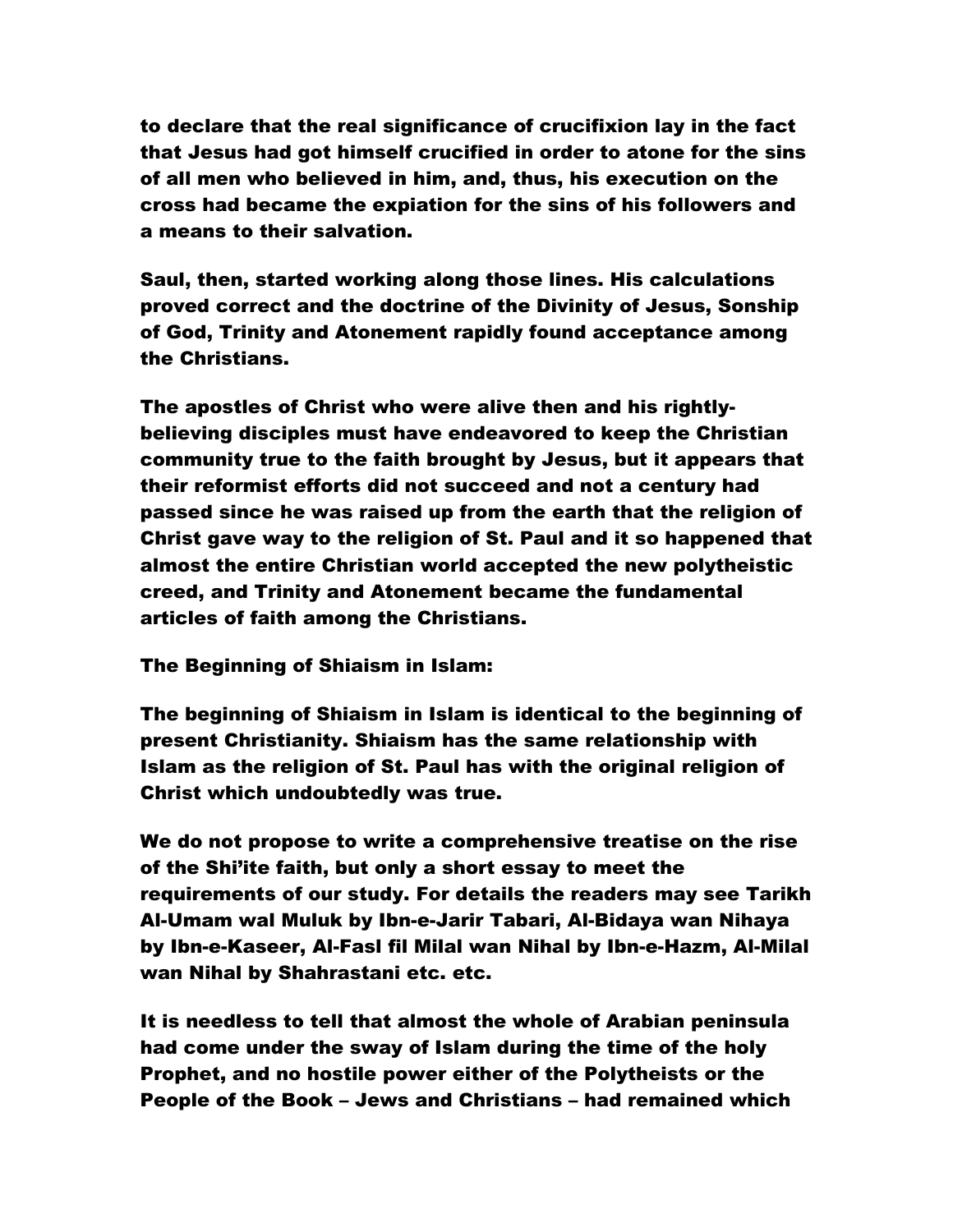could stem its tide. This position was further strengthened in the reign of Hazrat Abu Bakr Siddiq though it lasted only for two and a quarter years, and Islam began to spread outside the peninsula. In the ten years' reign of Hazrat Omar, process of the Islamic expansion and military conquests advanced to rapidly that most of the occupied territories of the two most powerful empires of the day, the Roman and the Persian. Came under the Islamic rule. After the martyrdom of Hazrat Omar and during the Caliphate of Hazrat Usman, it continued to forge ahead at the same pace. Countless people of different countries and nations entered the fold of Islam. Most of them had sincerely accepted the new religion as the true faith and means to salvation, but there were still many people who had embraced Islam as hypocrites, and harboured intense malice and hostility towards the Muslims in their heart. They had joined the Muslims simply with the intention to cause harm and trouble to Islam and the Muslims whenever an opportunity came their way.

Among them was a Jewish theologian of Yemen, named Abdullah Bin Saba. He had declared his acceptance of Islam in the reign of Hazrat Usman. Some traditions say that he had come to Medina and approached Hazrat Usman and accepted Islam at his hands. He might have thought that he would, in that way, gain some distinction, and earn Hazrat Usman's trust and good opinion. But Hazrat Usman showed him no special favour. His future conduct provided ample evidence that he had abandoned Judaism and embraced Islam with the same aim and intention with which Saul (St. Paul) had abandoned Judaism and accepted Christianity. His real objective was to erode Islam from within by causing dissension and discord. He had, perhaps, realised, during his brief stay at Medina, owing to his exceptional intelligence, that he could not make much headway there, or, rather, in the whole of Arabia for there was enough religious consciousness among the people there and such custodians of faith were present among them that he could not succeed in his design before them. Thereupon, he went to Basra and, then, to Syria, but there, too, he was disappointed. He then, proceeded to Egypt where, at last, he found people he could use as his tools in the evil game. From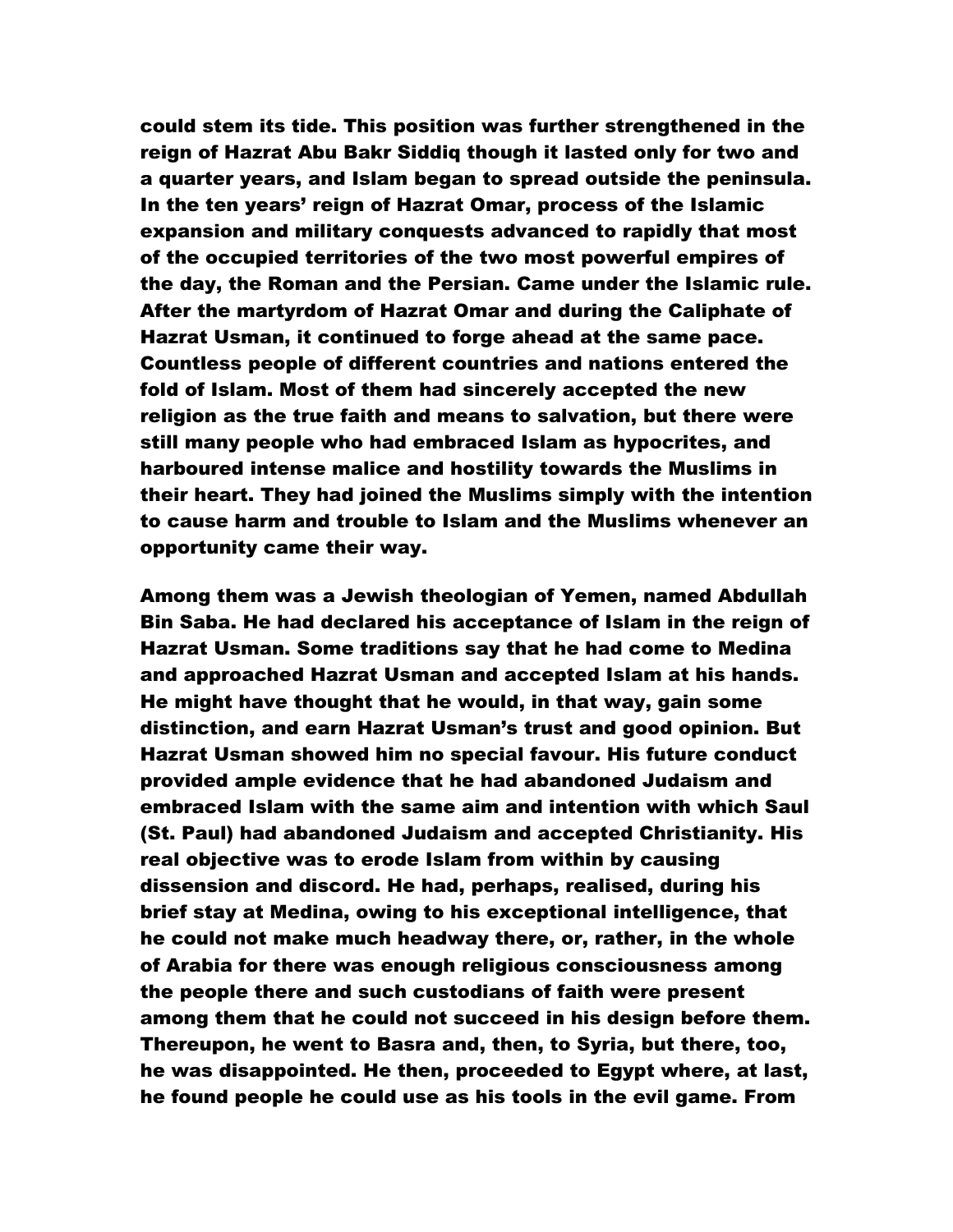the success of St. Paul he might have learnt that the easiest way to mislead an Ummat or religious community was to take to the path of excess and exaggeration in respect of the place and personality of its most beloved and revered person.

Thus, as historians tell, the first step he took was to express surprise at the Muslims who believed in the return of Christ to the world and yet did not have a similar notion about Prophet Mohammad though he was better and higher than Moses and Jesus and all the other Prophets, and would, definitely come again. He presented his theory before ignorant and illiterate persons who, in his view, were likely to accept the nonsense. When this was agreed to totally opposed though it was to the teachings of the Quran and Islamic precepts, he began to show exceptional devotion for Hazrat Ali Murtuza on the basis of his close kinship with the Prophet and say various exaggerated things about him. He attributed strange miracles to him in order to show him as a superhuman begin. The ignorant sections that had fallen a prey to his deceitful cunning accepted all these preposterous things. Thus, as Abdullah bin Saba had planned, he succeeded in building a circle of disciples around himself who entertained such ideas and beliefs about Hazrat Ali, Gradually, it came to be believed that it was, in fact, the rightful claim of Hazrat Ali to be the caliph and leader of the Ummat after the sacred Prophet. According to Saba, every Prophet had a Wasi and it had been the Wasi who had succeeded a Prophet and become the leader of the people after him, and the Wasi of the Prophet of Islam was Hazrat Ali. He went on to add that in Torah, too, Ali had been mentioned as the Wasi of the holy Prophet, but on the holy Prophet's death, people usurped his right through intrigue and appointed Abu Bakr as the Caliph, who nominated Omar as the succeeding Caliph. The conspiracy against Hazrat Ali continued and Usman was made the third Caliph who was most incompetent and guilty of all sorts of irregularities.

This was the time when in Egypt, and a few other cities, grievances had begun to be heard against some officials of Hazrat Usman. The situation was fully exploited by Abdullah bin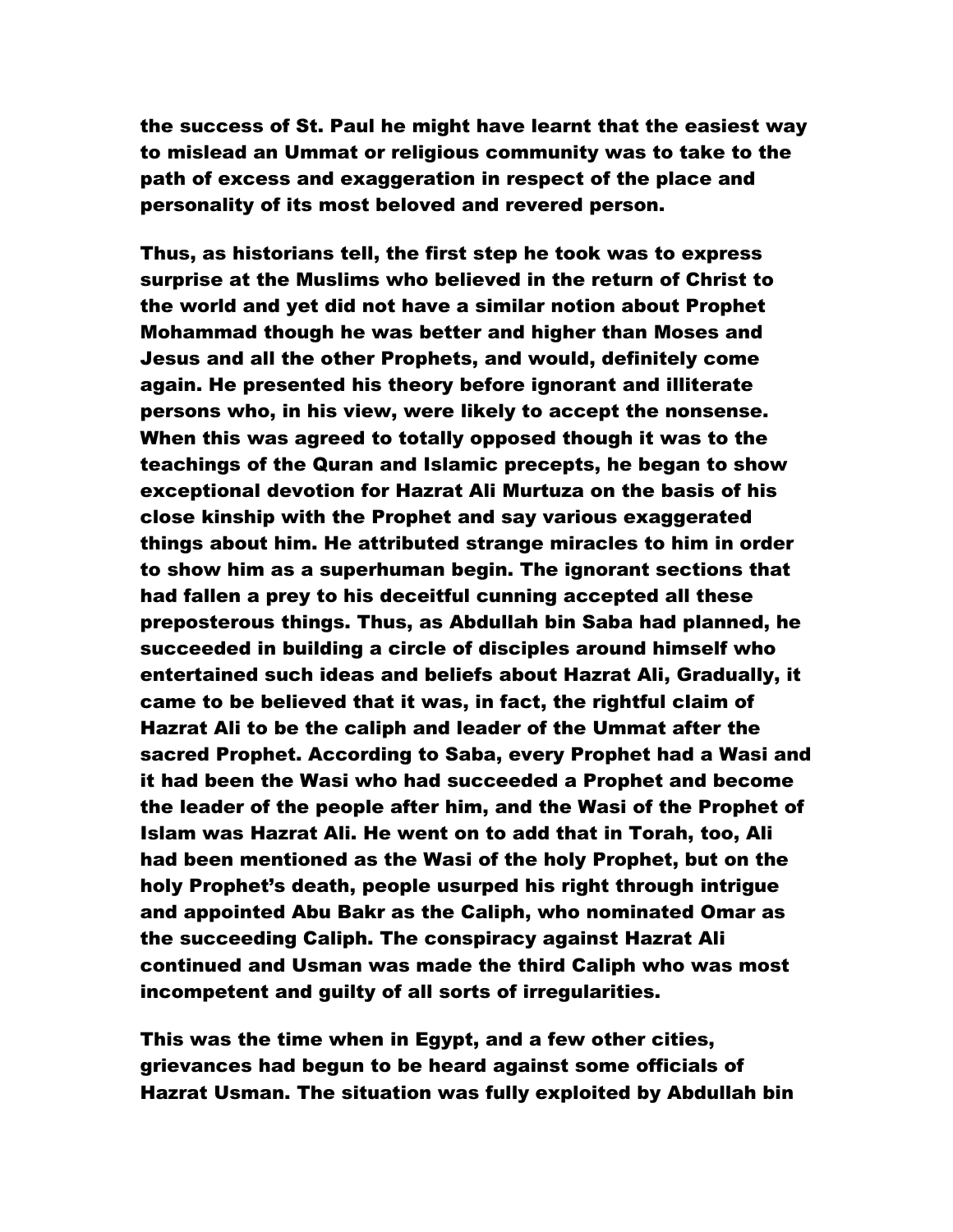Saba. He advocated that it was the duty of every Muslim to sanction what was right and forbid what was wrong, as also to strive to remove the rot and deterioration that had set in the Ummat. They should, therefore, rise against Hazrat Usman and his official and take all possible measures to end the misrule. He played his hand secretly, cleverly and with the traditional Jewish deceit and guile in the same way as the underground movements are conducted, and apart from Egypt, created his following in other towns and territories as well. Secretly, he organized an armed force to reach Medina on an appointed day. A whole army of rebels and ruffians, thus, marched to 'Medina under the leadership of Ibne Saba and his lieutenants. What followed need not be repeated here. The readers of these lines will be aware of it. Had Hazrat Usman who, at that time, was the head of the most powerful kingdom of the world, simply allowed the use of force against the insurgents, the story would have been different. But he preferred to lay down his life rather than have the blood of a believer shed for his protection, and set up an everlasting example of self-sacrifice and martyrdom.1

In this sanguine atmosphere, Hazrat Ali was chosen to be the fourth Caliph. He, undoubtedly, was the rightful Caliph. No one, in the whole of the Ummat was worthy of being preferred over him for that high office. But, as a result of the martyrdom of Hazrat Usman, the Ummat got divided into two groups and the battles of Jamal and Siffin were fought between them in which Ibne Saba's group was on the side of Hazrat Ali. Ibne Saba took advantage of the situation to mislead the ignorant sections of the army into entertaining exaggerated beliefs and notions about Hazrat Ali so much-so that he taught them all that St. Paul had taught to the Christians, and they came to believe that Hazrat Ali was God incarnate and the spirit of God dwelt within his frame, or, so to speak, he was the Lord Himself. Among some simple minded elements, he propagated the theory that the Almighty, in fact, had selected Hazrat Ali for the Apostleship and he as the fittest person for it, but Gabriel, the Trustworthy, had erred and carried the Revelation to Mohammad Bin Abdullah.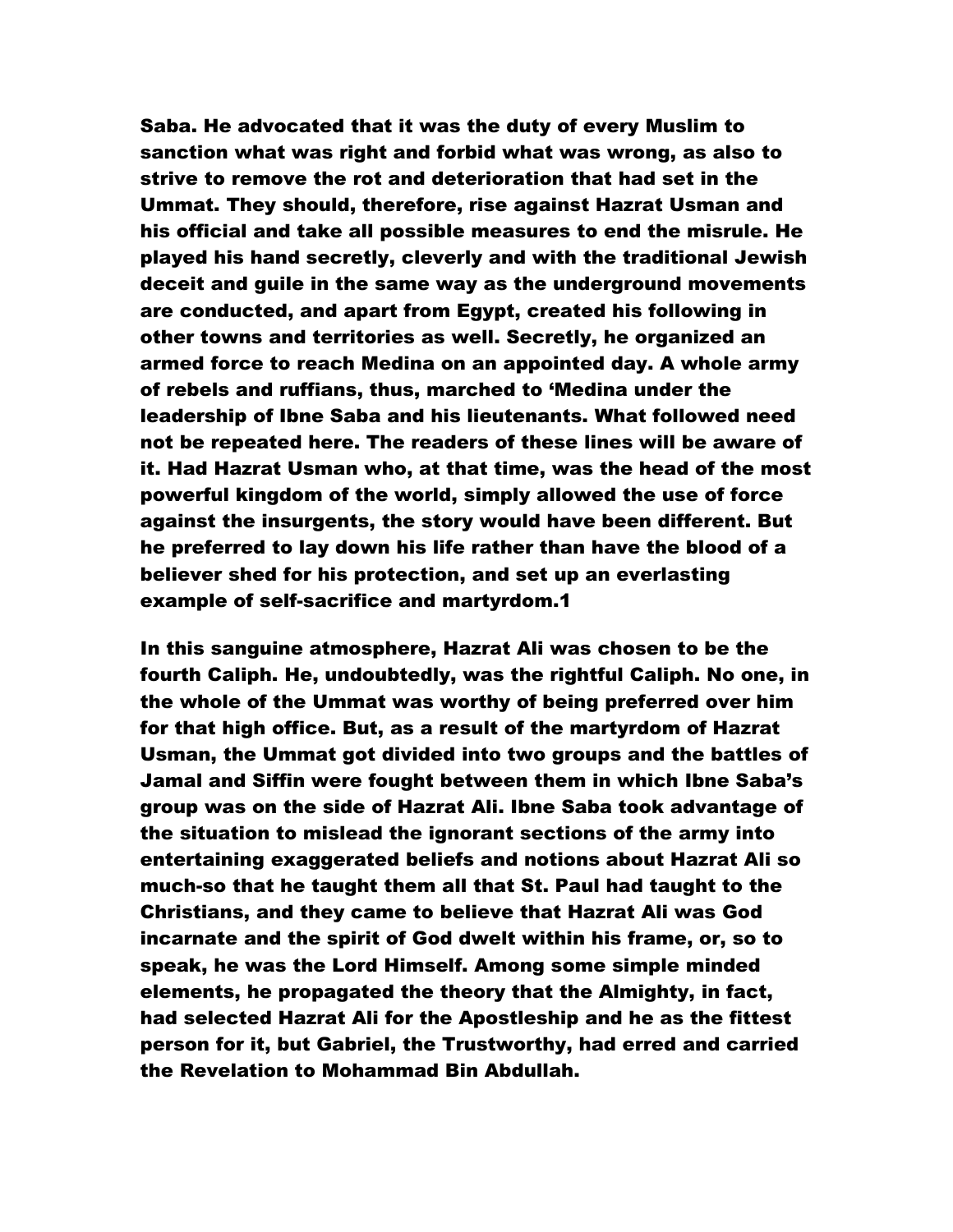It is recorded in history that when Hazrat Ali came to know that some men in his army were spreading such beliefs and ideas about him, he decided to execute them, and in order to make an example of them, have them burnt alive, but on the advice of his cousin and friend and counsellor, Hazrat Abdullah bin Abbas and some others he agreed, in the circumstances, to put off the punishment to a more appropriate time.1

During the battles of Jamal and Siffin, Ibne Saba had full opportunity to propagate the new notions and beliefs among the ignorant and gullible soldiers of Hazrat Ali's army. Later, when Hazrat Ali shifted the Capital to Kufa in Iraq, it became the centre of the activities of that group. Since, due to various reasons, its people and those of the nighbouring territories were more prone to believe in wrong and exaggerated beliefs concerning Hazrat Ali, those elements attained greater success in their mission there.

#### Emergency of sects among Shias:

What has been stated above is only a brief account of the emergence of Shiaism. Since it was a clandestine movement all those who came under its influence were not of one mind or conviction. Its preachers told a person only what seemed expedient to them and stopped at that if he accepted it. Hence, there were, among them, people who believed in the divinity of Hazrat Ali and that he spirit of God had passed into him, as well as those who thought that he was even higher and superior to the Prophet of Islam, and the most deserving person for Apostleship and Gabriel had erred in carring the Revelation to the holy Prophet. And yet others who believed that God had nominated him to succeed the Prophet and he should have been his immediate successor. Amir, Imam and Caliph, and, thus, all the Companions who had elected the first three Caliph, and thus, all the Companions who had elected the first three Caliphs were hypocrites and infidels or, at least, usurpers, tyrants and traitors. The only thing common among them was the exaggerated notion in respect of Hazrat Ali though the degree of exaggeration varied.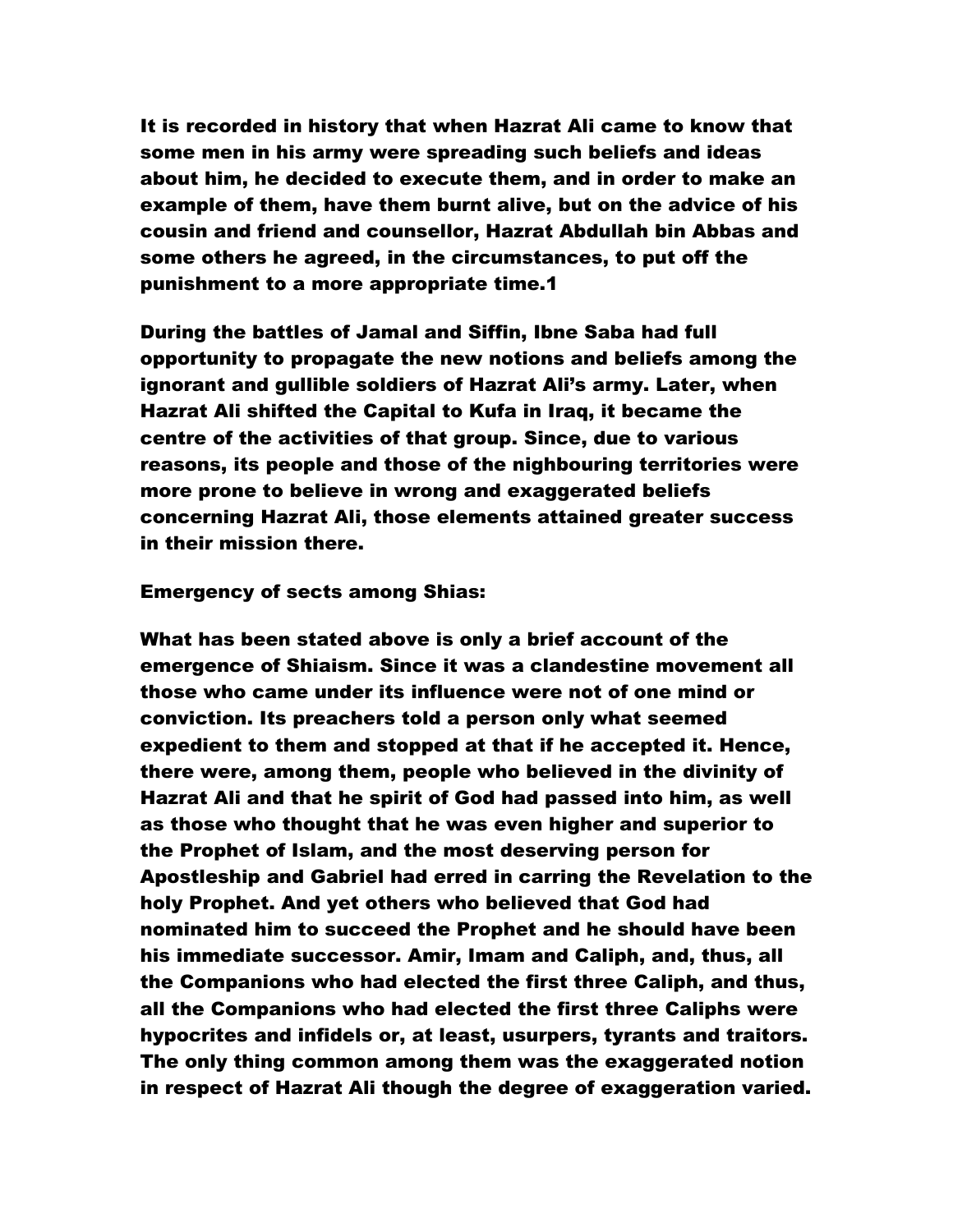In the beginning, they had not slit into different groups, but with the passage of time, they got divided into various sects till their number exceeded seventy. Details about them can be seen in Al-Milal wan Nihal by Ibne Hazm. Hazrat Shah Abdul Aziz, in his Tuhfa-e-Isna Ashariyya, also, has shed light upon those sects and their views and beliefs, and mutual differences.

The differences among them in relation to the Imams, after Hazrat Ali, are so numerous that it is difficult to enumerate them. Some of those sects no longer exist in the world and find mention only in books, but some others still are found in various countries. The leading sect among them, both numerically and otherwise, is that of Isna Ashariyya which, alone, we would be taking up for discussion here mainly because Khomeini himself belongs to it. His concept of Islam, his religion, his views and theories are the same as mentioned in the authentic and basic books of Isna Ashariyya, and which he ascribes to the 'Innocent' Imams and believes that those were taught by them.

From what has been said above about the beginning of Shiaism and the division of Shias into various sects it would be evident that Abdullah Bin Saba had only laid the foundation of the Shi'ite faith. The different sects that appeared after him were the creations of those who, directly or indirectly, had the benefit of his guidance and Isna Ashariyya is one of them. The Shia Ulema and scholars deny the role of Abdullah bin Saba while some laterday scholars treat him as a mythical figure. But this repudiation and denial is as absurd as anyone refusing to accept the truth of the tragedy of Karbala and calling it a figment of imagination. The name of Abdullah bin Saba figures in the most reliable book of Shias on Asma-ur-Rijal, entitled Rijal-e-Kashshi and it is related in it from Imam Jafar Sadiq that Ibne Saba believed in the divinity of Hazrat Ali, and, ultimately, he was burnt alive at his command. About Abdullah bin Saba, Rijal-e-Kashshi says:-

"Many knowledgeable people have stated that Abdullah bin Saba was a Jew who had accepted Islam and showed great devotion for Hazrat Ali. As a Jew, he used to exaggerated the personality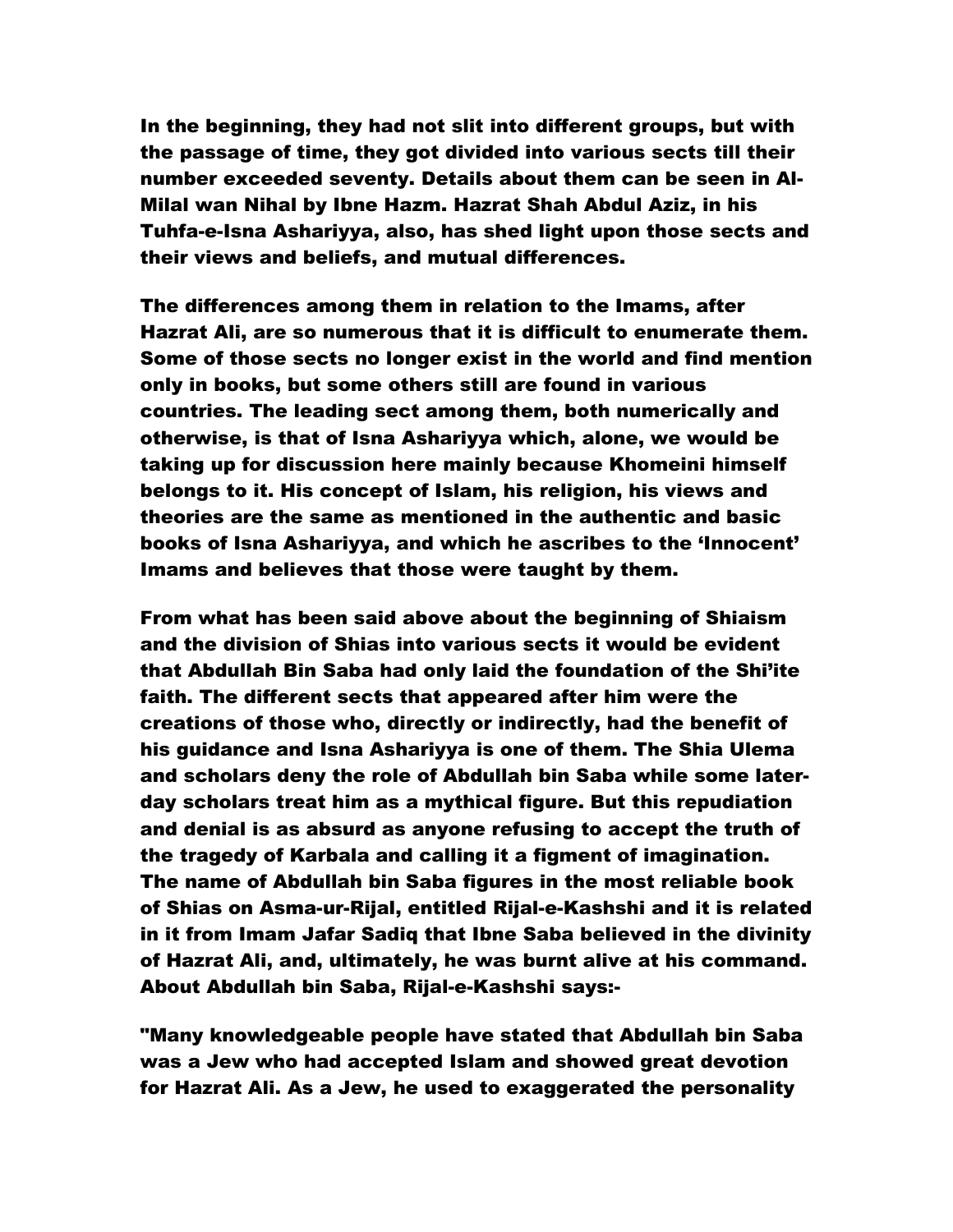of Joshua, the son of Nun, and the Wasi of Moses. After becoming a Muslim he began to exalt the personality of Hazrat Ali much beyond the due limit, and he was the first person to declare that it was obligatory to believe in the Imamate of Hazrat Ali, and completely dissociated himself form his enemies and he openly opposed them and denounced them as infidels". (Page 71).

A detailed knowledge of the views, beliefs and concepts of Isna Ashariyya can be obtained only from the standard Shia books. We will mention, in the next Chapter only the basic beliefs which sere a the foundation of this creed. It will show how different is their creed from Islam and its fundamental tenets, and the Quran and the Sunnah, and what is the nature of this difference and how grossly ignorant of the reality are those who consider it to be similar to what obtains among the various Muslim schools of thought such as the Hanafi, Shafi'ee, Maliki, Hambali and Ahle Hadith, and what a grave error they are committing from the religious point of view. Such persons can realize form what we will proceed to indicate in the following pages what a great responsibility they are taking upon themselves of misleading the Muslims who are disposed to rely on their opinion and judgement and in the matter of faith.

# 08. Isna-e-Ashariyya and the Doctrine of Imamate

Submitted by admin on Sat, 03/07/2009 - 02:22

Even many of our educated people are not aware of the significance of the doctrine of Imamate in Isna Ashariyya and the place it occupies among the Shias belonging to that sect. They do not know that it is one of the fundamental articles of their faith like belief in Unity of God, Prophet hood, and the Hereafter and Resurrection.

The Isna Ashariyya Shias believe that as God had raised up the chain of Apostleship as a necessary sequel to His Justice,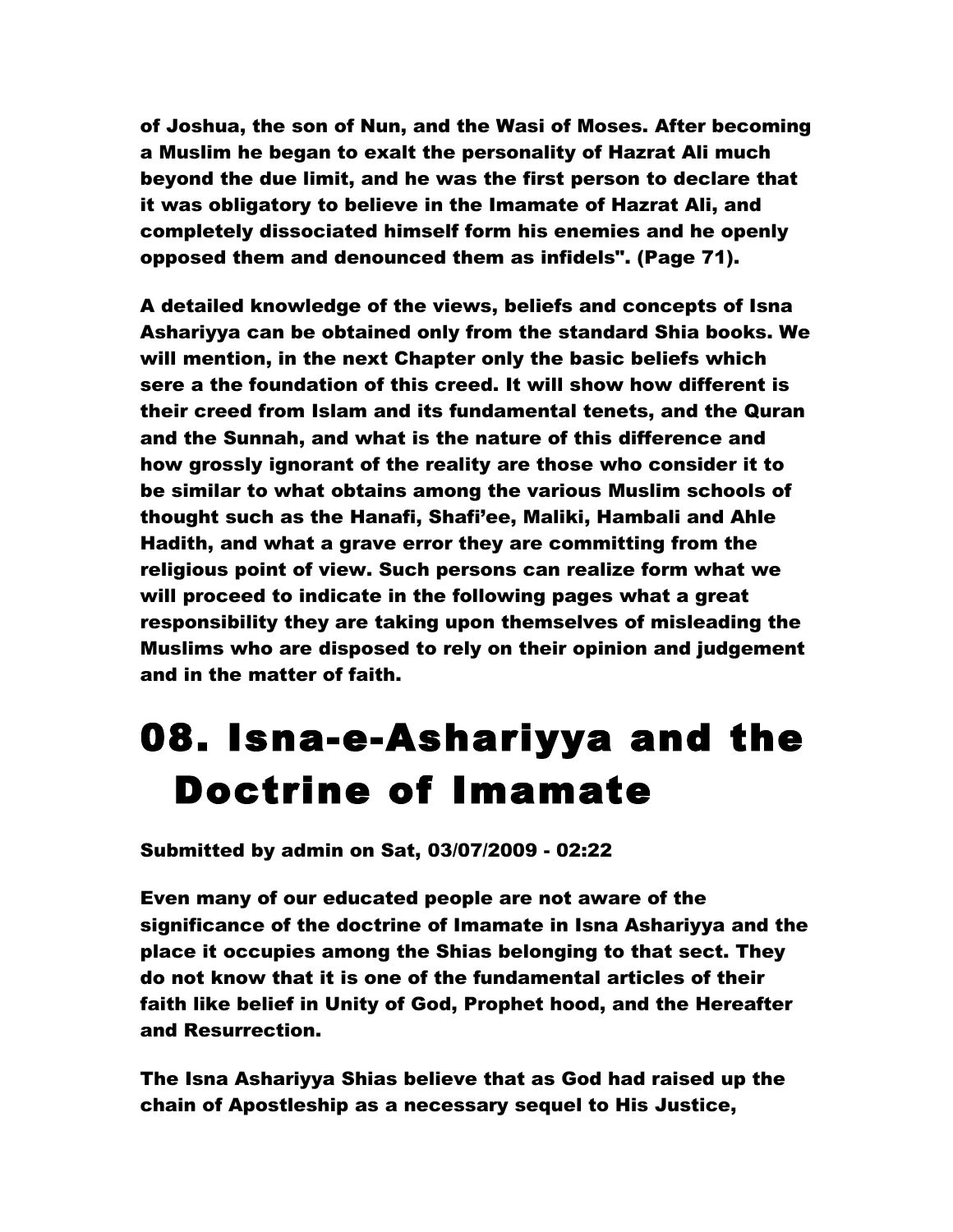Wisdom and Grace and raised up Prophets and Messengers for the guidance of mankind who were free from sin and it was essential and obligatory to obey them, and whose raising up was the Ultimate Proof or Argument of God and it made man accountable for his deeds, just in the same manner He set up the chain of Imamate, after the death of the Last Prophet (peace be upon him), to guide and led the bondmen and serve as the Argument on His behalf, till Eternity, and appointed twelve Imams, and on twelfth Imam the world will come to an end. These twelve Imams are, like the Prophets, the Ultimate Proof or Argument (Hujjat) of the existence of God, and they all are innocent and it is obligatory to obey them. In point of rank and station, they are equal to the Last Prophet, but are superior to and excel all the other Prophets. The believe in the Imamate of these twelve Imams is a pre-requisite of salvation like belief in Apostleship.

The first of the twelve Imams, the Isna Ashariyya Shias hold, was Hazrat Ali and he was nominated by the Holy Prophet himself, under the specific order of God, eighty days before his death, and at the place of Ghadir-e-Khum on the return journey from the Haj. Likewise, Hazrat Ali's elder son, Hazrat Hasan, was designated to succeed him, and then, Hazrat Husain was to succeed his elder brother, and, after his death, he was to be succeeded by his son, Hazrat Ali bin al Husain (Imam Zainul Abidin). After Imam Zainul Abidin, the successor was to be his son. Mohammad bin Ali (Imam Baqar), who, in turn, was to be succeeded by his son, Jafar Sadiq, and, the latter, by his son, Musa Kazim, and, then, by his son, Ali bin Musa Raza, and, thereafter by his son, Mohammad bin Ali Taqi and after him his son, Ali bin Mohammad Naqi, and, then, his son, Hasan bin Ali Askari, and, finally, the twelfth Imam Mohammad bin al Hassan (the Absent Imam Mehdi) would succeed as the Imam According to Shia theology Imam Mehdi was born about eleven hundred and fifty years ago, and, then, disappeared miraculously at the age of four or five years, but is still alive and lives in some cave. (It is the belief of the Shias, but the historical fact is that Hasan bin Ali Askari had died issueless as categorically stated by his brother, Jafar bin Ali who had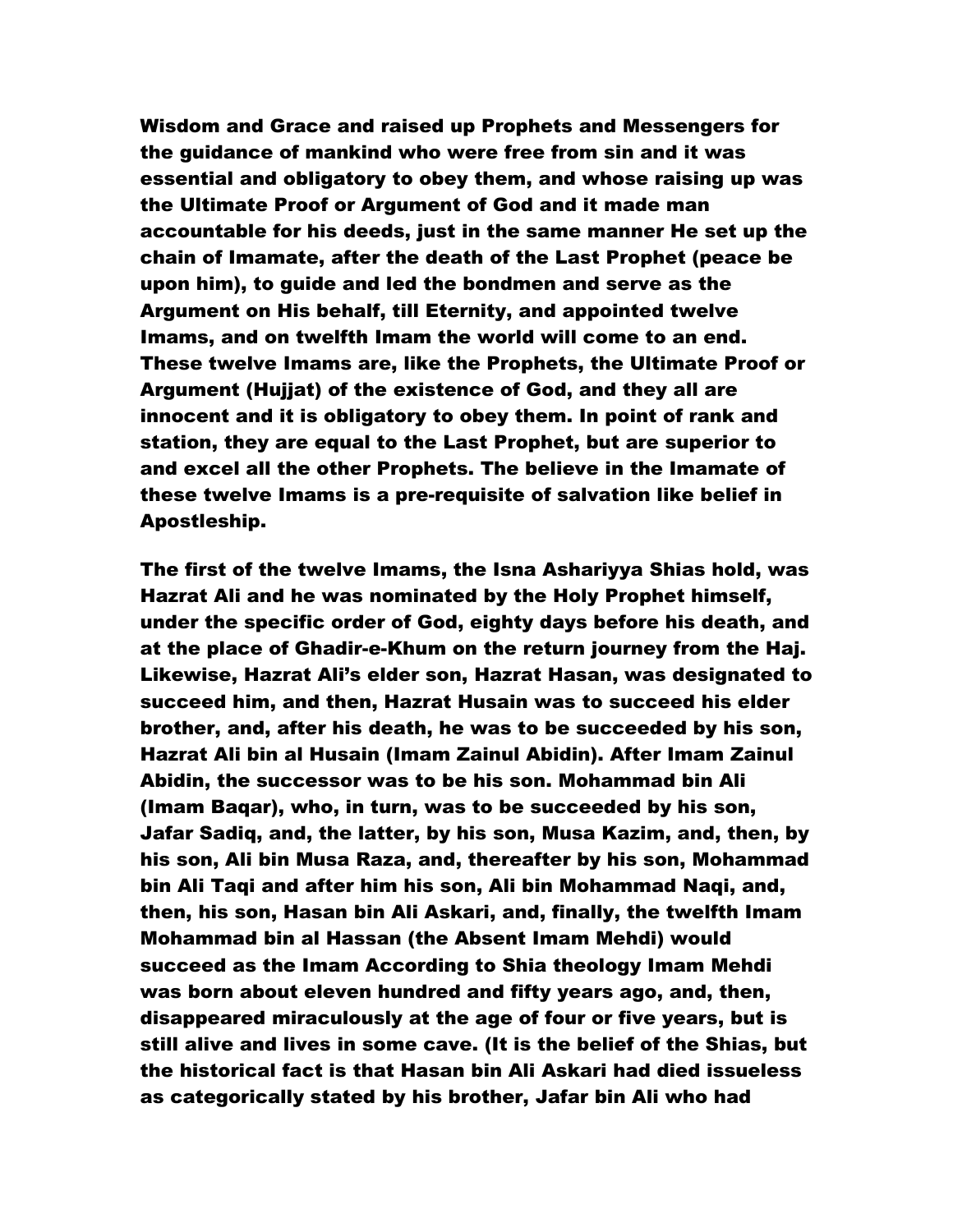succeeded to the inheritance of his brother). The chain of successors ends with the Absent Imam. But, since it is necessary for the appointed Imam to exist in the world in order to serve as the living Argument on behalf of God and it is the responsibility of God that he does so, the twelfth Imam will live till the Last Day and appear from the Cave some time before it, and bring with him the real Quran compiled by Hazrat Ali (which is different from the present Quran) as, also, Mushaf-e-Fatima, and all the other articles and treasures of knowledge like Al-Jafr and Al-Jamia for the guidance of humanity which he had inherited from the preceding Imams.

According to the reported sayings of the Innocent Imams and the belief of the Shias, all the twelve Imams were nominated by God Himself as the Imams and the Caliphs and successors of the Prophet of Islam. They were innocent like the Prophets and to obey them was and is obligatory and binding in the same way as to yield obedience to all the Apostles had been made compulsory for their followers by the Lord. After the Prophet the Imams serve as the Argument on behalf of God and their rank and station is such that the world exists because of them. Should the world be without the Imam, even for a short while the earth will sink and the whole universe will be destroyed. All the Imams possessed miracles and the angels used to visit them as they visited the Apostles and they were favoured with Ascension (Mairaj) and the Scriptures of God were revealed to them. They possessed knowledge of al that had happened in the past in the world and will happen in future till the end of time. They were endowed with the knowledge that had been bestowed upon all the Prophets. They had with them the ancient Scriptures like Torah. Psalms of David and the Bible and could read them in the language in which these had been revealed. They, also, possessed the knowledge they had acquired not through the Quran or the Last Prophet, but directly from God and other special sources. They had the authority too declare a lawful thing unlawful and vice-versa. Every Imam knew his hour of death and his death was in his control. The above is only a summary, in our own words, of the sayings of the Imams which are preserved in the most authentic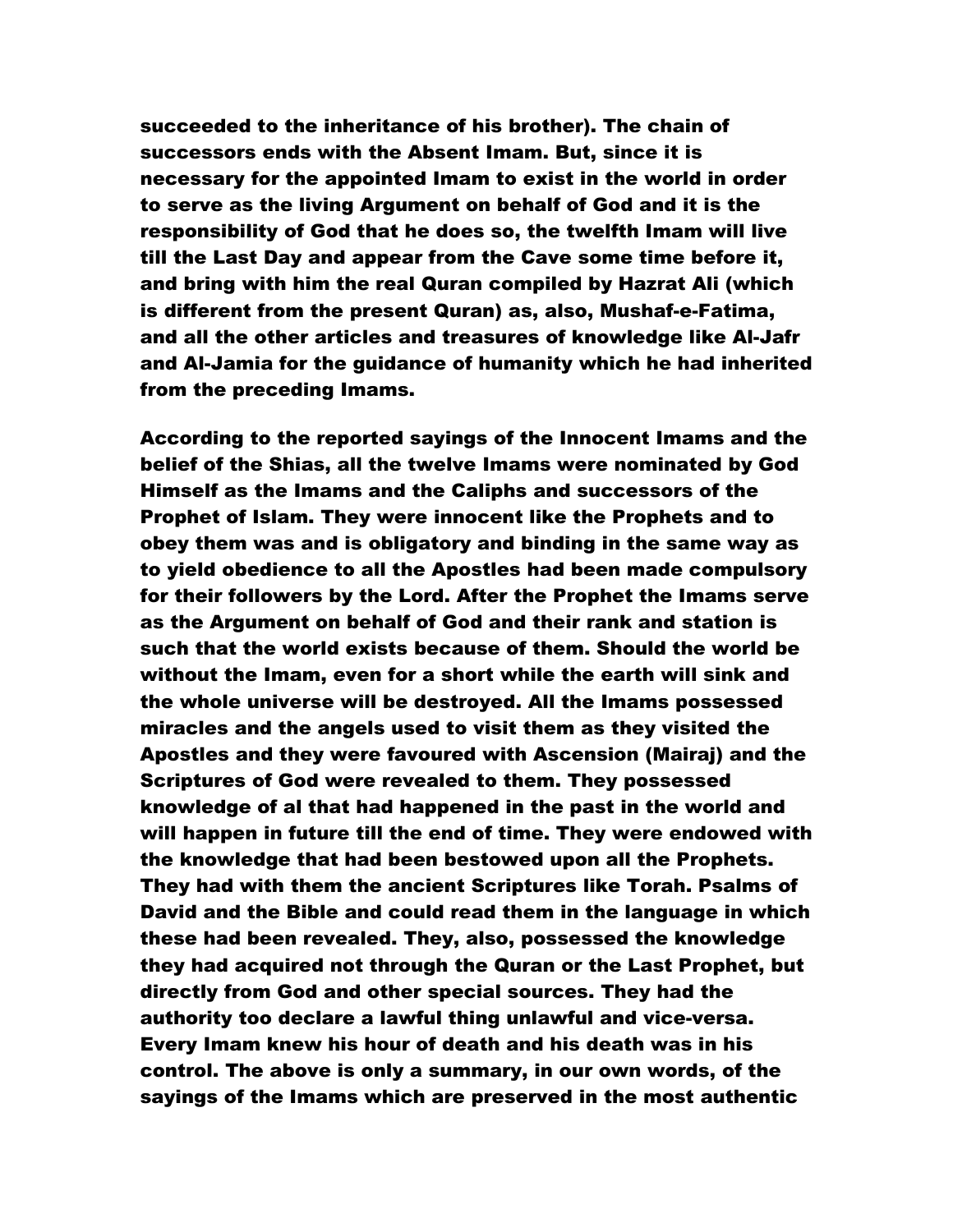books of Isna Ashariyya regarding the doctrine of Imamate and the Imams. We have learnt all this from those very volumes. Now, we shall be reproducing, in support of the aforementioned remarks, what has been said in the standard Shi'ite books appertaining to Imamate, and on the basis of the reports and sayings of the Imams.

At the very outset, it should be noted about the Isna Ashariyya books on the tradition that just as among us, the Sunnis, Sahi Bukhari and Sahi Muslim etc., are the collection of the Traditions of the holy Prophet in which his sayings and doings are related with authoritative references in he same way there are books on the Traditions among the Isna Ashariyya Shias as well but in them very little space has been devoted to reports concerning the sayings and doings of the sacred Prophet. – hardly five per cent and the rest of it contains the narrations of deeds and events relating to the Imams from their own sources. It could of course not be otherwise from the Shia point of view, because, according to them, now only the Imams are the Ultimate Proof and Argument of God, and the source of guidance for the Ummat and as stated earlier their place is equal to that of the holy Prophet and higher than that of all the other Apostles.

According to Isna Ashariyya Shias, the most reliable and authentic among their books on the Traditions is Abu Jafar Yaqub Kalini Razi's Al-Jami-ul-Kafi which in their view, enjoys the same distinction as Sahi Bukhari does among the Sunnis, or even greater.1

We have, before us, the edition that was published about a hundred years ago by Nawal Kishore Press of Lucknow. We shall be drawing largely upon it for what we are going to write here. It is the most authentic source of knowledge of the Isna Ashariyya faith. It is divided into four volumes, has about 2.500 pages, and contains over 16,000 narrative and traditions.

The Hujjat (Ultimate Proof) of God for bondmen can not be established without an Imam.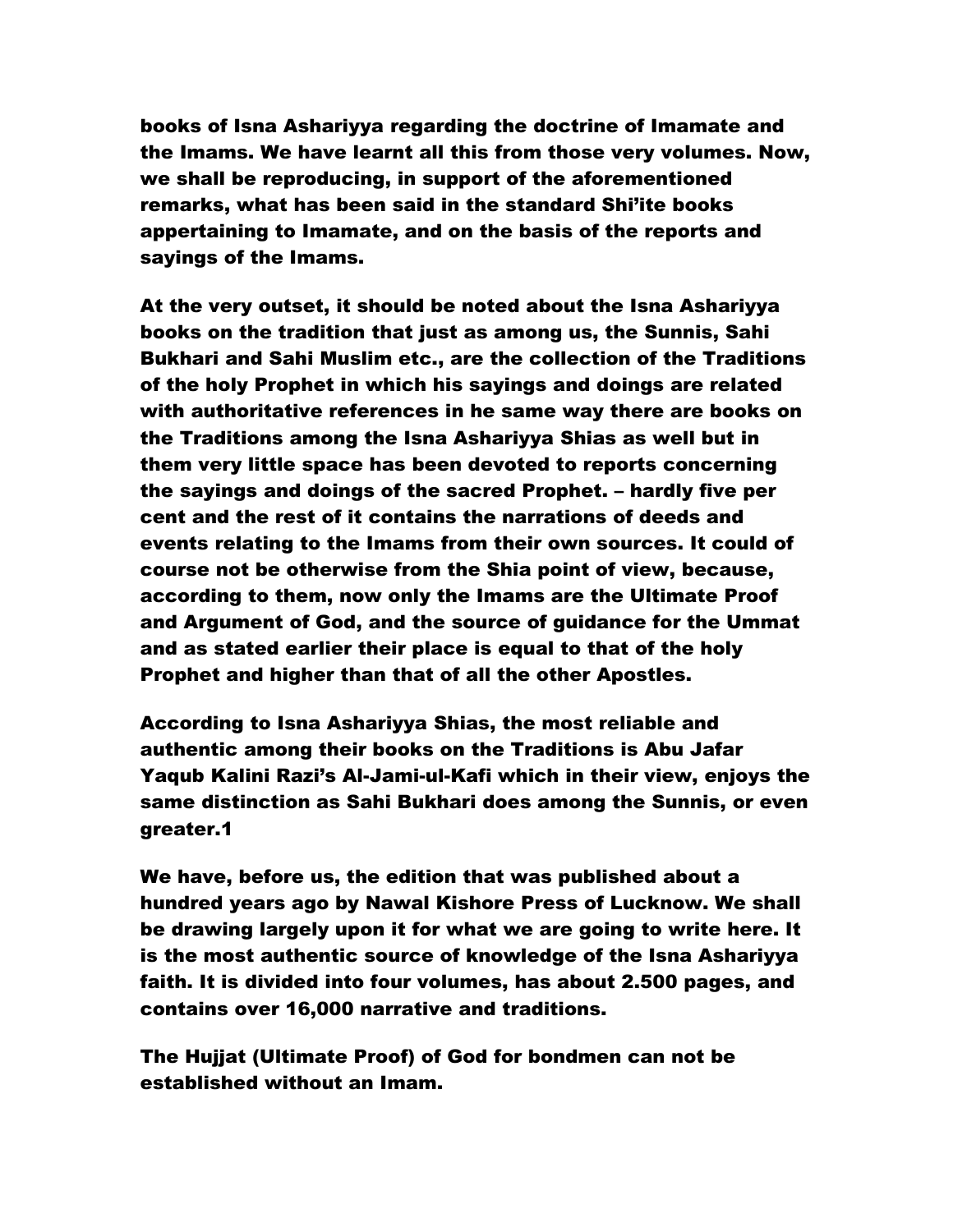It is related in the Chapter called, Kitabul Hujjat, in Usul-e-Kafi that the sixth Imam Jafar Sadiq once said:-

"The Ultimate Proof (Hujjat) of God on hiss creatures is not established without an Imam so that through him men may obtain knowledge and awareness of him and His religion".

This chapter contains several other narrations bearing the same import and in almost the same words.

The world can not exist without an Imam

The next chapter in the book is entitled. The world can not endure without the Hujjat (Imam). There are several narrations in it on this subject from which we shall be reproducing the following two:-

Abu Hamza relates: "I asked Imam Jafar Sadiq whether the earth can exist without an Imam. He replied, 'If the earth is left without an Imam it will sink'". (Usul-e-Kafi. P. 104).

It is narrated that Imam Baqar said, "If the Imam is taken away from the earth even for an hour, the earth and all that is on it will shake like waves that rise in the ocean". (p. 104).

Recognition and acceptance of Imams is a Prerequisite of Faith.

Imam Baqar or Imam Jafar (once) said. "No one can be a true believer unless he acquires knowledge of God. His Prophet and all the Imams particularly, the Imam of his time". (Usul-e-Kafi, p. 105).

It is related by Zuraih; he relates that "I asked Imam Jafar Sadiq about the Imams after the Prophet (peace be upon him) to which he replied: 'Amir-ul-Momini Hazrat Ali was the Imam after the Prophet. After him, Hasan was the Imam, and, after him, Husain was the Imam, and after him. Ali Bin AL-Husain was the Imam and then Mohammad bin Ali (Imam Baqar) was the Imam.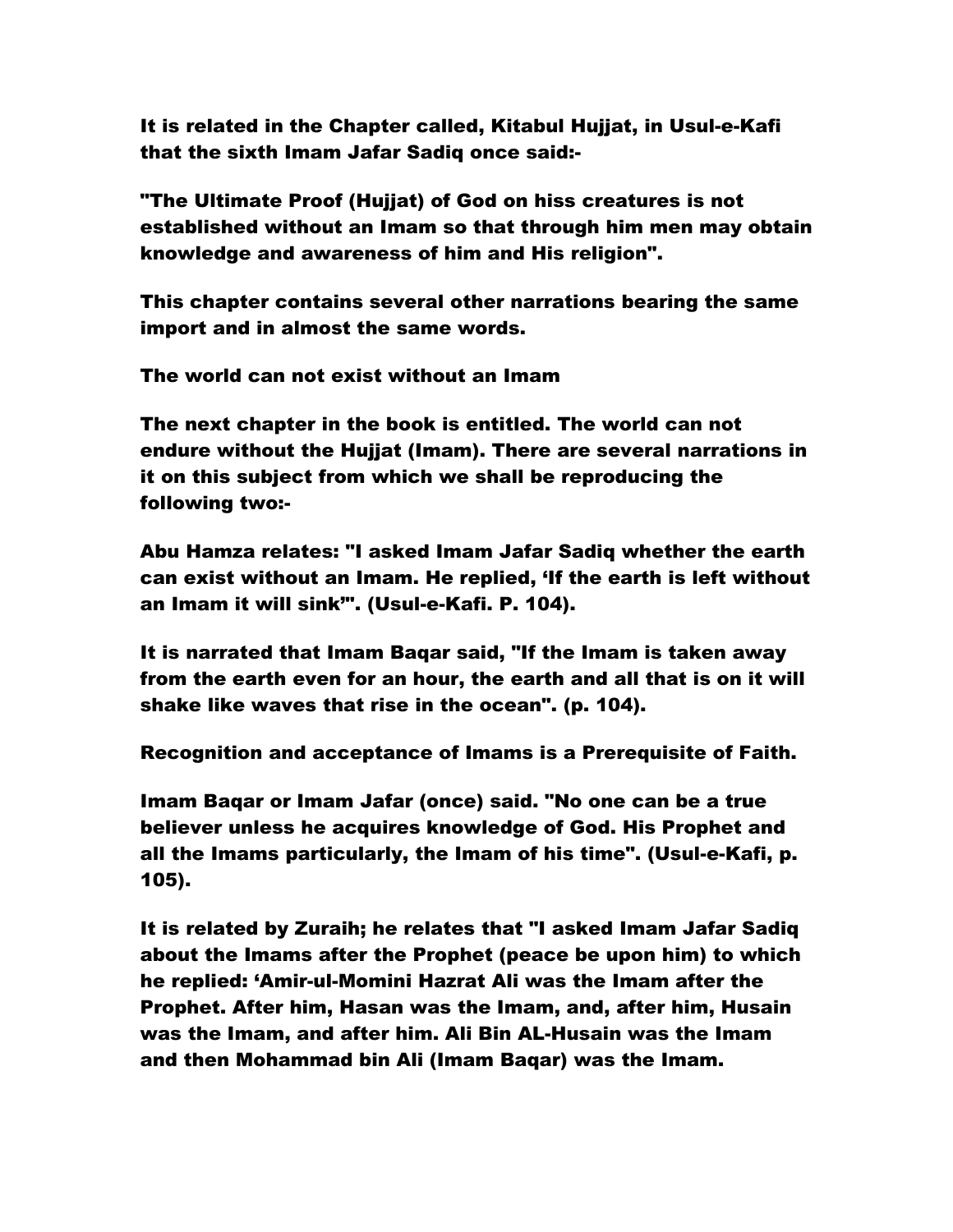Whoever denies it is like the denier who denies God and His Prophet'". (p. 106).

The command to believe in Imamate and the Imams and to preach it came through all the Prophets and Divine Scriptures:

It is narrated in Usul-e-Kafi that Imam Jafar Sadiq said: "Our Wilayat (authority on men and other creatures) is just like the Wilayat and authority of God. Every Prophet sent by God was sent with this commandment and the command to proclaim it". (p. 276).

Again, on this very page, it is stated that the seventh Imam, Abul Hasan Musa Kazim, son of Imam Jafar Sadiq, (once) said:-

"The Imamate of Ali is recorded in all the Books of God brought by the various Prophets and God sent no Messenger who did not bring the command of God to believe in the Apostleship of Mohammad (peace be upon him) and succession to it of Hazrat Ali and to proclaim it". (p. 276)

The Light revealed by God to believe in which along with the Lord and His Messengers is ordained in the Quran means the Imams.

There is a whole chapter in Usul-e-Kafi entitled, 'Imams are the Light of God', the first tradition of which reads:-

It is related by Khalid that "I enquired from Imam Baqar about this verse of the Quran.

# ARABIC TRANSLATE

Believe, then, in God, and His Apostles and the Light which We have sent down.1

"The Imam, thereupon, relied: 'O Abu Khalid! By God, this light means the Imams'". (P. 117).

Wherever the Quran refers to the Light revealed by God, it means, in the view of the whole Ummat and of any one who has some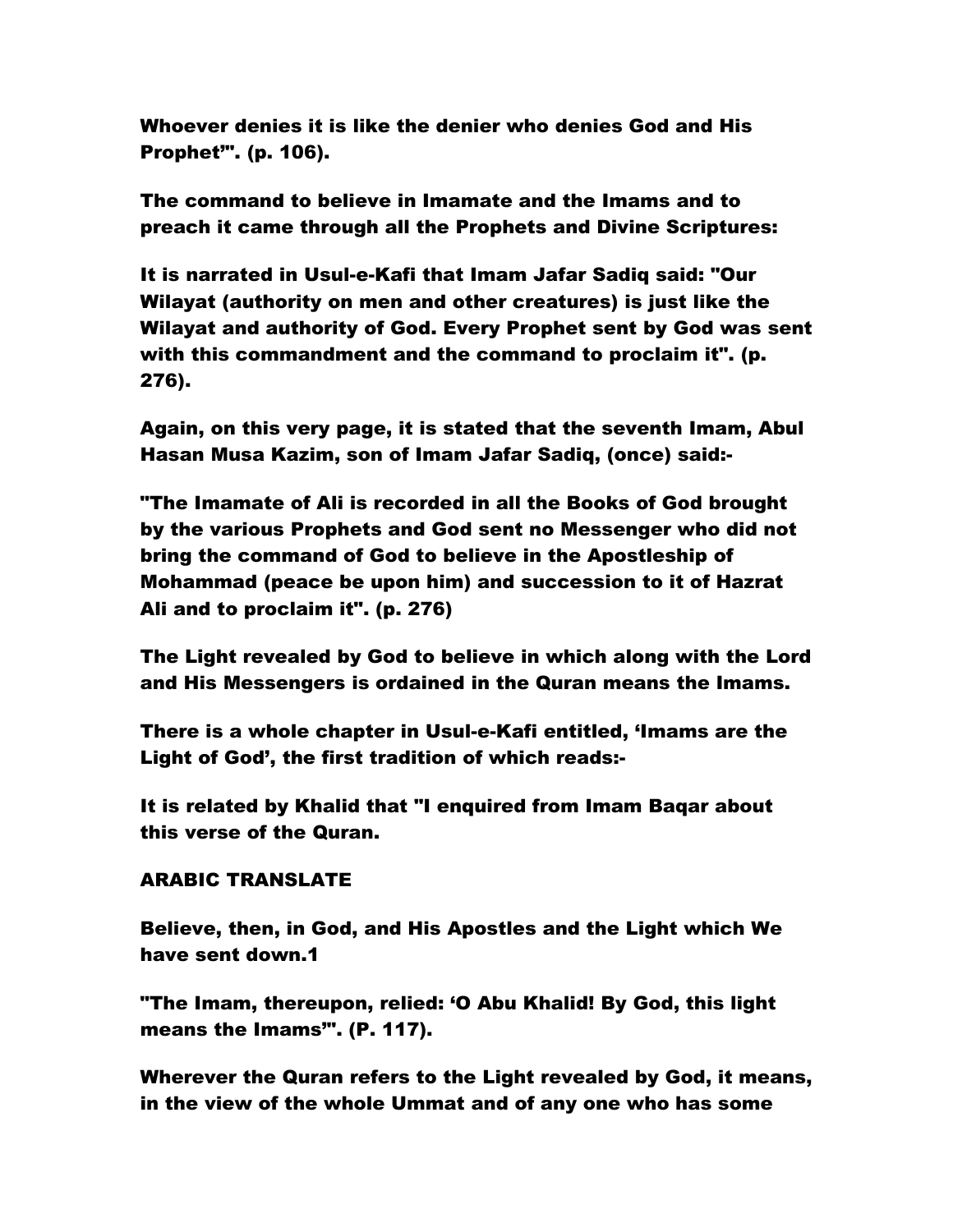knowledge of Arabic language. The Glorious Quran itself which is the Light of Guidance revealed by God and to believe in which is as obligatory as to believe in God and His Prophets. (The context in which these verses have been revealed, also, corroborates it). But according to Shi'ite traditions, Imam Baqar, Imam Jafar and Imam Musa Kazim are reported to have said that it meant not the Quran, but the twelve Imams of the Shias and the command had been sent down to believe in them along with believing in the Lord and His Messengers.

Obedience to Imams is obligatory:

It is narrated by Abu al Sabah; he says: "I swear that I heard Imam Jafar Sadiq saying" 'I swear that Ali is the Imam and God has made obedience to him obligatory, and Hasan is the Imam and God has made obedience to him obligatory and Ali bin Husain (Zainul Abidin) is the Imam and God has made obedience to him obligatory, and his son, Muhammad bin Ali (Imam Baqar) is the Imam and God has made obedience to him obligatory" – (p. 109).

Another narration tells that Imam Jafar Sadiq once said: "We are those to obey whom God has made obligatory. It is essential to recognize and accept us. Mere ignorance will not serve as an excuse. Those who recognize and accept us are true believers and those who deny us are infidels. Those who neither recognize us nor deny us are misguided and erring till they come back to the right path and profess loyalty to us which is obligatory". (p. 110).

Yet another tradition of the same import is from Imam Baqar which ends with these words: "This is the religion of God and His angels'". (p. 111).

Obedience to Imams is as obligatory as to the Prophets:

It is related by Abul Hasan Ata that he heard Imam Jafar Sadiq saying: "Join the Awsiya1 (Imams) with the Prophets in the matter of obedience (i.e. regard obedience to the Imams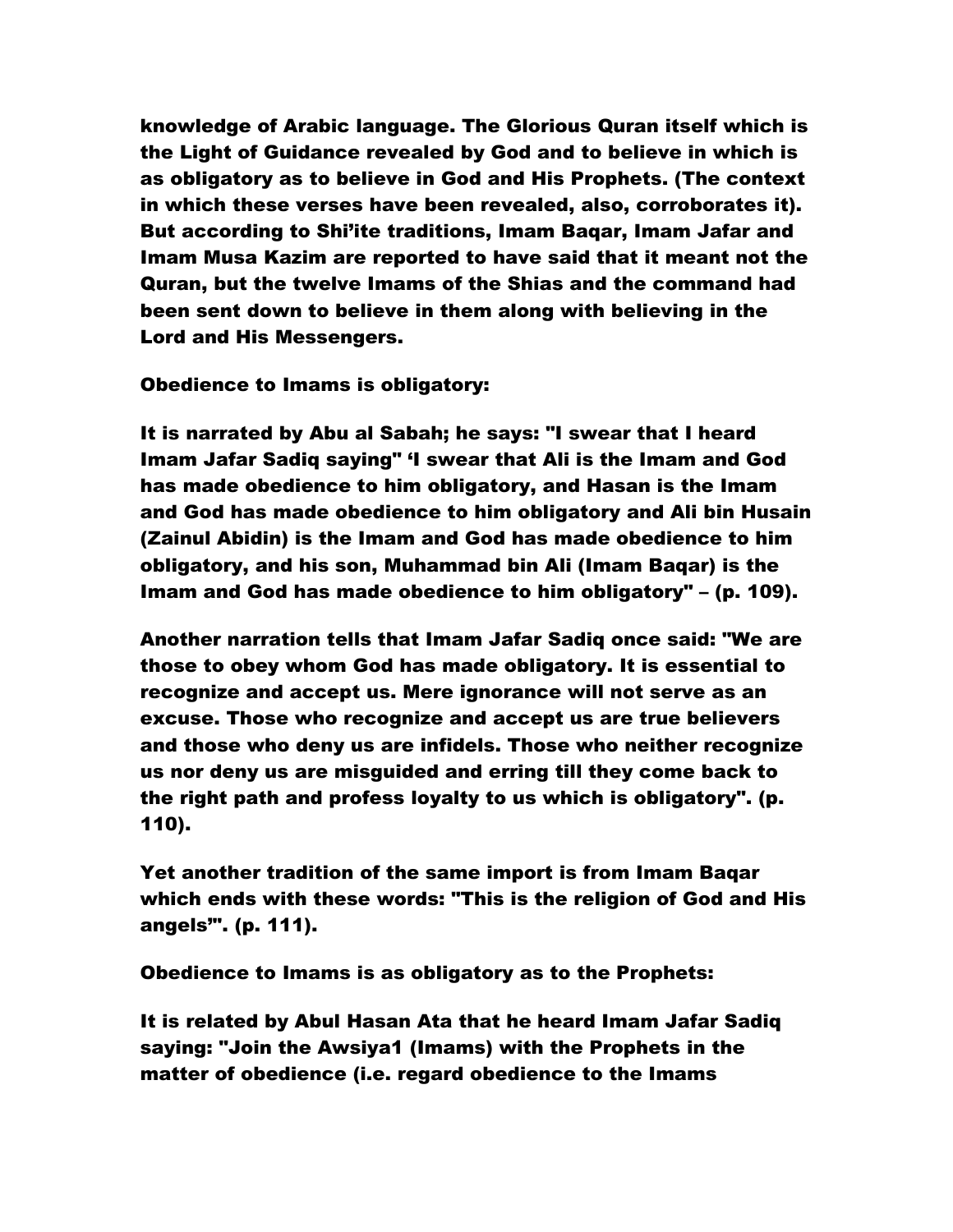obligatory in the same way as obedience to the Prophets)" (p. 110).

Imams have authority to declare anything lawful or unlawful:

It is related by Mohammad bin Sanan that : "I enquired from Abu Jafar Sani (Muhammad bin Ali Taqi) about the mutual differences of Shias in respect of the lawful and the unlawful. He replied: O Mohammad God has been unique in His Oneness since eternity. He then created Mohammad, Ali and Fatima who remained as they were for thousands of years. Thereafter God created all the other things of the world and made them (Mohammad Ali and Fatima), a witness to the creation of those things and declared obedience to them obligatory for all creatures and entrusted all their affairs to them. Thus they make lawful whatever they like and unlawful whatever they do not like excluding w hat Allah likes". (p.278).

It is wroth mentioning that while commenting on this tradition. Allama Qazwini has explained that by Mohammad Ali and Fatima are meant not only those three persons but all the Imams of their lineage1.

Anyhow, the substance of Imam Jafar Sani's reply is that since the Imams had been given authority to make anything lawful or unlawful it so happened sometimes, that while an Imam declared a thing or act lawful another declared it unlawful and it was because of this that differences arose among Shias about legality or illegality of a thing.

Like the Prophets the Imams too, are Innocent:

Another chapter contains a long sermon of the eight Imam Ali bin Musa Raza in which he extols the virtues of the Imams and respeatedly stresses about them that they were innocent. At one place, he says"

"Imam is free from sins and faults and defects of all kinds".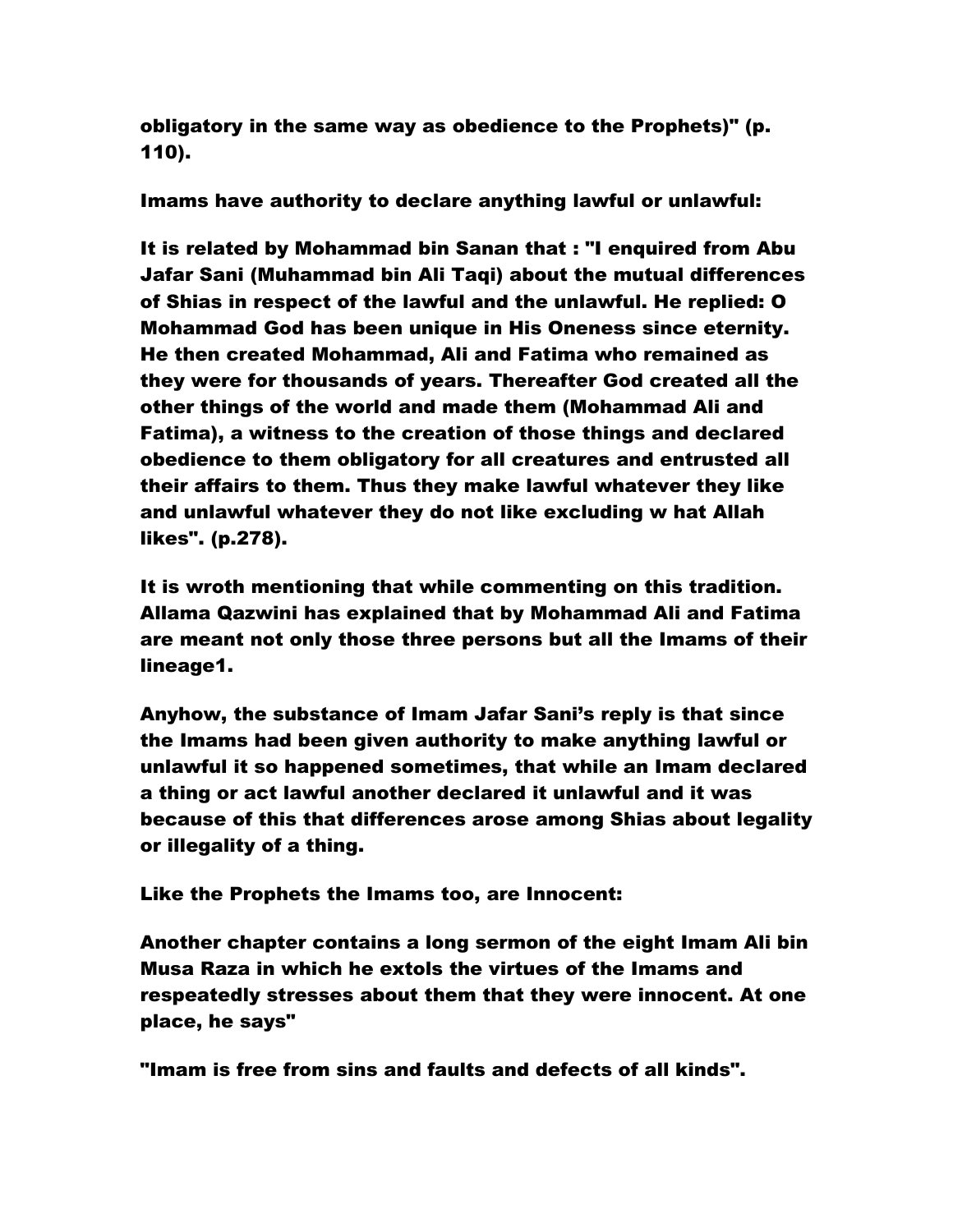# And again:

"He (Imam) is innocent. God's special help is with him. God keeps him on the right path and he is protected from error, forgetfulness and prevarication. God bestows upon him the exceptional blessing of innocence so that he may be the Ultimate Argument to His servants and witness to His creatures". (P. 121- 122).

## Birth of Imams:

A chapter in Usul-e-Kafi is devoted wholly to the birth of the Imams. The first tradition appearing in it is particularly noteworthy, but it is so long that only a summary of it can be given here.

It is related by a special confident and disciple of Imam Jafar Sadiq named Abu Baseer that the day on which Imam Jafar Sadiq's son. Imam Musa Kazim, (who became the Seventh Imam) was born. Imam Jafar said : Every Imam and Wasi, is born in this manner: the night during which it is willed by God for his mother to conceive him in her womb. God sends an angel with a glass of a most delicious syrup to his father, and makes him drink it. The angel then tells him to co-habit with his wife which he does and the mother conceives the child". Imam Jafar, thereupon described in detail how it happened to his great grand father. Imam Husain as a result of which his grand father. Imam Zainul Abidin was born and then, the same thing happened to Imam Zainul Abidin as a result of which his father, Imam Baqar was born and then the same thing happened to Imam Baqar as a result of which he himself was born, and on the night on which his newly born son, Musa Kazim was conceived in the womb of his mother the same thing had happened to him as well. An angel had come to him from God with a very fine and delicious glass of syrup and told him to cohabit with his wife which he did and she became pregnant with the child". The narration goes on to say that when an Imam and Wasi comes out of the womb of his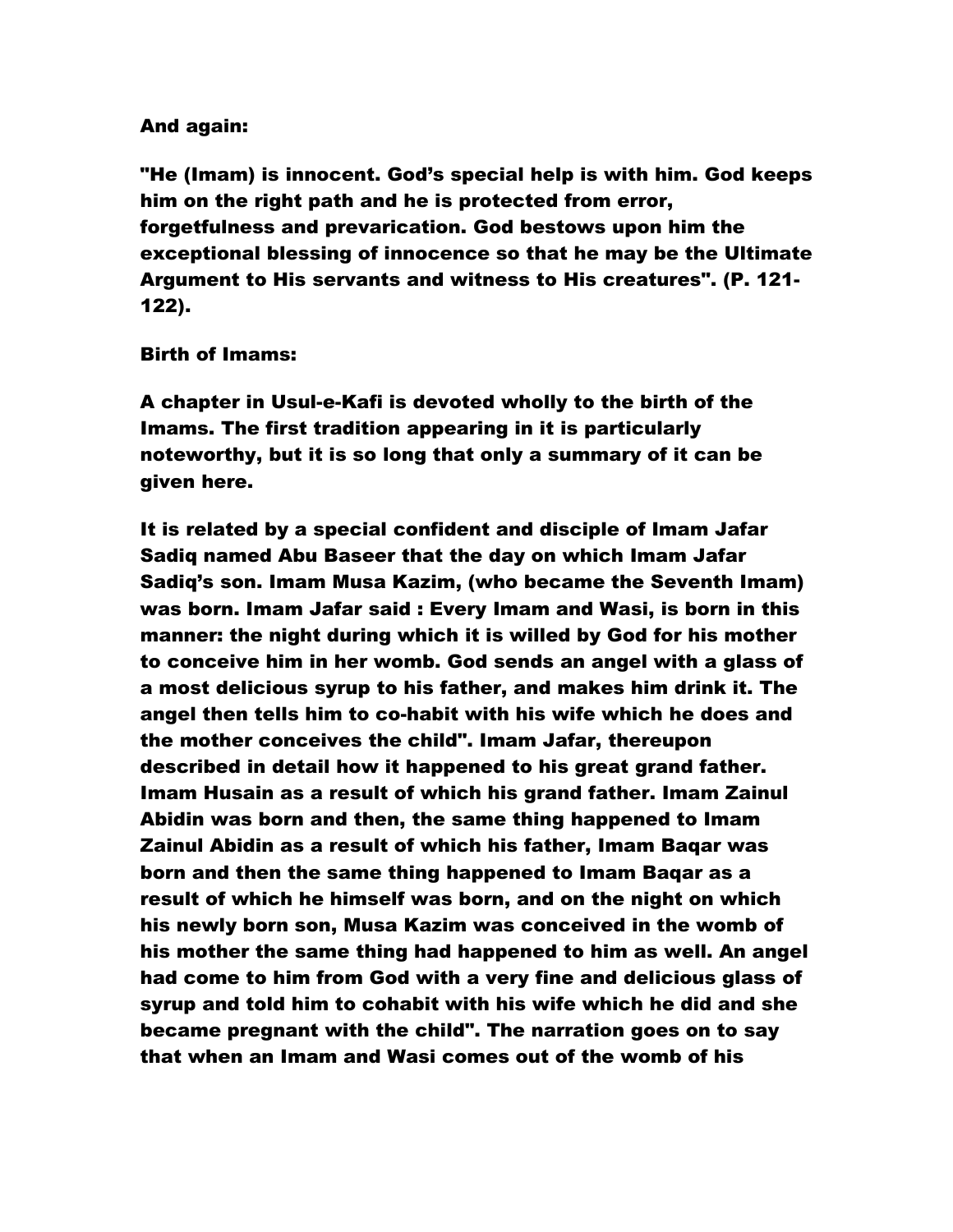mother his hands are on the ground and the head is raised towards the sky. (p. 244).

Ten exceptional characteristics of Imams:

Zurarah narrates that Imam Baqar (once) said: "There are ten sign of Imams. He is born perfectly neat and clean and circumcised and when he comes out of the womb of his mother it is in such a way that the palms of both of his hands are placed on the ground and he is loudly reciting the Kalima1 of Islam. He does not need to take a bath after the loss of sperm. When he sleeps only his eyes sleep and the heart remains awake and he never yawns nor stretches his limbs. He sees in the rear in the same way as he sees in the front. His stool smells like musk and for the earth the command of God is to cover it up and to swallow it. When he puts on the armour of the holy Prophet it fits him perfectly, but if anyone else wears it no matter whether he is tall or short, the armour turns out to be longer by a span." (p. 246).

Imams are conceived not in wombs of their mothers, but in their sides and they are born out of their thighs:

Allama Majlisi, too, includes in his Haqqul Yaqeen the following tradition on the same subject, related by the eleventh Imam Hasan Askari.

It says: "We, the Awsiya of the Prophets are not conceived in wombs of our mothers but in their sides. We do not come out of the wombs, but out of the thighs of our mothers. We are the Light of God, and, hence, we are kept away from filth and uncleanliness".2

Imamate is higher than Apostleship:

Allama Baqar Majlisi, further asserts in his book entitled, Hayate-Qulub that "Imamate is higher to Prophethood and Apostleship". (Vol. III; P. 10).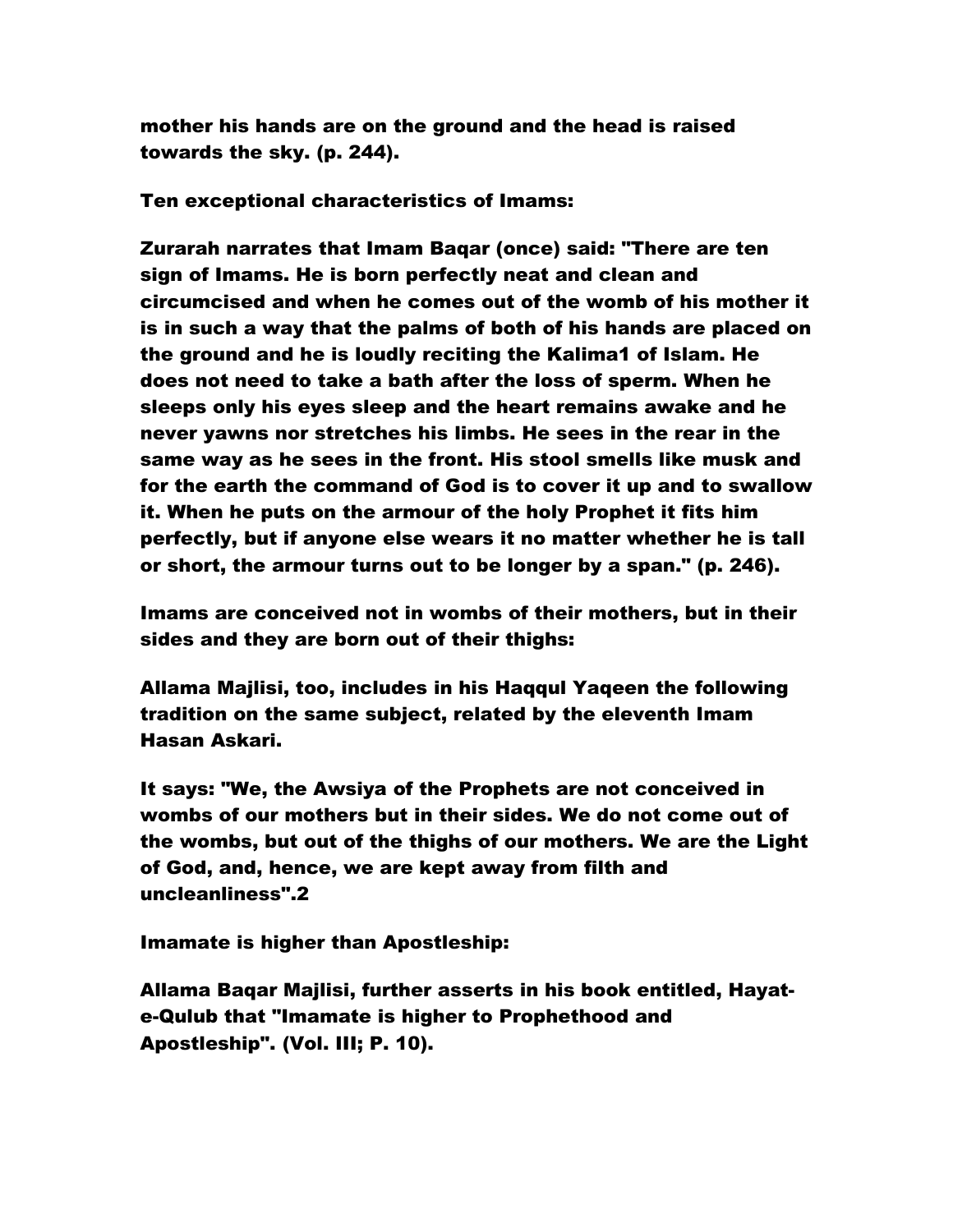Shias believing in Imams are dwellers of Paradise even if they be vicious, licentious and oppressors. All other Muslims, even if they be righteous, are doomed to Hell.

To revert of Usul-e-Kafi, it says that Imam Baqar (once) said:

"God will not spare from chastisement the community which believes in an Imam who has not been nominated by Him (like Hazrat Abu Bakr, Hazrat Omar and Hazrat Usman) even if that community (Ummat) is righteous and doer of good deeds. And God will spare from chastisement those who believe in Imams designated by Him even if, in their practical lives, they are oppressors, wicked and evildoers". (p. 238).

There is another narration by a devoted disciple of Imam Jafar, Abdullah bin Ali Yafur, which tells that once, he said to the Imam : "When generally, I meet people I am surprised to find that those who do not believe in your Wilayat and Imamate i.e. who are not Shias and believe in the Wilayat and Imamate of so-andso i.e., Abu Bakr and Omar they possess the virtues of sincerity, integrity, truthfulness and trustworthiness and those who believe in your Wilayat and Imamate (i.e. happen to be Shias) they are devoid of honesty, truthfulness and trustworthiness (but are perfidious, treacherous, liars and cheats)".

Upon it, Imam Jafar sat up and said to him in a state of great anger:

"The faith and religious deeds of a person who believes in an Imam not nominated by God are neither right and creditable nor acceptable. A person who believes in the Wilayat and Imamate of the just Imams nominated by God will be exempted from punishment by God. (Meaning that however wicked and evil-doer such a person may be he will attain salvation if he believes in the Imamate of the Twelve Imams". (p. 238).

The Imams are equal in rank to the Last Prophet, but superior and higher to all other Prophets and creatures of God: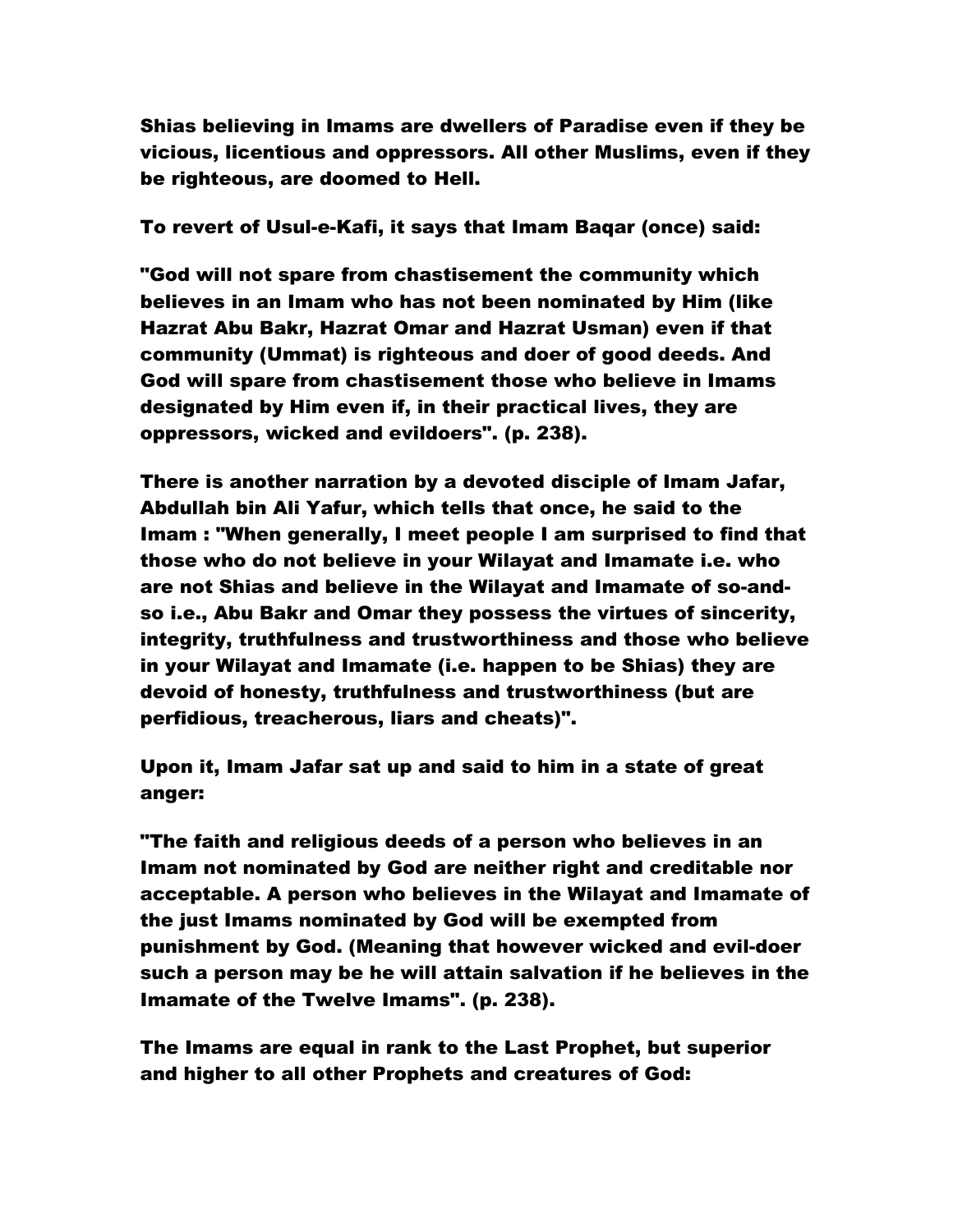In section Al-Hujjah of Usul-e-Kafi, there is a long discourse by Imam Jafar Sadiq on the superior rank and position of Hazrat Ali and other Imams. Imam Jafar Sadiq says:

"I act on the commands brought by Ali and refrain from what he forbade. His superiority is like that of Mohammad, and Mohammad was superior to all the creatures of the Lord. Anyone objecting to an order of Ali is like him who objects to an order of God and the Prophet and anyone denying or repudiating him in a big or small matter is like him who attributes partners to Allah. Ali was the Gate of God and except through him, no one could reach God by any other gate and he was the Path of God and whoever took to any other path was destined to be ruined. The superiority and excellence endures, similarly, for all the other Imams, one after the other".

Hazrat Ali said that all the Angels and Apostles had affirmed for him as they had affirmed for the Holy Prophet, and it was he who would send people to Heaven and Hell.

The aforementioned tradition, further, tells that Hazrat Ali used often, to say: "I am the person who on behalf of God, will award Paradise or Hell to people. I possess the staff of Moses, and the ring of Solomon and for me all the Angels and Ar-Ruh (the spirit who is superior to Gabriel and all the other angels) had made the affirmation as they had for Mohammad". (p. 117).

Imams possessed all the knowledge of the past and future and they even excelled the illustrious Prophet Moses in knowledge:

A Chapter in Usul-e-Kafi is entitled, "Imams have all the knowledge of the Past and the Future and nothing is hidden from their eyes".

The first narration, in it, is concerning Imam Jafar Sadiq who is reported to have said in an assembly of his close confidants that: "Had I been between Moses and Khizr. I would have told them that I possessed greater knowledge than bot of them and would have revealed to them what they knew not for both Moses and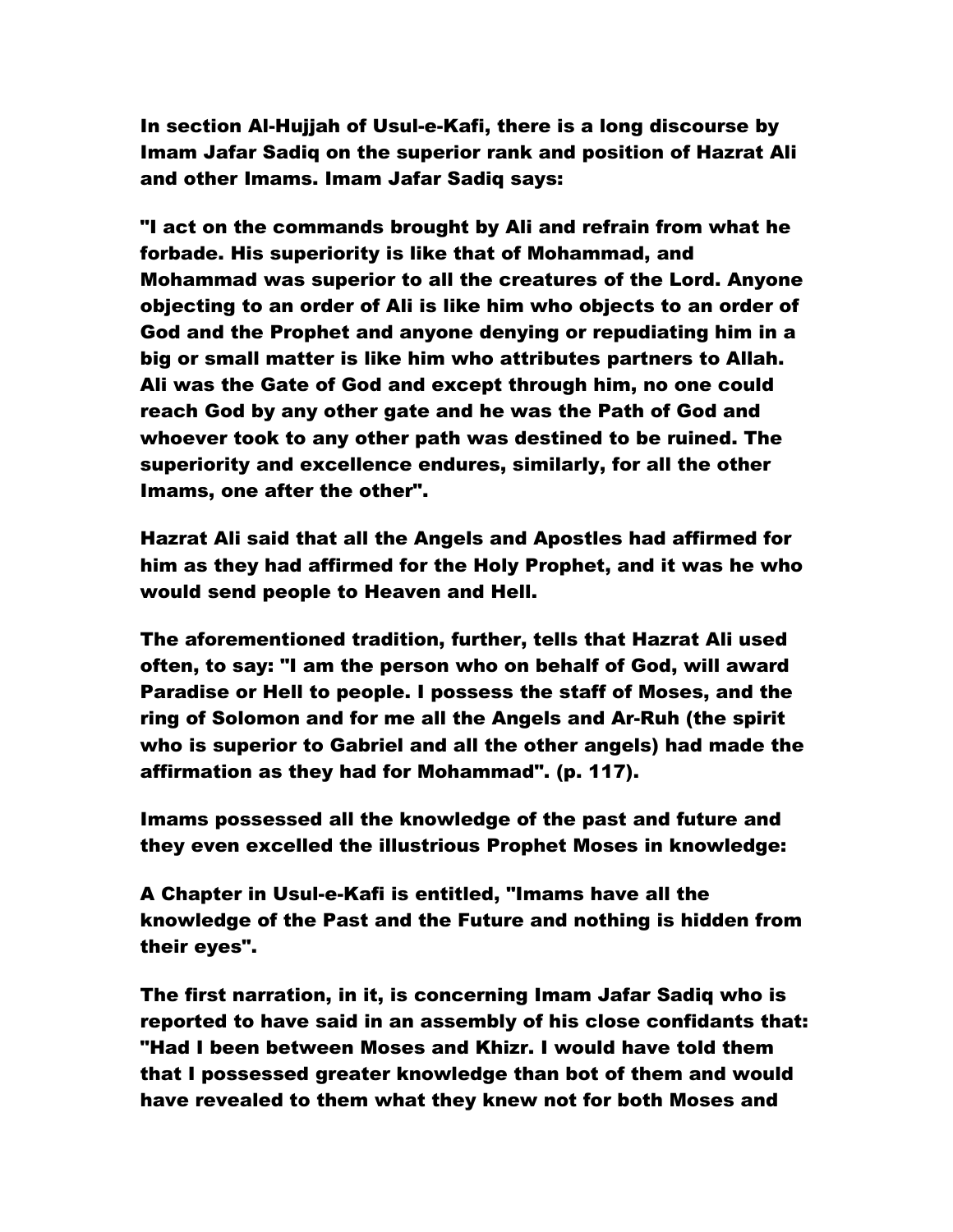Khizr knew only about the past. They were not endowed with knowledge of the future and all that is going to take place till Doomsday. We have gained that knowledge as an inheritance from the Prophet (peace be upon him)." (p. 160).

On the Day of Resurrection the Imams will give testimony in respect of people of their time.

It is related that Imam Jafar was (once) asked about the following verse of the Quran.

# ARABIC TRANSLATE

What will be their state when We bring of every people witness, and, O Prophet. We bring thee a witness against these ? (IV:41). Imam Jafar replied: "This verse (does not relate to other communities but it relates only to the Ummat of Mohammad (Peace be upon him). In every Age there will be an Imam from among us who will testify in respect of the People of his time and Mohammad will be our witness". (p. 112).

Further, Hazrat Ali is reported to have said: "God Almighty has made us pure and innocent and witnesses over His creatures and Hujjat (Ultimate Proof) of His own existence.". (p. 113).

All the Scriptures revealed to preceding Prophets like Torah, Bible and Psalms, are with the Imams and they read them in their original languages.

Another Chapter of Usul-e-Kafi bears the titled: "The Imams have with them all the Books revealed by God to Prophets of yore and in spite of difference in language they read and understand them".

In it, traditions appropriate to the heading and some events concerning Imam Jafar Sadiq and his son. Musa Kazim are mentioned. In the preceding chapter of Usul-e-Kafi, also, there are narrations bearing the same import. For example, Imam Jafar is reported to have said: "We possess the knowledge of Torah1,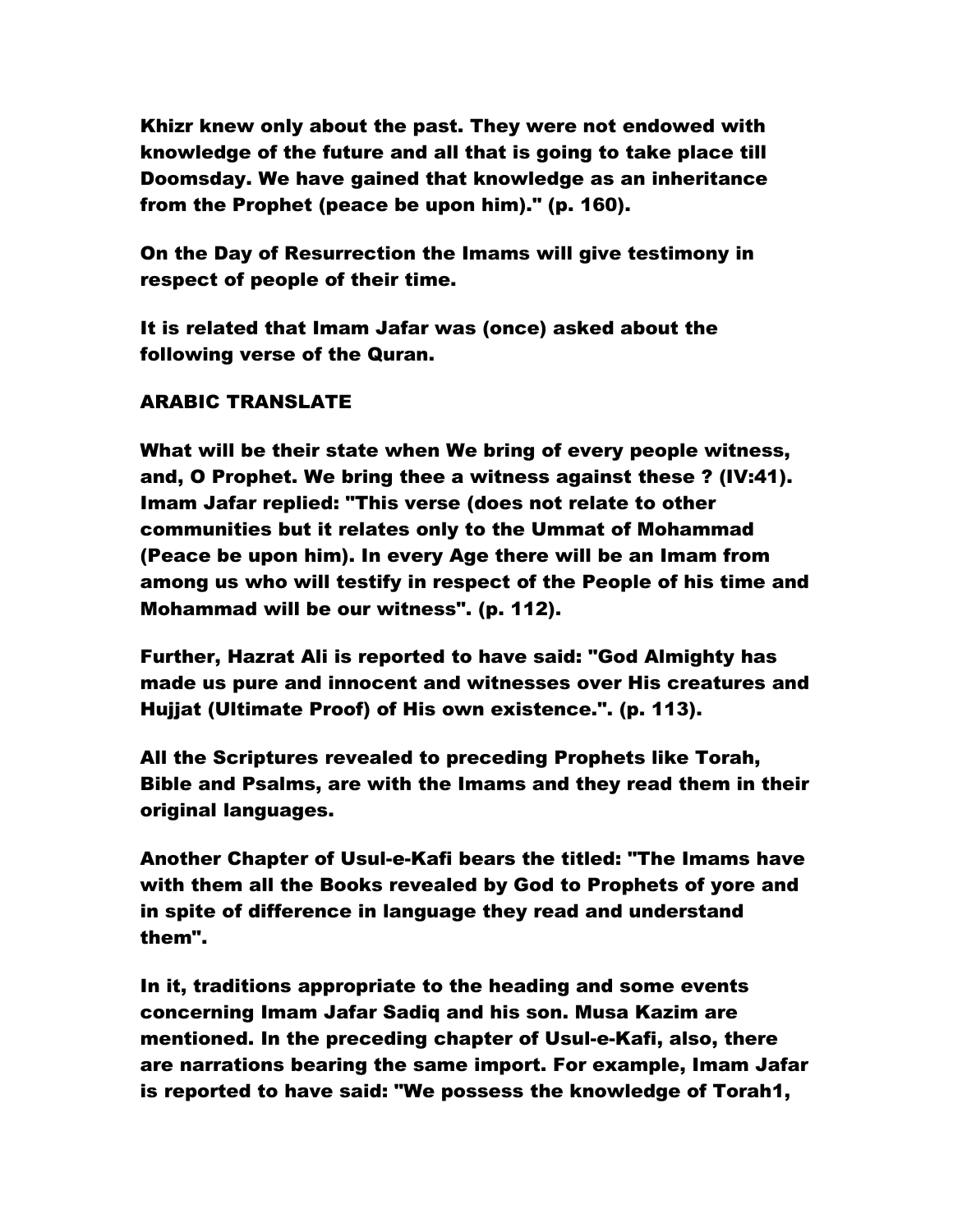Bible and Psalms of David and an authentic record of all that was in the Tablets." (p. 137).

In another chapter, there is one more saying of Imam Jafar Sadiq which reads: "We possess Al-Jafrul Abyaz." On being asked what it was, he said: "It means Psalms of David, Torah of Moses, Bible of Christ and Scriptures of Abraham". (p. 147).

Besides the Quran and Hadith, the Imams have other exceptional sources of knowledge:

There is a chapter in Usul-e-Kafi dealing with the 'Scripture' Jafar, Jame'a, and Mus-haf-e-Fatima. The first narration, in it, is very long. It is, therefore, presented briefly here in these words:

Abu Basir who, according to Shia traditions, was a great confidant of Imam Jafar Sadiq narrates: "I went to Imam Jafar Sadiq and said to him that I wanted to enquire about a very special thing and asked if no outsider was present. The Imam, (thereupon), lifted the curtain between his room and the next and said there was none and I could enquire from him anything I liked.2" I asked about the knowledge and enlightenment of Hazrat Ali and the Imams. Imam Jafar Sadiq gave a detailed reply the last part of which was: We possess Al-Jafr; and what do people know of Al-Jafr? I requested him to tell upon which he said that (it is a leather bag or sack) which contains all the (llm) knowledge of the Prophets and their successors and of men of knowledge born among the Israelites. He, then, said: We also have Mushaf-e-Fatima, and what do people know about it? It is a book three times more voluminous than your Quran and, by God, not a word of your Quran is found in it.". (p. 146.).

#### Warning:

It should be kept in the mind that in the reply of Imam Jafar Sadiq, as related by the narrator of the above tradition. Abu Basir, the Quran has twice been called Your Quran, and about Mus-haf-e-Fatima it has been said that "it is three times the size of Your Quran and not a word of Your Quran is found in it". In our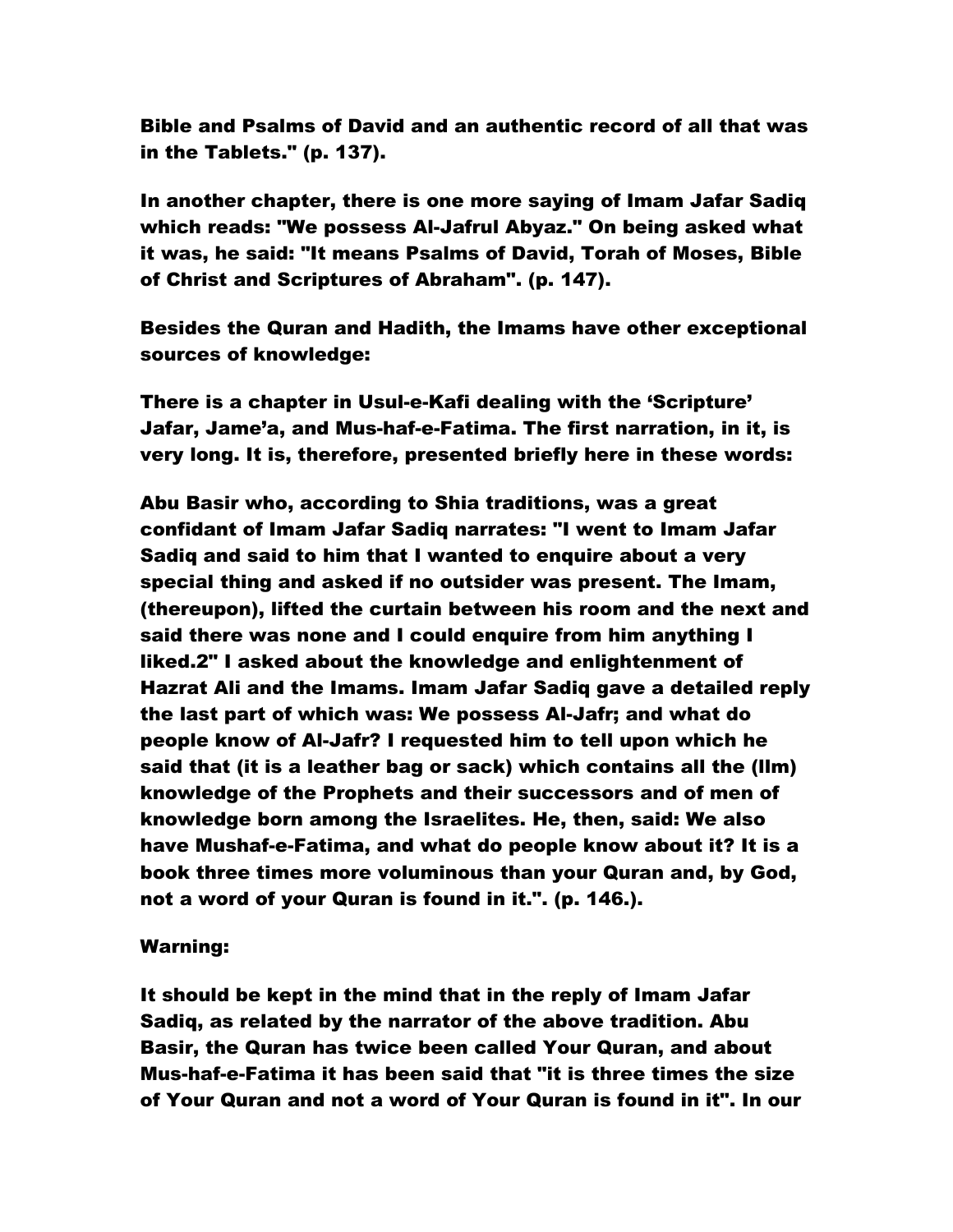view, it is among the thousands of false narrations and statements that are mentioned in the Shia books like Usul-e-Kafi, on the authority of Abu Basir etc., appertaining to the Imams. It is really impossible to suppose about a Believer that dissociating himself from the Quran, he can call it the Quran of others. Some of the Christians and Arya Samajist politicians used, of course, to talk to Muslims in that vein. Anyway, we are certain in our minds that Imam Jafar Sadiq. Imam Baqar and other men of the holy Prophet's lineage of revered memory never gave expression to such a thing. In fact, such traditions have been concocted by the people who invented the Shi'ite faith and attributed it to Imam Jafar Sadiq. Imam Baqar etc., and Abu Basir, too, is one of them. Moreover, Abu Basir and Zurarah etc., who are the narrators of such traditions and in our opinion the main architects of the Shi'ite creed used to live in Kufa while Hazrat Imam Baqar and Hazrat imam Jafar Sadiq lived in Medina. These people used to come to Medina and, on return, relate the traditions like these in their exclusive circles and it is upon such reports and narrations that the foundation of Shiaism rests.

#### Mus-haf-e-Fatima:

In the above narration Mus-haf-e-Fatima has been mentioned. It is related by Abu Basir again that once in reply to a question by him about the Mushaf Imam Jafar Sadiq said:-

"When God raised up His Prophet from the earth and he died, Fatima was so overcome with grief that it was known only to God. The Lord then sent an Angel to console he in her grief and to talk to her. Fatima related it to Hazrat Ali who told her to let him know when she felt the Angel had come and heard his voice. She, thus, informed Hazrat Ali of the arrival of the Angel who wrote down what he heard the Angel say till a whole volume got ready (and this is Mus-haf-e-Fatima)." P. 147.

All the deeds of men are presented before Imams:

It is related that (once) Abdullah bin Aban-AL-Zaiyat, who was close to Imam Raza said to him: "Please pray for me and for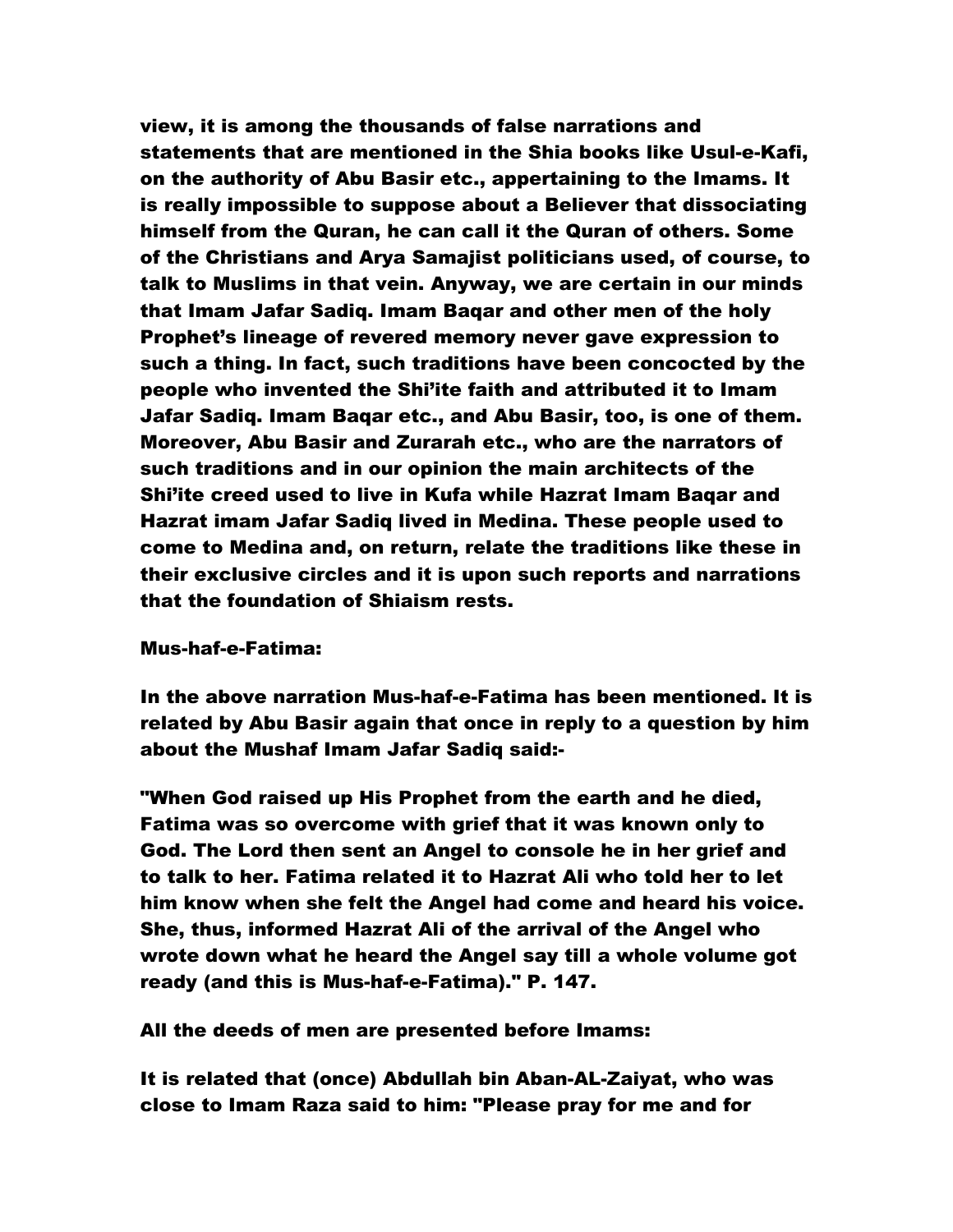members of my household". The Imam said. "Do I not pray for you ? By God, your deeds are presented to me every day and night." (Meaning that on the presentation of his deeds he prays for him)".

The tradition goes on to tell that when Abdullah bin Aban felt amazed over it, Imam Raza said to him: "Do you not read this verse of the Quran: Allah will behold your actions (and so) will His Messenger and the believers (IX. 105) ? By God, Mominoon (believers) in it means. Ali Ibn Abi Talib". P. 134.

In his commentary Allama Qazwini says that while stressing upon the word at mominoon in the above verse. Imam Raza has mentioned only the name of Hazrat Ali for the reason that Imamate started with him otherwise it denotes him as well as all the other Imams of his progeny. (As-Safi: Vol. III; Pt.1; p. 140).

Angels visit the Imams:

A Chapter in Usul-e-Kafi bears the hedline which translated into English reads: Imams are the mainsprings of knowledge and trees of Apostleship, and the angels visit them".

It is stated in this Chapter that Imam Jafar Sadiq (once) said: "We are the Trees of Apostleship, the Houses of Mercy, the Kesy of Wisdom the Treasures of Knowledge and the Angels visit us". (p. 125).

On every Friday night Ma'iraj (Ascension) is granted to the Imams and they are taken to the 'Arsh' (Highest Heaven) and countless new branches of knowledge are revealed to them.

Imam Jafar Sadiq is reported to have said: "Four us there is a peculiar splendour in the Friday nights. The souls of the dead Prophets, and, in the same way, the souls of the dead successors of the Prophet as appointed by him, and the soul of the living successor present in your midst are raised up towards the sky till they all reach the highest Heaven. On reaching there, they circumambulate round the Arsh1 seven times and near every pillar of it, they offer two rak'ats2 of prayers. Thereafter, all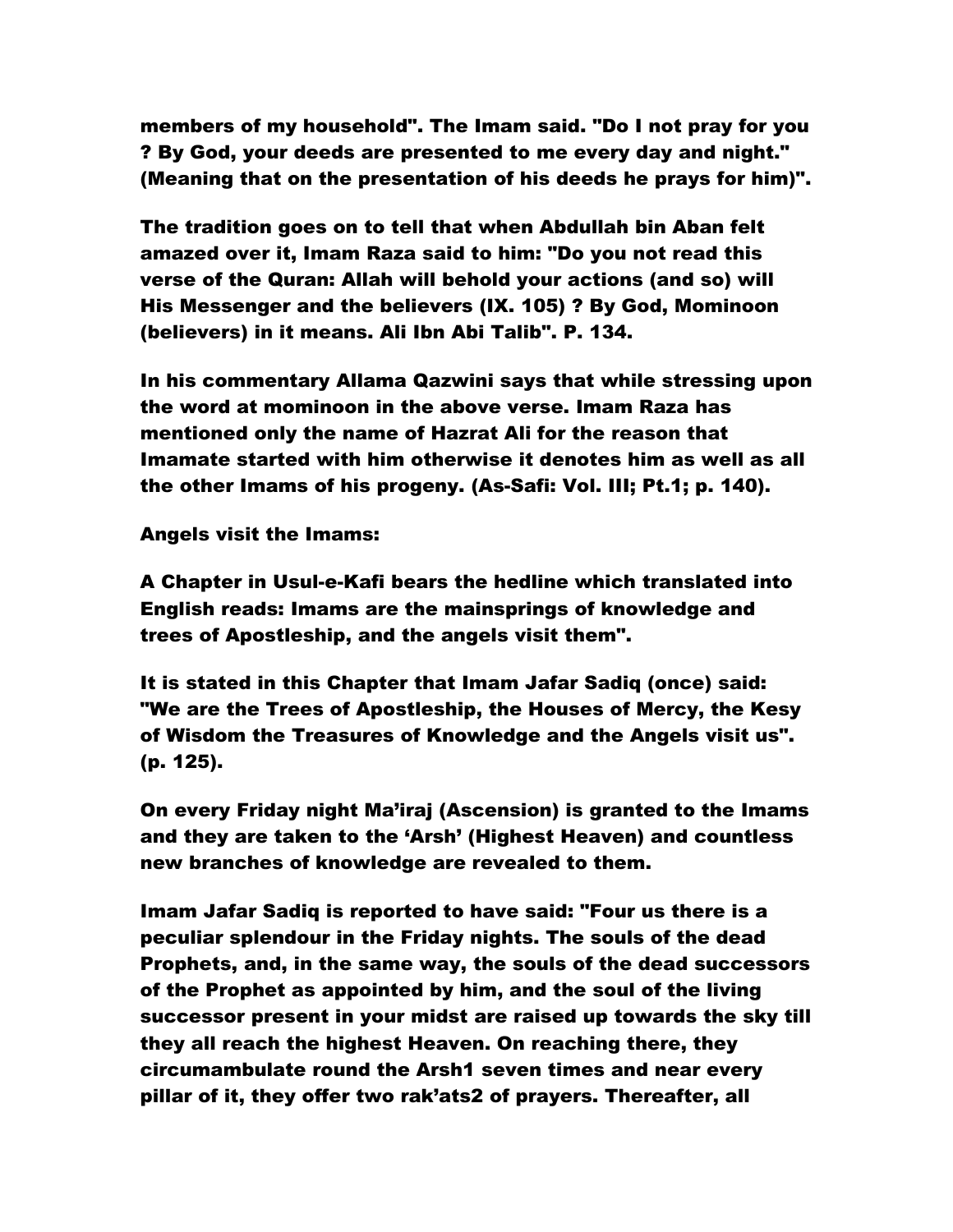these souls are returned to the bodies in which they dwelt earlier. The Prophets and Wasis (successors). Then, make the morning in the state that they are full of joy. The Wasi living among you makes the morning in the state the there is an addition in his knowledge to the extent of a vast multitude". (p. 155).

There are many other traditions of a similar nature:

The Imams possess all the knowledge bestowed by God on Angels, Prophets and Messengers and much more which has not been granted even to Prophets and Angels.

The title of another chapter reads: "The Imams possess all the knowledge which has been granted by God to Angels, Prophets and Messengers".

The first tradition in this chapter tells that Imam Jafar (once) said "God has two kinds of knowledge – one which He has bestowed on His Angels. Prophets and Messengers and we, too, are endowed with it, and the other which He has reserved for Himself (and has not granted even to Angels. Prophets and Messengers). When God begins anything out of His special knowledge. He communicates it to us and, also to the Imams who have gone before us". (p. 85).

In the Night of Power (Shab-e-Qadr) every year God reveals a Book to the Imams through Angels and Ar-Ruh.

In the Chapter, Babul Bada, of Usul-e-Kafi there is a tradition saying that Imam Jafar Sadiq, while explaining the Quranic verse 39 of Sura-i-Ra'ad.

# TRANSLATE ARABIC

"What God pleaseth He will wipe out or confirm; and with Him is the knowledge of the Book" observed that "only that thing is obliterated which was existent already, and that thing is confirmed which was not existent previously".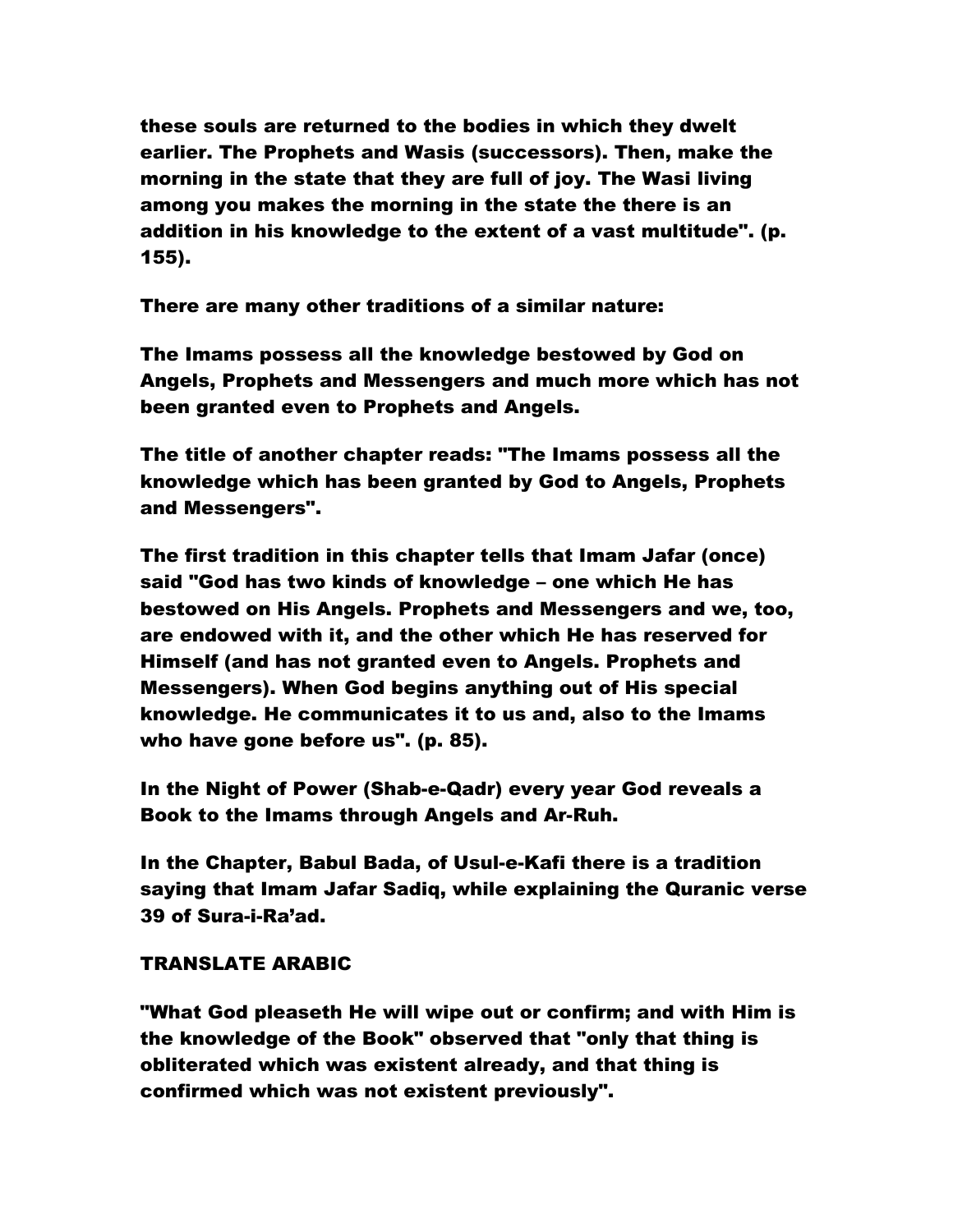The commentator of Usul-e-Kafi, Allama Qazwini remarks: "For every year there is a separate book. It means that book which contains exegesis of the commands. Imam of the day will need for the next year. The angels and Ar-Ruh descend with that book on the Night of Power on the Imam of the day". (vol., II;P.129).

It should be remembered that Ar-Ruh according to the Shias, does not denote Archangel Gabriel. He is superior to him and all the other angels. It ahs been made abundantly clear in Al-Safi (Vol., II; P.229).

It is, further, related that Imam Baqar said: "It has been decreed by God that every year a night will occur in which a book will descend detailing all the affairs and events of the next year until the same night of that year". P 153).

Imams know their Hour of Death. Their death is in their control:

A Chapter in Usul-e-Kafi bears the title "Imams (Peace be upon them) know when they will die and their death occurs at their own volition." (p. 158).

The same is the substance of the sayings of imam appearing in it. The last one, of course, needs particular attention, and, hence, we are reproducing it here.

Imam Baqar is reported to have said: "God Almighty had sent down a force (of angels) from the heavens (to Karbala) to help Husain. It had reached (half-way) between the sky and the earth. Then, God gave option to Husain to accept the help and utilize the force or to meet Him (through death and martyrdom) whereupon he preferred meeting the Lord (i.e., martyrdom)." P. 159.

In the light of this narration, Shias may like to think, again, over their mourning and bewailing that the martyrdom (of Imam Husain).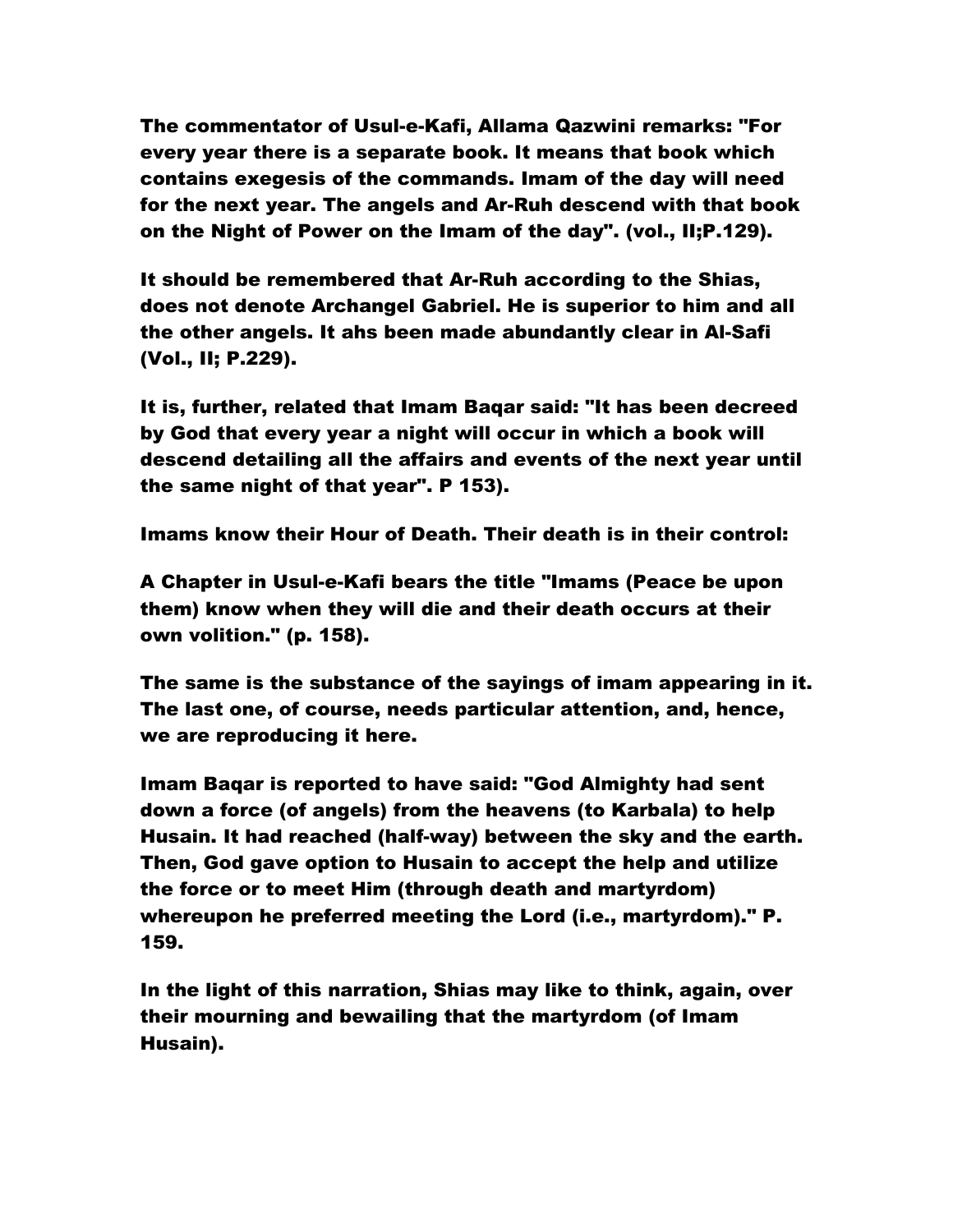The Imams also possessed all the miracles of the former Prophets:

In Usul-e-Kafi a Chapter is entitled: "Description of the miracles of the Prophets of the past which the Imams possessed".

The substance of the first saying, in this chapter, of Imam Baqar is that the staff of Moses which was his main miracle really belonged to Adam which went on being passed from one owner to another till it reached Moses and it was now with Imam Baqar and will reach the Awaited Imam in due course. It will have the same power as it had at the time of Moses. (p. 141).

The narration goes on to say that one night Hazrat Ali came out after Isha Prayers and declared – "The Imam of the day has come out before you. He is putting on the shirt of Adam and the ring of Solomon and is holding the staff of Moses". (p. 142).

The Imams are the lords of the world and the Hereafter. They can grant whatever they like to anyone:

In section al-Hujjah of Usul-e-Kafi there is a chapter entitled: "The whole earth is the property of the Imam (Peace be upon him)". In it, it is stated that once replying to one of the questions of Abu Basir, Imam Jafar Sadiq remarked: "Do you not know that this world and the world Beyond belong to the Imam. He can grant whatever he likes to anyone". (p. 259).

Imamate is the combination of Prophethood and Divinity:

The extracts reproduced above from the most authentic book of Shias will show that according to the religion of Isna Ashariyya, the Imams possessed all the special qualities, powers and miracles of the Prophets put together, and they ranked higher to every Prophet of the past including Noah, Abraham, Moses and Christ and were equal in rank and position to Prophet Mohammad (Peace be upon him). Further still, they possessed the attributes of divinity. They knew the seen as well as the unseen; everything of the past and of the future. Nothing was hidden from them.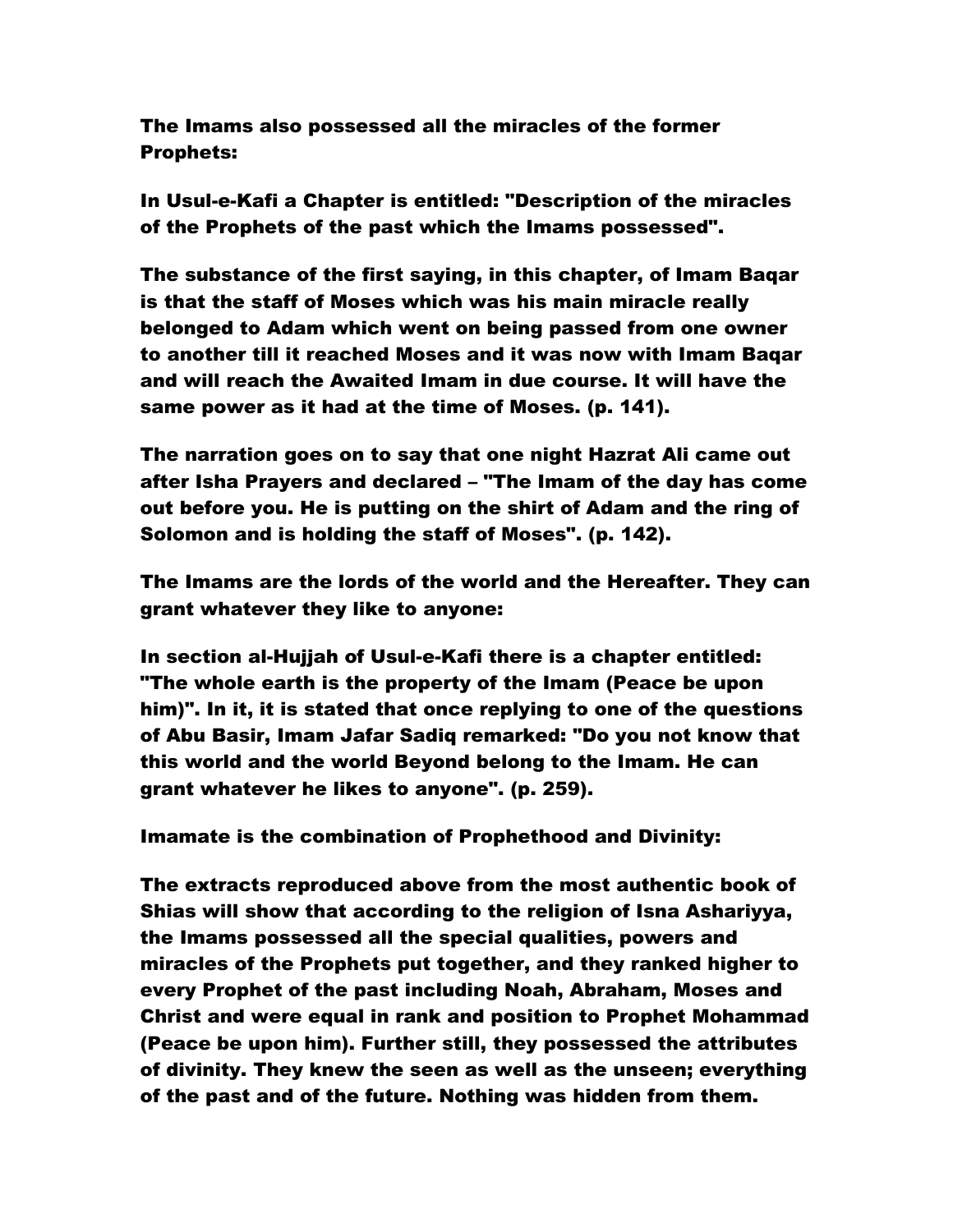Forgetfulness, error and prevarication were out of the question for them. They had creative authority over every particle of the Universe. They were the Lords of this world as well as the next. They could bestow whatever they liked on anyone or withhold it from him.

# 09. The Quran, The Imamate and the Imams Shia'ite View point

Submitted by admin on Sat, 03/07/2009 - 02:23

In Kitab-ul-Hujjat of Usul-e-Kafi there is a chapter the title of which reads: 'In this chapter the sayings of the Imams are given appertaining to the verses of the Quran that shed light on the concepts of the Imamte and the Imams.'

It is a very long chapter containing about a thousand narration, all of which deserve to be brought to the notice of the readers, but the space at our disposal is very limited. Only a few of these traditions are, therefore, taken up here by way of an illustration.

What God had offered as a Trust to the Heavens, the earth and the mountains and they had declined to shoulder the responsibility was the Imamte.

In verse 72 of Sura-i-Aliab, the Quran says:

# TRANSLATE ARABIC

"Verily, We offered the Trust (the Vicegerency of God) to the heavens, and to the earth, and to the mountains, but they hesitate to undertake the responsibility thereof and feared to bear it. Man alone undertook to bear it, not fully aware of his limitations, and, thus, was unfair to himself."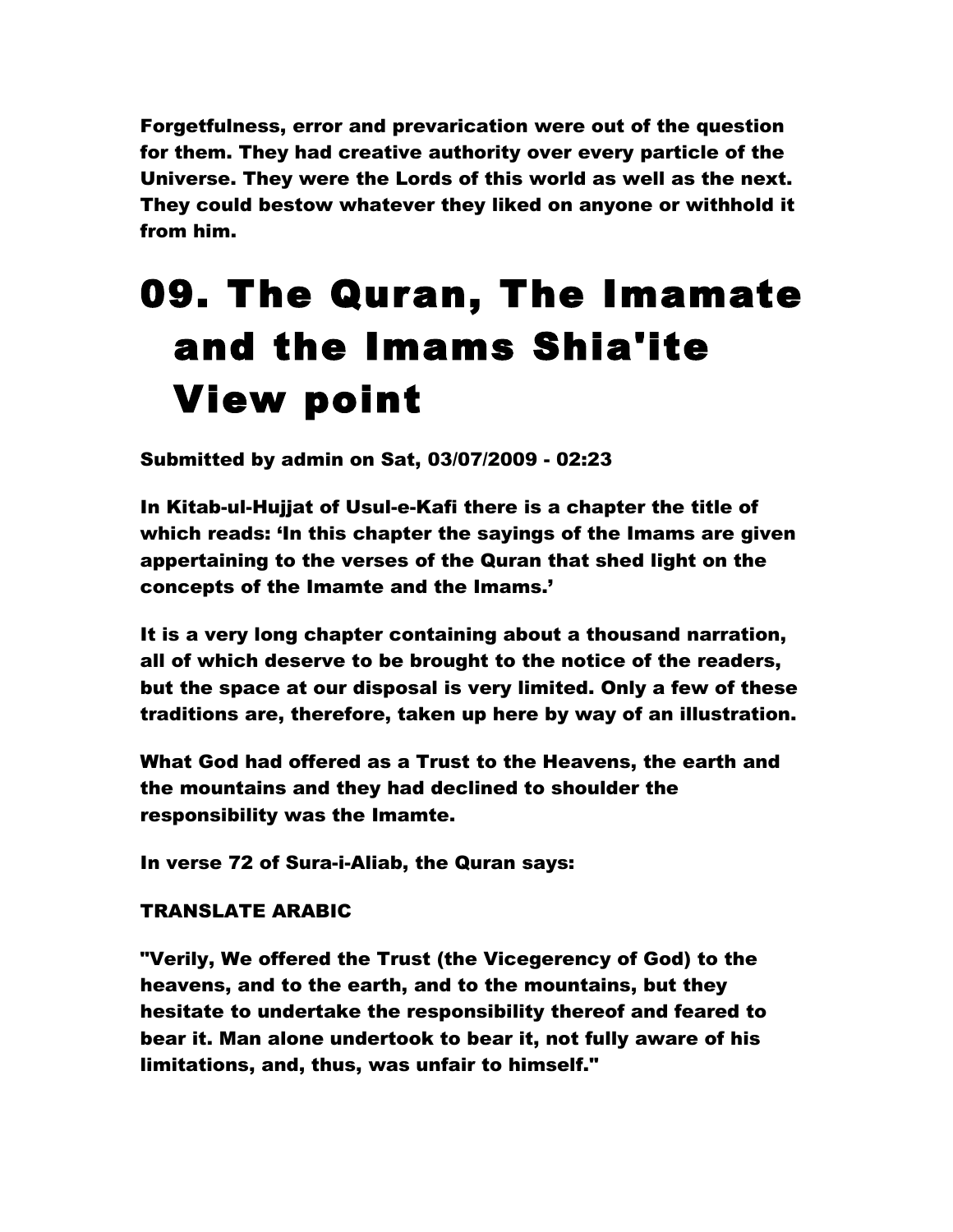As Usul-e-Kafi has it, while explaining the verse Imam Baqar said that by 'Trust' (Amanat) what was meant was the Imamate of Amir-ul-Momini (Hazrat Ali Murtuza). It shows that even the heavens, the earth and the mountains did not dare undertake the responsibility of the Imamate of Hazrat Ali, and, in fear, declined to accept the offer.

The only comment one can offer is that to say that by Amanat (Trust) the Imamate of Hazrat Ali was meant is as ridiculous and absurd, as a Qadiani were to claim that it meant the Apostleship of Mirza Ghulam Ahmad Qadiani.

All the other narrations in this chapter are of the same order, but it is one these very narrations that the fundamental doctrine of Imamate in Shiaism is based. To ascribe these to Imam Jafar Sadiq or his father, Imam Baqar, is sheer impudence which seriously damages their position as men of high learning and faith.

It was not the Quran which was revealed but the question of Wilayat and Imamate of Hazrat Ali:

# ARABIC TRANSLATE

"Verily, this is a revelation of the Lord of the Worlds which Trusted Spirit (Gabriel) hath brought down upon thy heart, that thou mayest be among the Warners, in plain Arabic speech.".

But, Usul-e-Kafi tells that Imam Baqar, once, said that the thing which Gabriel brought down upon the heart of the Prophet was the Wilayat of Amirul-Mominin. In other words, this verse does not refer to the Quran, but the question of Imamate. (p. 261).

Verse 66 of Sura-i-Mai'da says:

# ARABIC TRANSLATE

"And if they had observed the Torah and the Bible and that which was revealed unto them by their Lord, they would, assuredly,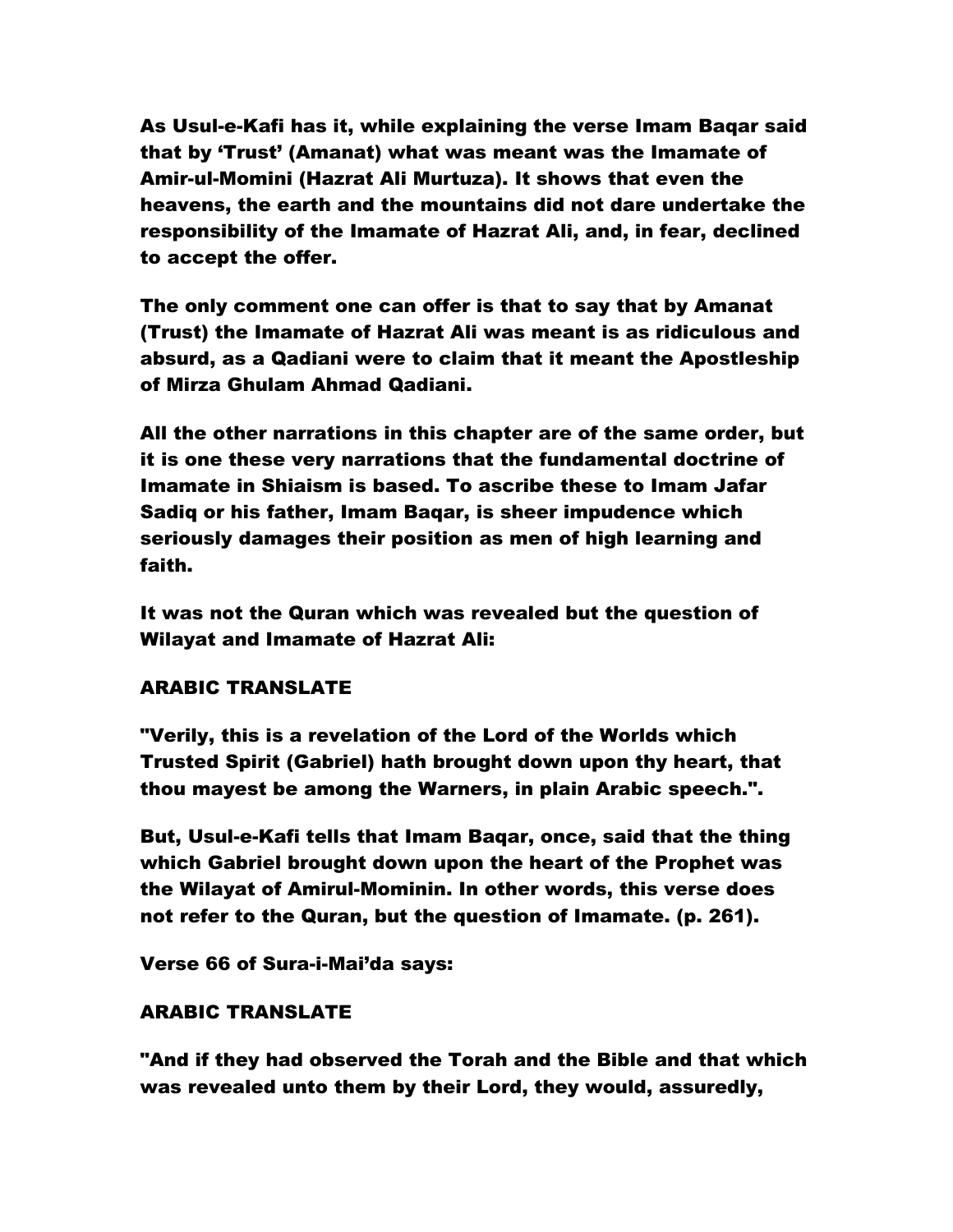have been nourished from above them and from beneath their feet".

The book, Usul-e-Kafi, asserts that while explaining this verse, Imam Baqar said that it was not the Quran that had been sent down, but the question of Imamate. (p. 262).

Anyone reading these verses and the context thereof will, positively, come to the conclusion that how foolish and ignorant were those who concocted the aforementioned traditions and ascribed them to a pious and learned person like Imam Baqar.

The Quran contained the Names of Panjatan Pak (the five Pious Persons) and al the Imams but tampering was done and these were removed.

Verse 115 of Sura-i-Ta Ha reads as under:-

### ARABIC TRANSLATE

"And of old We had made a covenant with Adam (not to go near that Tree), but he (in course of time) forgot it, and We found no constancy in him".

But in Usul-e-Kafi it is stated that Imam Jafar (once) observed, calling on God to witness the truth of it, that the above verse was revealed in the following words "And of old We had given an order to Adam about Mohammad an Ali and Fatima and Hasan and Husan and the other Imams descending from them but Adam forgot about it." (p. 263).

Meaning that the verse had been revealed to the holy Prophet in such a way tha it included all those names, i.e., the Lord and given special instructions to Adam about Ali, Fatima, Hasan, Husain and the other Imams born in their lineage, but after the death of the Prophet, (according to the Shia creed), those who had become the Caliphs made, by force or fraud, change sin the Quran one of which was that they struck out from the above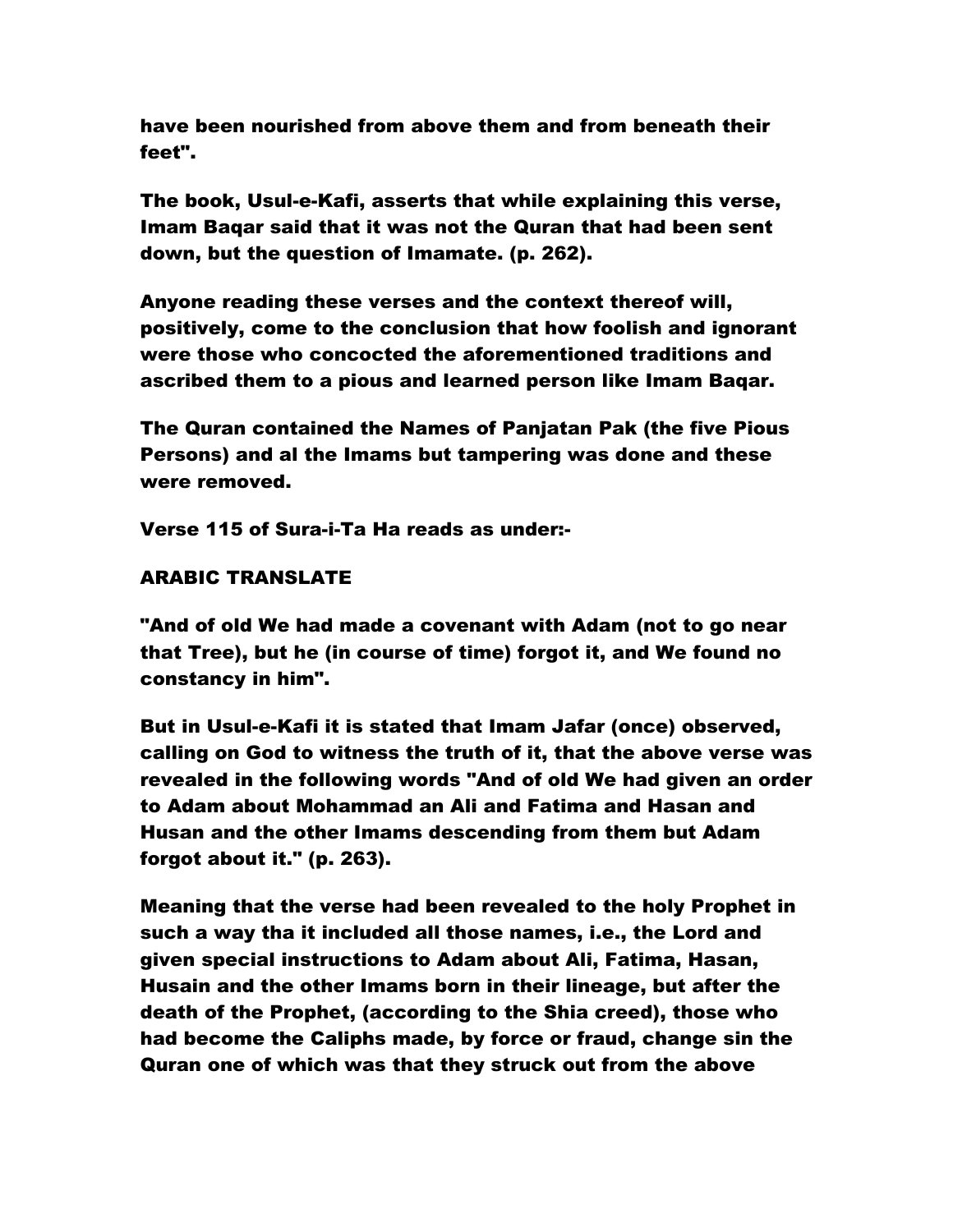verse of Sura-i-Ta Ha the names of the 'Five Pious Persons' (Panjatan pak) and all the other Imams descending from them.

Another Instance of alteration in the Quran:

Verse 23 of Sura-i-al-Baqarah reads:-

### ARABIC TRANSLATE

"And if ye are in doubt concerning what We have revealed to Our servant (the holy Prophet) then produce a Sura (chapter) of the like thereof…"

Addressing the deniers of Islam and the Quran this verse challenges them to produce a single Surah like those of the Quran and take the help of anyone they liked in it.

In Usul-e-Kafi, however, it is related that Imam Baqar (once) said, "After the words, ala abdena (Our servant), and before fatu (produce) there were the words, fi-Aliyin (about Ali)". Thus, the Imamate of Hazrat Ali had been mentioned in the above verse, but the relevant phrase was removed later, after the death of the holy Prophet. (p. 264).

### ARABIC TRANSLATE

'So turn steadfastly to the Way of which man (by nature) had been fitted".

Clearly, "way", here, denotes the Way of God, but Usul-e-Kafi will have us believe that Imam Baqar said tha it did not mean God's Way, but Wilayat and Imamte. (P. 264).

Failure to acknowledge the Wilayat and Imamate of Hazrat Ali rendered the first three Caliphs and the Companions, in general, Infidels and Apostates.

Verse No. 137, of the Sura-i-Nissa says:

### ARABIC TRANSLATE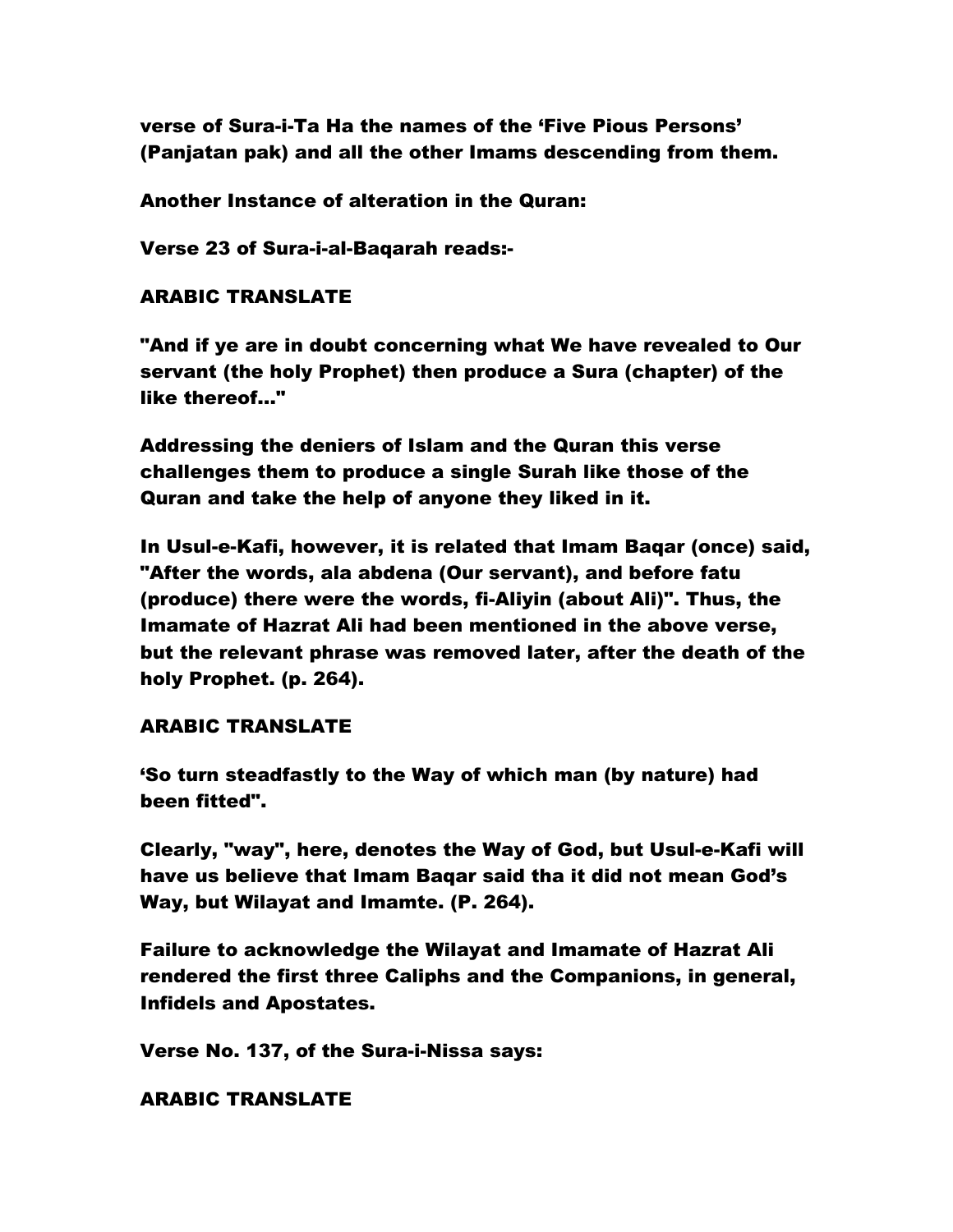"Verily, those who believe, then disbelieve, then believe again and disbelieve, and wax in unbelief, God will not forgive them nor direct them to the right path".

It contains a serve admonition of people who go on changing from belief to unbelief for worldly gain or expediency. They are nothing but hypocrites, and their hypocrisy will never be forgiven nor will they be guided to the Straight Path. They are doomed forever.

However, in Usul-e-Kafi, it is related that Imam Jafar Sadiq, once, observed as follows in respect of the above verse. (Before proceeding further it should be borne in mind that in Shi'ite narrations and writings wherever the word folan (so and so) is used twice, it implies the first two Caliphs, Abu Bakr and Omar, and where it is used three times it includes the third Caliph, Usman, as well). Now, to proceed with Imam Jafar Sadiq's saying as stated in Usul-e-Kafi: "The verse, (it says), is in respect of folan, folan and folan (Abu Bakr, Omar and Usman1). These thee had initially believed in the Prophet (peace be upon him and his dependents), but when the matter of Wilayat and Imamate of Hazrat Ali was placed before them and the holy Prophet said, 'Ali is the Maula2 of whom I am the Maula they denied it and turned infidels. On the insistence of the Prophet, however, they pledged their fealty to Hazrat Ali and entered into the faith again. But when the Prophet (peace be upon him and his dependents) died, they renounced it again, and became infidels, and their infidelity increased, further, when they took the pledge of loyalty themselves from those who had pledged it to Hazrat Ali. Not an iota of faith was, thus, left in them (and they became unqualified infidels". P. 264.

Immediately after this narration is yet another by Imam Jafar Sadiq in regard to verse 25 of Sura-i-Mohammad:

ARABIC TRANSLATE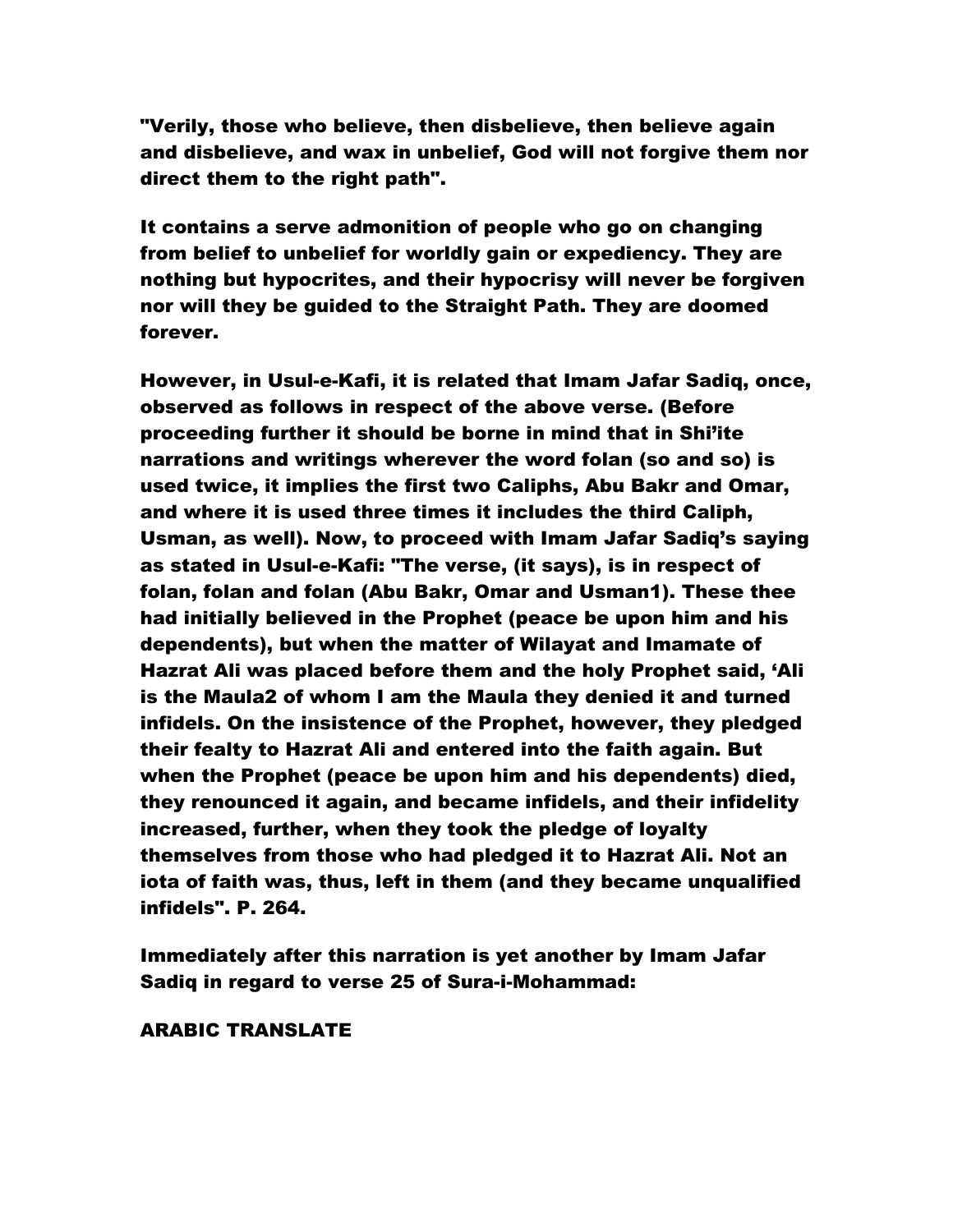"But to those have returned to their disbelief after guidance had been manifested to them, Satan will, surely, make their actions fair to them and give them a long rope."

The boo, Usul-e-Kafi asserts, that the persons referred to in the above verse were "Folan, folan and folan (meaning the first three Caliphs) (and they) had become apostates because of rejecting the Wilayat and Imamate of Amirul Mominin Hazrat Ali." (p. 265).

'Fatih' means Amir-ul-Mominin Ali, 'Infidelity' means Abu Bakr, 'Impiety' means Omar, and 'Sin' means Usman:

# ARABIC TRANSLATE

"O Ye who believe, God hath made the faith dear to you and set it firmly in your hearts, and hath made unbelief and wickedness and rebellion (against God and the Prophet) hateful to you. Such are they who pursue the right course".

According to Usul-e-Kafi, however, while explaining the meaning of the above verse, Imam Jafar Sadiq said:-

"(In it) the word 'faith' in 'Hath made the faith dear to you' denotes the personality of Amir-ul-Mominin, and among the words, 'unbelief, wickedness and rebellion' 'unbelief' denotes the first Caliph,'wickedness' the second Caliph, and 'rebellion', the third Caliph.". (p. 269).

It is hoped no one will harbour suspicions about and mistrust the venerable members of the family of the holy Prophet like Imam Jafar Sadiq and Imam Baqar owing to these traditions, but treat them to be a part of the conspiracy against the unity and solidarity of he Muslim Ummat. And, curiously enough, it is upon these narrations and statements that the entire edifice of the Shi'ite creed is based.

All those who do not believe in the Imamate of Amir-ul-Mominin are doomed to Hell: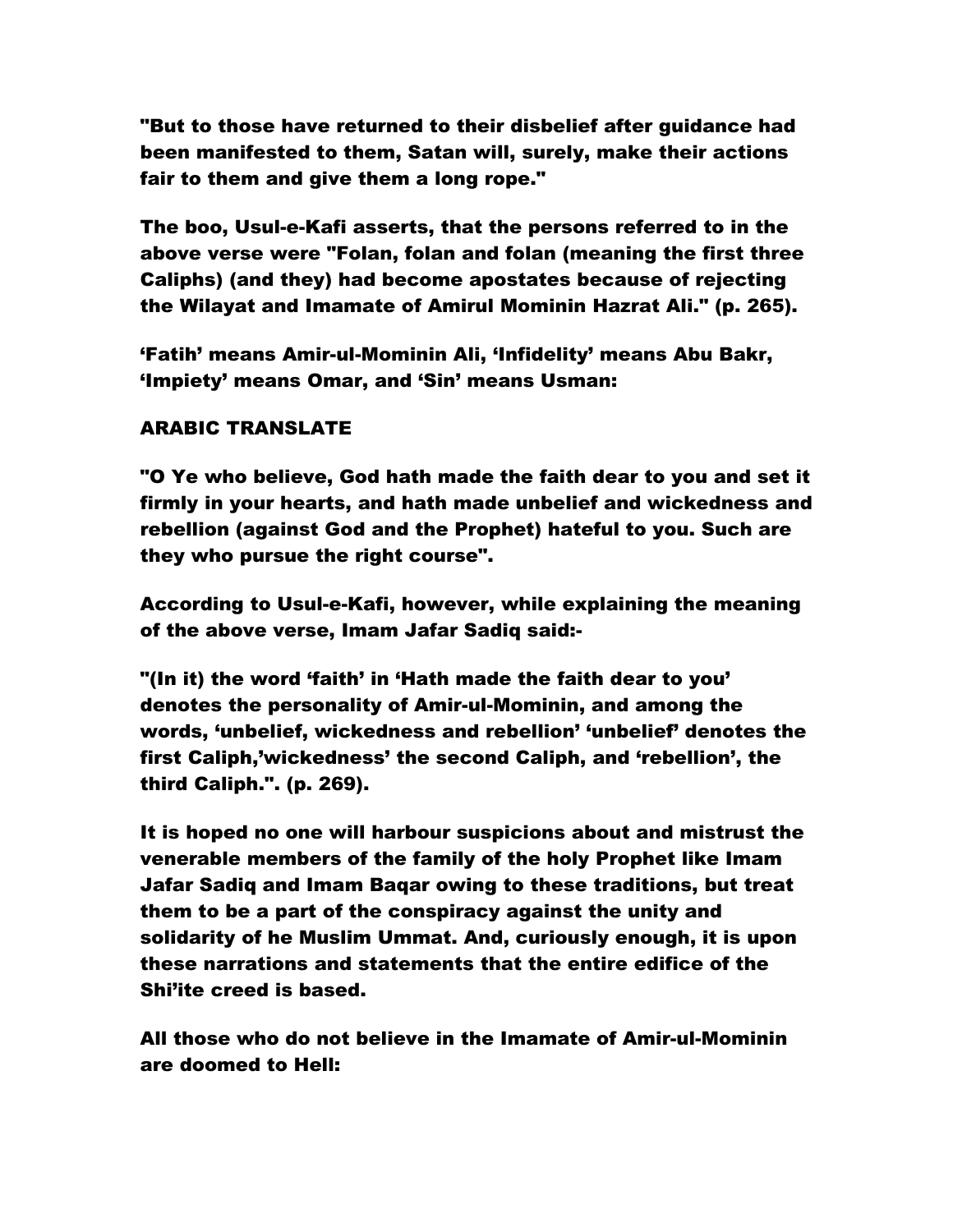# ARABIC TRANSLATE

"Nay, but whosoever earneth evil and is immersed therein such shall be the inmates of Fire; therein will they abide".

Its significance is plain as daylight but, now, read what is given in Usul-e-Kafi as the interpretation of it by Imam Jafar Sadiq. He is reported to have said that what it meant was that people who would deny the Imamate of Amir-ul-Mominin were dwellers of Fire wherein they would live forever. (p. 270).

It should be noted that Imamate, here, denotes what it does in the special terminology of the Shias as explained already in the preceding pages.

These are only ten out of the scores of traditions of this kind set forth in Usul-e-Kafi.

# 10. Like the apostles, the Imams, too were Nominated by God

Submitted by admin on Sat, 03/07/2009 - 02:25

The title of a chapter in Usul-e-Kafi reads: "Imamate is a Trust from God which keeps on being transferred from one Imam to another under His command". In this Chapter, Imam Jafar Sadiq is reported to have said: "Imamate is a covenant as regards persons specified by God. Even an Imam has no right to appoint anyone else as the succeeding Imam besides the one nominated by God.' It is followed by another saying of Imam Jafar Sadiq. It reads: "Do you think that an appointed Imam among us can appoint anyone as his successor? By God! It is not so. It is a covenant from God and His Apostle in favour of specified persons, one after the other, till it reaches the Last Imam, the Absent One." (p. 170).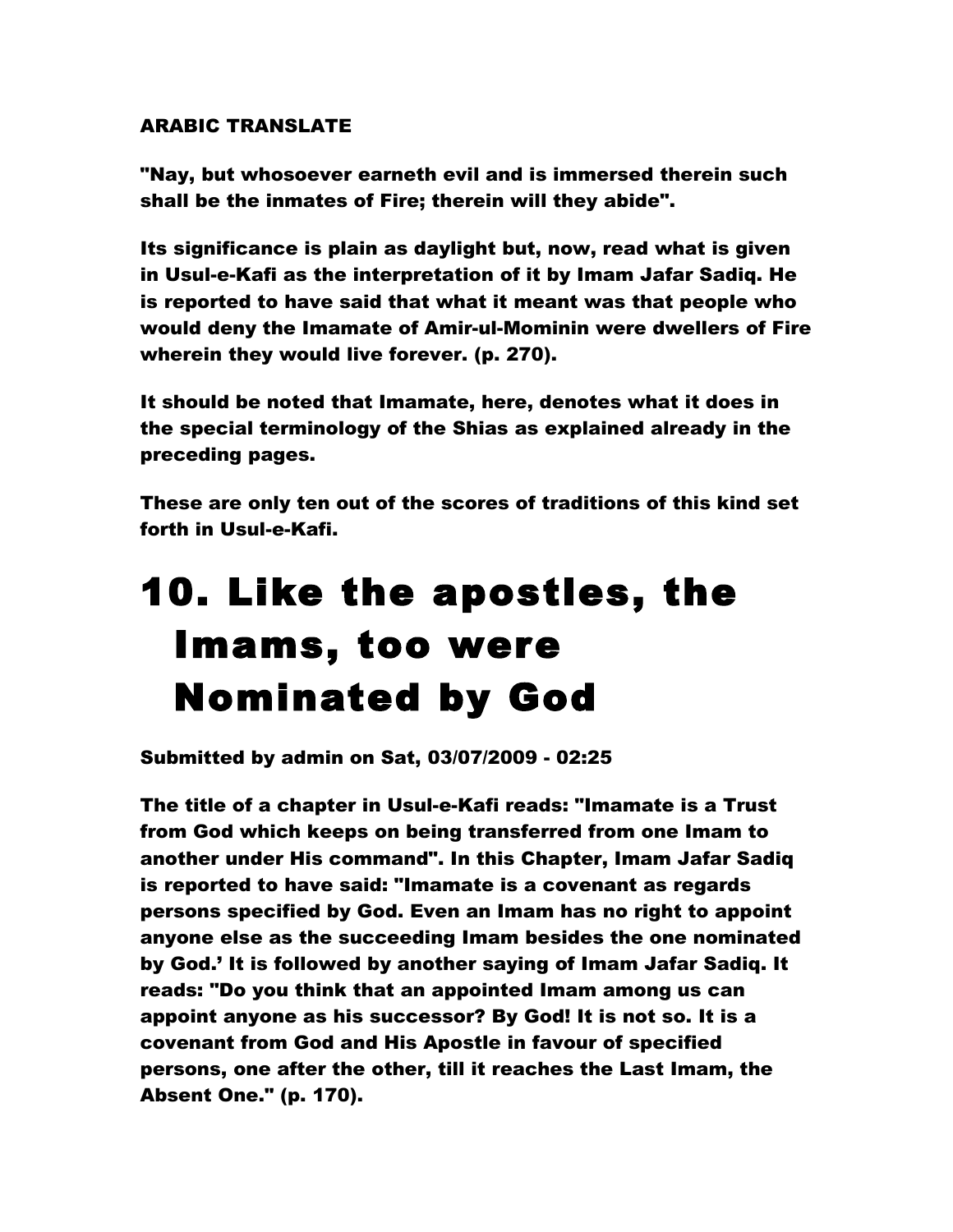There are several other narrations of the same import in this chapter:

For every Imam a sealed envelope had been sent down to the Prophet (peace be upon him) containing particular instructions.

In Usul-e-Kafi a very long saying of Imam Jafar Sadiq has been quoted about nomination of Imams by God and particular instructions for them. A gist of it is given below.

Imam Jafar Sadiq said that Gabriel had brought from the heavens a testament in the shape of a book in a sealed cover. No other thing had bee sent down to the Apostle of God in the form of a sealed packet. It contained sealed envelops for every Imam. The Prophet gave all the envelops to Hazrat Ali who opened only the envelop in his name and read the testament. Likewise, every Imam got his sealed envelope and he read only the letter in his name. The last envelope will be given to the last Imam, Imam Mehdi.". (pp. 171-172).

The narration runs into five to six pages, and, hence, here we have only given a summary of it.

The descent of a mysterious Tablet from the Heavens and nomination of twelve Imams by God:

In Section Al-Hujjah, of Usul-e-Kafi there is a chapter in which narrations are set forth indicating that God had clearly nominated all the twelve Imams, name by name. In one of these narrations an amazing account of the descent from the sky of a green tablet has been given on which the names of the twelve Imams along with their detailed introduction were written in resplendent letters. It, also is a long report, and, therefore, only a gist of it is being given here.

Abu Basir relates that Imam Jafar Sadiq, once, said:

"My father, (Imam Baqar) said to the Companion, Hazrat Jabir bin Abdullah Nasri that he had some business with him; so when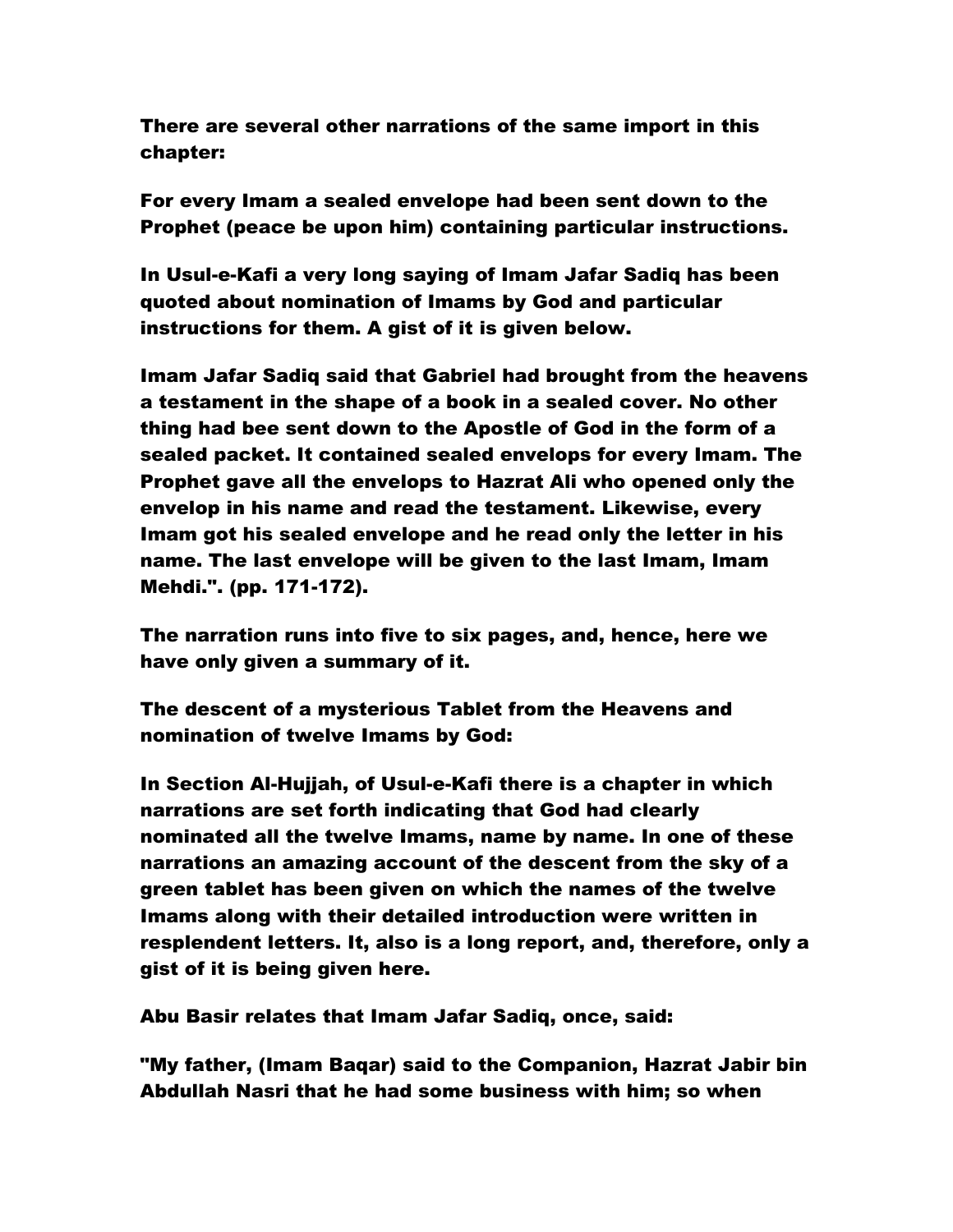would it be convenient for him to meet him in private. Jabir replied that he could come whenever he liked. My father went to him, one day, and asked him to tell him about the tablet he had seen in the hands of his great grandmother, Hazrat Fatima, daughter of the Apostle of God, i.e., what was recorded in it and what she had told him about it. Jabir bin Abdullah said, making God his witness, that (once) he had gone to Hazrat Fatima in the life-time of the Prophet (peace be upon him) to congratulate her on the birth of her son, Husain. She was holding a green tablet in her hand. I thought it was of emerald. On it was written something in letters bright as the sun. I said to her, 'O daughter of the Apostle of God! My parents may be a sacrifice unto you. Tell me, what is this tablet, and for what it is meant'? she replied, 'God has sent this tablet. On it are recorded the names of my father and my husband (Ali), and the names of my two sons (Hasan and Husain), and of all the sons of my rogeny who are to become Wasi. To convey the glad tidings to me, my father has given the tablet to me. Jabir continued, 'Your great grand mother Fatima (may God he pleased with her) gave the tablet to me to have a look at it. I made a copy of it and kept it with me. My father enquired of Jabir whether he could show the copy to him. Jabir replied in the affirmative. My father went with Jabir's to his house. He brought out a piece of parchment. My father asked Jabir to look at the parchment and he (my father) would recite what was written in it from memory. My father, thus, told exactly what Jabir had written. Jabir bin Abdullah, then, swore again by God and said that it was exactly what was written in the original tablet." (page 343).

The text of the tablet, then, is given in another tradition which takes a full page of Usul-e-Kafi, and, in it, the names of from Hazrat Ali to the twelfth Imam are mentioned. (p. 344).

During the Caliphate of Hazrat Abu Bakr, Hazrat Ali one day held his arm and took him to meet the Prophet (peace be upon him). The holy Prophet directed Hazrat Abu Bakr to believe in the Imamate of Hazrat Ali and eleven other Imams of his progeny and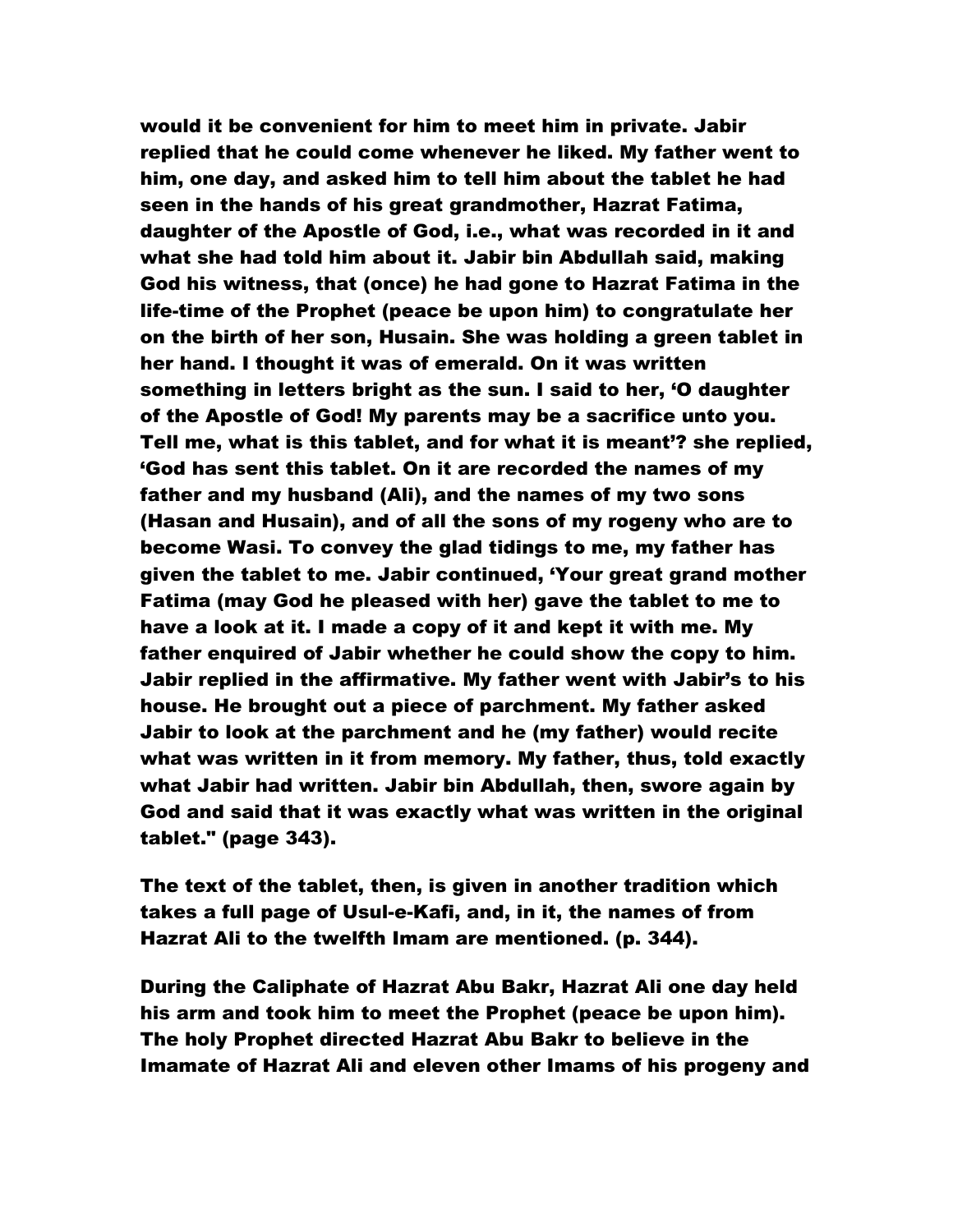express penitence for what he had done in the matter of caliphate.

Another strange, story on page 348, of Usul-e-Kafi has it that, one day, Hazrat Ali said to Abu Bakr that the Quran tells:

"And do not regard those slain in the cause of God as dead. Nay, alive are they with their Lord, well provided with sustenance". (III. 169).

Hazrat Ali, then, said, "I swear that the Apostle of God (Peace be upon him and his dependents) had died as a martyr in the cause of God. By God, he will appear before you. So, believe that it is no one else but him when he appears for Satan can not feign his appearance in anybody's thought (or imagination). Then, Hazrat Ali held the hand of Abu Bakr and showed him the Prophet of God who said, 'O Abu Bakr, place faith in Ali and on the eleven Imams in his progeny. All of them will be like me except for Prophethood, and, O Abu Bakr, be penitent before God that you have usurped the Caliphate for you had no right to it?' After saying this, the Prophet went away, and was not seen again".

# 11. The Absent Imam

Submitted by admin on Sat, 03/07/2009 - 02:25

The narration that have been considered in the preceding pages in respect of the innocent Imams, from Hazrat Ali to the Twelfth Imam, about their appointment as Imams by God, their exalted station, and the emphatic command of God to believe in their Imamate should be enough to lay bare the views and beliefs of Isna Ashariyya. The subject will, however, remain incomplete if the birth of the Last Imam (the Absent One) and his concealment are not described, though in brief, in the light of the beliefs and convictions of Shias belonging to that sect.

The strange story of the birth and disappearance of the Absent Imam. Members of his family even deny his birth.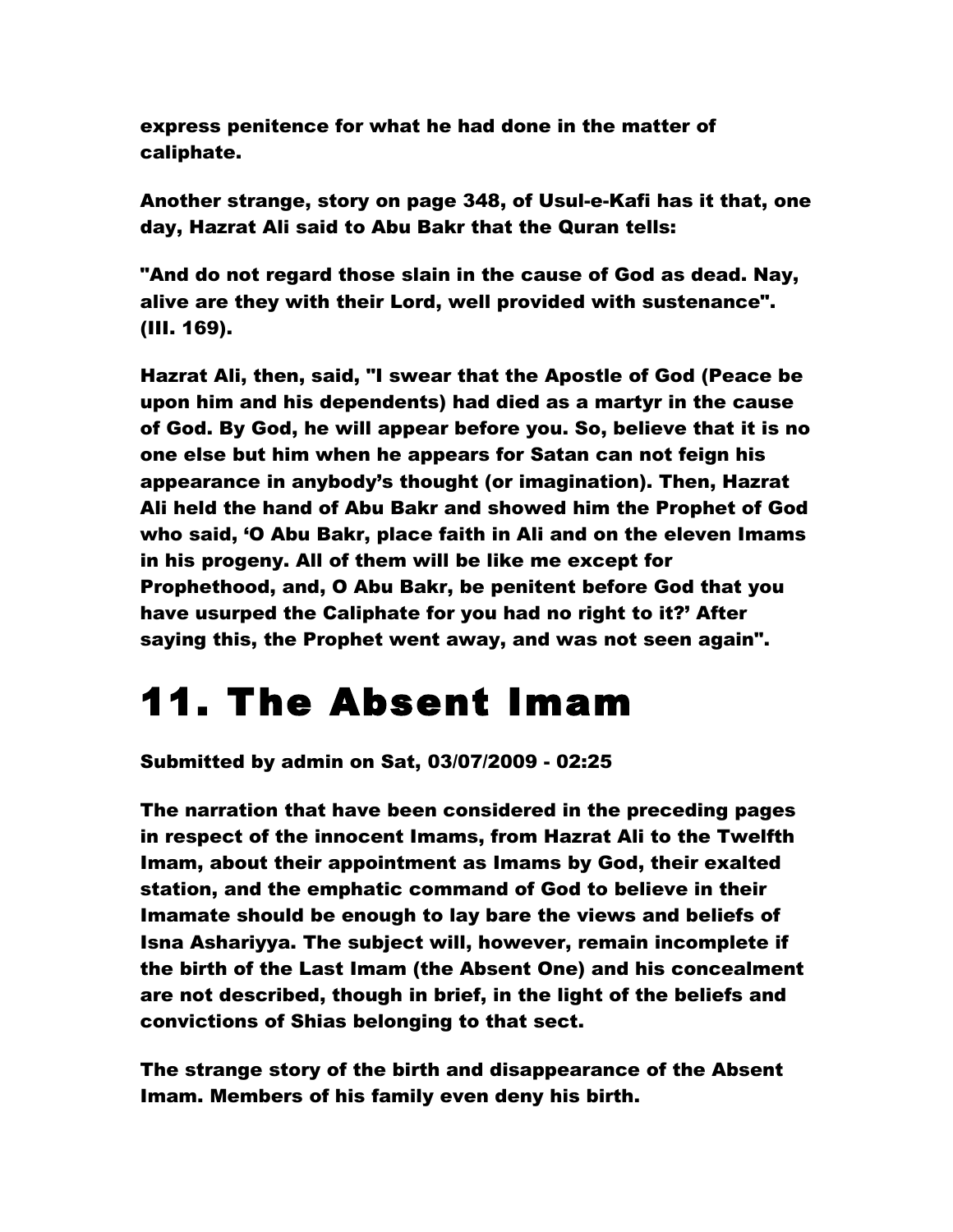Among the twelve Imams nominated by God, faith in whom is an essential tenet and doctrine of the Shi'ite creed and a prerequisite to salvation, Imam Hasan Askari bin Ali was the eleventh. According to Usul-e-Kafi, he was born in Ramadan, 232 A. H., and died in Rabi-ul-Awwal, 260 A.H., at the age of twentyeight years. (p. 324).

His real brother, Jafar Bin Ali, and the other members of his family have stated categorically that Hasan Askari had died issueless. It had, also, been confirmed by the government of the day after proper enquiry. His effects, thus, were distributed among his brother his brother, Jafar, and other heirs entitled to it according to Sharia Law. This is stated in Usul-e-Kafi itself on page 206.

According to Isna Ashariyya, after the third Imam i.e., Imam Husain, only the son of an Imam could be an Imam. This has been enunciated in Usul-e-Kafi in the form of narrations of several Imams in a separate chapter beginning on page 175. No other near relation could succeed him. On account of it, a great difficulty arose when Imam Hasan Askari died without a child. Who, then was to be appointed as the Twelfth and the last Imam ? To get over he predicament, it was claimed and publicized that four or five years before the death of Imam Hasan Askari (in 255 A.H., according to one version, and 255 A.H., according to another), a son was born to him from the womb of a slave girl and he was kept concealed so that nobody could see him.1

Ten days before the death of Imam Hasan Askari, that child of four or five years disappeared and took along with him all the things which had been coming down from Hazrat Ali through successive Imams, as for instance, the original and complete Quran compiled and written by Hazrat Ali himself, all the ancient Holy Scriptures like Torah, Bible, Psalms of David etc, in their original forms, and Mushif-e-Fatima, Al-Jafar and the leather bag containing Al-Jamed as well as the miracles of the Prophets of the pass, The Rod of Moses, the Shirt of Adam, the Ring of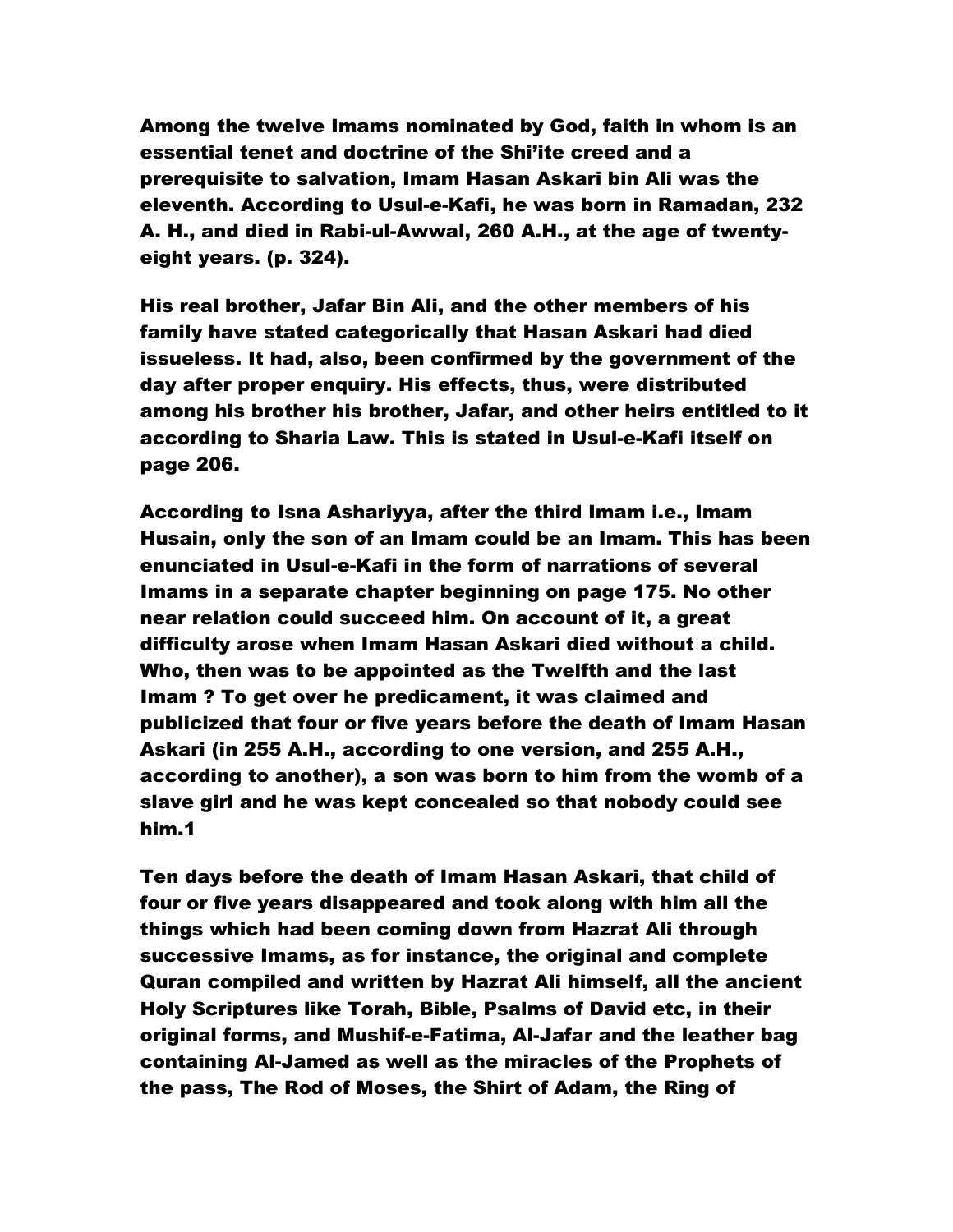Soloomon etc, etc., With all this material the four or five year old child singly vanished and hid himself in a cave of his city called Surra Man Ra'a.

The Shias believe that this child is the Last Imam and the Imamate ended with him, but as an Imam must be present in the world as long as it endures and the world cannot exist without an Imam, the Last Imam will live till the Doomsday and remain concealed like that till the appropriate time when he will come out of the hiding and his rule will be established all over the world and such and such things will happen.

Traditions relating to the birth, disappearance and concealment of the Twelfth Imam are given in several chapters of Usul-e-Kafi, such as, from pages 202 to 207, and 333 to 342. A perusal of them will convince that the whole 'case' is fabricated and even that has not be done skillfully and well, and the version of Imam Hasan Askari's brother and other family members appears to be correct and worthy of belief, We are, however, not concerned here with the merits of the case or what is plausible. We have only to narrate the belief of Isna Ashariyya in respect of the Absent Imam. Before we take it up, let us look into the story of his mother as narrated in Shi'ite books. Her name is said to be Mulaika and that she was the grand daughter of the Roman Emperor. Some say her name was Nargis.

The story of the mother of the Absent Imam.

Allama Majlisi, in his Haqq-ul-Yaqin1, has described in great detail the amazing story of the mother of the Absent Imam which is not only most strange, but also unique in the annals of love. For the material of his book he has relied on the authority of Ibne Babwaih Shaikh Tusi and said that both these gentlemen (who are among the architects of Shiaism) have related it from Bishr bin Sulaiman, on the basis of reliable reports. For the sake of brevity, we shall give only a summary of it. The whole report can be seen in Haqqul Yaqin (Published in Iran).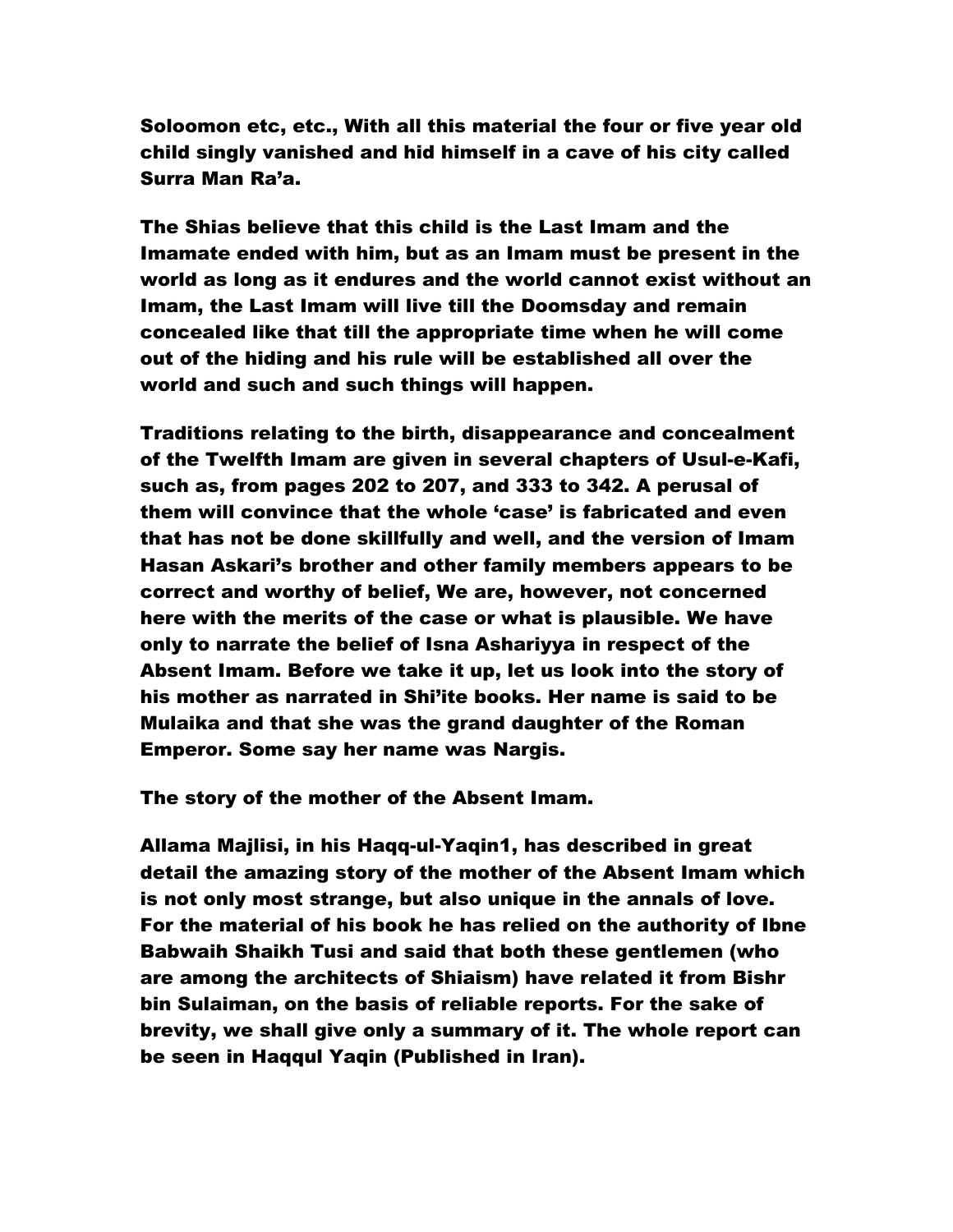The report has it that one Bishr Bin Sulaiman used to live in the neighborhood of Imam Hasan Askari in the city of Surra Man Ra'a. He and his father were disciples of Imam Ali Naqi, father of Hasan Askari. He was a trafficker in slave by profession. He says that, one day, Imam Ali Naqi gave him a letter written in English along with two hundred and twenty gold coins and told him to proceeded to the capital city of Baghdad where, as he said, "You will see a boat on the banks of the river carrying girls for sale. Among them you will find a slave girl wearing a veil. An Arab youth will like to purchase her girl wearing a veil. An Arab youth will like to purchase her and offer three hundred sovereigns as the price, but the girl will refuse to go with him. At that time, you deliver this letter to the master of the girl and request him to pass it on to her". Bishr goes on to narrate that as directed by the Imam. Ali Naqi, I left for Baghdad where all that the Imam had told took place. Ultimately, the letter reached the girl and she kissed it again and again. The girl requested her master to sell her to the bearer of the letter otherwise she will commit suicide. The master agreed to it, and sold her to me for two hundred sovereigns and she accompanied me. She told me that she was the grand daughter of the Emperor of Rome and her name was Mulaika and her mother was the daughter of Rome and her name was Mulaika and her mother was the daughter of Simon Peter, the leading Apostle of Jesus. She said, "When I was thirteen years of age my grand father (the Roman Emperor) arranged my marriage with his nephew. A magnificent function was held on the day of marriage. The Cross was placed on the throne on which the bridegroom sat, and Clergyman stood in a row with the Bible in their hands to perform the marriage. All of a sudden, the Cross bent low and fell down and the throne broke and the cousin with whom my marriage was being solemnized fell and became unconscious. After this inauspicious event, my grand father decided to get me married to another nephew of his. Festivities were, again, arranged with the same pomp and splendour, but it all met with the same fate. This greatly saddened my grand father. That night I saw in a dream that Jesus, his Wasi, Simon Peter and other Apostles came into the palace of my grand father, and a pulpit of light was placed in it.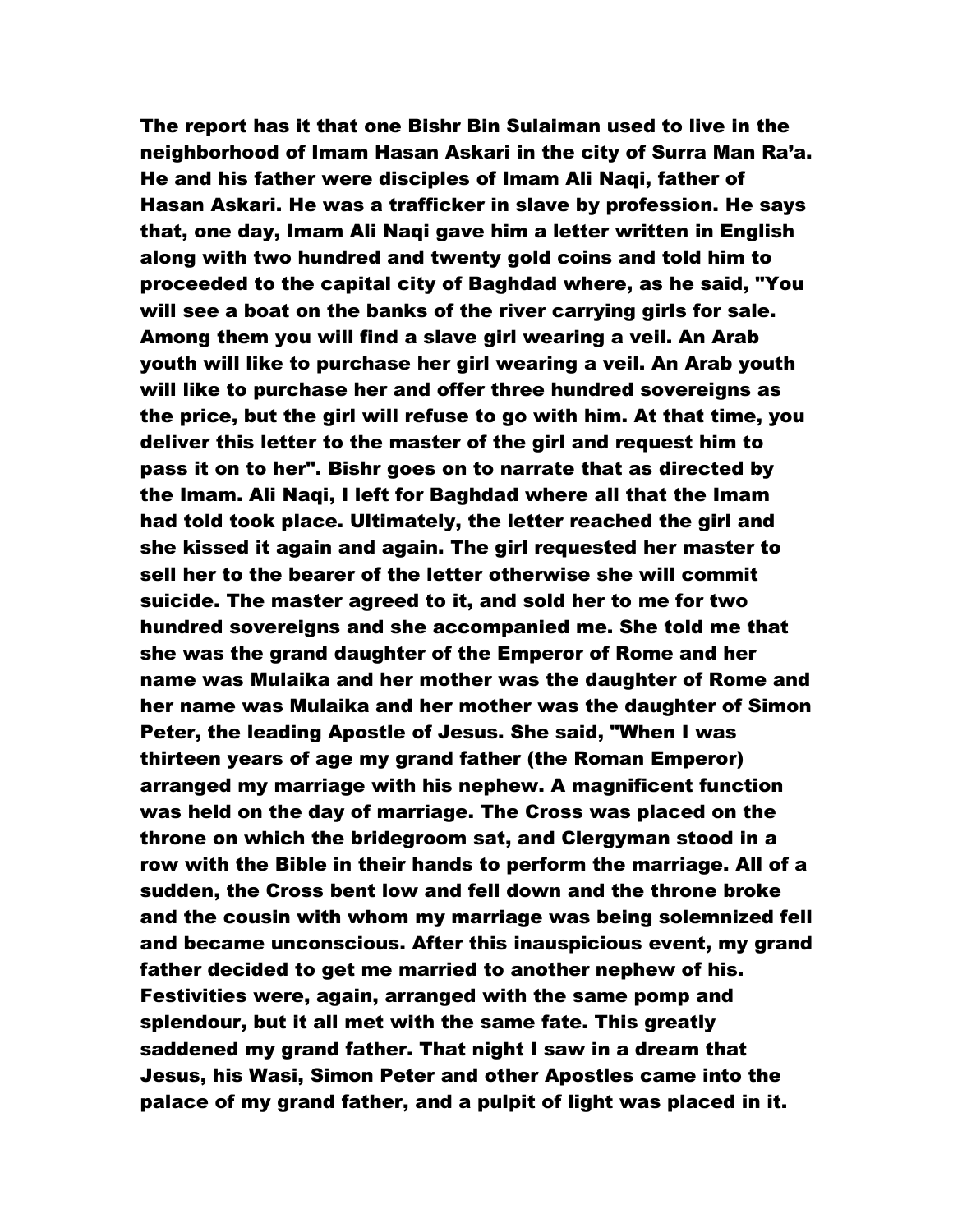After that. Hazrat Mohammed (peace be upon him), his successor, Ali and other Imams came and sat on the Lustrous pulpit. The holy Prophet said to Jesus that 'I have come to ask you for the hand of Mualika, daughter of your Wasi, Simon, for this son of mine, and pined towards Imam Hasan Askari who was sitting in front of him'. (After narrating the whole story to Bishr bin Sulaiman, she asked him if he was the Hasan Asakri whose father's letter he had delivered to her). Then relating the rest of her dream to Bishr, she said, "Jesus and Simon readily accepted the proposal. Thereafter, Hazrat Mohammad (peace be on him) delivered the sermon of marriage and Jesus gave me away in marriage to Imam Hasan Askari. I have not disclosed this dream to anyone besides you, but since then, the fire of intense love for Imam Hasan Askari (the sun of the firmament of Imamate) began to burn in my heart and I lost all peace and confront and forsook food and drink. The outward signs of the fire of love, also, became visible till; one night, I saw Mary in a dream accompanied by Hazrat Fatima Zuhra, and thousands of houris fo the Paradise. Mary told me that the lady, Fatima Zuhra, theleader of all womankind, was the mother of my husband. Hearing this, I caught her apron and wept profusely. I complained to her that her son, Hasan Askari, never came to me. Upon it, she said, 'How can he come? You are a Christian and your faith is polytheistic!". When I heard this I recited the Kalima and embraced Islam. When I awoke from the dream I was still reciting the Kalima and no night has passed since then when my husband, Imam Hasan Askari, has not come in dream and made me happy by making love to me. On his advice, somehow I managed to accompany the army of my country which was proceeding to fight with the Muslims. When the Muslims defeated the Roman army, I was captured along with other girls, and, thus, it is that I have reached you and succeeded in my purpose".

The foregoingis a summary of what is related by Allama Majlisi. We are not concenred with whether it is a true story or pure fiction, from the beginning to the end.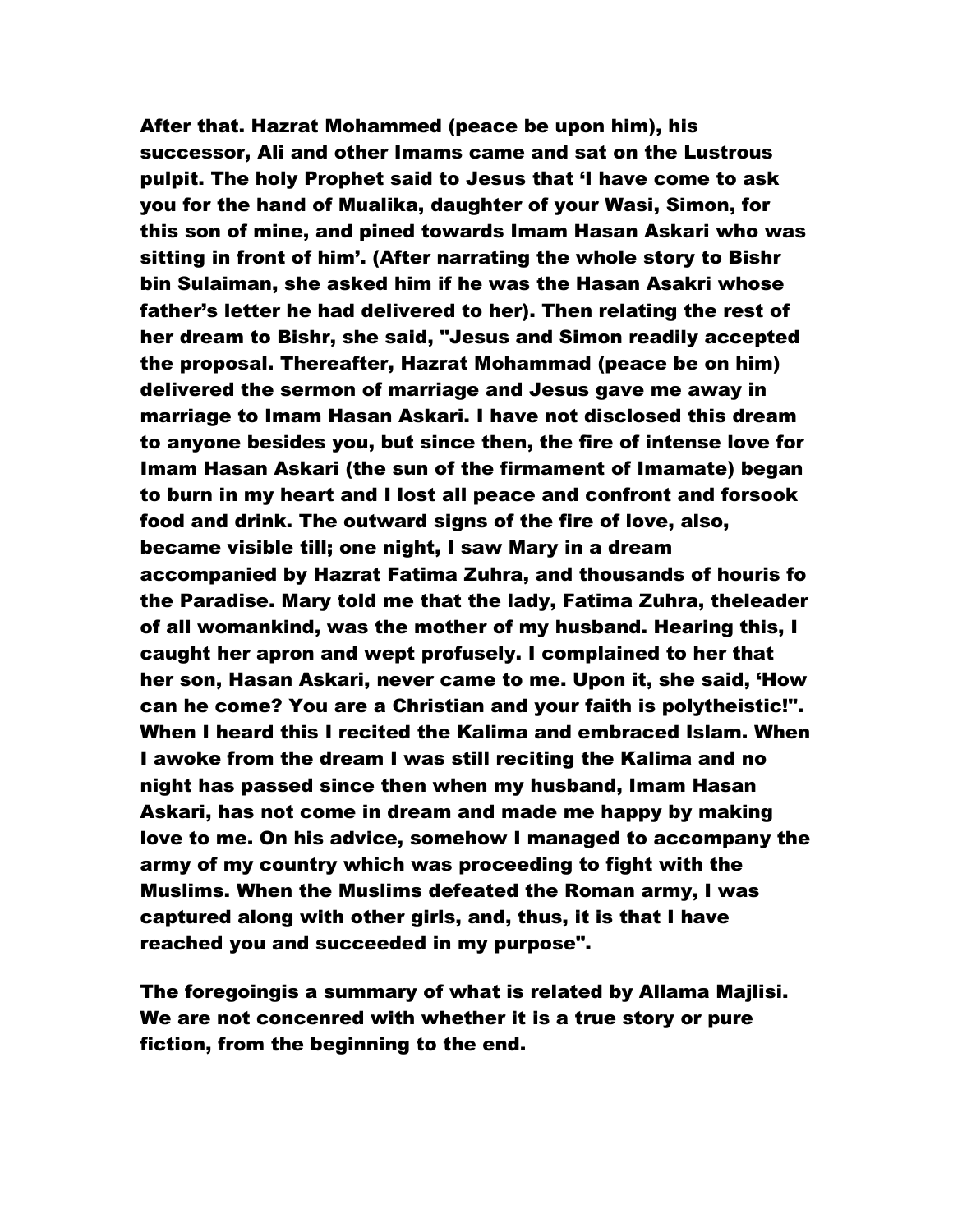Be that as it may, according to Allama Majlisi, the grand-daughter of the Roman Emperor entered the Haram of the Eleventh Imam, Hasan Askari, as a slave girl. According to Shia traditions, it was from her womb that the Twelfth Imam was born in 255 or 256 A, H. The birth was kept secret, and the infant was not shown to any one. He mysteriously disappeared ten days before the death of Imam Hasan Askari, at the age of four or five, with no one in the family having seen him besides his parents. In the special theological terminology of the Shias, he is called Al-Hujjah (The Argument), Al-Qaim (The Lasting) Al Muntazar (The Awaited), and Sahib-uz-Zaman (The Lord of the Time). It is firmly believed by them that when he will appear, he will rule over the world and things will appear which the world would not have seen before.

The Shias who believe in these things have been fervently awaiting his appearance and while speaking or writing about him invariably add the words Aj-Jalal Lahu Farjahu at the end of his name, meaning, may God bring him out soon! The fact of the matter, however, is that about 1150 years have already passed, and thousands may still pass, in the same way, on his Absence.1

The Major and Major Absence of Imam Mehdi:

As we have already seen, after the disappearance of the Absent Imam (Mehdi), some resourceful Shias had succeeded in convincing the people that they visited the Absent Imam in utter secrecy and were, so to speak, his agents and emissaries. Four persons had made this claim one after the other, the last being Ali bin Mohammad Samiri who died in 329 A.H. The simpleminded Shias used to send their petitions and letters through them to the Absent Imam along with costly gifts, and these people used to bring back the letters of the Imam in reply bearing his seal, All this was done in a most clandestine manner.

As for the truth or correctness of the whole thing, anyone with a little commonsense will conclude that it was a ruse played by a few artful persons to deceive the people. But, according to Shias, and their Ulemaa and Mujtahids, the letters purporting to be of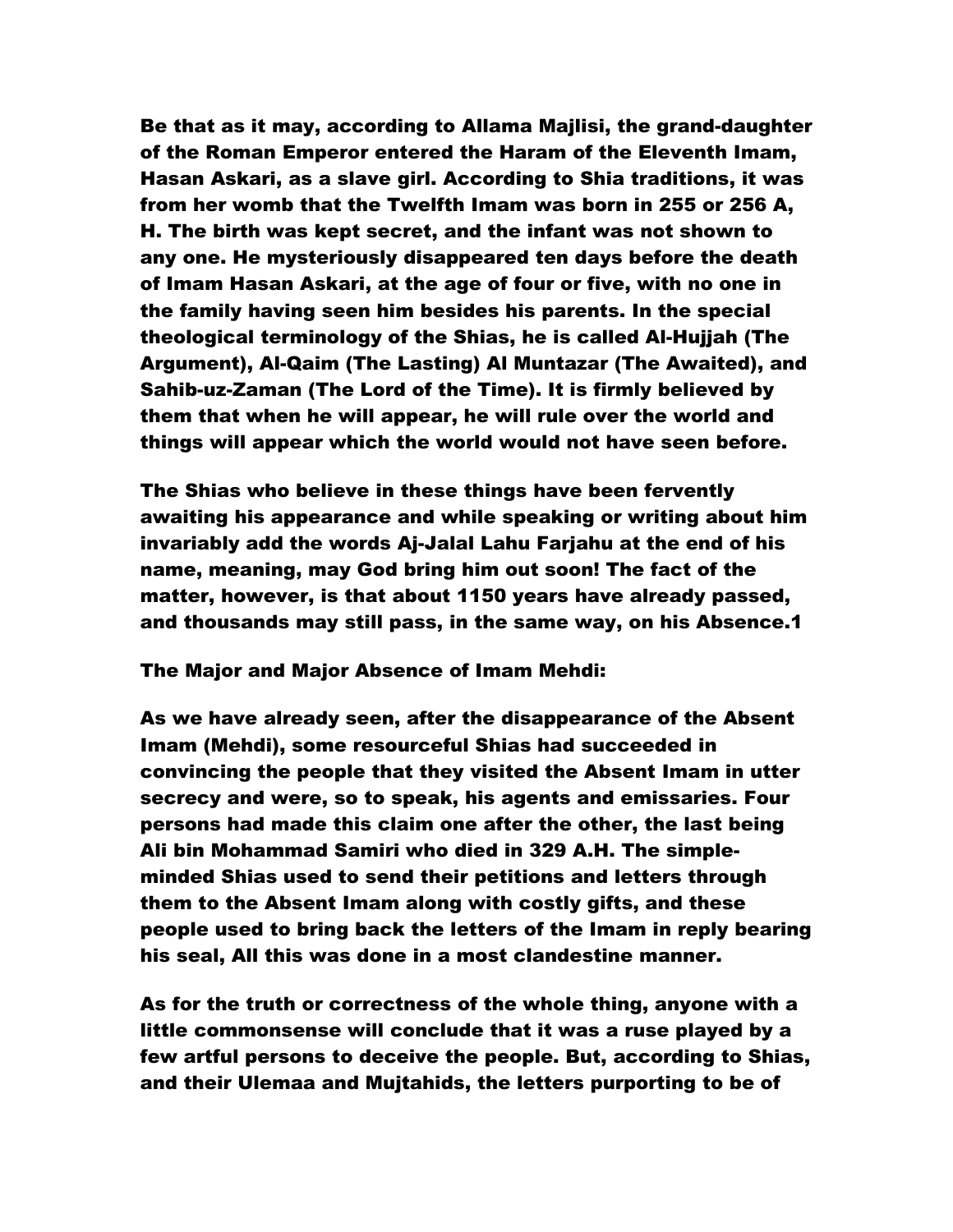the absent Imam are his sayings and religious pronouncements and religious pronouncements and fiats, and have been collected, as such, in their books of traditions. A collection of them can, also, be seen in the concluding pages of Ehtijaj-e-Tabrasi, Khomeini, too, has mentioned them as ultimate religious proof and argument and employed them in support of his own theory of Wilayat-e-Faqih1. This short period when communication with the Imam was possible is called Ghaibat-e-Sughra or the Minor Absence.

The business of emissaries ended when it came into the knowledge of the government and steps were taken to apprehend the person who were, thus, deceiving the people. Thereafter, the game was abandoned, and it was proclaimed that the period of the Minor Absence had ended and that of the Major Absence had began, and, now, no contact could be established with the Absent Imam till his appearance nor could anyone approach him. Nothing could be done then except to wait for his return.

When will the Absent Imam reappear?

In Ehtijaj-e-Tabrasi, which is among the most reliable books of the Shias a saying of the ninth Imam, Mohammad bin Ali bin Musa, has been reproduced which says about the Last Imam that:

"One of the unique things about him will be that his birth will take place secretly and people will not know about it and he will not be visible to people. From the four corners of the world three hundred and thirteen companions will gather round him, exactly equal to the number of Muslims who fought in the Battle of Badr. When 313 earnest and devoted persons will collect round him, God will reveal the Imam i.e., he will come out of the cave and begin his mission.1".

It is significant that the appearance of the Absent Imam having not taken place as yet can mean nothing, in the light of the saying of Imam Mohammad bin Ali bin Musa, except that during all these eleventh hundred and fifty years since 260 A.H., 313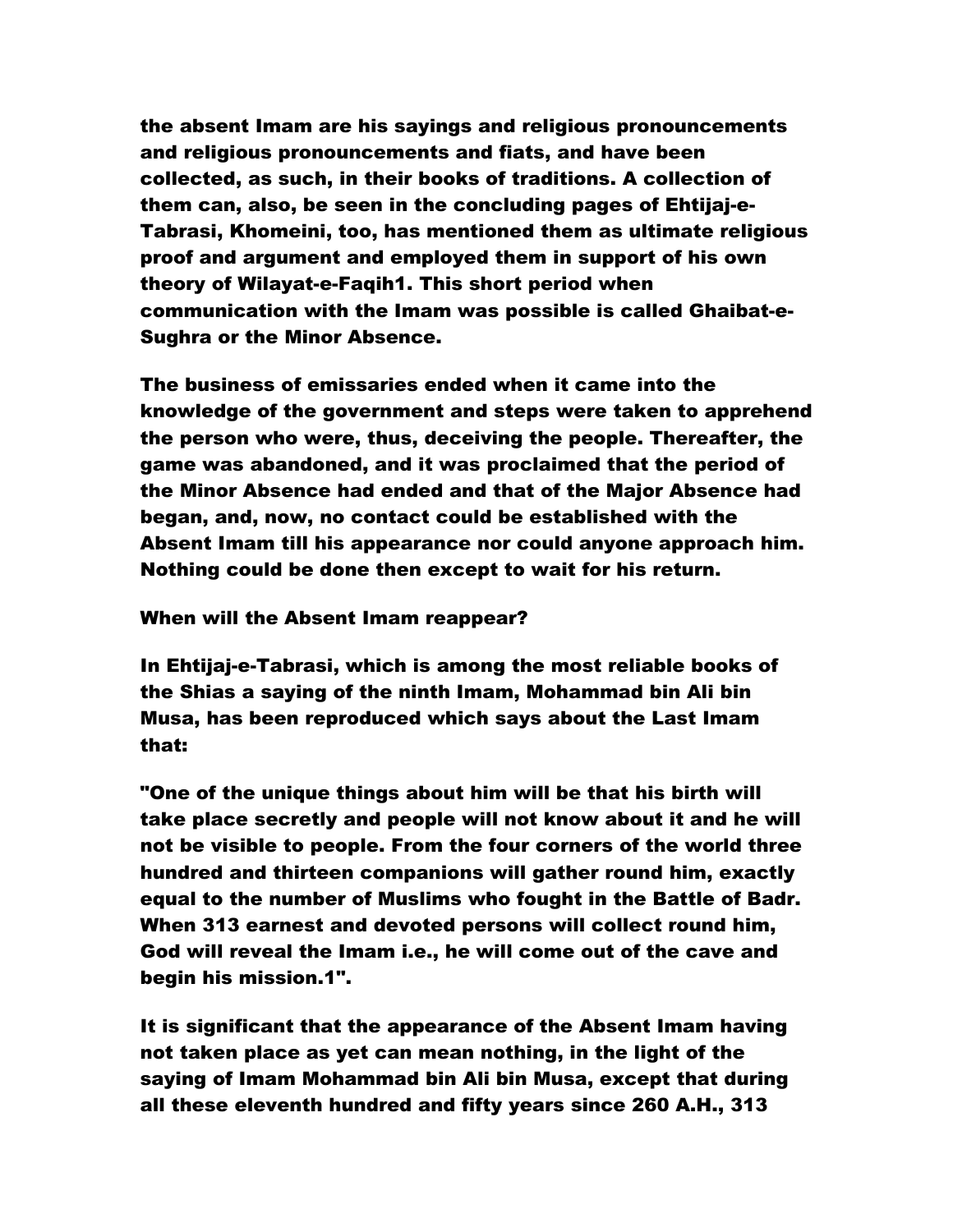truthful and sincere Shias have not been available who could stand up for the Absent Imam otherwise he would have, surely, emerged from the case. It is worth asking whether Shia leaders and theologians like Khomeini, also, hold the same view or not. We aim to close the present chapter on the Absent Imam with the following three traditions relating to him.

1. The Prophet of Islam will pledge his fealty to Imam Mehdi:

Allama Baqar Majlisi records that Imam Baqar once said;

"When Qaim (The Lasting) descendant of Mohammad (peace be upon him and his dependants) will emerge from hiding, God will help him through the angels. The first person to do Bait (take the oath of fealty at his hand) will be Mohammad and the second will be Ali.2".

2. Hazrat Ayesha will be brought back to Life and punished:

In the same book, it is recorded with reference to Elal Saharya by Ibne Babwaih that Imam Baqar said:

"When our Qaim (i.e., Mehdi) will appear, he will bring Ayesha back to life and punish her in vengeance for what she did to Fatima". (Ibid; p. 347).

Allama Khomeini has, in his Kash-ful-Asrar, highly praised the work of Allama Baqar Majlisi and recommended it for study, and reproduced some of its extracts in his own book. (p. 121).

3. When Imam Mehdi will appear he will kill the Sunnis before the Infidels:

Allama Majlisi has recorded, in Haqqul Yaqin, a tradition on the same subject saying that "when Imam Mehdi will appear, he will kill the Sunnis, starting with their Ulema before killing the infidels. He will kill all the Sunnis and wholly destroy them"1.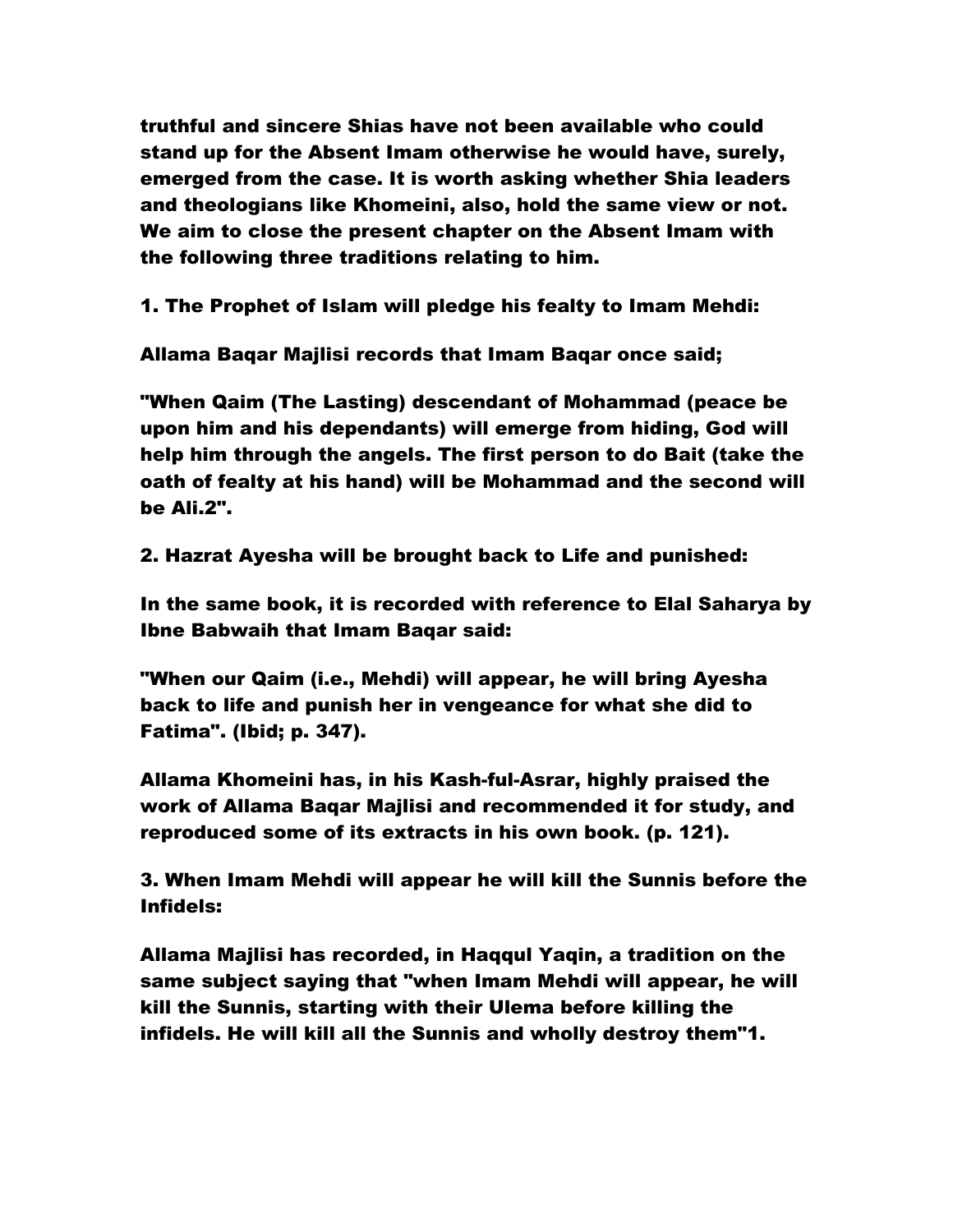# 12. The incident of Ghadire-Khum and thereafter

Submitted by admin on Sat, 03/07/2009 - 02:26

In Usul-e-Kafi we find narration of the Innocent Imams about nomination and appointment by God and His Apostle of Hazrat Ali and eleven other Imams to Wilayat and Imamate, i.e., to the office of the religious and temporal leader and ruler of the Ummat, to obey whom was a religious obligation. Since the first to be nominated was Hazrat Ali, and at Ghadir-i-Khum the proclamation was made only in his favour, we will, at this stage, take up sayings in regard to him alone. Seeing that the traditions, as usual, are very long, here, too, we will be giving only their condensed translations.

It is narrated that Imam Baqar (once) said that when the command of God in respect of the Wilayat and Imamate of Hazrat Ali was received by the Prophet (peace be upon him and his dependents) and the following verse of the Quran was revealed:

# ARABIC TRANSLATE

You will find friends only in God and His Apostle and in the believers.. (V:55).

and people, in general, did not fully grasp its meaning, the Almighty bade the Prophet to describe the office of Wilayat, in detail, to the people, and announce to them plainly the appointment of Hazrat Ali to it so that they could may know and understand what it signified. The sacred Prophet, thereupon, was greatly worried and feared that on hearing about the Wilayat and succession of Hazrat Ali, Muslims might turn apostates and begin to disown and oppose him. The Prophet (peace be upon him and his dependents) then, begged the Lord to reconsider His Command upon which the Revelation came: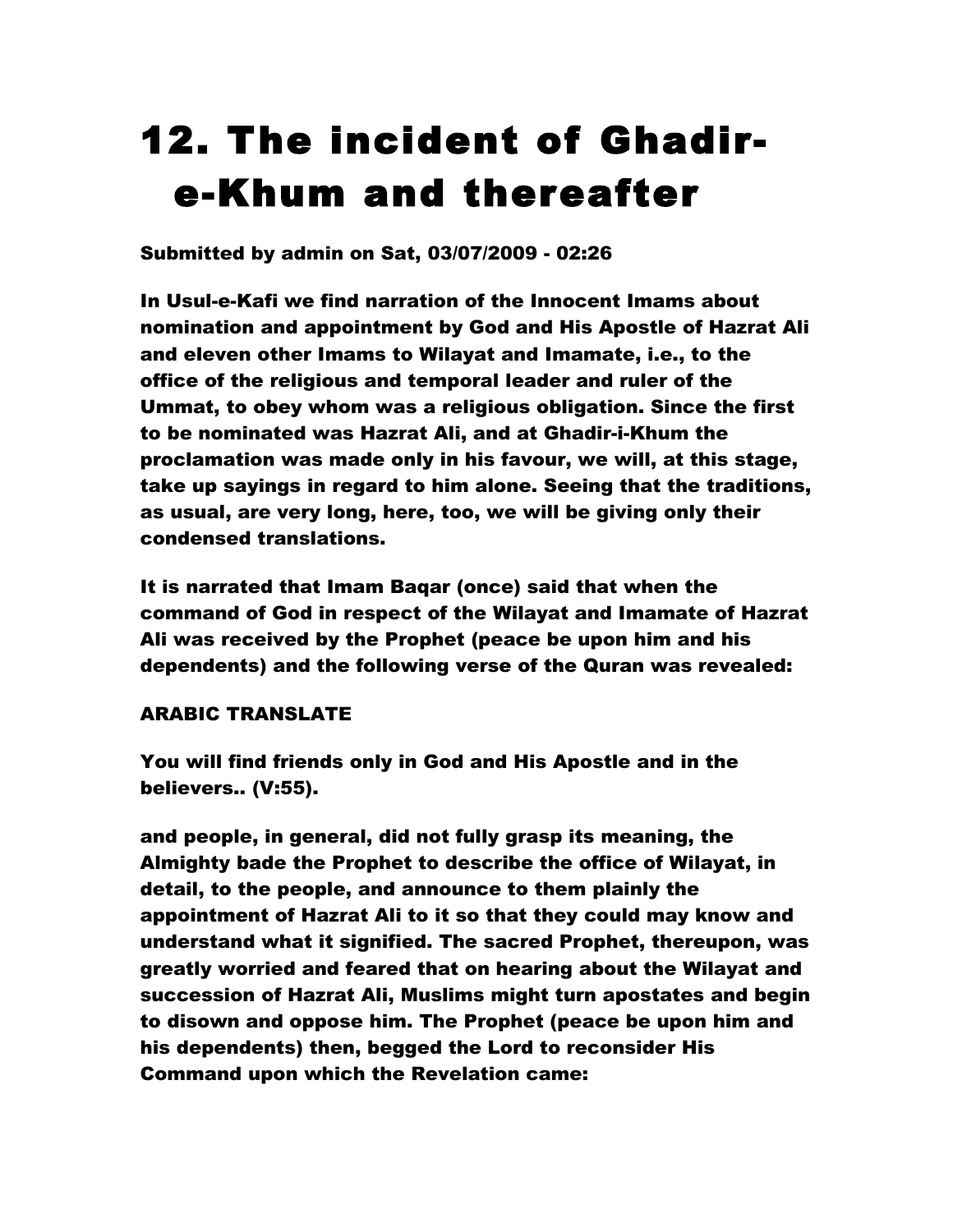### ARABIC TRANSLATE

Apostle: Make known that which hath been delivered unto thee from thy Lord, for, if thou do it not, then thou hast failed to fulfil the mission of a Messenger. And God will certainly protect thee from (the evil-minded) men." (Q V: 67).

In another narration the Prophet is reported to have said, "When I feared that People might become apostates and disobey and reject me, I did not feel inclined to comply with this command. Then, there came an order from God with exceptional possessiveness and stress that I had to carry out the order and was threatened with punishment in case of non-compliance". After this admonition and threat of punishment, the Prophet (peace be upon him and his dependents) made the declaration at Ghadir-I-Khum. He collected al the people for the occasion and the proclamation of the Wilayat and Imamate of Hazrat Ali was made in everybody's presence. (p. 178-179).

Yet another narration says that the Prophet (pace be upon him) particularly addressed Hazrat Abu Bakr and Hazrat Omar and said, "You both get up and wish Ali by saying, As-Salam-o-Alaika, ya Amir-al-Mominin, and so they did.".

In another standard book of Isna Ashariyya called, Ehtijaj-e-Tabrisi, the incident of Ghadir-I-Khum, has been related on the authority of Imam Baqar, with a number of additions. The narrative begins from page 28 and ends on page 35 of the book.

Even a gist of it will take eight to ten pages of our book the pages of which are of smaller size than that of Ehtijaj-e-Tabrisi, and, therefore, we will content ourselves with the observation that in it is further, added that after the Holy Prophet had ended his long sermon concerning the Caliphate and Imamate of Hazrat Ali, he took, at his own hand, from all those present (numbering about a lakh) the pledge of fealty in respect of the Caliphate of Hazrat Ali, and the first to do so were Abu Bakr, Omar and Usman, and then came all the Muhajirin (Emigrants) and Ansar (Helpers), and, finally all the other who were present. It went on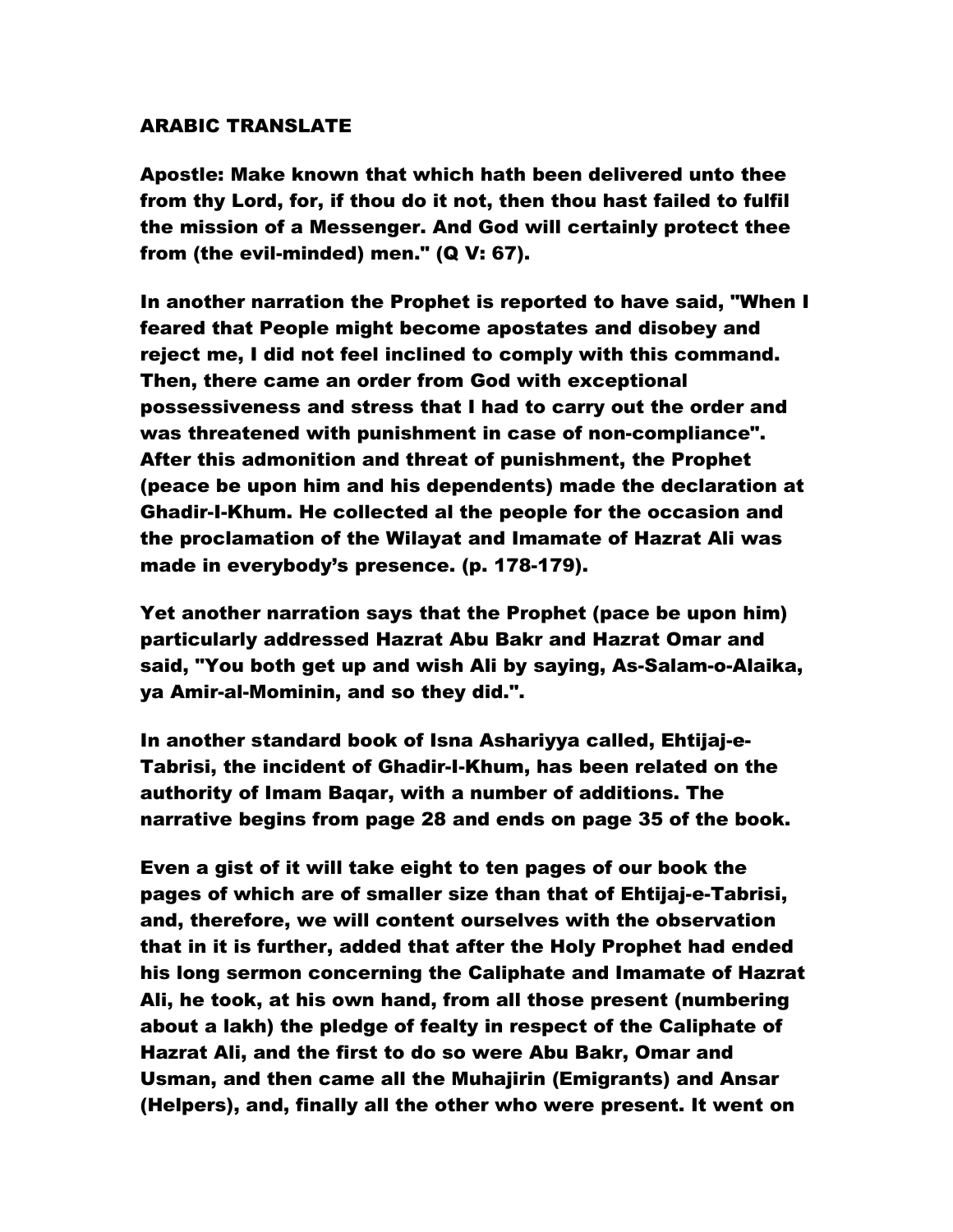like that till late in the evening, and the prayers of Maghrib and Isha were offered together. (p. 35).

In another report occurring in Usul-e-Kafi, it is stated that when the holy Prophet (peace be upon him and his dependents) was returning from the Farewell Haj and had reached Ghadir-I-Khum, Gabriel came to him with the verse:

### ARABIC TRANSLATE

"O Apostle! Make known that which hath been revealed unto thee from by Lord."

The Prophet, then, had the announcement made for the people to gather there and the ground was cleared of thorns where acacia trees had grown. When the people had collected, the Prophet, after a few introductory remarks, said "Ali is the Maula1 of whom I am the Maula. O God ! Have friendship towards those who have friendship for Ali, and show enmity towards those who have enmity for Ali". The sacred Prophet said it thrice which aroused feelings of malice, double-dealing and hypocrisy among the people and they observed that the command, certainly, was not from God. The Prophet simply wanted to thrust his cousin (uncle's son) upon them by raising his rank and position. (p. 182).

There is yet another narrative, in the same context, in Furu-i-Kafi only a substance of which, too, can be given here. In it, extremely abominable and heathenish charge and accusation has been made against the leading Companions like Abu Bakr, Omar, Salim Maula Abu Huzaifa and Abu Obaida Ibni Jarrah.

It is related by Hassan Shutar ban i.e. (camel driver) that "once, Imam Jafar Sadiq travelled on my camel from Medina to Mecca. When we reached Ghadir-I-Khum, the Imam looked at the left side of the mosque and said that it was the place where the Prophet (peace be upon him and his dependents) had stood up and raising up Ali with both the hands had proclaimed his Caliphate and Imamate, and said, "Ali is the Maula of whom I am the Maula." Imam Jafar Sadiq, then, looked at the right side of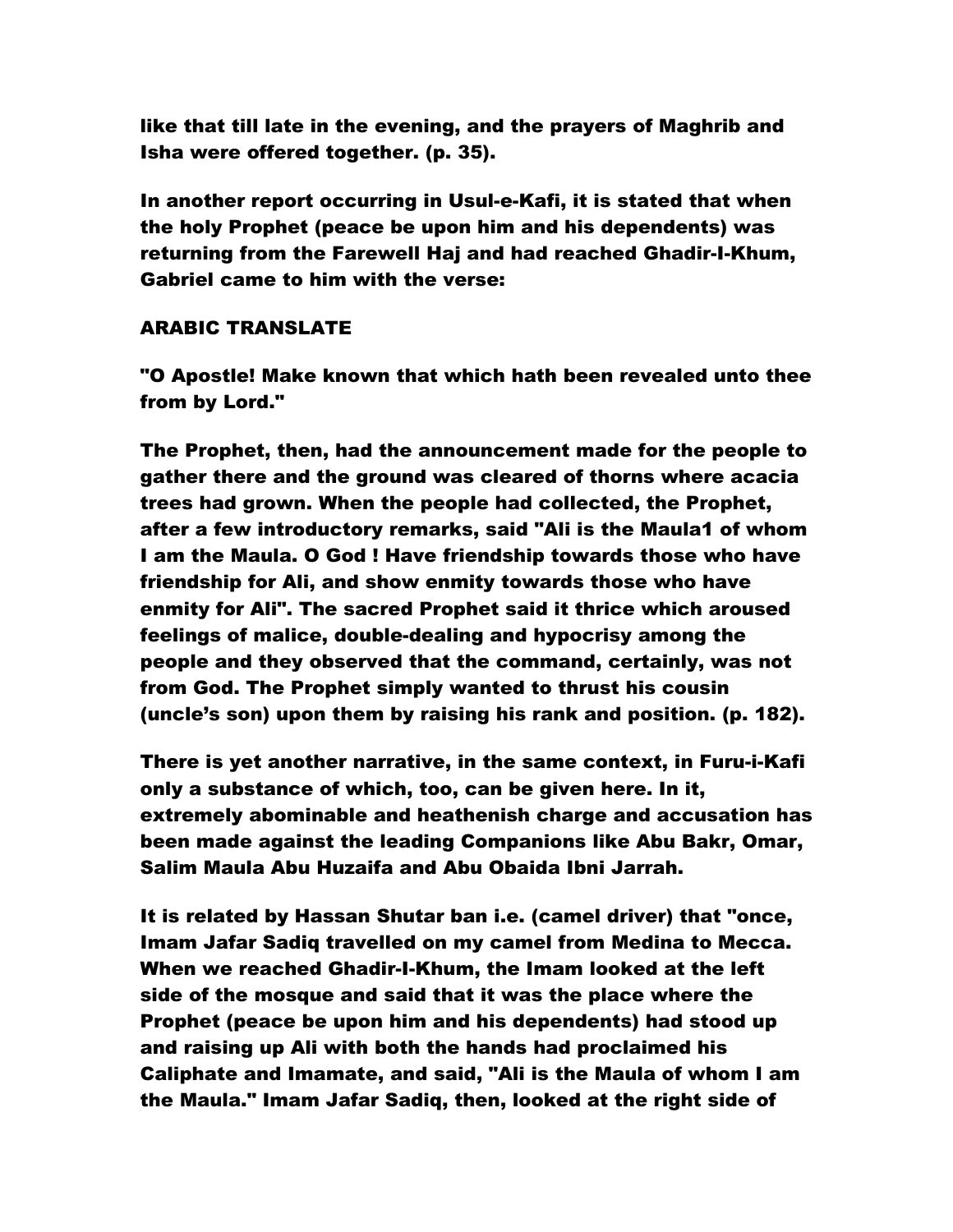the mosque and observed that there was the tent of Abu folan and folan (meaning Abu Bakr and Omar) and Salim Maula Abi Huzaifa and Abu Obedia Bin Al Jarrah). When they saw the Prophet (peace be upon him and his dependents) lifting up Ali with both the hands and announcing his Wilayat and Imamate, they said among them selves: Just look at his eyes (meaning, God forbid, the eyes of the Prophet)? How are these rolling as if these were the eyes of a lunatic?" It was, then, that Gabriel appeared with the following verse:

### ARABIC TRANSLATE

And lo, those who disbelieve would fain disconcert thee with their eyes when they hear the Reminder, and say lo! He is indeed mad1. (LXVIII:51)

Another book by the author of Usul-e-Kafi, Abu Jafar Muhammad bin Yaqub Kulayni, is called, Kitab-ur-Roza which is the last part of his compendium, Al-Jame-ul-Kafi. It contains the report of a long sermon by Hazrat Ali at the end of which he is related to have said while narrating the event of Ghadir-I-Khum:

"When the Prophet (peace be upon him and his dependents) reached Ghadir-i-Khum, a pulpit was erected by his order. He mounted on it and holding me by the arms raised me up in such a manner that the whiteness of his armpits was visible, and, (then), proclaimed in a loud voice to the assembly: Ali is the Maula of whom I am the Maula. O God, love him who loves Ali, and have enmity towards him, who is the enemy of Ali.".

The report goes on to say that, at the end of the sermon. Hazrat Ali used the word Al-Ashqiyan (highly wretched sinful and depraved persons) for Hazrat Abu Bakr and Hazrat Omar, and related, in detail, the punishment they were doomed to receive in the Hereafter, and, then, Hazrat Ali uttered the worst kind of imprecation against all the Ansar and Muhajirin without naming anybody, who had accepted Hazrat Abu Bakr and Hazrat Omar, as the Caliphs, or so to say, against the entire Muslim Ummat of that time and al the holy Companions.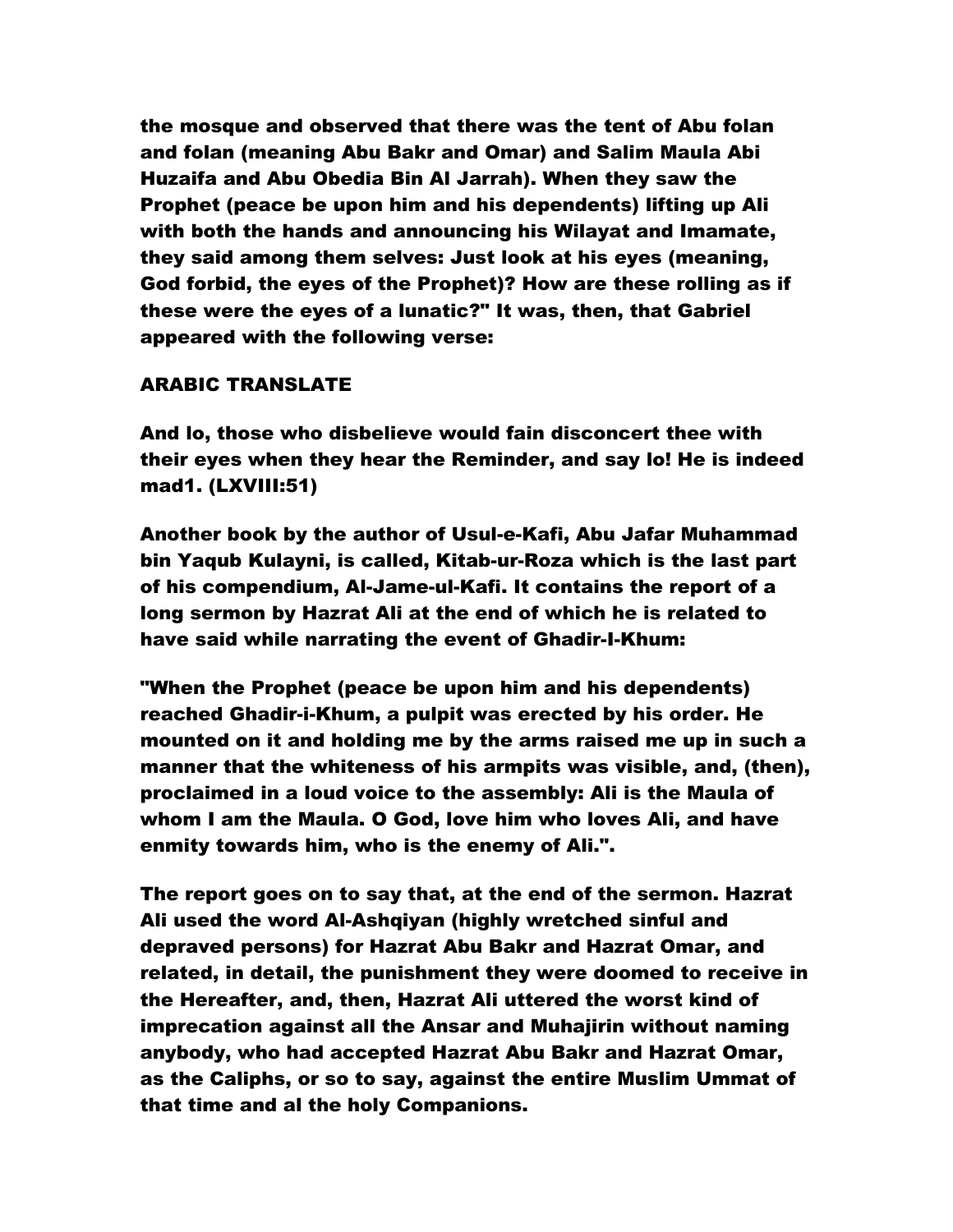#### NOTE

Firstly, let no one entertain any unworthy idea, doubt or misgiving about Hazrat Ali and his descendants, particularly Imam Jafar Sadiq and Imam Baqar on reading the aforementioned reports and traditions appertaining to Ghadir-i-Khum (or any other of a similar kind reproduced earlier) in which highly deplorable and shameless remarks and statements have been attributed to those virtuous men concerning Hazrat Abu Bakr and Hazrat Omar and other leading Companions (to the extent of condemning them as wretched, sinful, and vicious and apostates, and infidels, and damned to Hell, and guilty of insolence and treachery against the holy Prophet). All these narrative are pure slander an vilification and an attempt to blacken the character of the first two or three Caliphs and other distinguished Companions by the narrators thereof whose sole aim and mission was to create discord and dissension in the Ummat and to destroy Islam. Otherwise, it is an incontrovertible fact of history that along with the Companions in general, - the Mahajirs and Asnars-, Hazrat Ali, too had pledged his fealty to Hazrat Abu Bakr and Hazrat Omar as the Caliphs and successors of the sacred Prophet, and he was among their most trusted advisers (or ministers in the modern parlance). He never expressed his disagreement in that regard before any group or body of men nor laid claim against them, to Caliphate and Imamate by recalling what is said in these reports to have happened at Ghadir-i-Khum. According to an overwhelming majority of Muslims, and non-Muslim historians as well, the conduct of Hazrat Ali was based wholly on sincerity and had nothing to do with Taqaiyya or hypocrisy as the Shias assert. Its most obvious proof is that he married away his daughter, Umm-Kulsum, to Hazrat Omar and made him his son-in-law in the same way as the Holy Prophet had made Hazrat Ali his son-in-law.

But, enough for the present. We will return to it later.

Secondly in some books of the traditions of Ahle-e-Sunnat, too, the holy Prophet's sermon on the occasion of the Farewell Haj is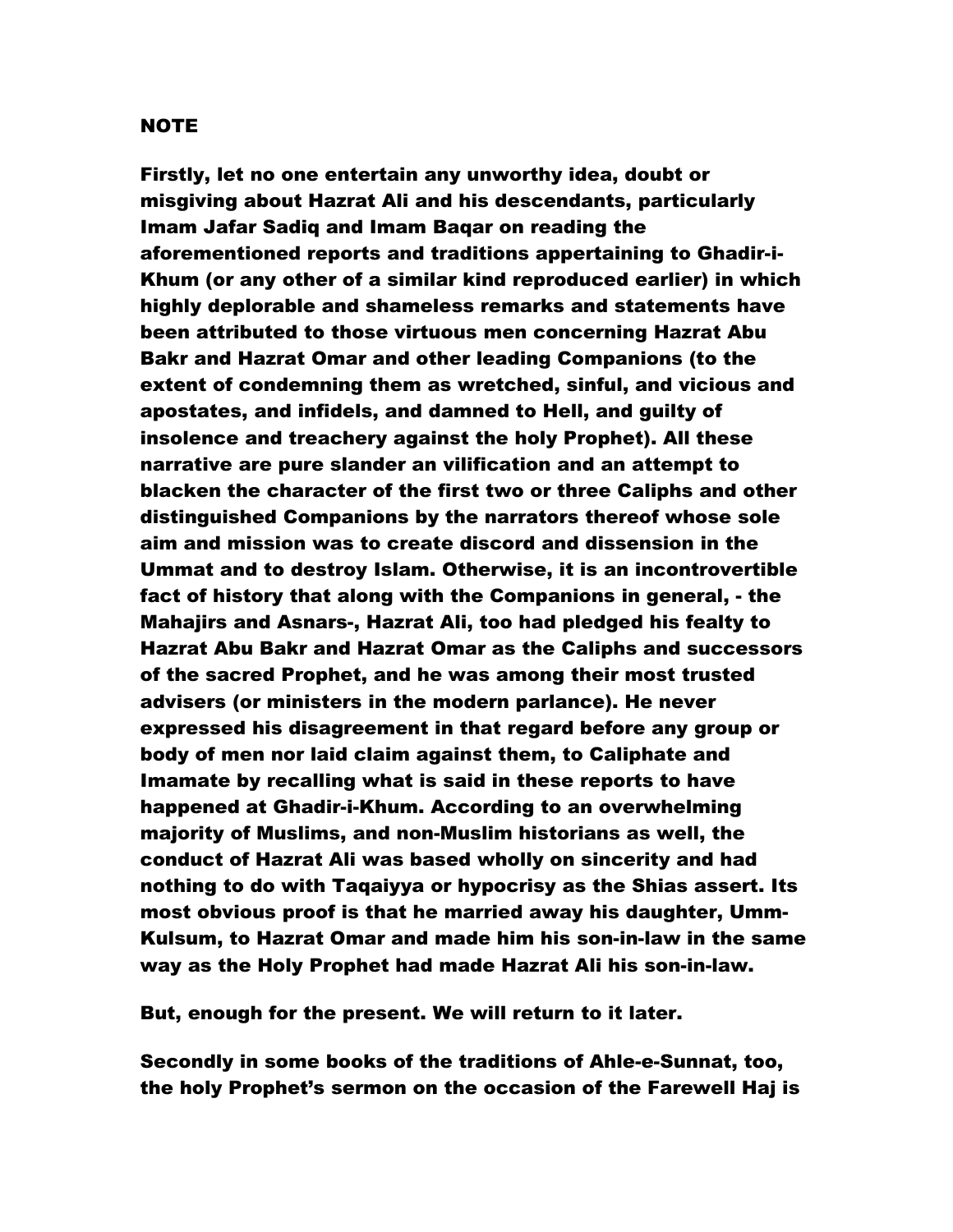mentioned in which he had observed that "Ali is the Maula of whom I am the Maula". But it had nothing to do whatsoever with the question of Caliphate or Imamate. The fact of the matter is that seven or eight months before the Last Pilgrimage, the sacred Prophet had sent Hazrat Ali with about 300 men to Yemen. They had come from Yemen to join the Prophet in the Farewell Haj. During their stay in Yemen, some of Hazrat Ali's companions had disagreed with him on certain matters. These persons, also, had come with Hazrat Ali to take part in the Last Pilgrimage, and during the Haj they spoke about the differences they had with some of the steps taken by Hazrat Ali. It was, undoubtedly, a mistake on their part and the devil is always on the lookout for such an opportunity to sow the seeds of rancour and animosity in the hearts of men. When the holy Prophet came to know of it, he felt that the circumstances demanded that he publicly declared what place of acceptance and liking Hazrat Ali did enjoy from the side of God. With that object, he gave the sermon in which he said, "Ali is the Maula of whom I am the Maula. O God! Have friendship towards those who have friendship for Ali, and have enmity towards those who have enmity for Ali". In Arabic the word Maula has a wide range of meaning. It denotes 'master' 'slave' 'emancipated slave' 'helper' 'friend' and 'loved one'. In the holy Prophet's pronouncement it has been used in the sense of a friend and a loved one, as it evident from the prayer that follows it.

What the above saying of the Prophet conveys, in sum, is that "he who holds me dear holds Ali dear as well. Hence, whoever loves me should, also love Ali".

Anyway, the tradition is not even remotely related to the question of Caliphate or Imamate.

# 13. Some other views and precepts about Hazrat Abu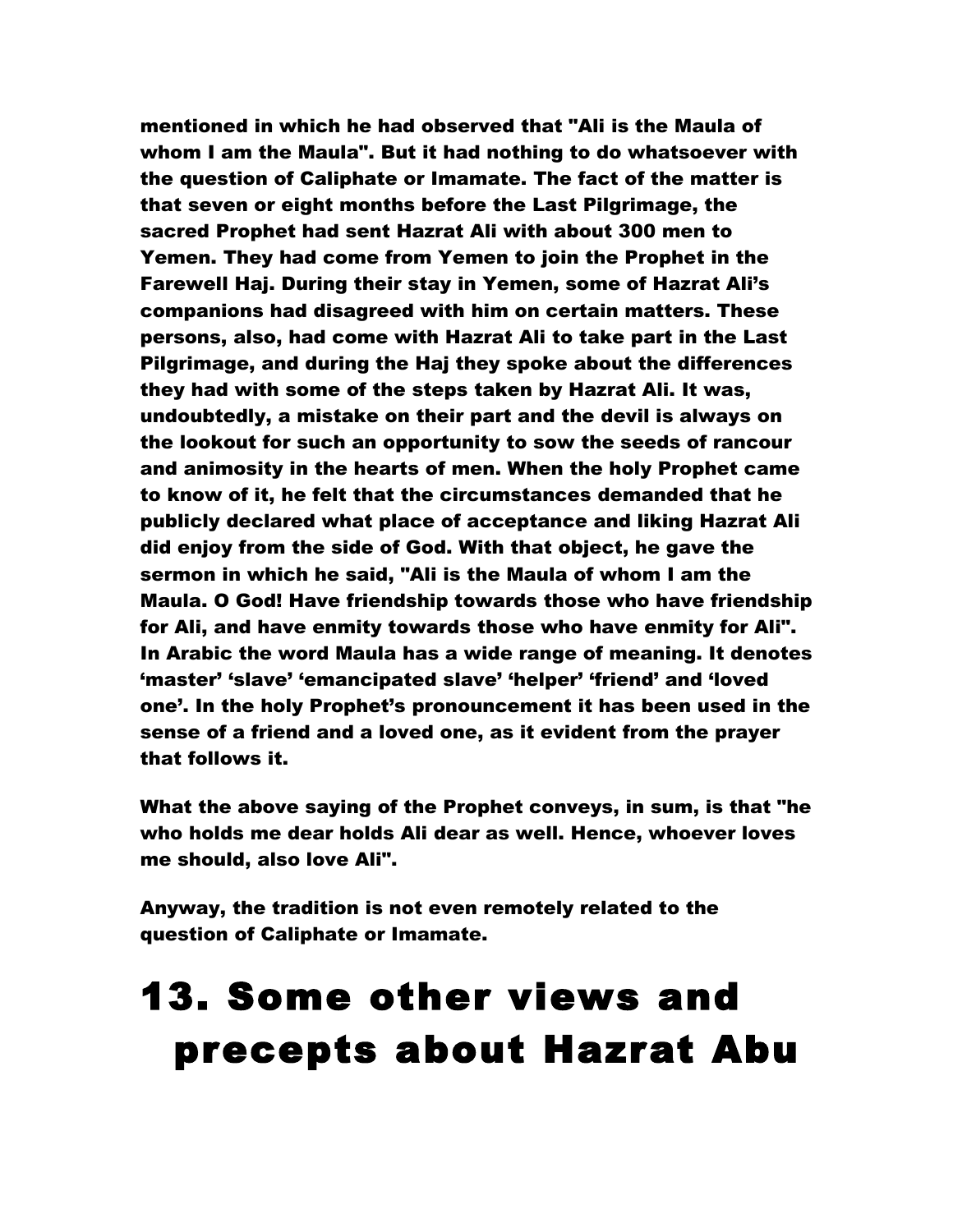# Bakr (r.a) and Hazrat Omar (r.a) Satan was the first to pledge fealty to Abu Bakr (r.a)

Submitted by admin on Sat, 03/07/2009 - 02:27

If it is accepted that while returning from the Farewell Haj, the Prophet (peace be upon him) had taken special pains to collect all the Companions and fellow travelers at Ghadir-i-Khum, and mounting on the pulpit he had raised up Hazrat Ali with both the hands (so that everyone could see him) and announced his Wilayat and Imamate after himself in compliance with the Command of God, and also had everyone avow and affirm it , and told Hazrat Abu Bakr and Hazrat Omar, particularly, to wish him as 'Amirul Mominin' which they had done, and as Ehtijaj-e-Tabrasi tells, the holy Prophet had taken the oath of fealty and allegiance from all those present in Hazrat Ali's favour at his own hand, and the first to do so were Hazrat Abu Bakr, Hazrat Omar and Hazrat Usman, then it will, also, have to be agreed to and accepted, naturally and necessarily, that when only about eighty days after it, on the death of the holy Prophet. All of them left Hazrat Ali alone and made Hazrat Abu Bakr the Caliph and religious and temporal head of the Ummat, in succession to the Prophet, and took the bait at his hand, they all were guilty of treachery to God and the Apostle and ha turned apostates and infidels, specially the first three Caliphs who were the first to pledge fealty to Hazrat Ali.

Even if in the Shi'ite traditions and the sayings of the Imams they had not been denounced as apostates and infidels and accursed of God, and doomed to end up in Hell and imprecation had not been uttered on them, no other conclusion could be drawn from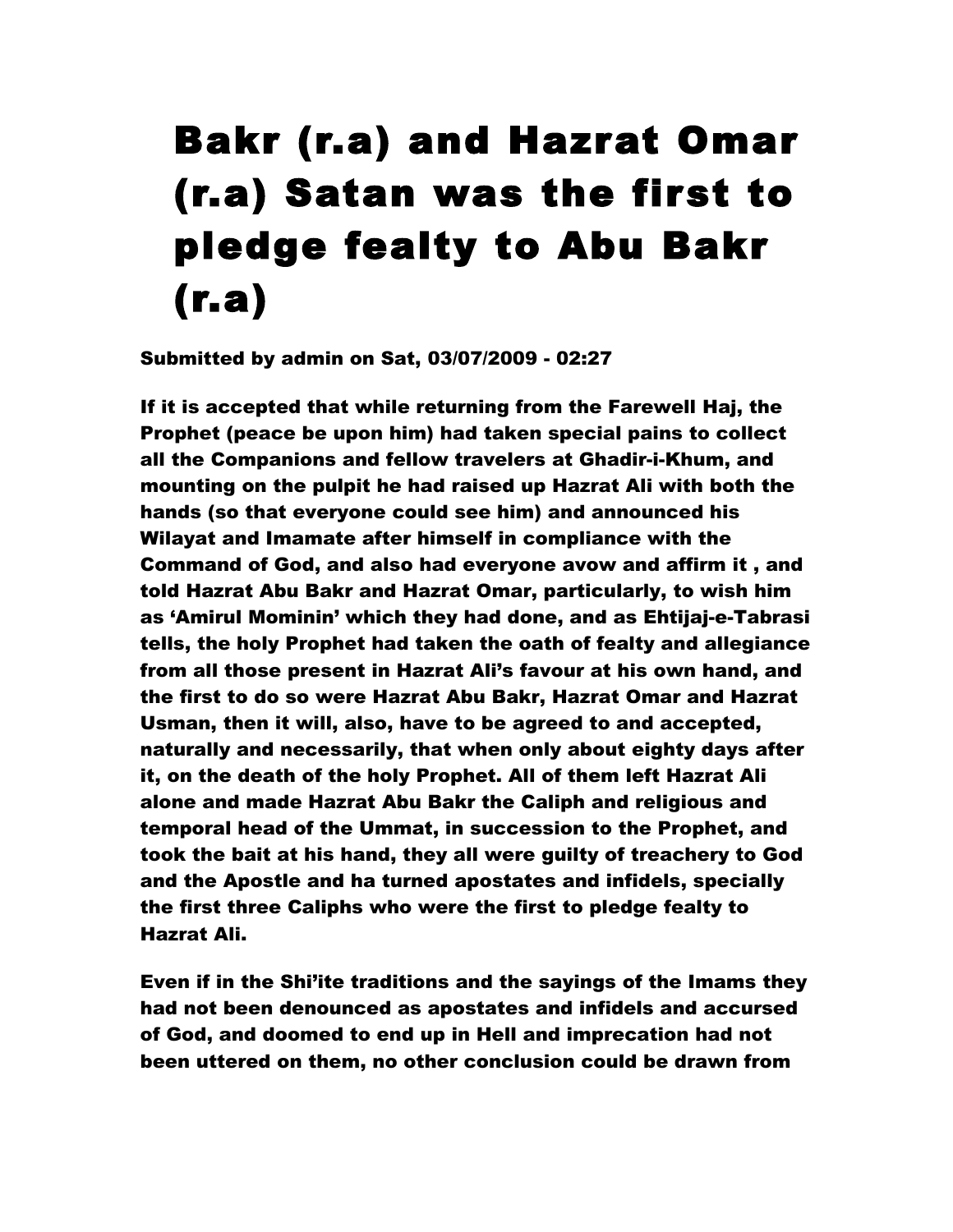what is stated to have taken place at Ghadir-i-Khum in relation to the question of Imamate.

But such is not the case, and we have already seen the tradition and sayings of the Imams reproduced from Al-Jame-ul-Kafi etc., in which the holy Companions and the first three Caliphs have, on that very basis, been called apostate and infidels and dwellers in Hell, and conforming to the Quranic verses revealed in respect of the worst kind of infidels and unbelievers.

We, however, deem it proper to take note of a few more narratives and sayings in that context before proceeding ahead.

#### About Hazrat Abu Bakr and Hazrat Omar:

It is related in Kitabur Rauza by Kalini that (once) on being asked by a close disciple about Hazrat Abu Bakr and Hazrat Omar, Imam Baqar said:

"What do you want to know from me about the two men? Whoever of us, the Ahle-Bait, has gone from this world, he has gone full of anger against them. Among us, every elder person has bequeathed it to his successor. Both of them usurped our right, and they were the first to get over our necks. Whatever calamity befalls us, its foundation has been laid by these two men. May the curse of God, of the angels and of the whole of mankind be, therefore, on those two." (p. 115).

Another tradition given in the same book tells that the aforesaid disciple also (once) asked Imam Baqar about the sons of Hazrat Yaqub (Jacob), who had thrown their younger brother, Hazrat Yousuf (Joseph) into the well, and (yet) they are referred to in the Quran along with Apostles and called Asbat (sons of Hazrat Yaqub). What the questioner, perhaps, wanted to know was why were they spoken of in the Quran along with the Prophets when they had committed such a grave sin Imam Baqar, thereupon, replied: "Those sons of Hazrat Yaqub were not Prophets, but only the sons of a Prophet but everyone of them departed from the world cleansed and blessed because they had thought over the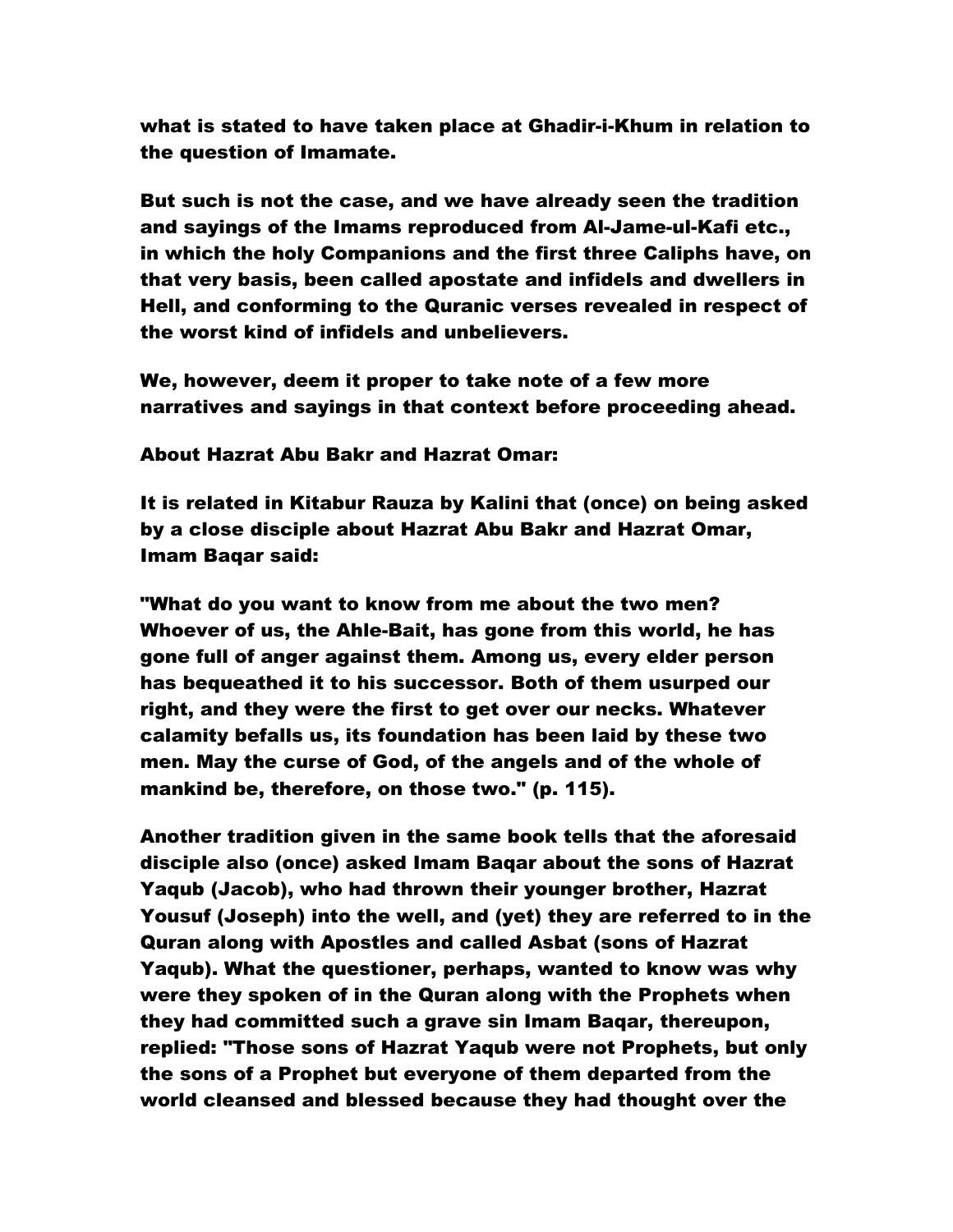cruelty they had done to Hazrat Yusuf and repented. And those two Sheikhs (Abu Bakr and Omar) departed from the world in such a state that they neither thought of the injustice they had done to Hazrat Ali nor offered penitence. Therefore, the curse of God, the angels and the whole of mankind is on them." (p. 115).

Yet another narrative in a Shi'ite book appertaining to the tradition, called, Rijal-i-Kashshi, has it that (once) a disciple named Kumait Bin Zaid enquired about Hazrat Abu Bakr and Hazrat Omar from Imam Baqar, upon which he replied:

"In Islam, whoever's blood is shed without a just cause, all wealth that is earned by illegal means, and every adultery that is or will be committed till the day of the appearance of our Imam Mehdi, the sin of all this will be on the necks of these two persons."1

Satan was the first to pledge fealty to Abu Bakr:

Abu Jafar Yaqub Kalini has reproduced a tradition in his book. Kitabur Rauza, which he maintains was related by Hazrat Salman Farsi. The narrative is a very long one, and, therefore, only a summary of it is given here, with a few relevant extracts from the text. It reads:

When on the death of the Prophet (peace be upon him and his dependents) people elected Abu Bakr as the successor in Saqifa Bani Sa'ida2 and he came to the Prophet's mosque to sit on the pulpit and started taking the pledge from the people, Salman Farsi went to Hazrat Ali and told him about it, Hazrat Ali asked Salman Farsi. "Do you know who was the first to pledge is fealty to Abu Bakr". He replied "I do not know but I had seen an old and dignified man advancing with the help of his staff and with the mark of prostration on his forehead. He was the first to reach Abu Bakr. He was crying and saying. 'All praise be to God who did not take me away from this world by causing my death till I had seen you at this place. Extend your hand'. Abu Bakr, then, extended his hand and the old man pledged his fealty on it.". Hazrat Ali, asked Salman Farsi, "Do you know who was that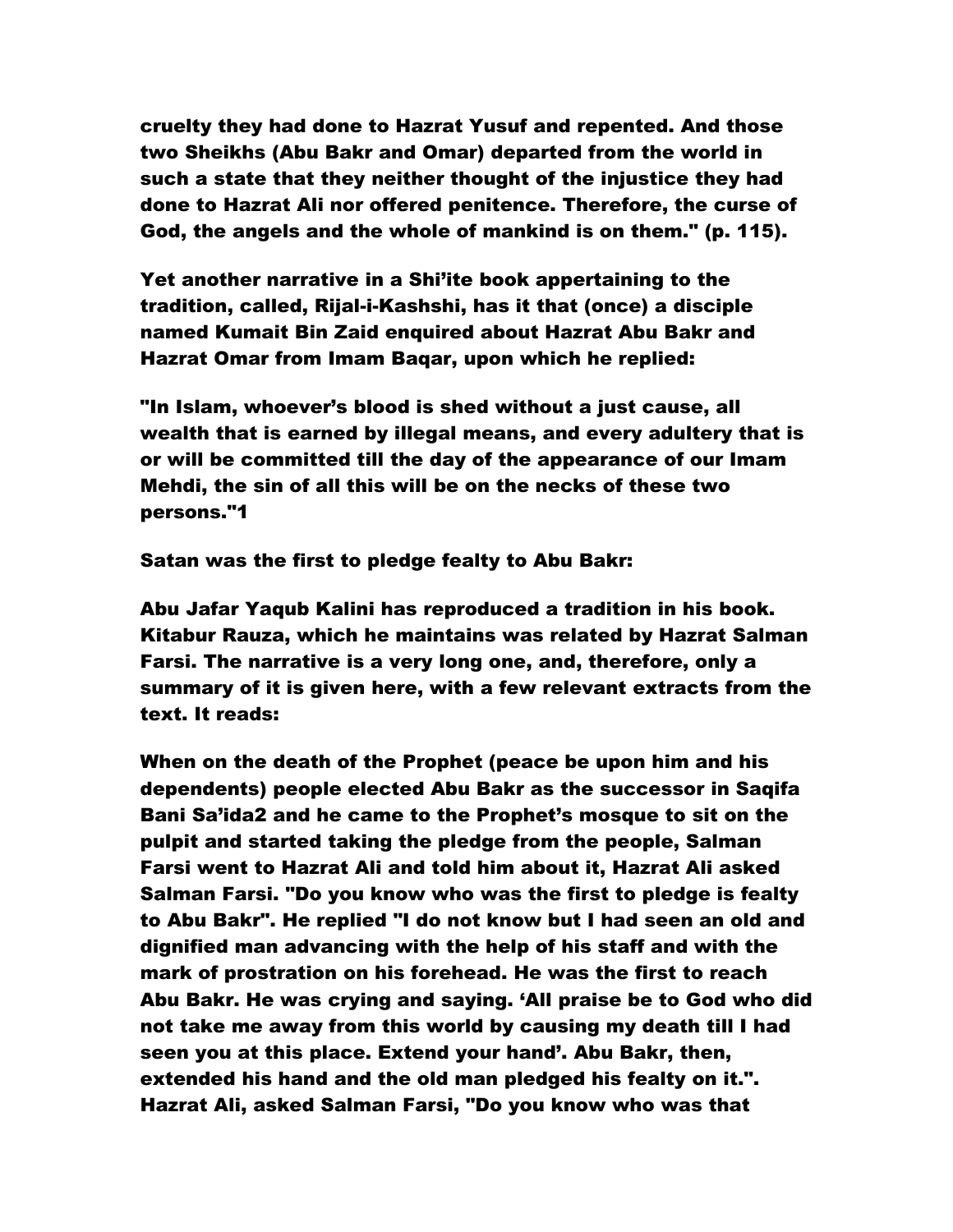man?" Salman Farsi relied in the negative. Hazrat Ali, thereupon, said, "That person appearing as an old man and pledging his fealty on the hand of Abu Bakr, first of all, was Iblis,1the Cursed One"

The tradition goes on to say that the Prophet (peace be upon him) had foretold Hazart Ali everything that was to happen regarding the Caliphate. The holy Prophet had told him that after the announcement was made at Ghadir-i-Khum in regard to his Imamate and Wilayat. Satan and his hordes were seized with panic and they would conspire against, it, as a result of which, on the Prophet's death, people will first gather in Saqifa Bani Sa'ida and, then, come to the mosque to pledge their fealty to Abu Bakr. The holy Prophet is reported to have concluded with these words:

"From Saqifa Bani Sa'ida people will come to the mosque. The first to pledge fealty to Abu Bakr sitting on the pulpit will be Iblis, the Cursed One. Who will appear in the form of a dignified old man and would say …. ". (We have seen it earlier in the reported narration of Salman Farsi).

#### Farooq the Great:

The narrative and sayings of the innocent Imams from the reliable Shi'ite books we have noted earlier are enough to show the views and beliefs the Shias hold about Hazrat Omar yet it may not be out of the place to reproduce another tradition which is particularly in respect of him and attributed to the eleventh Imam. Hasan Askari. This tradition, alone, is sufficient to signify the reality of Shiaism and the Shi'ite mentality.

Mulla Baqar Majlisi is regarded by the Shias as one of the highest authorities on the traditions and a renowned author and Mutahid of the 10th and 11th Centuries. A H., and the Shia Ulema refer to him as Khatim-ul-Muhaddisin (the last of the noteworthy scholars of the traditions). Ruhullah Khomeini, too, has highly praised his works and recommended them for study in his own Kashful Asrar (p. 121). Regretfully, one has to say that even a great Mujtahid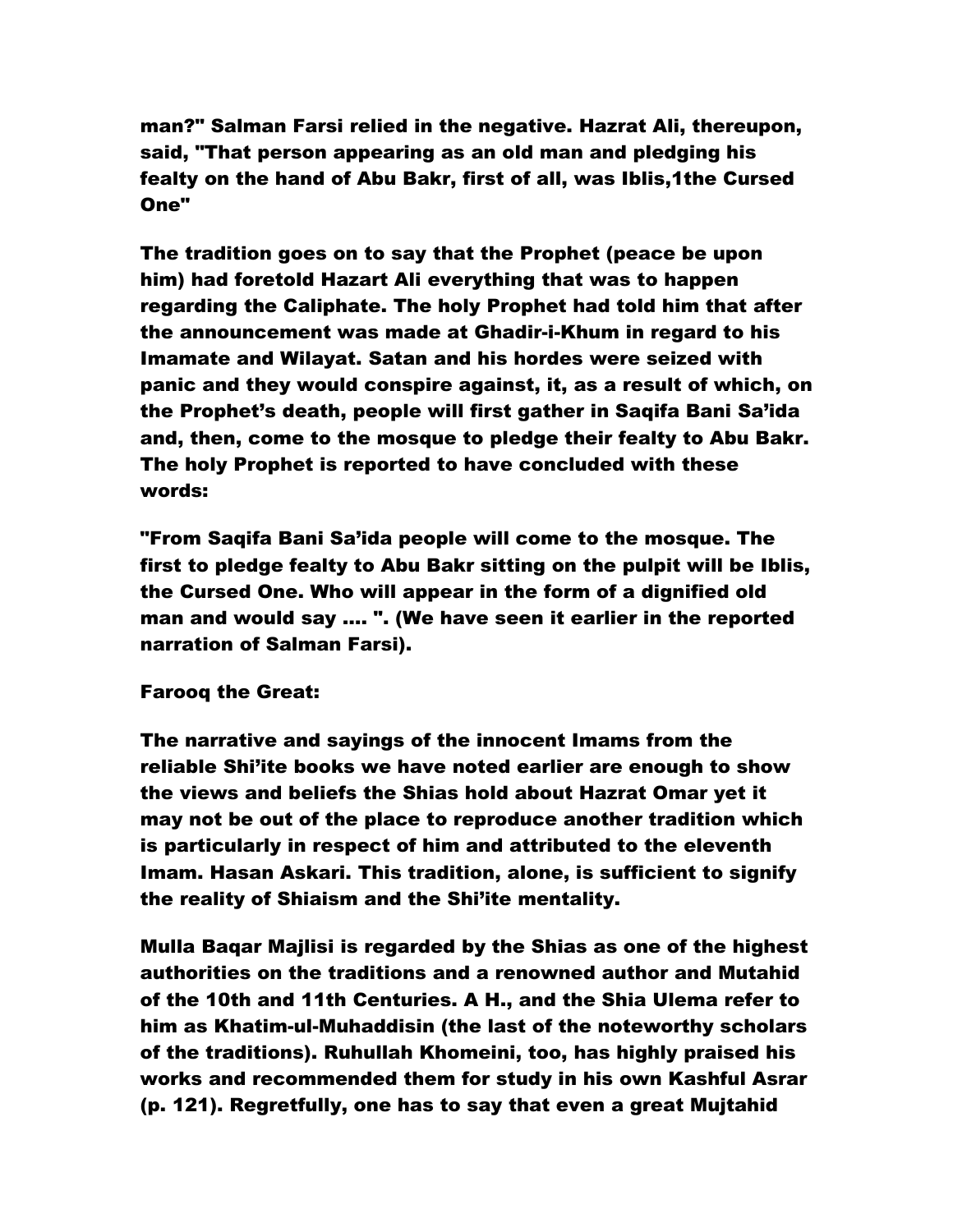and Muhaddis of Shias like him uses extremely filthy and abusive language, and when he mentions the name of Hazrat Omar Farooq in his books he seldom fails to add the words, Alaihil-Lanat wal Azab (on him be the curse of God and chastisement). One of his books is entitled, Zad-ul-Ma'ad. In detailing the uniqueness of the 9th of Rabiul-Awwal he has quoted a narrative saying that the Lord had told the holy Prophet (peace be upon him and his dependents) through a Revaluation that ""n this date your enemy and the enemy of Ahle Bait, Omar will be killed"" The Prophet, thereupon celebrated the 9th of Rabi-ul-Awwal like the I'd, and related extraordinary virtues in it as given in the report that follows.

Mullah Majlisi states that the eleventh Imam of the Shias. Hasan Askari (once) said:-

"My father, (the tenth Imam Ali Naqi) told me that it is related by Huzaifah bin Yaman (a famous Companion of the holy Prophet) that once as I went to the Apostle of God on the 9th of Rabi-ul-Awwal. I saw that Amir-ul-Mominin Hazrat Ali, Imam Hasan and Imam Husain, also, were there and they were all eating and the Prophet was very happy and smiling and he was saying to his grandsons, Hasan and Husain: 'This is the day on which God will kill your enemy and the enemy of your maternal grand-father and grant the prayer of your mother (Fatima Zuhra). So, eat on for on this day God will accept the deeds of your Shias and dear ones. Eat my sons, eat, for, today, is the day on which the pomp and glory of your maternal grandfather's enemy will crumble to dust. Eat on my sons, for today is the day when the Pharoah of my Ahle-e-Bait and their tormentor and oppressor, and the usurper of their rights will be destroyed'. O Apostle of God, will there be such a wretched person in your Ummat who will do such misdeeds?' The Prophet replied: O Huzaifah! Among the doubledealers there will be an 'idol' who will be their leader. He will keep the whip of tyranny and oppression in his hand, and prevent people from following the straight path. He will tamper with the Book of God and change my Sunnat and my way and will be unjust to my Wasi, Ali bin Abi Talib, and deprive my daughter,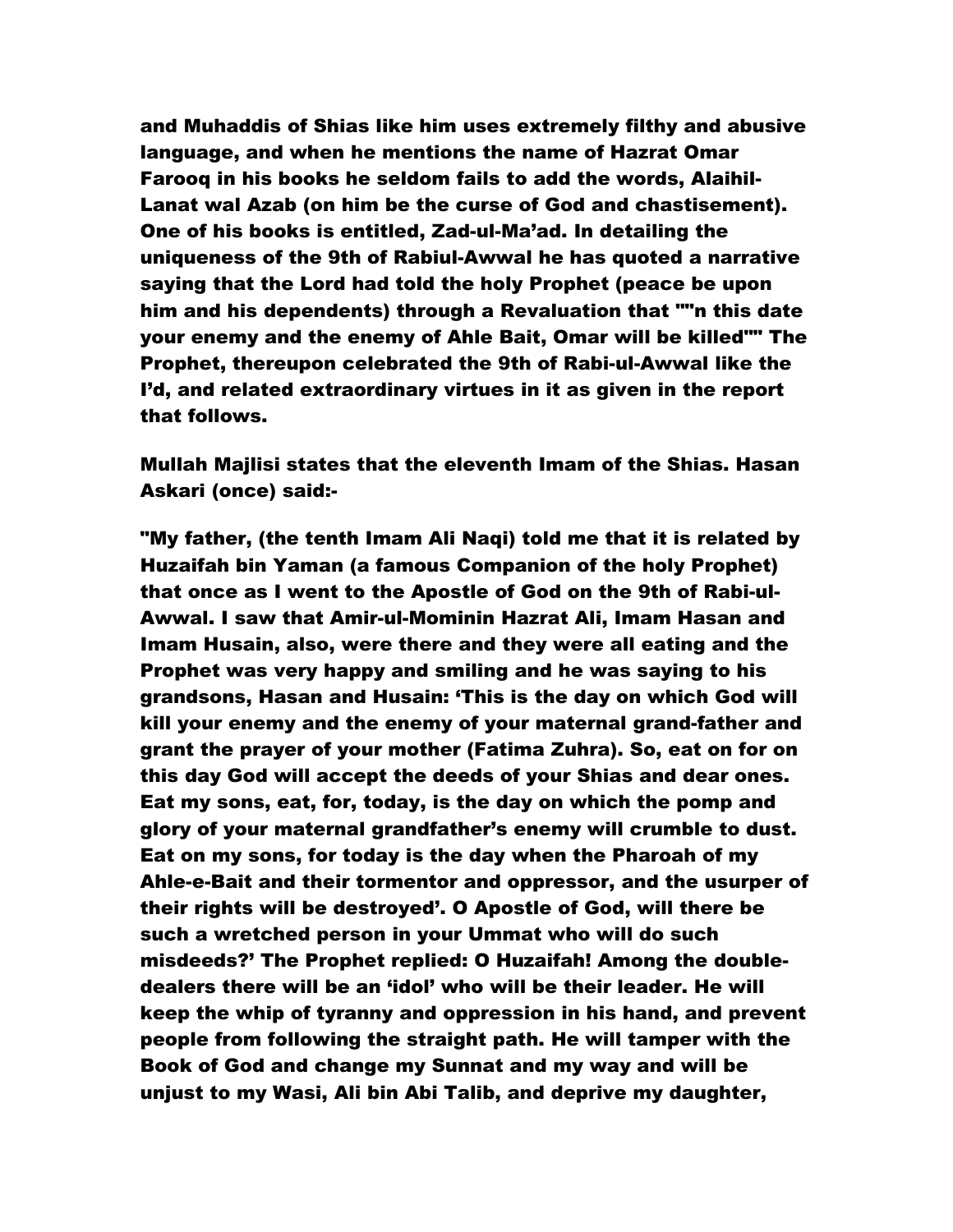Fatima, of her right. My daughter will utter imprecation and invoke evil on him by prayer. God will accept her prayer. Huzaifah says that he enquired from the Prophet why did he not pray to God that He may destroy that tyrant and Pharoah in his own lifetime. The Prophet replied, I do not consider it desirable to interfere in the decision and decree of God and ask Him to change what has been decided in His wisdom. But I begged God that the day on which this tyrant and Pharoah is thrown into Hell may be given superiority and excellence over all the other days so that reverence of that day may become a confirmed practice among the supporters of my Ahle-e-Bait. God, then, sent down a Revelation to me that in his eternal wisdom it has already been decreed that me and my Ahle-e-Bait will suffer grievously and bear all sorts of hardships and adversities at the hands of the Hypocrites'. The Lord said:

'O Mohammad ! Your rank and status has been conferred on Ali because of the usurpation of his right by the Pharoah of your Ummat ……. I have commended all the angels of the Seven Heavens that the day that person is killed should be observed as I'd for the Shias and lovers of Ahle-Bait. I have ordered the angels recording the deeds of men to hold their pens, in reverence of this day, for three days from writing down the sins of the people. This holiday from the recording of sins for three days has been given in your honour and that of your Wasi. I have declared this day as I'd for your Ahle-e-Bait their admirers and followers. I swear by My Majesty and Splendour that a person observing this day as I'd will be given the reward of angels circumambulating the Highest Heaven, and I will accept his intercession on behalf of his relations. If he will spend liberally on himself, his family and relations on this day, I shall grant an increase in his possessions. Every year, on this day, thousands and thousands of your Shias will be liberated from the fire of Hell, their good deeds will be accepted and their sins will be pardoned'.

Huzaifah goes on to add that having said all this the Prophet (peace be upon him and his descendants) got up and went to the house of Umm-i-Salma and, as for myself, I was fully convinced of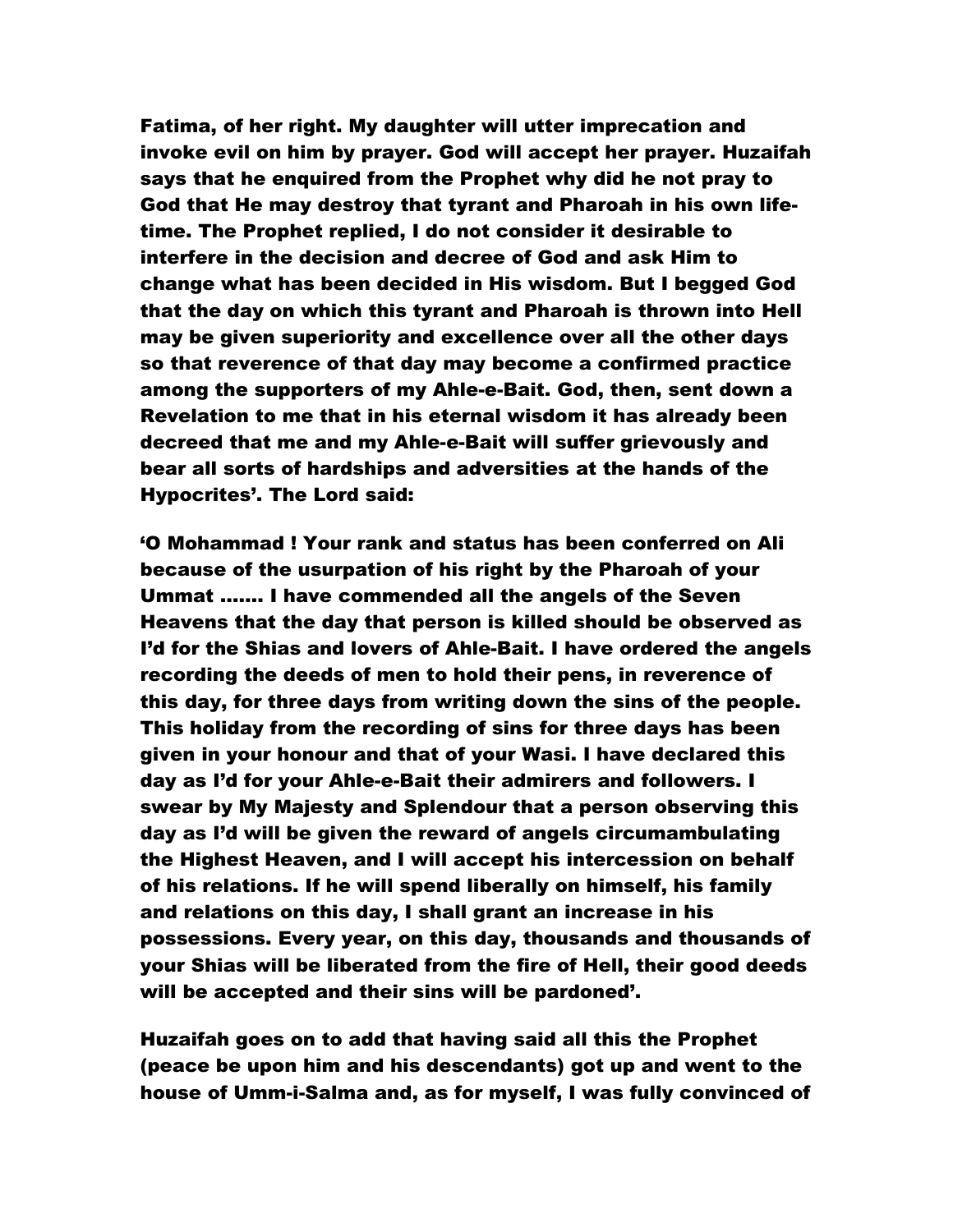the infidelity of Omar, after hearing those things from the sacred Prophet. Not a trace of doubt remained (in my heart), and after the death of the holy Prophet, I saw what trouble and mischief he created, and revealed the infidelity hidden within him. He strayed from the religion of Islam and for usurping the Imamate and Caliphate he acted most shamelessly, altered the Quran, and set fire to the house of the Prophet which had been the home of Revelation and Apostleship. He made the Jews, the Christians and the fire worshippers happy, and displeased Fatima Zuhra, the light of the Prophet's eye and all the Ahle-Bait. He conspired to kill Amir-ul-Mominin (Hazrat Ali), declared unlawful what God had declared lawful, and lawful hat God had declared unlawful, and had the plank of a door fall on the face and belly of Fatima Zuhra". Having narrated all this, Huzaifah said that "God, then, granted imprecation of His Apostle and his daughter and got him killed through his killer, (Abu Lulu, the Persian). May God bless his assassin1.".

As repeatedly stated, this book is meant only to acquaint the Sunni educated classes who are not already aware of the Shi'ite beliefs and tenets, and the sayings of their Imams upon which all these are based. Scrutiny, discussion or criticism of these doctrines, ideas and narratives is beyond the scope of our study. It, however, seems, advisable to draw the attention of the readers to some of the points contained in the above narration about Hazrat Omar Farooq.

(1) The holy Prophet, according to this tradition, gave such a long discourse on the virtues and blessings of celebrating the 9th of Rabi-ul-Awwal as the day of I'd, but during the whole of it, he did not mention even once the name of the tyrant, the oppressor and the Pharoah of the Prophet's own Ahle-Bait whose assassination was to be celebrated like the I'd day and preferred to talk about him only allusively and through indirect suggestions. But the statement of Allama Majlisi in the introductory part of the narration and the observation made in the end by the narrator, Hazrat Huzaifah, distinctly show that it all is about Omar bin Khattab. In keeping with the Shi'ite mentality and way of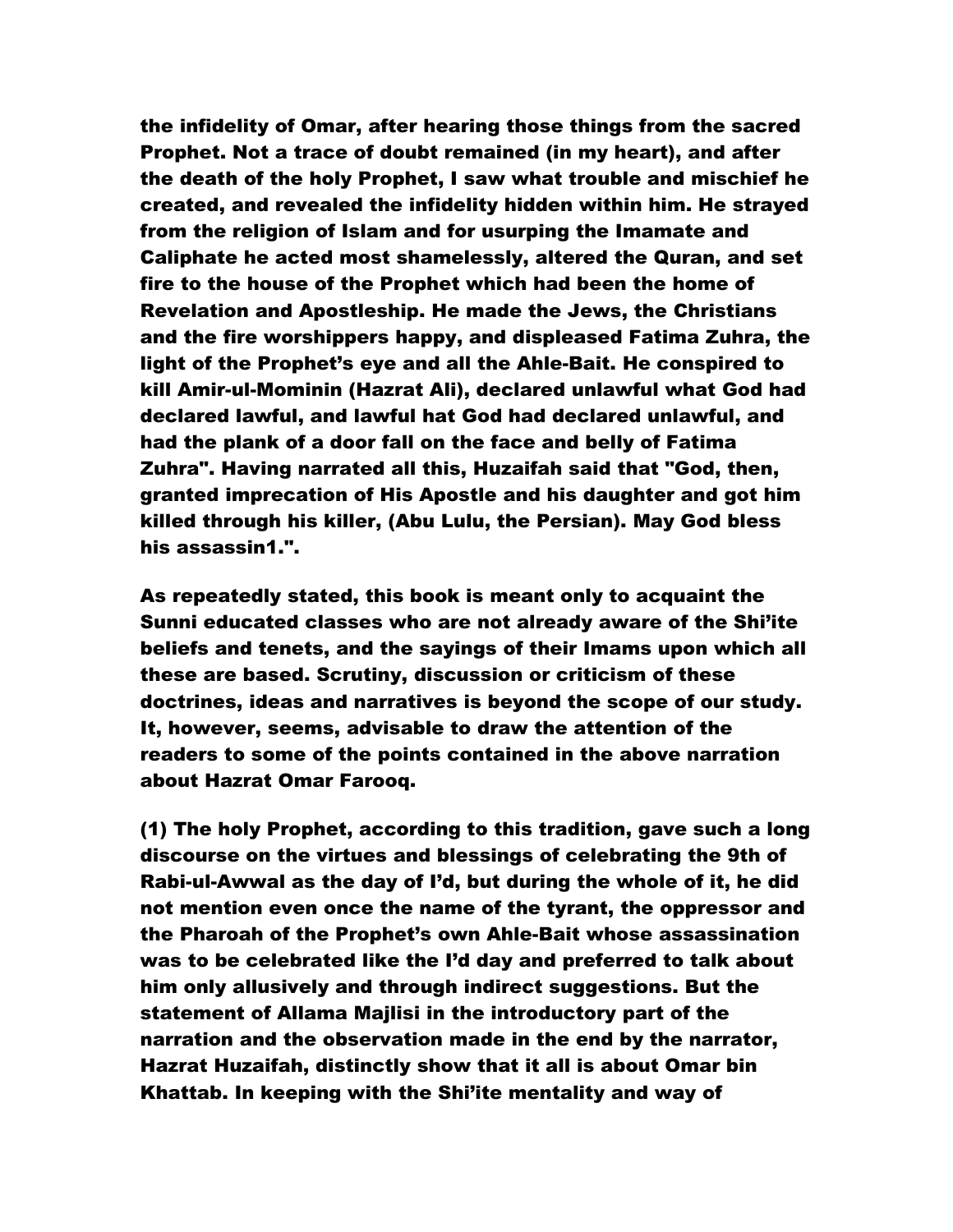thinking, the only explanation can be that the Apostle of God was so frightened of Hazrat Omar that even while talking about him within the confines of his one house, he could not venture to mention his name. Or, was he mistrustful of Huzaifah and feared that he would go and inform Omar? However, it was on account of this fear that in spite of having been so closely associated with Hazrat Omar for about twenty years the sacred Prophet never told him, even indirectly, what he really thought of him, and continued to treat him as a trusted Companion. Such being the case, the Prophet, so to speak, himself practiced Taqaiyya in this respect from the beginning of the Apostleship till the time of his death, and kept the Ummat under deception during all that time.

(2) God, we are told, Himself directed the recording Angels not to record the misdeeds of the sinners for three days on the arrival of the 9th of Rabi-ul-Awwal. (Obviously, this license is only for the Shias). No religion in the world gives such a freedom to its followers to commit theft, robbery murder, adultery, rape and such other offences and misdeeds with impunity for a specific number of days. It is only the Shia religion that grants such a license, and that too, in celebration of the assassination of Hazrat Omar.

(3) For celebrating the I'd on 9th Rabi-ul-Awwal the Shias are to get the reward equal to that of the angels circumambulating the Highest Heaven, and the way to celebrate that festival with full enthusiasm and gaiety could only be by taking wholehearted advantage of the liberty granted for the occasion. As one would say there is a general call and invitation to the Shias from the Almighty and His Apostle to indulge in all sorts of sins and sensuality, crime and intemperance in commemoration of the murder of Omar bin Khattab and, there by, earn Divine reward as indicated earlier.

(4) It is, further reported that Hazrat Huzaifah used the term Rahemahullah (May God Bless him) while referring to Abu Lulu, the assassin of Hazrat Omar.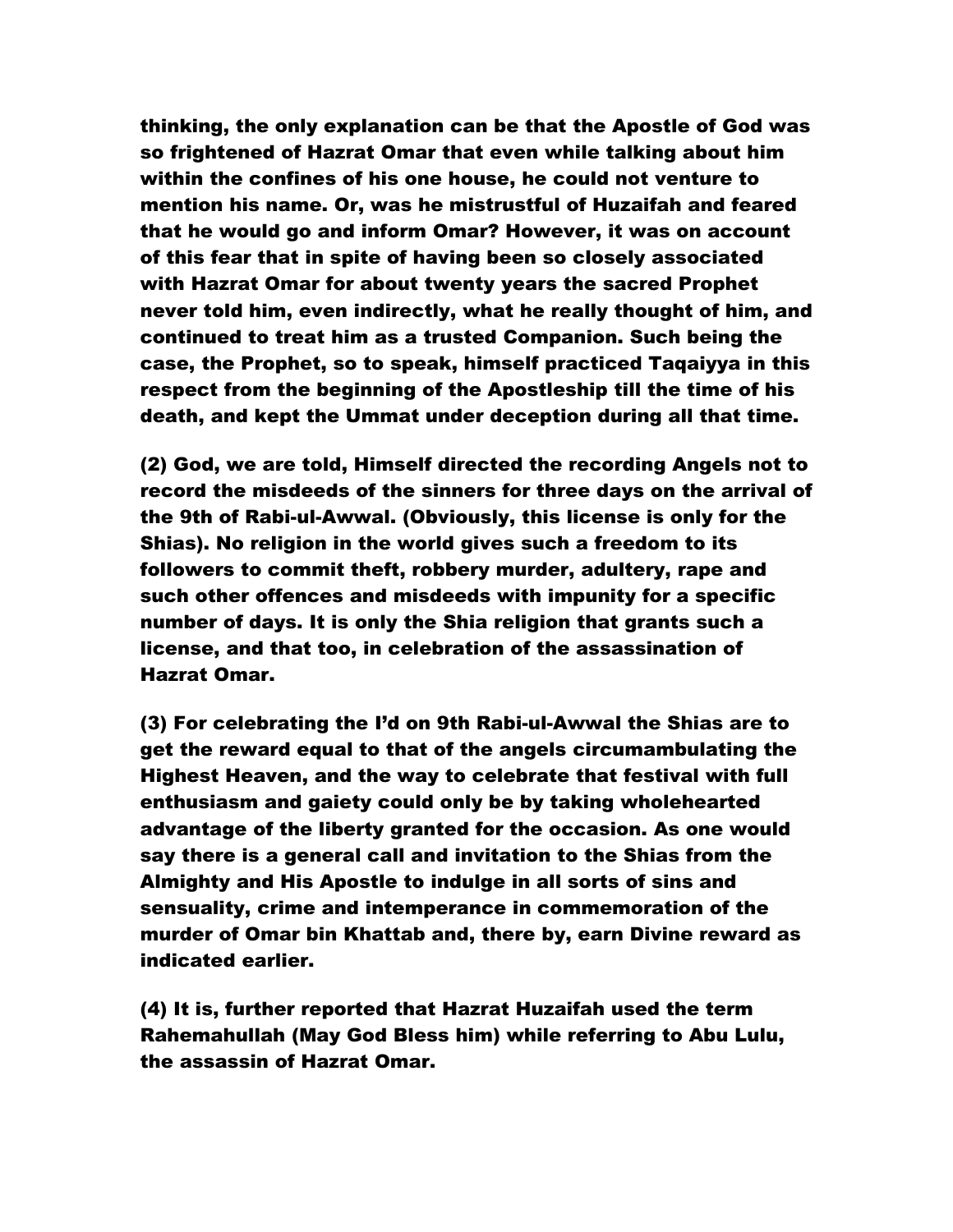These preposterous narratives are a disparagement and vilification not only of the Almighty and the sacred Prophet and his trusted Companion, Hazrat Huzaifh, but, also, of Imam Hasan Askari, and his father. Imam Ali Naqi. These venerable descendants of the holy Prophet were without doubt wholly free and removed from such filthiness and defilement.

The marriage of Umm-e-Kalsoom:

Of the numerous proofs, both logical and historical to refute and rebut the above as well as all the other similar reports and narrations aimed at slandering Hazrat Omar, the most striking and incontrovertible is the marriage of Umm-e-Kalsoom, the daughter of Hazrat Ali, with him. Even according to Shi'ite chroniclers she was the eldest daughter of Hazrat Fatima Zuhra from Hazrat Ali1. Hazrat Ali had married her away to Hazrat Omar during the latter's Caliphate and she lived with him as his wife and also gave birth to a son from Hazrat Omar named Zaid.

Two things clearly emerge from this marriage:

(1) Hazrat Ali was wholly satisfied that Hazrat Omar was a truthful Believer and worthy of being the husband of his and Hazrat Fatima Zuhra's daughter and the grand-daughter of the Prophet of Islam. It can never be imagined about Hazrat Ali that he would have married his daughter to a person whom he did not consider a faithful Believer and a sincere Companion and trusted friend of the Prophet and a chosen bondsman of the Lord, but a Hypocrite and an enemy of God and His Apostle.

(2) Hazrat Ali and Hazrat Omar had such cordial relations and affection between them that it led to this marriage.

The marriage, alone is enough to show that the hundreds of narrations in Shia books which describe Hazrat Omar as a Hypocrite and an enemy of the holy Prophet and his Ahl-e-Bait and tell of extreme hostility and enmity between Hazrat Ali Murtuza and Hazrat Omar or assert that Hazrat Saiyada Fatima Zuhra was seriously wronged and injured by Hazrat Omar are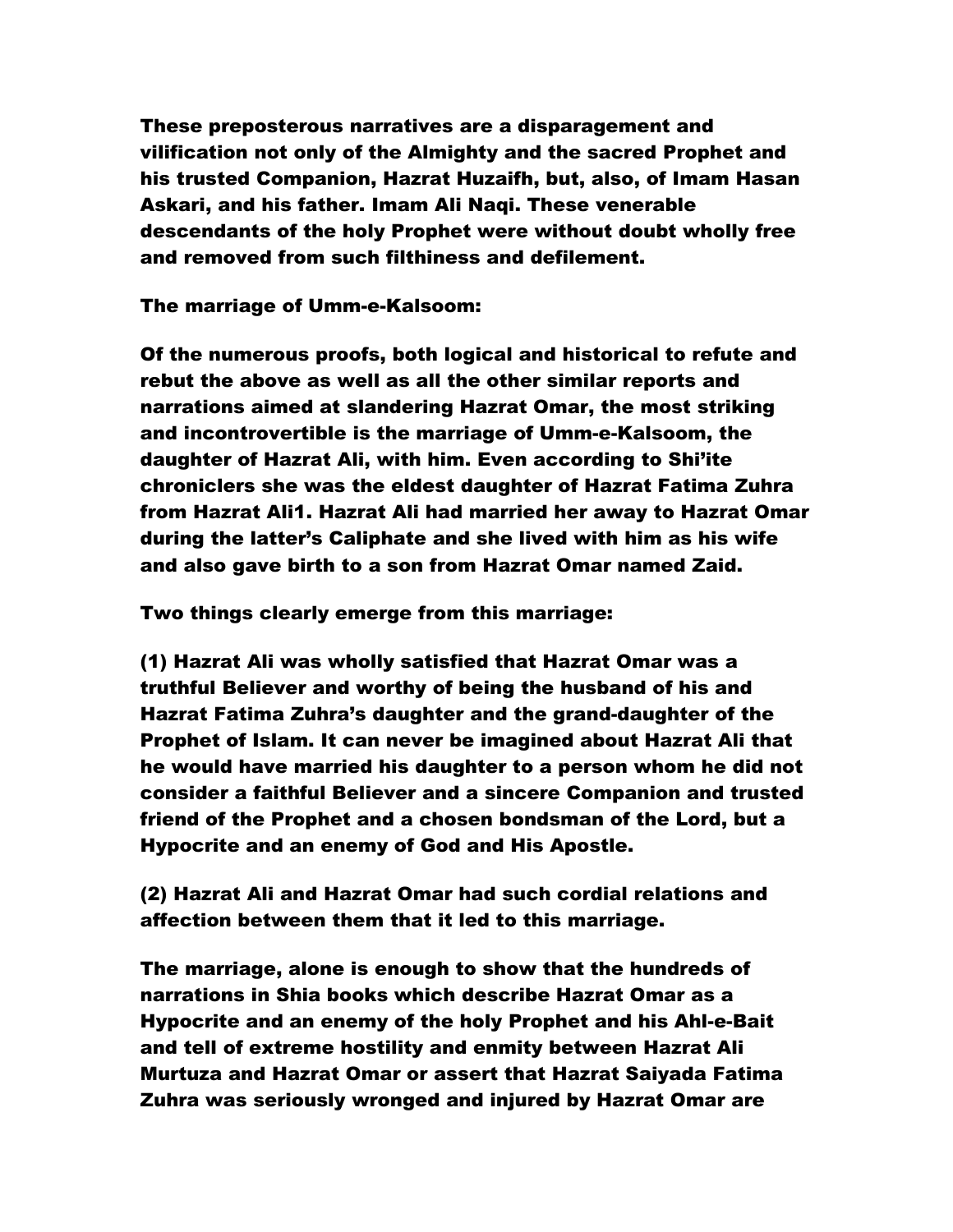pure concoctions and inventions of the diseased and crooked imagination of those owing their origin to the campaign launched by Ibn-i-Saba he sole aim of which was to destroy the solidarity and strength of Islam by promoting strife and dissension in its ranks. It is a miracle of the supreme wisdom of God, the allpowerful and the All-knowing that, by arranging this marriage, He exposed the absurdity and falsehood of the stories and narrations which fill the Shi'ite theological books and constitute the base and foundation of the entire structure of the Shi'ite faith.

Shia Ulema and authors on the marriage of Umm-e-Kalsoom:

The present writer is aware of what the Shia Ulema Mujtahids and authors have said or written about this marriage and what fantastic theories and explanations they have advanced. One of them is that when Hazrat Omar bin Khattab had exercised extreme pressure on Hazrat Ali and threatened him in various ways for the hand of his daughter, had Hazrat Ali, by his miraculous powers, had changed a female jinn into the form and figure of his daughter, Umm-e-Kulsum and making out that she was Umm-e-Kulsum, married her away to Hazrat Omar. It was she and not Umm-e-Kulsum who had lived with Hazrat Omar as his wife1. On the other hand, some Shia writers totally deny the marriage and hold all the reports regarding it to be false anduntrustworthy.2

This marriage has, in fact, become a big source eof predicament and anxiety for the Shias. It, alone, is sufficient to knock the bottom out of the whole edifice built by them. But since such controversies are not included in our study we will not go into it. Readers who may be interested in knowing more about it are referred to the first volume of Nawab Mohsin-ul-Mulk's Aayat-e-Baiyyanat in which about 40 pages have been devoted to it. The Nawab who was a Shia originally and belonged to a distinguished Shia family has done full justice to critical study and investigation in those pages and left nothing for the Shias to say.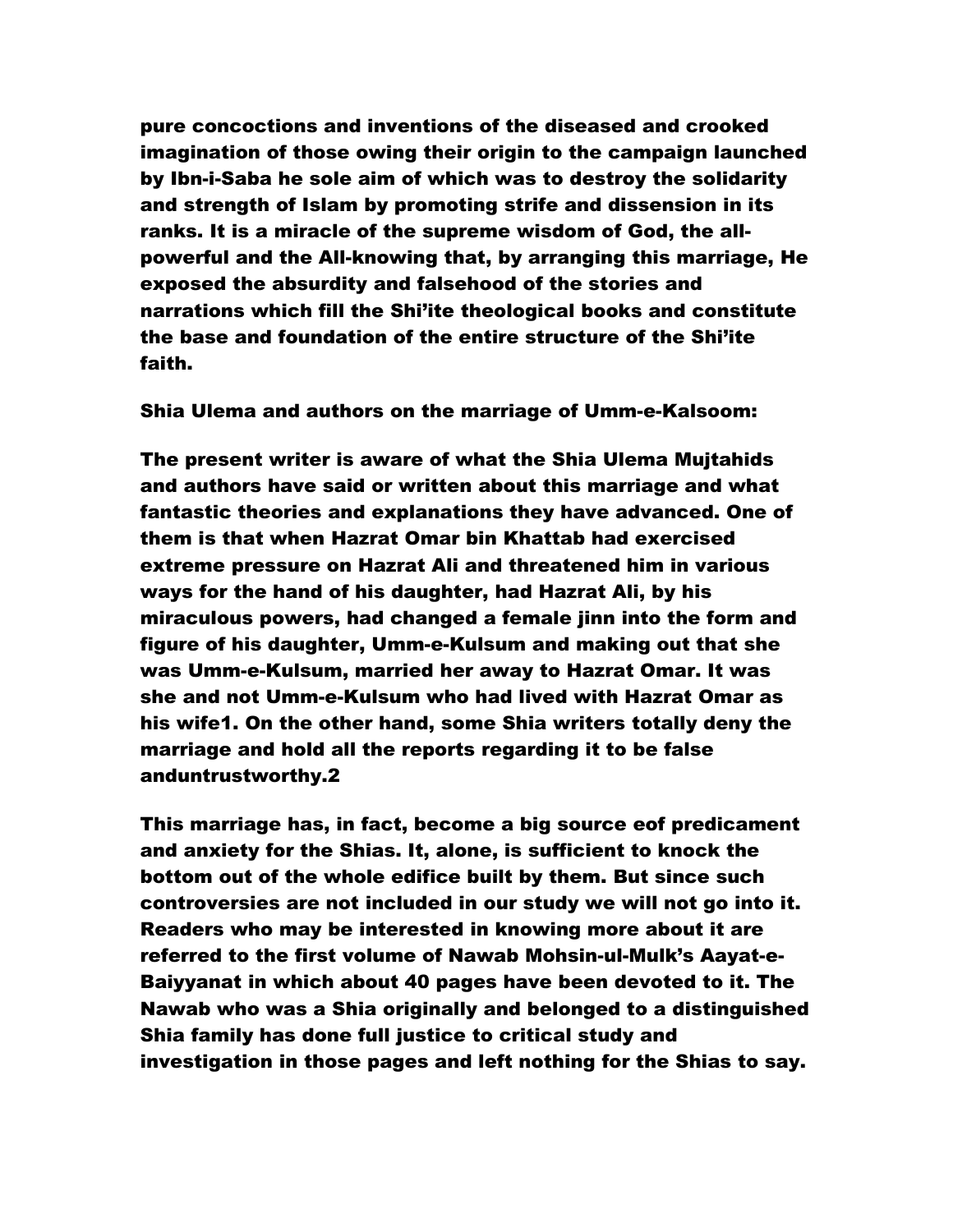We will be reproducing only one report from Kalimi's Al-Jame-ul-Kafi (which is the most authentic book according to the Shias). In it, a narrative relating to Imam Jafar Sadiq about this marriage is cited which at least establishes that the marriage had really taken place between Umm-e-Kulsum (the daughter of Hazrat Ali and Saiyyaida Fatima Zuhra) and Hazrat Omar but the explanation or defence offered in that connection is extremely deplorable and does not spare even the personalities of Hazrat Ali and his sons Hazrat Imam Hasan and Hazrat Imam Husain, as the readers will see in the succeeding lines.

Abu Jafar Yaqub Kalini the greatest Shi'ite authority on the Traditions has devoted a full chapter in his acclaimed book. Foru'-e-Kafi, to this marriage. The first narration that Abu Zararah attributes to Imam Jafar Sadiq is so dirty and obscene and disgraceful even for Hazrat Ali and puts him in such a poor light that deceny demands that its translation should be avoided, and only the meaning explained.

What it signifies is that the marriage between Hazrat Omar and Ummi-i-Kulsum had not taken place, as the Islamic jurisprudence requires with the consent of her father and legal guardian. Hazrat Ali, and her own consent, but during his Caliphate. Hazrat Omar had forcibly taken her away from Hazrat Ali and kept her in his house illegally and the conjugal relations that obtained between them were purely illegitimate.

The baretruth is that since the marriage of Hazrat Omar with Ummi-i-Kulsum gives a lie to all that has been said about him in the Shi'ite narratives and traditions and shows beyond doubt that cordial and brotherly relations prevailed between Hazrat Omar and Hazrat Ali, and, also, that Hazrat Omar was truthful Beliver, and, thus, knocks the bottom out of the whole edifice built up by the Shias, Zararah, who is a chief architect of the Shi'ite faith, and also knew fully well that the marriage did take place and Ummi-i-Kulsum lived in the house of Hazrat Omar as his wife till his martyrdom and also, gave birth to a child from him, concocted this tradition from Imam Jafar Sadiq, in a desperate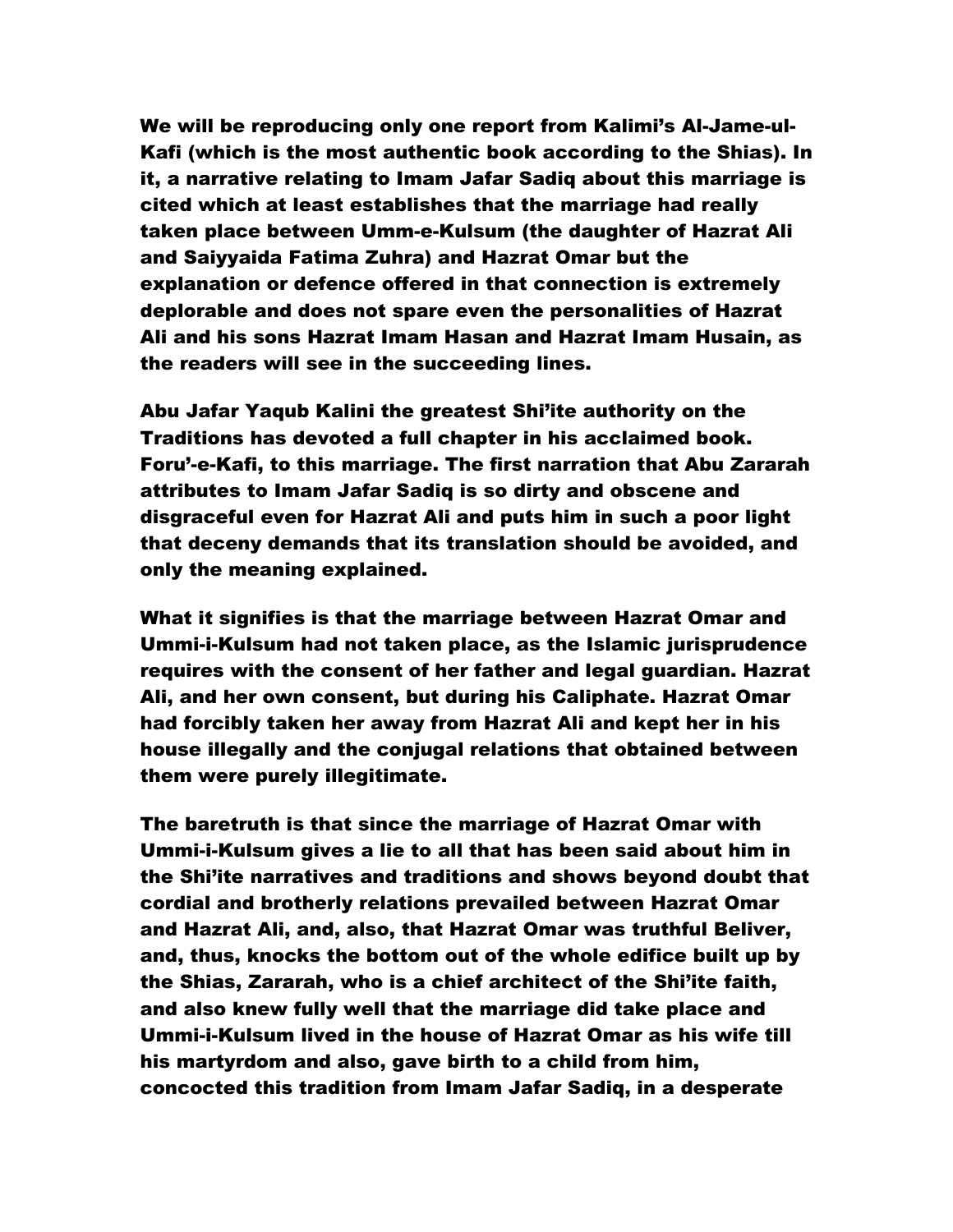bid to save the entire structure of the Shi'ite creed from collapsing like a house of cards without caring how it would rebound on the character and personality of one of the greatest heroes of Islam, Hazrat Ali. Would it not show that a person who, according to Shias, was an apostate and an infidel snatched away his daughter who was also the maternal grand-daughter of the sacred Prophet and kept her illegally in his house as his wife, and he offered no resistance to it though he was a man of proverbial courage and chivalry and was known as Asadullah (the Lion of God), and possessed the Prophet's sword, Zulfiqar, and the Rod of Moses which could turn into a python, and, also, had two young sons, Imam Hasan and Imam Husain, and the whole tribe of Bani Hashim who would have, naturally, supported him in such an eventuality.

All this proves beyond doubt that the filthy phrase we had abstained from including in the translation, i.e., while commenting on the marriage of Ummi-i-Kulsum, Imam Jafar Sadiq had remarked that "it was the first vagina belonging to us that was outraged," had not and could not have been spoken by Hazrat Imam Jafar Sadiq, and the fact of the matter is that Hazrat Ali had solemnly and legally given away her daughter, Umm-i-Kulsum, in marriage away his daughters to Hazrat Ali and Hazrat Usman holding them to be truthful Believers and worthy of being his sons-in-law.

Another glaring example of perversion and malevolence:

In Haqqul Yaqin, while dwelling upon the Shi'ite doctrine of Rajat,1 Allama Majlisi has quoted a long narration by a noted disciple of Imam Jafar Sadiq, Mofassal Ibn Omar, about the appearance of the twelfth Imam. The form of the tradition is such that Mofassal puts questions to Imam Jafar Sadiq and the Imam gives replies to them. It is, indeed, an ordeal to reproduce it here, and we are doing it as a painful duty in order to shed further light one the Shi'ite creed and mentality.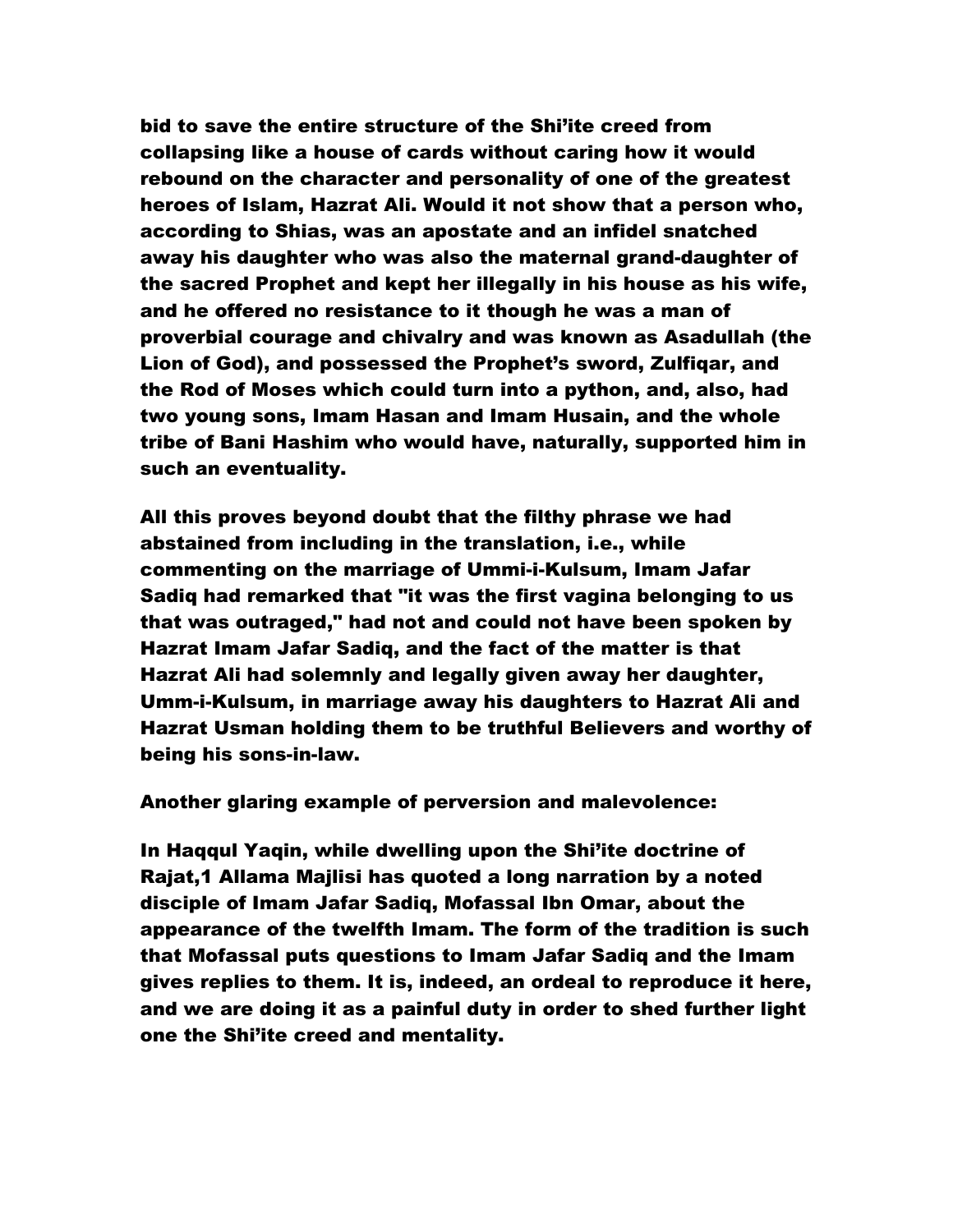It is related that Imam Jafar Sadiq said that when the Absent Imam will re-appear, he will first go to Mecca where the will do a number of extra-ordinary things. Thereupon, Mofassal is reported to have asked Imam Jafar Sadiq, "O my master, where will Imam Mehdi go from Mecca?" Imam Jafar replied, "He will, then, go to Medina, the city of my maternal grand-father. There he will cause a strange thing to happen which will be a source of delight to the Shias and shame and disgrace to hypocrites and infidels". On being asked what would that thing be, Imam Jafar Sadiq explained, "When Imam Mehdi will reach the grave of my maternal grand-father – the Apostle of God - , he will ask people whether it was the grave of my maternal grand father, and the people will reply in the affirmative. The Imam will, again, ask who were the person buried near his maternal grandfather. People will say that those were the graves of his Companions, Abu Bakr and Omar. Imam Mehdi, in pursuance of a well thought-out plan (and in site of knowing everything), will ask the people who Abu Bakr was and who was Omar and for what reason were they buried by the grave of his maternal grand-father. People will reply that they were the Caliphs and successors of the Prophet and fathers of his wives (Ayesha and Hafsa respectively). Then, Imam Mehdi will enquire whether there was any doubt about the two being buried there. People will say that no one had any doubt concerning it, and everyone was convinced that they had been buried near the grave of the Prophet.

After three days Imam Mehdi will order that the wall be demolished and both of them should be taken out of their graves. They will, then, be taken out of their graves. The bodies of both of them will be fresh and covered with the shroud of soof in which had been buried. He will, there after, order that shrouds be removed and the (naked) bodies of both of them should be hanged from a completely dried up tree. At that time, a unique event will take place as a trial for the people i.e., to test their faith. The dried up tree from which the bodies will be hanging will, suddenly, become green and leaves will come out and branches will grow from it and extend upward. Those who believe in the two and bear love for them i.e., Ahle-Sunnat will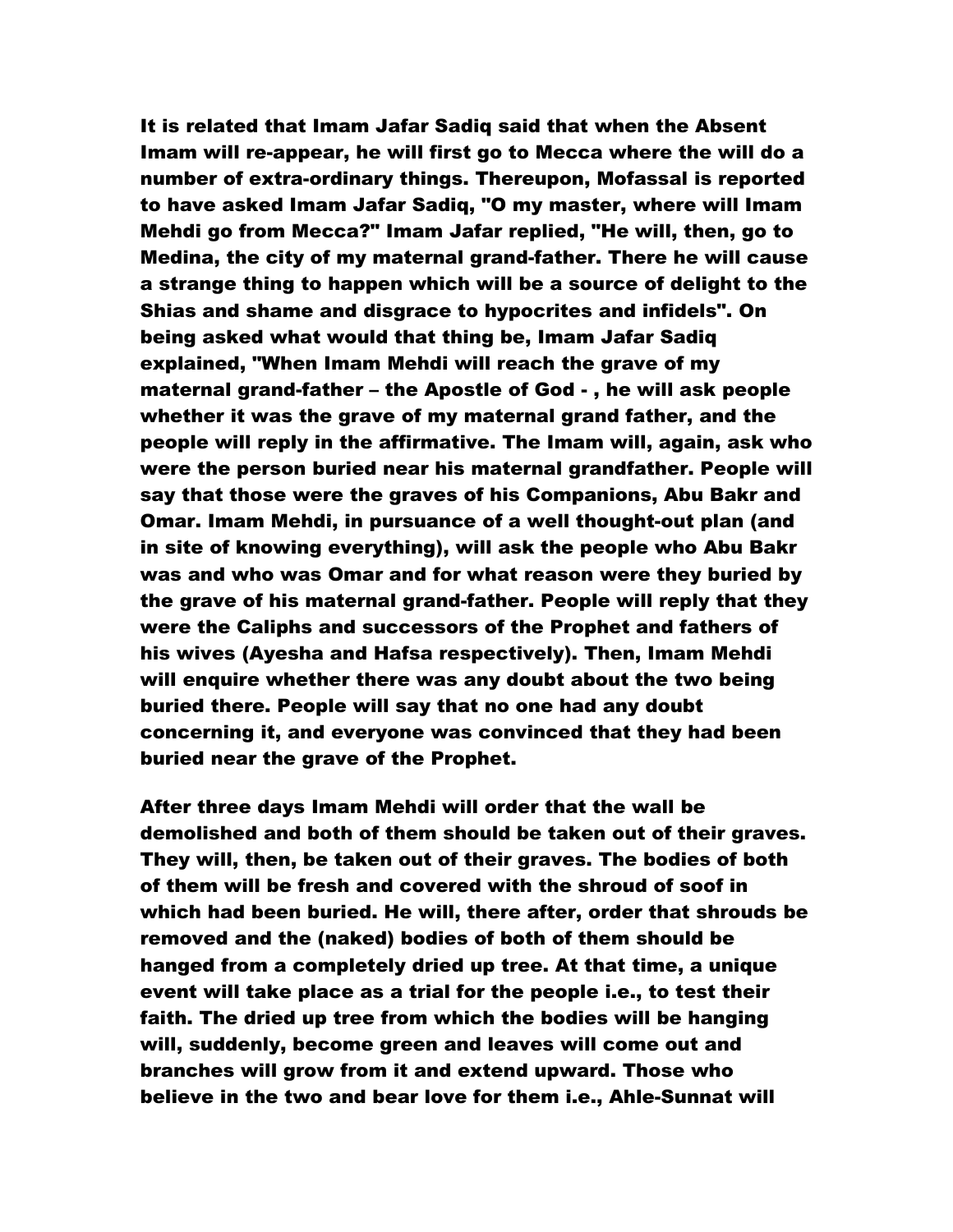say, "This is the proof, by God, of the greatness of the two and their acceptability with God and because of our love for them we will attain salvation." As the story of the dried up tree getting verdant again will circulate those who possess even a little love and respect for them will come to Medina from all directions to see it. Then, a herald will announce on behalf of Imam Mehdi that those who bear love and respect for the two groups – one bearing love to them and the other of those who curse them. Then, Imam Mehdi will address the lovers of the two (the Sunnis), and direct them to express their anger and animosity against them otherwise the wrath of the Lord would visit them. They will reply, "Even when we did not fully know of their acceptableness with God we did not adopt an attitude of indignation towards them. Now that we have seen how close to and favoured of God they are how can we show disgust and displeasure ? We are, now, angry with you and with all those who believe in you and have, on your direction defiled the graves of these venerable men and disgraced them". On hearing it, Imam Mehdi will command the Black Wind to blow and kill all of them. At the order of Imam Mehdi, the dead bodies of the two will be brought down from the tree, and, by the authority of God, he will make them alive again.

So far it was a free translation in order to make it easy to understand. Now, we shall abide literally by the text.

"And he (Imam Mehdi) will order all the creatures (of the world) to collect in one place. The sin of all the wickedness and tyranny perpetrated from the beginning of the world till the end, and all the infidelity committed will be place don the shoulders of those two and they will be held responsible for all of it, particularly for assaulting Salman Farsi, setting fire to the door of the house of Hazrat Ali, Fatima Zuhra and Imam Hasan and Imam Husain with the object of burning them alive, poisoning Imam Hasan and assassinating Imam Husain, his children, cousins and helpers at Karbala imprisoning the descendants of the Apostle of God, and shedding the blood of the children of Mohammad in every age, and intentional and unlawful killing of every person and whatever rape and adultery that was committed with any woman, and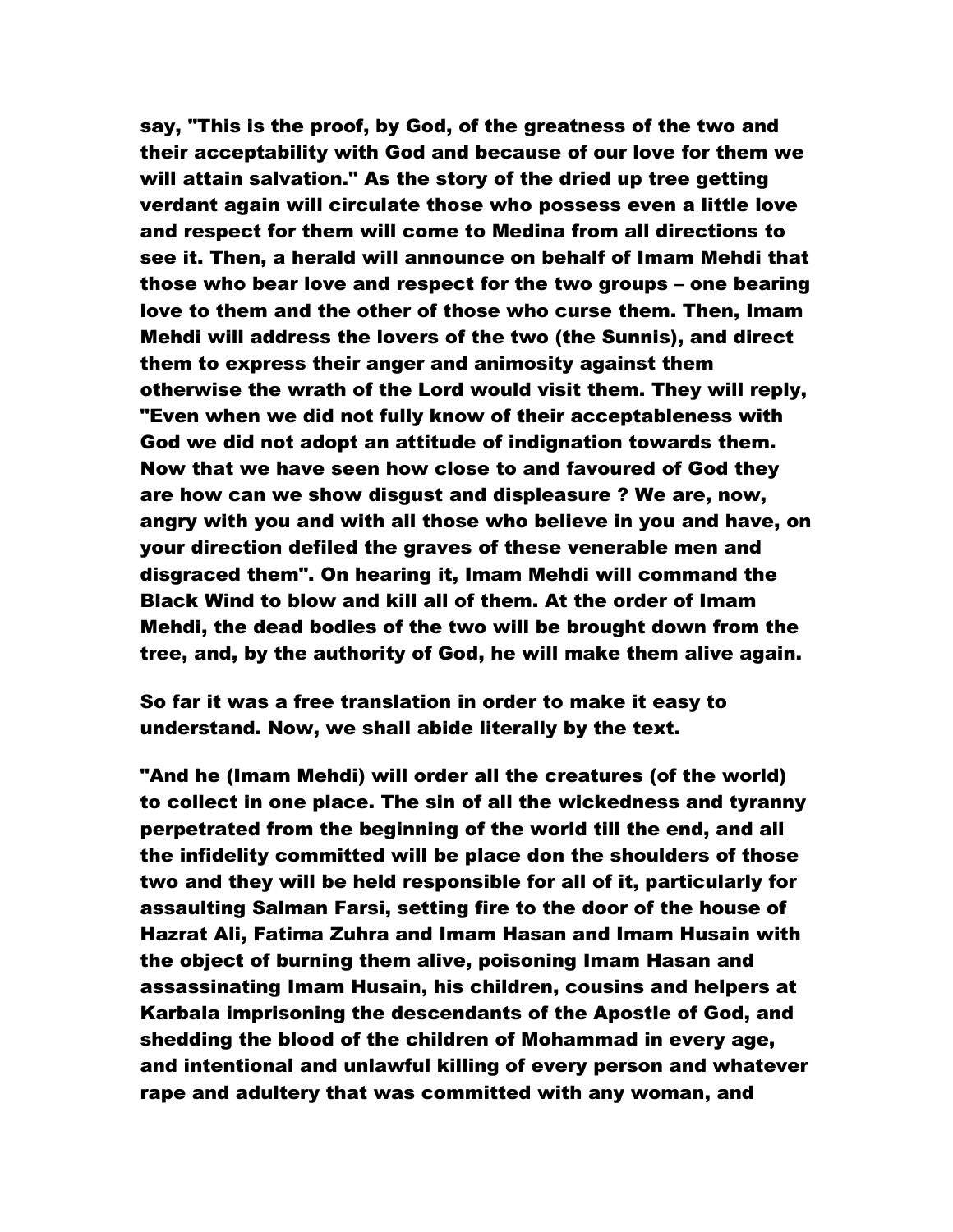taking of usury and making of illegal gains, and of all tyranny and oppressions committed till the appearance of the Absent Imam in any part of the world will be counted out one by one before those two persons and they will be asked. "Has not all this been caused by you and because of you?" They will confess their guilt for if they had not jointly usurped the right of the rightful person (Ali) (on the death of the Prophet of God), none of the sins and crimes would have been committed any where in the world. Imam Mehdi will then, direct the men present to take their revenge and punish them. Then, Imam Mehdi will order their hanging by the tree and order Fire to come out of the bowled of earth to burn down the two along with the tree to ashes. He will, thereafter command the wind to scatter their ashes in the rivers.

"Mofassal, after it, enquire. 'O my master, will this be their last punishment?'.

"Imam Jafar Sadiq replied. 'By no means. By God, Saiyyid-i-Akbar Mohammad, the Apostle of God, Siddiq-i-Akbar Amir-ul-Mominin (Ali) and, Saiyyida Fatima Zuhra and Hasan Mutaba and Husain, the martyr of Karbala, and all the Innocent Imams will come back to life and all the true believers and all the true infidels will be raised from the dead and the two will be punished to account for all the Imams and the Shias so much so that in the day and night they will be killed and brought back to life a thousand times. Thereafter, God will take them where He will like and continue to punish them."1

Concerning the wives of the Holy Prophet:

In the preceding pages, we have mentioned the views and convictions of the Shias about the trusted Companions of the Prophet, and the illustrious Caliphs. They were the people who had responded wholeheartedly to the Call of the Prophet (peace be upon him) and borne all manner of persecution with him and scarified everything in the cause of Islam. Let us now see what their beliefs are in respect of the sacred wives of the Prophet.

The Quran says: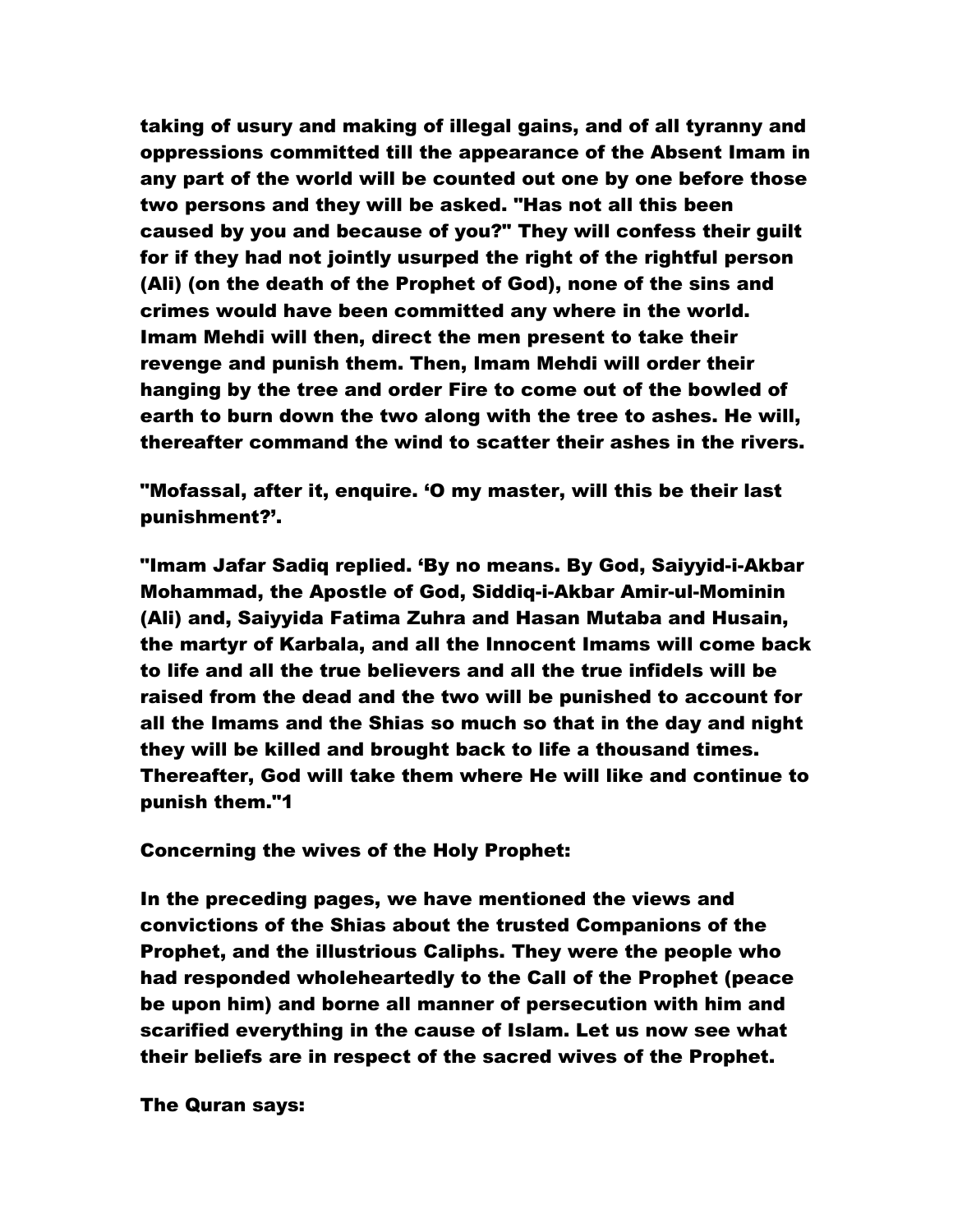## ARABIC TRANSLATE

The Prophet is nearer to the Believers than they are to their ownselves, and his wives are thus, their mothers. (XXXIII: 6).

It signifies that the believers should have the same regard and respect for the wives of the Prophet as for their own mothers and should show reverence to them. Owing to the bond of faith which is stronger than the bond of blood the wives of the Prophet (peace be upon him) are their sacred mothers.

But to Hazrat Ayesha daughter of Hazrat Abu Bakr Siddiq, and Hazrat Hafsa, daughter of Hazrat Omar Farooq, both of whom were the wives of the Prophet, the Shias bear the same enmity and malice as they bear against their fathers. In their narratives and traditions they freely use the words hypocrites and infidels for them and resort to such false accusations, slander and calumny which demonstrates beyond doubt that their narrators and inventors were not only devoid of faith but, also, of ordinary decency and intellect.

Mulla Baqar Majlisi, the author of Zadul Ma'ad an Haqqul Yaqin ahs yet another book to his credit called. Hayat-ul-Quhub and running into three volumes. In volume II of it, there is a chapter1 entitled, Description of the Baseness and Degradation of Ayesha and Hafsa'.

In this chapter, as also, in several others, Majlisi has repeatedly described those pious ladies as hypocrites, and even held them responsible for the death of the holy Prophet. Says he:

"And Ayasha has related from Imam Jafar Sadiq, on reliable authority, that Ayesha and Hafsa had killed the Prophet by poisoning.1"

In the same volume, Majlisi has related from his ancestors, Ali Ibn Ibrahim and Ayasha, that he Prophet (peace be upon him) had told Hafsa in confidence that God had informed him in a Revelation that Abu Bakr will take over the Caliphate after him